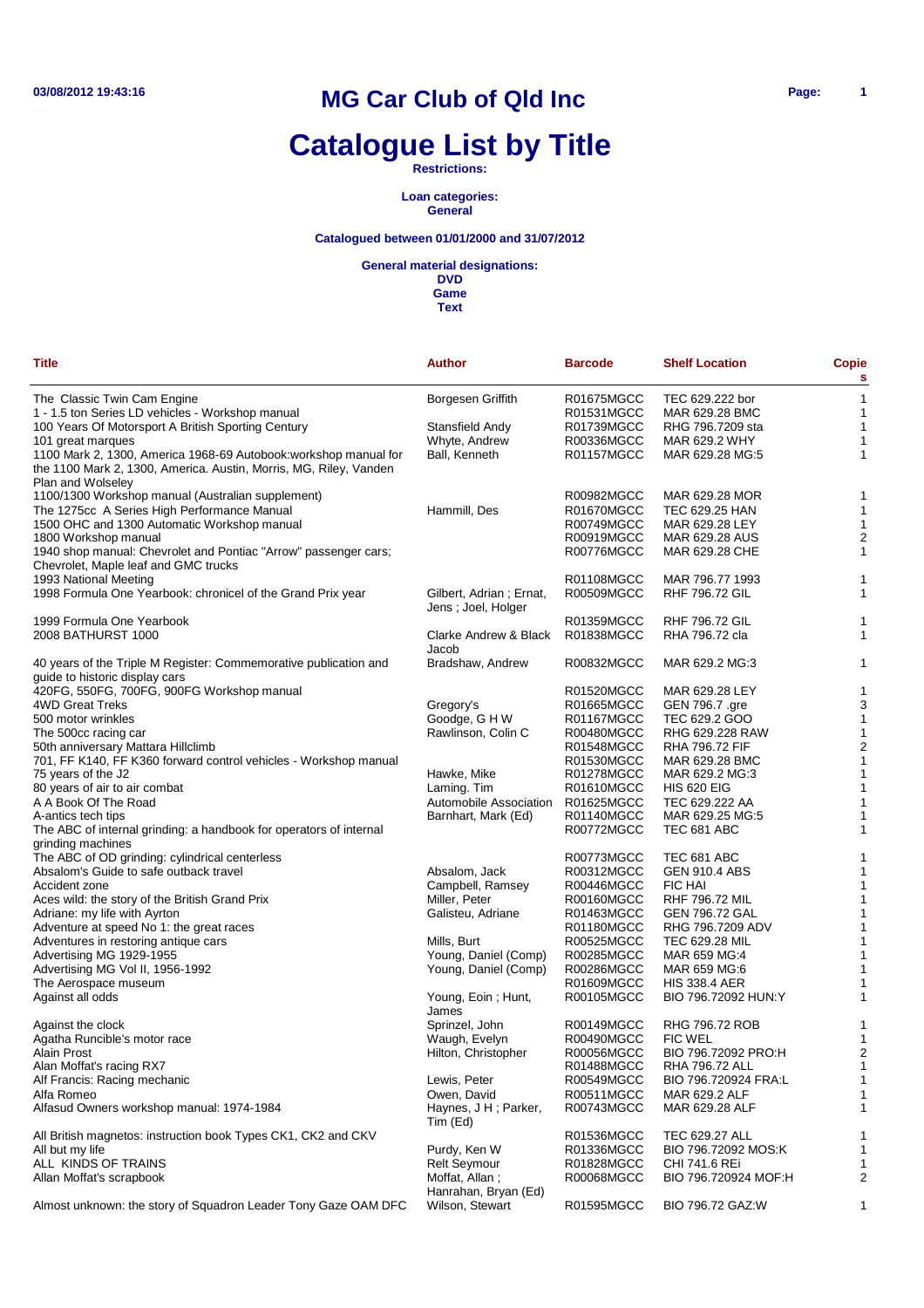# **Catalogue List by Title**

**Restrictions:**

**Loan categories: General**

### **Catalogued between 01/01/2000 and 31/07/2012**

#### **General material designations:**

| <b>Title</b>                                                                         | <b>Author</b>                       | <b>Barcode</b>           | <b>Shelf Location</b>                | <b>Copie</b><br>s |
|--------------------------------------------------------------------------------------|-------------------------------------|--------------------------|--------------------------------------|-------------------|
| Along the scenic route                                                               | Ellison, Harlan                     | R00446MGCC               | <b>FIC HAI</b>                       | 1                 |
| The Ampol touring atlas of Australia                                                 | Carruthers, Stephen L               | R00926MGCC               | GEN 796.70994 AMP                    | 1                 |
| Anatomy of a Grand Prix driver                                                       | Garrett, Richard                    | R00193MGCC               | BIO 796.72092 GAR                    | 1                 |
| Anatomy of the automobile: how it's built - what makes it run                        | Clarke, Donald (Ed)                 | R00624MGCC               | <b>TEC 629.2 CLA</b>                 | 1                 |
| Anatomy of the motor car                                                             | Ward, Ian (Ed)                      | R00636MGCC               | TEC 629.2 WAR                        | 3                 |
| Andre Citroen: the man and the motor cars                                            | Reynolds, John                      | R00088MGCC               | MAR 629.2 REY                        | 1                 |
| Andretti                                                                             | Andretti, Mario                     | R01295MGCC               | BIO 796.72092 AND:A                  | 1                 |
| Antique auto body leather work for the restorer                                      | Butler, Herbert J                   | R00639MGCC               | TEC 629.288 BUT                      | 1                 |
| Antique cars                                                                         | Montagu, Lord of<br><b>Beaulieu</b> | R00111MGCC               | HIS 629.209041 MON                   | 2                 |
| Any colour so long as it's black: the first fifty years of automobile<br>advertising | Roberts, Peter                      | R00197MGCC               | <b>GEN 659.1 ROB</b>                 | 1                 |
| Argosy November 1971                                                                 |                                     | R00575MGCC               | BIO 796.720924 MCQ:W                 | 1                 |
| Art cars: bringing together artist and automobile                                    |                                     | R00347MGCC               | GEN 745 ART                          | 2                 |
| Art cars: the cars, the artists, the obsession, the craft                            | Blank, Harrod                       | R00565MGCC               | GEN 629.262 BLA                      | 1                 |
| Art Deco and British Car Design                                                      | <b>Barrie Down</b>                  | R01628MGCC               | 629.222 bar                          | 1                 |
| The Art of Abingdon                                                                  | Mclellan John                       | R01762MGCC               | MAR 629.2 MG;1                       | 1                 |
| Aspects of Abingdon: The building of the MGB and Midget - How it was                 | Rhoade, Marcham                     | R01229MGCC               | MAR 629.28 MG:6                      | 2                 |
| done and the men who did it                                                          |                                     |                          |                                      |                   |
| Audi Quattro                                                                         | Henry, Alan                         | R00957MGCC               | MAR 629.2 AUD                        | 1                 |
| Aussie Bathurst Supercars - the Golden era 1963-1972                                 | Davis, Tony; Quinn,<br>Andrew       | R00034MGCC               | RHA 629.228 DAV                      | 1                 |
| Austin 1800 Drivers Handbook and Passport to Service                                 | <b>BMC</b>                          | R01734MGCC               | MAR 629.28 bmc                       | 1                 |
| Austin A30, A35, A40 autobook                                                        | Ball, Kenneth                       | R00745MGCC               | MAR 629.28 AUS                       | 1                 |
| The Austin A40 Workshop Manual                                                       | <b>BMC</b>                          | R01631MGCC               | TEC 629.28 bmc                       | 1                 |
| Austin A70 en A 90 (in Dutch)                                                        |                                     | R01439MGCC               | MAR 629.28 AUS                       | 1                 |
| Austin Freeway/Wolseley 24/80 Workshop manual                                        |                                     | R01527MGCC               | MAR 629.28 AUS                       | 1                 |
| Austin Healey and MG Sports cars servicing data handbook                             |                                     | R01586MGCC               | MAR 629.28 MG:6                      | 1                 |
| Austin Healey Sprite, MG Midget Workshop manual                                      |                                     | R01579MGCC               | MAR 629.28 MG:5                      | 1                 |
| Austin MG and Vanden Plas Metro Owners workshop manual                               | Legg, A K                           | R01188MGCC               | MAR 629.28 MG:7                      | 1                 |
| Austin & Mg Metro                                                                    | Haynes, J H                         | R01782MGCC               | MAR 629.2 MG;7                       | 1                 |
| Austin MG Metro owners workshop manual                                               |                                     | R01587MGCC               | MAR 629.28 MG:7                      | 1                 |
| The Austin-Healey Sprite Mk I, II, IIA and IV Parts list                             |                                     | R01154MGCC               | MAR 629.28 AUS                       | 1                 |
| Australian car companion                                                             | Allen, David                        | R00660MGCC               | <b>GEN 796.7 ALL</b>                 | 1                 |
| Australian cars and motoring                                                         | Goode, John                         | R00510MGCC               | HIS 796.70994 GOO                    | 1                 |
| Australian Classic Car Yearbook 2008                                                 |                                     | R01564MGCC               | <b>HIS 629.2 AUS</b>                 | 1                 |
| Australian competition yearbook: Number 8                                            |                                     | R00031MGCC               | RHA 796.7209 AUS                     | 2                 |
| The Australian Driver's Handbook                                                     | Huxtable, E A                       | R01358MGCC               | <b>GEN 796.7 HUX</b>                 | 1                 |
| The Australian garage and Motor trader                                               |                                     | R00703MGCC               | TEC 629.203 AUS                      | 1                 |
| Australian Motor Racgin Year 1995                                                    |                                     | R01199MGCC               | RHA 796.7209 AUS                     | 1                 |
| Australian Motor Racing Annual 1966                                                  |                                     | R01562MGCC               | <b>RHA 796.72 AUS</b>                | 1                 |
| Australian motor racing annual 1967                                                  |                                     | R01542MGCC               | <b>RHA 796.72 AUS</b>                | 1                 |
| Australian Motor Racing Year 1984/85                                                 | Wilson, Stewart (Ed)                | R00176MGCC               | RHA 796.7209 AUS                     | 2<br>3            |
| Australian Motor Racing Year 1985/86<br>Australian Motor Racing Year 1986/87         | Wilson, Stewart (Ed)                | R00166MGCC<br>R00165MGCC | RHA 796.7209 AUS<br>RHA 796.7209 AUS | 3                 |
| Australian Motor Racing Year 1987/88                                                 |                                     |                          |                                      | 2                 |
|                                                                                      |                                     | R00174MGCC<br>R00175MGCC | RHA 796.7209 AUS                     | 1                 |
| Australian Motor Racing Year 1988/89                                                 |                                     |                          | RHA 796.7209 AUS<br>RHA 796.7209 AUS | 1                 |
| Australian Motor Racing Year 1991/92                                                 |                                     | R01197MGCC               |                                      |                   |
| Australian Motor Racing Year 1992/93                                                 |                                     | R01196MGCC               | RHA 796.7209 AUS                     | 1                 |
| Australian Motor Racing Year 1993/94                                                 |                                     | R01198MGCC               | RHA 796.7209 AUS                     | 1                 |
| Australian Motor Racing Yearbook 1981/82<br>Australian Motor Racing Yearbook 1983/84 |                                     | R00171MGCC               | RHA 796.7209 AUS                     | 3<br>2            |
|                                                                                      |                                     | R00172MGCC               | RHA 796.7209 AUS                     |                   |
| Australian Motor Racing Yearbook 1982/83                                             |                                     | R01086MGCC               | RHA 796.7209 AUS                     | 1                 |
| Australian Motor Sports Review 1958-1959                                             | Goode, John (Ed)                    | R01041MGCC               | RHA 796.7209 GOO                     |                   |
| Australian motoring year 1982/83                                                     | Tuckey, Bill (Ed)                   | R00142MGCC               | <b>HIS 796.70994 TUC</b>             | 3                 |
| Australian motoring year 1984/85                                                     | Tuckey, Bill (Ed)                   | R00144MGCC               | <b>HIS 796.70994 TUC</b>             |                   |
| Australian motoring year 1985/86                                                     | Tuckey, Bill (Ed)                   | R00143MGCC               | <b>HIS 796.70994 TUC</b>             | 1                 |
| Australian motoring year 1986/87                                                     | Tuckey, Bill (Ed)                   | R00141MGCC               | <b>HIS 796.70994 TUC</b>             |                   |
| Australian motoring year 1987/88                                                     | Tuckey, Bill (Ed)                   | R00146MGCC               | <b>HIS 796.70994 TUC</b>             | 1                 |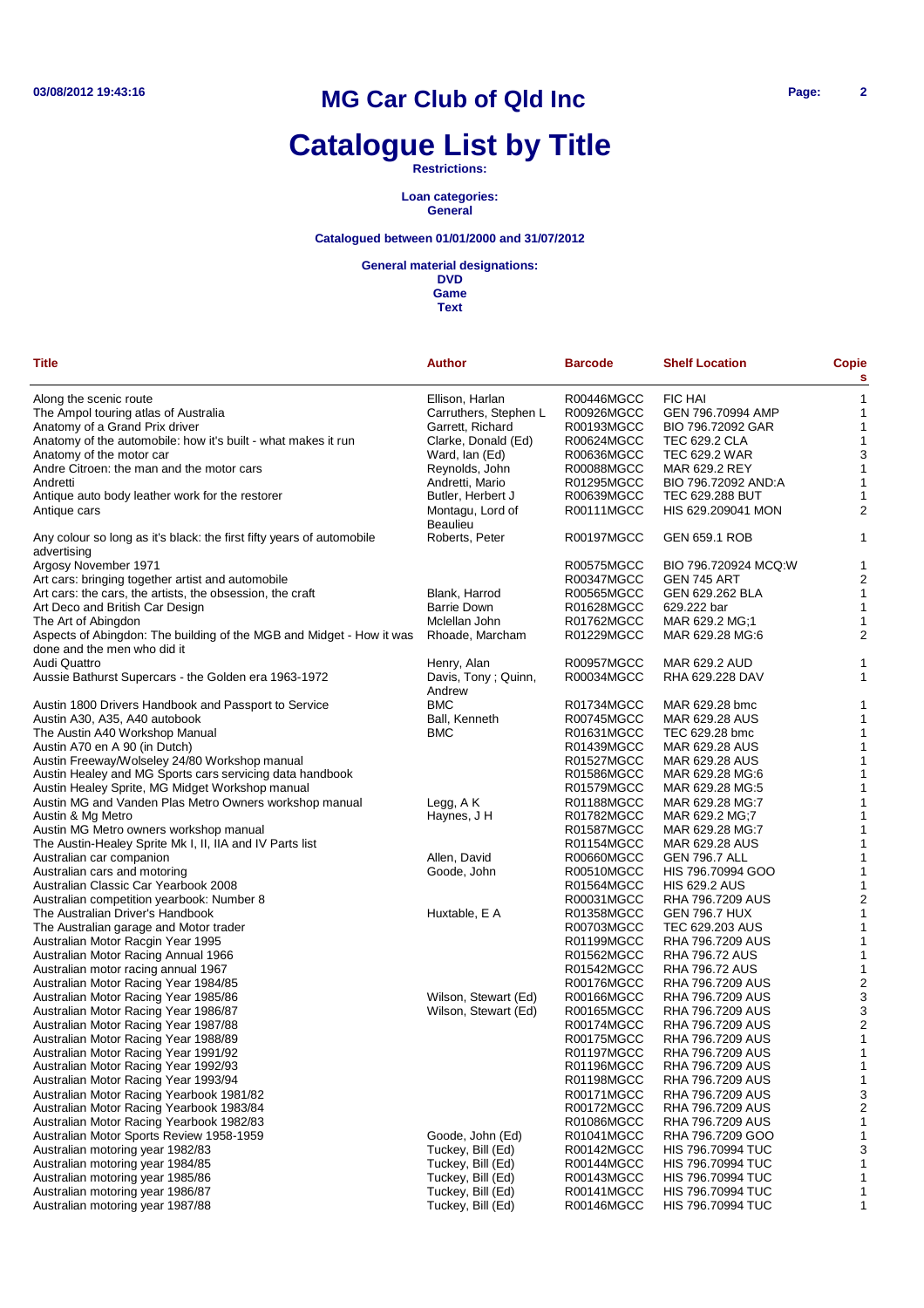# **Catalogue List by Title**

**Restrictions:**

**Loan categories: General**

### **Catalogued between 01/01/2000 and 31/07/2012**

**General material designations:**

**DVD Game**

| <b>Title</b>                                                                                                  | <b>Author</b>                               | <b>Barcode</b>           | <b>Shelf Location</b>                | Copie<br>s     |
|---------------------------------------------------------------------------------------------------------------|---------------------------------------------|--------------------------|--------------------------------------|----------------|
| Australian Motoring Yearbook 1973                                                                             |                                             | R01539MGCC               | <b>RHA 796.709 AUS</b>               | 1              |
| Australian Motoring Yearbook 1975                                                                             |                                             | R01565MGCC               | <b>RHA 796.709 AUS</b>               | 1              |
| Australian Motoring Yearbook 1976                                                                             |                                             | R01566MGCC               | RHG 796.709 AUS                      | 1              |
| Australian sporting hall of fame                                                                              |                                             | R00192MGCC               | <b>GEN 796.09 AUS</b>                | 1              |
| Australian Touring Car Championship: 25 fabulous years                                                        | Howard, Graham;<br>Wilson, Stewart          | R00025MGCC               | <b>RHA 796.72 HOW</b>                | $\overline{c}$ |
| Australian Touring Car Racing Annual 1988                                                                     | Simpson, Ray                                | R00026MGCC               | <b>RHA 796.72 SIM</b>                | $\overline{c}$ |
| Australians and their cars: 100 years of motoring                                                             | Tuckey, Bill                                | R00629MGCC               | <b>HIS 796.70994 TUC</b>             | 1              |
| Australians on the road                                                                                       | Davis, Pedr                                 | R00180MGCC               | <b>HIS 796.70994 DAV</b>             | 1              |
| Australia's greatest motor race: the complete history                                                         | Tuckey, Bill                                | R00032MGCC               | <b>RHA 796.72 TUC</b>                | 3              |
| Australia's greatest motor race: the first 30 years                                                           |                                             | R01248MGCC               | RHA 796.7209 AUS                     | 1              |
| Australia's own: the history of Holden                                                                        | Birney, Shane                               | R00331MGCC               | MAR 629.2 HOL                        | $\overline{c}$ |
| The Austtin A40 Models Running and Maintenance Instructions                                                   | Austin Motor Co Ltd                         | R01733MGCC               | MAR 629.2 aus                        | 1              |
| Auto restoration: from junker to jewel                                                                        | Mills, Burt                                 | R00644MGCC               | TEC 629.28 MIL                       | 1              |
|                                                                                                               |                                             |                          |                                      |                |
| Auto-architect: the autobiography of Gerald Palmer (1911-1999)                                                | Palmer, Gerald;<br>Balfour, Christopher     | R00358MGCC               | BIO 629.222 PAL:P                    | 1              |
| Autocourse 1984-85                                                                                            | Hamilton, Maurice                           | R01741MGCC               | RHF 796.7209 Ham                     | 1              |
| Autocourse 1994/5                                                                                             | Autocourse                                  | R01784MGCC               | RHF 796.7209 aut                     | 1              |
| Autocourse: the review of International motor sport 1966-67                                                   | Phipps, David (Ed)                          | R00381MGCC               | RHG 796.7209 PHI                     | 1              |
| Autocross performance handbook                                                                                | Newton, Richard                             | R01470MGCC               | RHG 796.72 NEW                       | 1              |
| Auto-da-Fe                                                                                                    | Zelazny, Roger                              | R00446MGCC               | FIC HAI                              | 1              |
| Automania: man and the motor car                                                                              | Pettifer, Julian; Turner,<br>Nigel          | R00189MGCC               | <b>HIS 796.7 PET</b>                 | 1              |
| Automatic transmissions                                                                                       | Thiessen, Frank; Dales, R00635MGCC<br>Davis |                          | TEC 629.244 THI                      | 1              |
| Automobile driving self-taught: an exhaustive treatise on the operation,<br>management and care of motor cars | Russell, Thomas H                           | R00689MGCC               | <b>GEN 796.7 RUS</b>                 | 1              |
| Automobile engineer: design: production: materials Vol 44 NO 4                                                |                                             | R00978MGCC               | <b>TEC 629.28 AUT</b>                | 1              |
| Automobile engines in theory, design, construction, operation and<br>testing                                  | Judge, Arthur W                             | R00538MGCC               | TEC 629.25 JUD                       | 1              |
| Automobile record breakers: from rocket to road car                                                           | Tremayne, David                             | R00468MGCC               | RHG 796.7209 TRE                     | $\overline{c}$ |
| Automobile repair Vol 1 - garage methods and equipment                                                        | Molloy, E (Ed)                              | R01449MGCC               | TEC 629.28 MOL                       | 1              |
| Automobile repair Vol 3 - Commercial vehicles                                                                 | Molloy, E (Ed)                              | R01451MGCC               | TEC 629.28 MOL                       | 1              |
| Automobile repair Vol 4 tractors                                                                              | Molloy, E (Ed)                              | R01452MGCC               | TEC 629.28 MOL                       | 1              |
| Automobile Review 1953-4                                                                                      | Automobile                                  | R01792MGCC               | <b>GEN 796.7 aut</b>                 | 1              |
| Automobile Review 1955                                                                                        | Automobile                                  | R01791MGCC               | <b>GEN 796.7 Aut</b>                 | 1              |
|                                                                                                               |                                             |                          | <b>HIS 796.7 AUT</b>                 | 1              |
| AUTOMOBILE REVIEW 1955-56                                                                                     |                                             | R01815MGCC               |                                      |                |
| Automobile Year                                                                                               | Automobile                                  | R01757MGCC               | <b>GEN 796.7 Aut</b>                 | 1              |
| Automobile Year 1956-57                                                                                       | Automobile                                  | R01756MGCC               | <b>GEN 796.7 Aut</b>                 | 1              |
| Automobile year 1961-1962                                                                                     |                                             | R00972MGCC               | <b>RHG 796.72 AUT</b>                | $\overline{a}$ |
| Automobuile repair Vol 2 - Cars                                                                               | Molloy, E (Ed)                              | R01450MGCC               | TEC 629.28 MOL                       | 1              |
| <b>AUTOMOTIVE CABLES</b>                                                                                      | Quinton Hazall<br>Automotive Ltd            | R01878MGCC               | TEC 629.222 QHA                      | 1              |
| Automotive engines                                                                                            | Ellinger, Herbert E                         | R00647MGCC               | TEC 629.25 ELL                       | 1              |
| Automotive mechanics: fundamentals                                                                            |                                             | R00532MGCC               | <b>TEC 629.28 AUT</b>                | 1              |
| Automotive mechanics: metric edition                                                                          | May, T; Crouse,<br>William H                | R00642MGCC               | <b>TEC 629.2 MAY</b>                 | 1              |
| Automotive woodworking: restoration, repair and replacement                                                   | Johnson, Roland                             | R00551MGCC               | TEC 629.28 JOH                       | 1              |
| AUTOSPORT 1996 GRAND PRIX REVIEW                                                                              | autosport                                   | R01742MGCC               | RHF 796.7209 AUT                     | 1              |
| Autosport file: Williams                                                                                      |                                             | R01238MGCC               | RHF 796.7209 AUT                     | 1              |
| Autosport file: Williams                                                                                      |                                             | R01239MGCC               | RHF 796.7209                         | 1              |
| Ayron Senna's principles of race driving                                                                      |                                             | R01356MGCC               | RHG 796.72 SEN                       | 1              |
| Ayrton Senna                                                                                                  | Noble, A                                    | R00548MGCC               | BIO 796.72092 SEN:N                  | 1              |
| Ayrton Senna: a tribute                                                                                       | Rendall, Ivan                               | R01404MGCC               | BIO 796.7209 SEN:R                   | 1              |
| Ayrton Senna: incorporating 'The Second Coming"                                                               | Hilton, Christopher                         | R00070MGCC               | BIO 796.72092 SEN:H                  | 1              |
| Ayrton Senna: the hard edge of genius                                                                         | Hilton, Christopher                         | R00084MGCC               | BIO 796.72092 SEN:H                  | 1              |
|                                                                                                               | Mays, Raymond                               |                          |                                      |                |
| Background to success                                                                                         |                                             | R00149MGCC               | RHG 796.72 ROB                       | 1              |
| Ball and roller bearings: BSC Engineering manual<br><b>BALLINGTON UNKORKED</b>                                | <b>BALLINGTON KORK</b>                      | R00426MGCC<br>R01811MGCC | TEC 629.29 BAL<br>BIO 796.720924 BAL | 1<br>1         |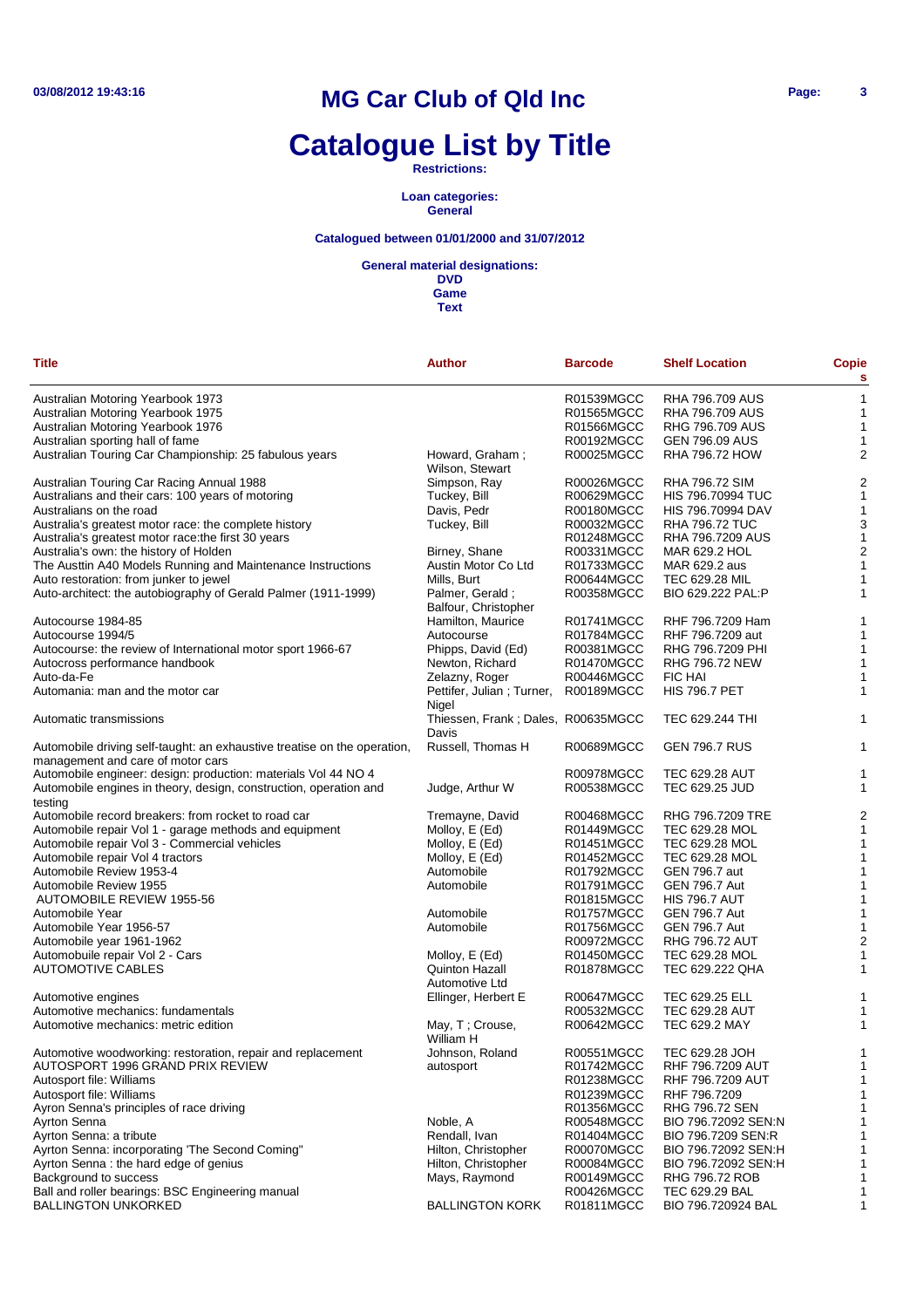# **Catalogue List by Title**

**Restrictions:**

**Loan categories: General**

### **Catalogued between 01/01/2000 and 31/07/2012**

**General material designations:**

| Banzai runner [DVD]<br>R01297MGCC<br>FIC BAN<br>$\mathbf{1}$<br>Barrel-finishing (Rotary and Vibratory) with Norton tumblex abrasives<br>R00775MGCC<br>TEC 681 BAR<br>-1<br>3<br>Barry Sheene 1950-2003: the biography<br>Barker, Stuart<br>R00441MGCC<br>BIO 796.75 SHE:B<br>Basic auto repairs<br>Wels, Byron G<br>R00789MGCC<br>TEC 629.28 WEL<br>1<br>Basic automotive trouble shooting<br>Bean, Richard<br>R00699MGCC<br>TEC 629.28 BEA<br>1<br>Basic bodywork and painting<br>R00669MGCC<br>TEC 629.28 BAS<br>-1<br>Basic clutches and transmissions<br>R00698MGCC<br>TEC 629.244 LAH<br>$\mathbf{1}$<br>Lahue, Kalton (Ed)<br>Basic fitting projects<br>R00821MGCC<br>TEC 671 MET<br>1<br>Basic welding and fabrication<br>Kenyon, W<br>R00656MGCC<br><b>TEC 681 KEN</b><br>1<br>Bathurst 1982/3<br>Hassall, David (Ed);<br>R00035MGCC<br><b>RHA 796.72 BAT</b><br>1<br>Alston, Rob<br>2<br>Bathurst 1983/4<br>Hassall, David (Ed);<br>R00036MGCC<br><b>RHA 796.72 BAT</b><br>Sparke, Garry; Segal,<br>David G<br>3<br>Bathurst 1984/5<br>Naismith, Barry<br>R00037MGCC<br><b>RHA 796.72 BAT</b><br>$\overline{2}$<br>Bathurst 1985/6<br>Naismith, Barry<br>R00040MGCC<br><b>RHA 796.72 BAT</b><br>Naismith, Barry<br>R01305MGCC<br><b>RHA 796.72 BAT</b><br>$\mathbf{1}$<br><b>Bathurst 1986/87</b><br>R01283MGCC<br>$\overline{2}$<br><b>Bathurst 1987/88</b><br>Naismith, Barry<br><b>RHA 796.72 BAT</b><br>Naismith, Barry<br>R01307MGCC<br>Bathurst 1988/89<br><b>RHA 796.72 BAT</b><br>1<br>Hassall, David (Ed);<br>R01306MGCC<br><b>RHA 796.72 BAT</b><br>Bathurst, James Hardie, 1982/83<br>1<br>Naismith, Barry<br>Clutton, Cecil (Comp)<br>R01252MGCC<br>The Batsford guide to vintage cars<br>HIS 629.209042 CLU<br>1<br>Bearing transmission manual: Catalogue 1608<br>R01088MGCC<br>TEC 629.29 BEA<br>1<br>Bearings, wheel alignment, alternators and carburation<br>TEC 629.28 BEA<br>R01050MGCC<br>1<br>R01302MGCC<br>GEN 629.2 MAX<br>1<br>Beasts [DVD]<br>Behind the wheel: the magic and manners of early motoring<br><b>HIS 796.7 MON</b><br>Montagu, Lord of<br>R00377MGCC<br>1<br>Beaulieu ; McComb, F<br>Wilson<br>Belt up: thelwell's motoring manual<br>Thelwell, Norman<br>R00317MGCC<br>GEN 827 THE<br>1<br>Benetton Formula 1 Racing Team<br>Henry, Alan<br>R01496MGCC<br>RHF 796.7209 HEN<br>1<br>Best motoring stories<br>Welcome, John (Ed)<br>R00490MGCC<br><b>FIC WEL</b><br>1<br>Best Of British The History of MG [DVD]<br>instant Vision Ltd<br>R01687MGCC<br>MAR 629.2 MG:1<br>$\mathbf{1}$<br>The Best of CAR the 60s & 70s<br>Kent Roy<br>R01659MGCC<br>GEN 796.7 ken<br>1<br>The best of Chappelli<br>Chappell, Ian<br>R01425MGCC<br>GEN 827 CHA<br>1<br>The Bestof Havoc 2 [DVD]<br>Duke Video<br>R01695MGCC<br>GEN 796.7 duk<br>1<br>Beyond the Begining with Robbie Maddision [DVD]<br>Universal Magazines<br>R01705MGCC<br><b>GEN 796.7 UNI</b><br>1<br>The big book of Top Gear<br>R01613MGCC<br>GEN 827 TOP<br>1<br>Big rev Kev: Kevin Bartlett face to face with Jim Shepherd<br>Shepherd, Jim; Bartlett,<br>R00684MGCC<br>BIO 796.720924 BAR:S<br>1<br>Kev<br>$\overline{c}$<br>Big wheels and little wheels<br>Hartnett, Sir Laurence<br>R00477MGCC<br>BIO 629.2092 HAR:H<br>The bike racers<br>Carter, Bruce<br>R00218MGCC<br>FIC CAR<br>1<br>Biker's handbook<br>Barbieri, Jay<br>R01314MGCC<br><b>GEN 796.7 BIR</b><br>1<br>Sumner, Philip; Tyler,<br>The birth of the motor car<br>R01116MGCC<br>HIS 629.209 SUM<br>1<br>Jenny<br>Neve, Kenneth<br>R01232MGCC<br>RHG 796.7209 NEV<br>A bit behind the times<br>1<br>BL Princess and 18-22 Series Owners Workshop Manual<br>Haynes, J H; Strasman, R01187MGCC<br>MAR 629.28 AUS<br>$\mathbf{1}$<br>Peter G<br>Bluebird and the dead lake: the story of Donald Campbell's Land Speed Pearson, John<br>R00476MGCC<br>BIO 796.72 CAM:P<br>1<br>Record at Lake Eyre in 1964<br>Bluebirds: the story of the Campbell dynasty<br>Campbell, Gina;<br>R00164MGCC<br>BIO 796.72 CAM:C<br>1<br>Meech, Michael<br>BMC 1100s: maintenance, tuning and modification<br>Marshall, David;<br>R00452MGCC<br>MAR 629.28 MG:5<br>2<br>Fraser, lan<br>$\overline{2}$<br>BMC 'A' Series tuning manual<br>Haynes, J H<br>R00573MGCC<br>TEC 629.25 HAY<br>BMC AUSTRALIA TECH BULLETINS 1968-73<br><b>BMC Australia</b><br>R01840MGCC<br>TEC 629.222 bmc<br>1<br><b>BMC Competition Department secrets</b><br>Chambers, Marcus :<br>R01221MGCC<br>RHG 796.7209 CHA<br>1<br>Turner, Stuart;<br>Browning, Peter<br>BMC Minis: maintenance, tuning and modification<br>Marshall, David;<br>R01202MGCC<br>MAR 629.28 MIN<br>1 | <b>Title</b> | <b>Author</b> | <b>Barcode</b> | <b>Shelf Location</b> | <b>Copie</b><br>s |
|--------------------------------------------------------------------------------------------------------------------------------------------------------------------------------------------------------------------------------------------------------------------------------------------------------------------------------------------------------------------------------------------------------------------------------------------------------------------------------------------------------------------------------------------------------------------------------------------------------------------------------------------------------------------------------------------------------------------------------------------------------------------------------------------------------------------------------------------------------------------------------------------------------------------------------------------------------------------------------------------------------------------------------------------------------------------------------------------------------------------------------------------------------------------------------------------------------------------------------------------------------------------------------------------------------------------------------------------------------------------------------------------------------------------------------------------------------------------------------------------------------------------------------------------------------------------------------------------------------------------------------------------------------------------------------------------------------------------------------------------------------------------------------------------------------------------------------------------------------------------------------------------------------------------------------------------------------------------------------------------------------------------------------------------------------------------------------------------------------------------------------------------------------------------------------------------------------------------------------------------------------------------------------------------------------------------------------------------------------------------------------------------------------------------------------------------------------------------------------------------------------------------------------------------------------------------------------------------------------------------------------------------------------------------------------------------------------------------------------------------------------------------------------------------------------------------------------------------------------------------------------------------------------------------------------------------------------------------------------------------------------------------------------------------------------------------------------------------------------------------------------------------------------------------------------------------------------------------------------------------------------------------------------------------------------------------------------------------------------------------------------------------------------------------------------------------------------------------------------------------------------------------------------------------------------------------------------------------------------------------------------------------------------------------------------------------------------------------------------------------------------------------------------------------------------------------------------------------------------------------------------------------------------------------------------------------------------------------------------------------------------------------------------------------------------------------------------------------------------------------------------------------------------------------------------------------------------------------------------------------------------------------------------------------------------------------------------------------------------------------------------------------------------------------------------------------------------------------------------------------------------------------------------------------------------------------------------------------------------------|--------------|---------------|----------------|-----------------------|-------------------|
|                                                                                                                                                                                                                                                                                                                                                                                                                                                                                                                                                                                                                                                                                                                                                                                                                                                                                                                                                                                                                                                                                                                                                                                                                                                                                                                                                                                                                                                                                                                                                                                                                                                                                                                                                                                                                                                                                                                                                                                                                                                                                                                                                                                                                                                                                                                                                                                                                                                                                                                                                                                                                                                                                                                                                                                                                                                                                                                                                                                                                                                                                                                                                                                                                                                                                                                                                                                                                                                                                                                                                                                                                                                                                                                                                                                                                                                                                                                                                                                                                                                                                                                                                                                                                                                                                                                                                                                                                                                                                                                                                                                                              |              |               |                |                       |                   |
|                                                                                                                                                                                                                                                                                                                                                                                                                                                                                                                                                                                                                                                                                                                                                                                                                                                                                                                                                                                                                                                                                                                                                                                                                                                                                                                                                                                                                                                                                                                                                                                                                                                                                                                                                                                                                                                                                                                                                                                                                                                                                                                                                                                                                                                                                                                                                                                                                                                                                                                                                                                                                                                                                                                                                                                                                                                                                                                                                                                                                                                                                                                                                                                                                                                                                                                                                                                                                                                                                                                                                                                                                                                                                                                                                                                                                                                                                                                                                                                                                                                                                                                                                                                                                                                                                                                                                                                                                                                                                                                                                                                                              |              |               |                |                       |                   |
|                                                                                                                                                                                                                                                                                                                                                                                                                                                                                                                                                                                                                                                                                                                                                                                                                                                                                                                                                                                                                                                                                                                                                                                                                                                                                                                                                                                                                                                                                                                                                                                                                                                                                                                                                                                                                                                                                                                                                                                                                                                                                                                                                                                                                                                                                                                                                                                                                                                                                                                                                                                                                                                                                                                                                                                                                                                                                                                                                                                                                                                                                                                                                                                                                                                                                                                                                                                                                                                                                                                                                                                                                                                                                                                                                                                                                                                                                                                                                                                                                                                                                                                                                                                                                                                                                                                                                                                                                                                                                                                                                                                                              |              |               |                |                       |                   |
|                                                                                                                                                                                                                                                                                                                                                                                                                                                                                                                                                                                                                                                                                                                                                                                                                                                                                                                                                                                                                                                                                                                                                                                                                                                                                                                                                                                                                                                                                                                                                                                                                                                                                                                                                                                                                                                                                                                                                                                                                                                                                                                                                                                                                                                                                                                                                                                                                                                                                                                                                                                                                                                                                                                                                                                                                                                                                                                                                                                                                                                                                                                                                                                                                                                                                                                                                                                                                                                                                                                                                                                                                                                                                                                                                                                                                                                                                                                                                                                                                                                                                                                                                                                                                                                                                                                                                                                                                                                                                                                                                                                                              |              |               |                |                       |                   |
|                                                                                                                                                                                                                                                                                                                                                                                                                                                                                                                                                                                                                                                                                                                                                                                                                                                                                                                                                                                                                                                                                                                                                                                                                                                                                                                                                                                                                                                                                                                                                                                                                                                                                                                                                                                                                                                                                                                                                                                                                                                                                                                                                                                                                                                                                                                                                                                                                                                                                                                                                                                                                                                                                                                                                                                                                                                                                                                                                                                                                                                                                                                                                                                                                                                                                                                                                                                                                                                                                                                                                                                                                                                                                                                                                                                                                                                                                                                                                                                                                                                                                                                                                                                                                                                                                                                                                                                                                                                                                                                                                                                                              |              |               |                |                       |                   |
|                                                                                                                                                                                                                                                                                                                                                                                                                                                                                                                                                                                                                                                                                                                                                                                                                                                                                                                                                                                                                                                                                                                                                                                                                                                                                                                                                                                                                                                                                                                                                                                                                                                                                                                                                                                                                                                                                                                                                                                                                                                                                                                                                                                                                                                                                                                                                                                                                                                                                                                                                                                                                                                                                                                                                                                                                                                                                                                                                                                                                                                                                                                                                                                                                                                                                                                                                                                                                                                                                                                                                                                                                                                                                                                                                                                                                                                                                                                                                                                                                                                                                                                                                                                                                                                                                                                                                                                                                                                                                                                                                                                                              |              |               |                |                       |                   |
|                                                                                                                                                                                                                                                                                                                                                                                                                                                                                                                                                                                                                                                                                                                                                                                                                                                                                                                                                                                                                                                                                                                                                                                                                                                                                                                                                                                                                                                                                                                                                                                                                                                                                                                                                                                                                                                                                                                                                                                                                                                                                                                                                                                                                                                                                                                                                                                                                                                                                                                                                                                                                                                                                                                                                                                                                                                                                                                                                                                                                                                                                                                                                                                                                                                                                                                                                                                                                                                                                                                                                                                                                                                                                                                                                                                                                                                                                                                                                                                                                                                                                                                                                                                                                                                                                                                                                                                                                                                                                                                                                                                                              |              |               |                |                       |                   |
|                                                                                                                                                                                                                                                                                                                                                                                                                                                                                                                                                                                                                                                                                                                                                                                                                                                                                                                                                                                                                                                                                                                                                                                                                                                                                                                                                                                                                                                                                                                                                                                                                                                                                                                                                                                                                                                                                                                                                                                                                                                                                                                                                                                                                                                                                                                                                                                                                                                                                                                                                                                                                                                                                                                                                                                                                                                                                                                                                                                                                                                                                                                                                                                                                                                                                                                                                                                                                                                                                                                                                                                                                                                                                                                                                                                                                                                                                                                                                                                                                                                                                                                                                                                                                                                                                                                                                                                                                                                                                                                                                                                                              |              |               |                |                       |                   |
|                                                                                                                                                                                                                                                                                                                                                                                                                                                                                                                                                                                                                                                                                                                                                                                                                                                                                                                                                                                                                                                                                                                                                                                                                                                                                                                                                                                                                                                                                                                                                                                                                                                                                                                                                                                                                                                                                                                                                                                                                                                                                                                                                                                                                                                                                                                                                                                                                                                                                                                                                                                                                                                                                                                                                                                                                                                                                                                                                                                                                                                                                                                                                                                                                                                                                                                                                                                                                                                                                                                                                                                                                                                                                                                                                                                                                                                                                                                                                                                                                                                                                                                                                                                                                                                                                                                                                                                                                                                                                                                                                                                                              |              |               |                |                       |                   |
|                                                                                                                                                                                                                                                                                                                                                                                                                                                                                                                                                                                                                                                                                                                                                                                                                                                                                                                                                                                                                                                                                                                                                                                                                                                                                                                                                                                                                                                                                                                                                                                                                                                                                                                                                                                                                                                                                                                                                                                                                                                                                                                                                                                                                                                                                                                                                                                                                                                                                                                                                                                                                                                                                                                                                                                                                                                                                                                                                                                                                                                                                                                                                                                                                                                                                                                                                                                                                                                                                                                                                                                                                                                                                                                                                                                                                                                                                                                                                                                                                                                                                                                                                                                                                                                                                                                                                                                                                                                                                                                                                                                                              |              |               |                |                       |                   |
|                                                                                                                                                                                                                                                                                                                                                                                                                                                                                                                                                                                                                                                                                                                                                                                                                                                                                                                                                                                                                                                                                                                                                                                                                                                                                                                                                                                                                                                                                                                                                                                                                                                                                                                                                                                                                                                                                                                                                                                                                                                                                                                                                                                                                                                                                                                                                                                                                                                                                                                                                                                                                                                                                                                                                                                                                                                                                                                                                                                                                                                                                                                                                                                                                                                                                                                                                                                                                                                                                                                                                                                                                                                                                                                                                                                                                                                                                                                                                                                                                                                                                                                                                                                                                                                                                                                                                                                                                                                                                                                                                                                                              |              |               |                |                       |                   |
|                                                                                                                                                                                                                                                                                                                                                                                                                                                                                                                                                                                                                                                                                                                                                                                                                                                                                                                                                                                                                                                                                                                                                                                                                                                                                                                                                                                                                                                                                                                                                                                                                                                                                                                                                                                                                                                                                                                                                                                                                                                                                                                                                                                                                                                                                                                                                                                                                                                                                                                                                                                                                                                                                                                                                                                                                                                                                                                                                                                                                                                                                                                                                                                                                                                                                                                                                                                                                                                                                                                                                                                                                                                                                                                                                                                                                                                                                                                                                                                                                                                                                                                                                                                                                                                                                                                                                                                                                                                                                                                                                                                                              |              |               |                |                       |                   |
|                                                                                                                                                                                                                                                                                                                                                                                                                                                                                                                                                                                                                                                                                                                                                                                                                                                                                                                                                                                                                                                                                                                                                                                                                                                                                                                                                                                                                                                                                                                                                                                                                                                                                                                                                                                                                                                                                                                                                                                                                                                                                                                                                                                                                                                                                                                                                                                                                                                                                                                                                                                                                                                                                                                                                                                                                                                                                                                                                                                                                                                                                                                                                                                                                                                                                                                                                                                                                                                                                                                                                                                                                                                                                                                                                                                                                                                                                                                                                                                                                                                                                                                                                                                                                                                                                                                                                                                                                                                                                                                                                                                                              |              |               |                |                       |                   |
|                                                                                                                                                                                                                                                                                                                                                                                                                                                                                                                                                                                                                                                                                                                                                                                                                                                                                                                                                                                                                                                                                                                                                                                                                                                                                                                                                                                                                                                                                                                                                                                                                                                                                                                                                                                                                                                                                                                                                                                                                                                                                                                                                                                                                                                                                                                                                                                                                                                                                                                                                                                                                                                                                                                                                                                                                                                                                                                                                                                                                                                                                                                                                                                                                                                                                                                                                                                                                                                                                                                                                                                                                                                                                                                                                                                                                                                                                                                                                                                                                                                                                                                                                                                                                                                                                                                                                                                                                                                                                                                                                                                                              |              |               |                |                       |                   |
|                                                                                                                                                                                                                                                                                                                                                                                                                                                                                                                                                                                                                                                                                                                                                                                                                                                                                                                                                                                                                                                                                                                                                                                                                                                                                                                                                                                                                                                                                                                                                                                                                                                                                                                                                                                                                                                                                                                                                                                                                                                                                                                                                                                                                                                                                                                                                                                                                                                                                                                                                                                                                                                                                                                                                                                                                                                                                                                                                                                                                                                                                                                                                                                                                                                                                                                                                                                                                                                                                                                                                                                                                                                                                                                                                                                                                                                                                                                                                                                                                                                                                                                                                                                                                                                                                                                                                                                                                                                                                                                                                                                                              |              |               |                |                       |                   |
|                                                                                                                                                                                                                                                                                                                                                                                                                                                                                                                                                                                                                                                                                                                                                                                                                                                                                                                                                                                                                                                                                                                                                                                                                                                                                                                                                                                                                                                                                                                                                                                                                                                                                                                                                                                                                                                                                                                                                                                                                                                                                                                                                                                                                                                                                                                                                                                                                                                                                                                                                                                                                                                                                                                                                                                                                                                                                                                                                                                                                                                                                                                                                                                                                                                                                                                                                                                                                                                                                                                                                                                                                                                                                                                                                                                                                                                                                                                                                                                                                                                                                                                                                                                                                                                                                                                                                                                                                                                                                                                                                                                                              |              |               |                |                       |                   |
|                                                                                                                                                                                                                                                                                                                                                                                                                                                                                                                                                                                                                                                                                                                                                                                                                                                                                                                                                                                                                                                                                                                                                                                                                                                                                                                                                                                                                                                                                                                                                                                                                                                                                                                                                                                                                                                                                                                                                                                                                                                                                                                                                                                                                                                                                                                                                                                                                                                                                                                                                                                                                                                                                                                                                                                                                                                                                                                                                                                                                                                                                                                                                                                                                                                                                                                                                                                                                                                                                                                                                                                                                                                                                                                                                                                                                                                                                                                                                                                                                                                                                                                                                                                                                                                                                                                                                                                                                                                                                                                                                                                                              |              |               |                |                       |                   |
|                                                                                                                                                                                                                                                                                                                                                                                                                                                                                                                                                                                                                                                                                                                                                                                                                                                                                                                                                                                                                                                                                                                                                                                                                                                                                                                                                                                                                                                                                                                                                                                                                                                                                                                                                                                                                                                                                                                                                                                                                                                                                                                                                                                                                                                                                                                                                                                                                                                                                                                                                                                                                                                                                                                                                                                                                                                                                                                                                                                                                                                                                                                                                                                                                                                                                                                                                                                                                                                                                                                                                                                                                                                                                                                                                                                                                                                                                                                                                                                                                                                                                                                                                                                                                                                                                                                                                                                                                                                                                                                                                                                                              |              |               |                |                       |                   |
|                                                                                                                                                                                                                                                                                                                                                                                                                                                                                                                                                                                                                                                                                                                                                                                                                                                                                                                                                                                                                                                                                                                                                                                                                                                                                                                                                                                                                                                                                                                                                                                                                                                                                                                                                                                                                                                                                                                                                                                                                                                                                                                                                                                                                                                                                                                                                                                                                                                                                                                                                                                                                                                                                                                                                                                                                                                                                                                                                                                                                                                                                                                                                                                                                                                                                                                                                                                                                                                                                                                                                                                                                                                                                                                                                                                                                                                                                                                                                                                                                                                                                                                                                                                                                                                                                                                                                                                                                                                                                                                                                                                                              |              |               |                |                       |                   |
|                                                                                                                                                                                                                                                                                                                                                                                                                                                                                                                                                                                                                                                                                                                                                                                                                                                                                                                                                                                                                                                                                                                                                                                                                                                                                                                                                                                                                                                                                                                                                                                                                                                                                                                                                                                                                                                                                                                                                                                                                                                                                                                                                                                                                                                                                                                                                                                                                                                                                                                                                                                                                                                                                                                                                                                                                                                                                                                                                                                                                                                                                                                                                                                                                                                                                                                                                                                                                                                                                                                                                                                                                                                                                                                                                                                                                                                                                                                                                                                                                                                                                                                                                                                                                                                                                                                                                                                                                                                                                                                                                                                                              |              |               |                |                       |                   |
|                                                                                                                                                                                                                                                                                                                                                                                                                                                                                                                                                                                                                                                                                                                                                                                                                                                                                                                                                                                                                                                                                                                                                                                                                                                                                                                                                                                                                                                                                                                                                                                                                                                                                                                                                                                                                                                                                                                                                                                                                                                                                                                                                                                                                                                                                                                                                                                                                                                                                                                                                                                                                                                                                                                                                                                                                                                                                                                                                                                                                                                                                                                                                                                                                                                                                                                                                                                                                                                                                                                                                                                                                                                                                                                                                                                                                                                                                                                                                                                                                                                                                                                                                                                                                                                                                                                                                                                                                                                                                                                                                                                                              |              |               |                |                       |                   |
|                                                                                                                                                                                                                                                                                                                                                                                                                                                                                                                                                                                                                                                                                                                                                                                                                                                                                                                                                                                                                                                                                                                                                                                                                                                                                                                                                                                                                                                                                                                                                                                                                                                                                                                                                                                                                                                                                                                                                                                                                                                                                                                                                                                                                                                                                                                                                                                                                                                                                                                                                                                                                                                                                                                                                                                                                                                                                                                                                                                                                                                                                                                                                                                                                                                                                                                                                                                                                                                                                                                                                                                                                                                                                                                                                                                                                                                                                                                                                                                                                                                                                                                                                                                                                                                                                                                                                                                                                                                                                                                                                                                                              |              |               |                |                       |                   |
|                                                                                                                                                                                                                                                                                                                                                                                                                                                                                                                                                                                                                                                                                                                                                                                                                                                                                                                                                                                                                                                                                                                                                                                                                                                                                                                                                                                                                                                                                                                                                                                                                                                                                                                                                                                                                                                                                                                                                                                                                                                                                                                                                                                                                                                                                                                                                                                                                                                                                                                                                                                                                                                                                                                                                                                                                                                                                                                                                                                                                                                                                                                                                                                                                                                                                                                                                                                                                                                                                                                                                                                                                                                                                                                                                                                                                                                                                                                                                                                                                                                                                                                                                                                                                                                                                                                                                                                                                                                                                                                                                                                                              |              |               |                |                       |                   |
|                                                                                                                                                                                                                                                                                                                                                                                                                                                                                                                                                                                                                                                                                                                                                                                                                                                                                                                                                                                                                                                                                                                                                                                                                                                                                                                                                                                                                                                                                                                                                                                                                                                                                                                                                                                                                                                                                                                                                                                                                                                                                                                                                                                                                                                                                                                                                                                                                                                                                                                                                                                                                                                                                                                                                                                                                                                                                                                                                                                                                                                                                                                                                                                                                                                                                                                                                                                                                                                                                                                                                                                                                                                                                                                                                                                                                                                                                                                                                                                                                                                                                                                                                                                                                                                                                                                                                                                                                                                                                                                                                                                                              |              |               |                |                       |                   |
|                                                                                                                                                                                                                                                                                                                                                                                                                                                                                                                                                                                                                                                                                                                                                                                                                                                                                                                                                                                                                                                                                                                                                                                                                                                                                                                                                                                                                                                                                                                                                                                                                                                                                                                                                                                                                                                                                                                                                                                                                                                                                                                                                                                                                                                                                                                                                                                                                                                                                                                                                                                                                                                                                                                                                                                                                                                                                                                                                                                                                                                                                                                                                                                                                                                                                                                                                                                                                                                                                                                                                                                                                                                                                                                                                                                                                                                                                                                                                                                                                                                                                                                                                                                                                                                                                                                                                                                                                                                                                                                                                                                                              |              |               |                |                       |                   |
|                                                                                                                                                                                                                                                                                                                                                                                                                                                                                                                                                                                                                                                                                                                                                                                                                                                                                                                                                                                                                                                                                                                                                                                                                                                                                                                                                                                                                                                                                                                                                                                                                                                                                                                                                                                                                                                                                                                                                                                                                                                                                                                                                                                                                                                                                                                                                                                                                                                                                                                                                                                                                                                                                                                                                                                                                                                                                                                                                                                                                                                                                                                                                                                                                                                                                                                                                                                                                                                                                                                                                                                                                                                                                                                                                                                                                                                                                                                                                                                                                                                                                                                                                                                                                                                                                                                                                                                                                                                                                                                                                                                                              |              |               |                |                       |                   |
|                                                                                                                                                                                                                                                                                                                                                                                                                                                                                                                                                                                                                                                                                                                                                                                                                                                                                                                                                                                                                                                                                                                                                                                                                                                                                                                                                                                                                                                                                                                                                                                                                                                                                                                                                                                                                                                                                                                                                                                                                                                                                                                                                                                                                                                                                                                                                                                                                                                                                                                                                                                                                                                                                                                                                                                                                                                                                                                                                                                                                                                                                                                                                                                                                                                                                                                                                                                                                                                                                                                                                                                                                                                                                                                                                                                                                                                                                                                                                                                                                                                                                                                                                                                                                                                                                                                                                                                                                                                                                                                                                                                                              |              |               |                |                       |                   |
|                                                                                                                                                                                                                                                                                                                                                                                                                                                                                                                                                                                                                                                                                                                                                                                                                                                                                                                                                                                                                                                                                                                                                                                                                                                                                                                                                                                                                                                                                                                                                                                                                                                                                                                                                                                                                                                                                                                                                                                                                                                                                                                                                                                                                                                                                                                                                                                                                                                                                                                                                                                                                                                                                                                                                                                                                                                                                                                                                                                                                                                                                                                                                                                                                                                                                                                                                                                                                                                                                                                                                                                                                                                                                                                                                                                                                                                                                                                                                                                                                                                                                                                                                                                                                                                                                                                                                                                                                                                                                                                                                                                                              |              |               |                |                       |                   |
|                                                                                                                                                                                                                                                                                                                                                                                                                                                                                                                                                                                                                                                                                                                                                                                                                                                                                                                                                                                                                                                                                                                                                                                                                                                                                                                                                                                                                                                                                                                                                                                                                                                                                                                                                                                                                                                                                                                                                                                                                                                                                                                                                                                                                                                                                                                                                                                                                                                                                                                                                                                                                                                                                                                                                                                                                                                                                                                                                                                                                                                                                                                                                                                                                                                                                                                                                                                                                                                                                                                                                                                                                                                                                                                                                                                                                                                                                                                                                                                                                                                                                                                                                                                                                                                                                                                                                                                                                                                                                                                                                                                                              |              |               |                |                       |                   |
|                                                                                                                                                                                                                                                                                                                                                                                                                                                                                                                                                                                                                                                                                                                                                                                                                                                                                                                                                                                                                                                                                                                                                                                                                                                                                                                                                                                                                                                                                                                                                                                                                                                                                                                                                                                                                                                                                                                                                                                                                                                                                                                                                                                                                                                                                                                                                                                                                                                                                                                                                                                                                                                                                                                                                                                                                                                                                                                                                                                                                                                                                                                                                                                                                                                                                                                                                                                                                                                                                                                                                                                                                                                                                                                                                                                                                                                                                                                                                                                                                                                                                                                                                                                                                                                                                                                                                                                                                                                                                                                                                                                                              |              |               |                |                       |                   |
|                                                                                                                                                                                                                                                                                                                                                                                                                                                                                                                                                                                                                                                                                                                                                                                                                                                                                                                                                                                                                                                                                                                                                                                                                                                                                                                                                                                                                                                                                                                                                                                                                                                                                                                                                                                                                                                                                                                                                                                                                                                                                                                                                                                                                                                                                                                                                                                                                                                                                                                                                                                                                                                                                                                                                                                                                                                                                                                                                                                                                                                                                                                                                                                                                                                                                                                                                                                                                                                                                                                                                                                                                                                                                                                                                                                                                                                                                                                                                                                                                                                                                                                                                                                                                                                                                                                                                                                                                                                                                                                                                                                                              |              |               |                |                       |                   |
|                                                                                                                                                                                                                                                                                                                                                                                                                                                                                                                                                                                                                                                                                                                                                                                                                                                                                                                                                                                                                                                                                                                                                                                                                                                                                                                                                                                                                                                                                                                                                                                                                                                                                                                                                                                                                                                                                                                                                                                                                                                                                                                                                                                                                                                                                                                                                                                                                                                                                                                                                                                                                                                                                                                                                                                                                                                                                                                                                                                                                                                                                                                                                                                                                                                                                                                                                                                                                                                                                                                                                                                                                                                                                                                                                                                                                                                                                                                                                                                                                                                                                                                                                                                                                                                                                                                                                                                                                                                                                                                                                                                                              |              |               |                |                       |                   |
|                                                                                                                                                                                                                                                                                                                                                                                                                                                                                                                                                                                                                                                                                                                                                                                                                                                                                                                                                                                                                                                                                                                                                                                                                                                                                                                                                                                                                                                                                                                                                                                                                                                                                                                                                                                                                                                                                                                                                                                                                                                                                                                                                                                                                                                                                                                                                                                                                                                                                                                                                                                                                                                                                                                                                                                                                                                                                                                                                                                                                                                                                                                                                                                                                                                                                                                                                                                                                                                                                                                                                                                                                                                                                                                                                                                                                                                                                                                                                                                                                                                                                                                                                                                                                                                                                                                                                                                                                                                                                                                                                                                                              |              |               |                |                       |                   |
|                                                                                                                                                                                                                                                                                                                                                                                                                                                                                                                                                                                                                                                                                                                                                                                                                                                                                                                                                                                                                                                                                                                                                                                                                                                                                                                                                                                                                                                                                                                                                                                                                                                                                                                                                                                                                                                                                                                                                                                                                                                                                                                                                                                                                                                                                                                                                                                                                                                                                                                                                                                                                                                                                                                                                                                                                                                                                                                                                                                                                                                                                                                                                                                                                                                                                                                                                                                                                                                                                                                                                                                                                                                                                                                                                                                                                                                                                                                                                                                                                                                                                                                                                                                                                                                                                                                                                                                                                                                                                                                                                                                                              |              |               |                |                       |                   |
|                                                                                                                                                                                                                                                                                                                                                                                                                                                                                                                                                                                                                                                                                                                                                                                                                                                                                                                                                                                                                                                                                                                                                                                                                                                                                                                                                                                                                                                                                                                                                                                                                                                                                                                                                                                                                                                                                                                                                                                                                                                                                                                                                                                                                                                                                                                                                                                                                                                                                                                                                                                                                                                                                                                                                                                                                                                                                                                                                                                                                                                                                                                                                                                                                                                                                                                                                                                                                                                                                                                                                                                                                                                                                                                                                                                                                                                                                                                                                                                                                                                                                                                                                                                                                                                                                                                                                                                                                                                                                                                                                                                                              |              |               |                |                       |                   |
|                                                                                                                                                                                                                                                                                                                                                                                                                                                                                                                                                                                                                                                                                                                                                                                                                                                                                                                                                                                                                                                                                                                                                                                                                                                                                                                                                                                                                                                                                                                                                                                                                                                                                                                                                                                                                                                                                                                                                                                                                                                                                                                                                                                                                                                                                                                                                                                                                                                                                                                                                                                                                                                                                                                                                                                                                                                                                                                                                                                                                                                                                                                                                                                                                                                                                                                                                                                                                                                                                                                                                                                                                                                                                                                                                                                                                                                                                                                                                                                                                                                                                                                                                                                                                                                                                                                                                                                                                                                                                                                                                                                                              |              |               |                |                       |                   |
|                                                                                                                                                                                                                                                                                                                                                                                                                                                                                                                                                                                                                                                                                                                                                                                                                                                                                                                                                                                                                                                                                                                                                                                                                                                                                                                                                                                                                                                                                                                                                                                                                                                                                                                                                                                                                                                                                                                                                                                                                                                                                                                                                                                                                                                                                                                                                                                                                                                                                                                                                                                                                                                                                                                                                                                                                                                                                                                                                                                                                                                                                                                                                                                                                                                                                                                                                                                                                                                                                                                                                                                                                                                                                                                                                                                                                                                                                                                                                                                                                                                                                                                                                                                                                                                                                                                                                                                                                                                                                                                                                                                                              |              |               |                |                       |                   |
|                                                                                                                                                                                                                                                                                                                                                                                                                                                                                                                                                                                                                                                                                                                                                                                                                                                                                                                                                                                                                                                                                                                                                                                                                                                                                                                                                                                                                                                                                                                                                                                                                                                                                                                                                                                                                                                                                                                                                                                                                                                                                                                                                                                                                                                                                                                                                                                                                                                                                                                                                                                                                                                                                                                                                                                                                                                                                                                                                                                                                                                                                                                                                                                                                                                                                                                                                                                                                                                                                                                                                                                                                                                                                                                                                                                                                                                                                                                                                                                                                                                                                                                                                                                                                                                                                                                                                                                                                                                                                                                                                                                                              |              |               |                |                       |                   |
|                                                                                                                                                                                                                                                                                                                                                                                                                                                                                                                                                                                                                                                                                                                                                                                                                                                                                                                                                                                                                                                                                                                                                                                                                                                                                                                                                                                                                                                                                                                                                                                                                                                                                                                                                                                                                                                                                                                                                                                                                                                                                                                                                                                                                                                                                                                                                                                                                                                                                                                                                                                                                                                                                                                                                                                                                                                                                                                                                                                                                                                                                                                                                                                                                                                                                                                                                                                                                                                                                                                                                                                                                                                                                                                                                                                                                                                                                                                                                                                                                                                                                                                                                                                                                                                                                                                                                                                                                                                                                                                                                                                                              |              |               |                |                       |                   |
|                                                                                                                                                                                                                                                                                                                                                                                                                                                                                                                                                                                                                                                                                                                                                                                                                                                                                                                                                                                                                                                                                                                                                                                                                                                                                                                                                                                                                                                                                                                                                                                                                                                                                                                                                                                                                                                                                                                                                                                                                                                                                                                                                                                                                                                                                                                                                                                                                                                                                                                                                                                                                                                                                                                                                                                                                                                                                                                                                                                                                                                                                                                                                                                                                                                                                                                                                                                                                                                                                                                                                                                                                                                                                                                                                                                                                                                                                                                                                                                                                                                                                                                                                                                                                                                                                                                                                                                                                                                                                                                                                                                                              |              |               |                |                       |                   |
|                                                                                                                                                                                                                                                                                                                                                                                                                                                                                                                                                                                                                                                                                                                                                                                                                                                                                                                                                                                                                                                                                                                                                                                                                                                                                                                                                                                                                                                                                                                                                                                                                                                                                                                                                                                                                                                                                                                                                                                                                                                                                                                                                                                                                                                                                                                                                                                                                                                                                                                                                                                                                                                                                                                                                                                                                                                                                                                                                                                                                                                                                                                                                                                                                                                                                                                                                                                                                                                                                                                                                                                                                                                                                                                                                                                                                                                                                                                                                                                                                                                                                                                                                                                                                                                                                                                                                                                                                                                                                                                                                                                                              |              |               |                |                       |                   |
|                                                                                                                                                                                                                                                                                                                                                                                                                                                                                                                                                                                                                                                                                                                                                                                                                                                                                                                                                                                                                                                                                                                                                                                                                                                                                                                                                                                                                                                                                                                                                                                                                                                                                                                                                                                                                                                                                                                                                                                                                                                                                                                                                                                                                                                                                                                                                                                                                                                                                                                                                                                                                                                                                                                                                                                                                                                                                                                                                                                                                                                                                                                                                                                                                                                                                                                                                                                                                                                                                                                                                                                                                                                                                                                                                                                                                                                                                                                                                                                                                                                                                                                                                                                                                                                                                                                                                                                                                                                                                                                                                                                                              |              |               |                |                       |                   |
|                                                                                                                                                                                                                                                                                                                                                                                                                                                                                                                                                                                                                                                                                                                                                                                                                                                                                                                                                                                                                                                                                                                                                                                                                                                                                                                                                                                                                                                                                                                                                                                                                                                                                                                                                                                                                                                                                                                                                                                                                                                                                                                                                                                                                                                                                                                                                                                                                                                                                                                                                                                                                                                                                                                                                                                                                                                                                                                                                                                                                                                                                                                                                                                                                                                                                                                                                                                                                                                                                                                                                                                                                                                                                                                                                                                                                                                                                                                                                                                                                                                                                                                                                                                                                                                                                                                                                                                                                                                                                                                                                                                                              |              |               |                |                       |                   |
|                                                                                                                                                                                                                                                                                                                                                                                                                                                                                                                                                                                                                                                                                                                                                                                                                                                                                                                                                                                                                                                                                                                                                                                                                                                                                                                                                                                                                                                                                                                                                                                                                                                                                                                                                                                                                                                                                                                                                                                                                                                                                                                                                                                                                                                                                                                                                                                                                                                                                                                                                                                                                                                                                                                                                                                                                                                                                                                                                                                                                                                                                                                                                                                                                                                                                                                                                                                                                                                                                                                                                                                                                                                                                                                                                                                                                                                                                                                                                                                                                                                                                                                                                                                                                                                                                                                                                                                                                                                                                                                                                                                                              |              |               |                |                       |                   |
|                                                                                                                                                                                                                                                                                                                                                                                                                                                                                                                                                                                                                                                                                                                                                                                                                                                                                                                                                                                                                                                                                                                                                                                                                                                                                                                                                                                                                                                                                                                                                                                                                                                                                                                                                                                                                                                                                                                                                                                                                                                                                                                                                                                                                                                                                                                                                                                                                                                                                                                                                                                                                                                                                                                                                                                                                                                                                                                                                                                                                                                                                                                                                                                                                                                                                                                                                                                                                                                                                                                                                                                                                                                                                                                                                                                                                                                                                                                                                                                                                                                                                                                                                                                                                                                                                                                                                                                                                                                                                                                                                                                                              |              |               |                |                       |                   |
|                                                                                                                                                                                                                                                                                                                                                                                                                                                                                                                                                                                                                                                                                                                                                                                                                                                                                                                                                                                                                                                                                                                                                                                                                                                                                                                                                                                                                                                                                                                                                                                                                                                                                                                                                                                                                                                                                                                                                                                                                                                                                                                                                                                                                                                                                                                                                                                                                                                                                                                                                                                                                                                                                                                                                                                                                                                                                                                                                                                                                                                                                                                                                                                                                                                                                                                                                                                                                                                                                                                                                                                                                                                                                                                                                                                                                                                                                                                                                                                                                                                                                                                                                                                                                                                                                                                                                                                                                                                                                                                                                                                                              |              |               |                |                       |                   |
|                                                                                                                                                                                                                                                                                                                                                                                                                                                                                                                                                                                                                                                                                                                                                                                                                                                                                                                                                                                                                                                                                                                                                                                                                                                                                                                                                                                                                                                                                                                                                                                                                                                                                                                                                                                                                                                                                                                                                                                                                                                                                                                                                                                                                                                                                                                                                                                                                                                                                                                                                                                                                                                                                                                                                                                                                                                                                                                                                                                                                                                                                                                                                                                                                                                                                                                                                                                                                                                                                                                                                                                                                                                                                                                                                                                                                                                                                                                                                                                                                                                                                                                                                                                                                                                                                                                                                                                                                                                                                                                                                                                                              |              |               |                |                       |                   |
|                                                                                                                                                                                                                                                                                                                                                                                                                                                                                                                                                                                                                                                                                                                                                                                                                                                                                                                                                                                                                                                                                                                                                                                                                                                                                                                                                                                                                                                                                                                                                                                                                                                                                                                                                                                                                                                                                                                                                                                                                                                                                                                                                                                                                                                                                                                                                                                                                                                                                                                                                                                                                                                                                                                                                                                                                                                                                                                                                                                                                                                                                                                                                                                                                                                                                                                                                                                                                                                                                                                                                                                                                                                                                                                                                                                                                                                                                                                                                                                                                                                                                                                                                                                                                                                                                                                                                                                                                                                                                                                                                                                                              |              |               |                |                       |                   |
|                                                                                                                                                                                                                                                                                                                                                                                                                                                                                                                                                                                                                                                                                                                                                                                                                                                                                                                                                                                                                                                                                                                                                                                                                                                                                                                                                                                                                                                                                                                                                                                                                                                                                                                                                                                                                                                                                                                                                                                                                                                                                                                                                                                                                                                                                                                                                                                                                                                                                                                                                                                                                                                                                                                                                                                                                                                                                                                                                                                                                                                                                                                                                                                                                                                                                                                                                                                                                                                                                                                                                                                                                                                                                                                                                                                                                                                                                                                                                                                                                                                                                                                                                                                                                                                                                                                                                                                                                                                                                                                                                                                                              |              |               |                |                       |                   |
|                                                                                                                                                                                                                                                                                                                                                                                                                                                                                                                                                                                                                                                                                                                                                                                                                                                                                                                                                                                                                                                                                                                                                                                                                                                                                                                                                                                                                                                                                                                                                                                                                                                                                                                                                                                                                                                                                                                                                                                                                                                                                                                                                                                                                                                                                                                                                                                                                                                                                                                                                                                                                                                                                                                                                                                                                                                                                                                                                                                                                                                                                                                                                                                                                                                                                                                                                                                                                                                                                                                                                                                                                                                                                                                                                                                                                                                                                                                                                                                                                                                                                                                                                                                                                                                                                                                                                                                                                                                                                                                                                                                                              |              |               |                |                       |                   |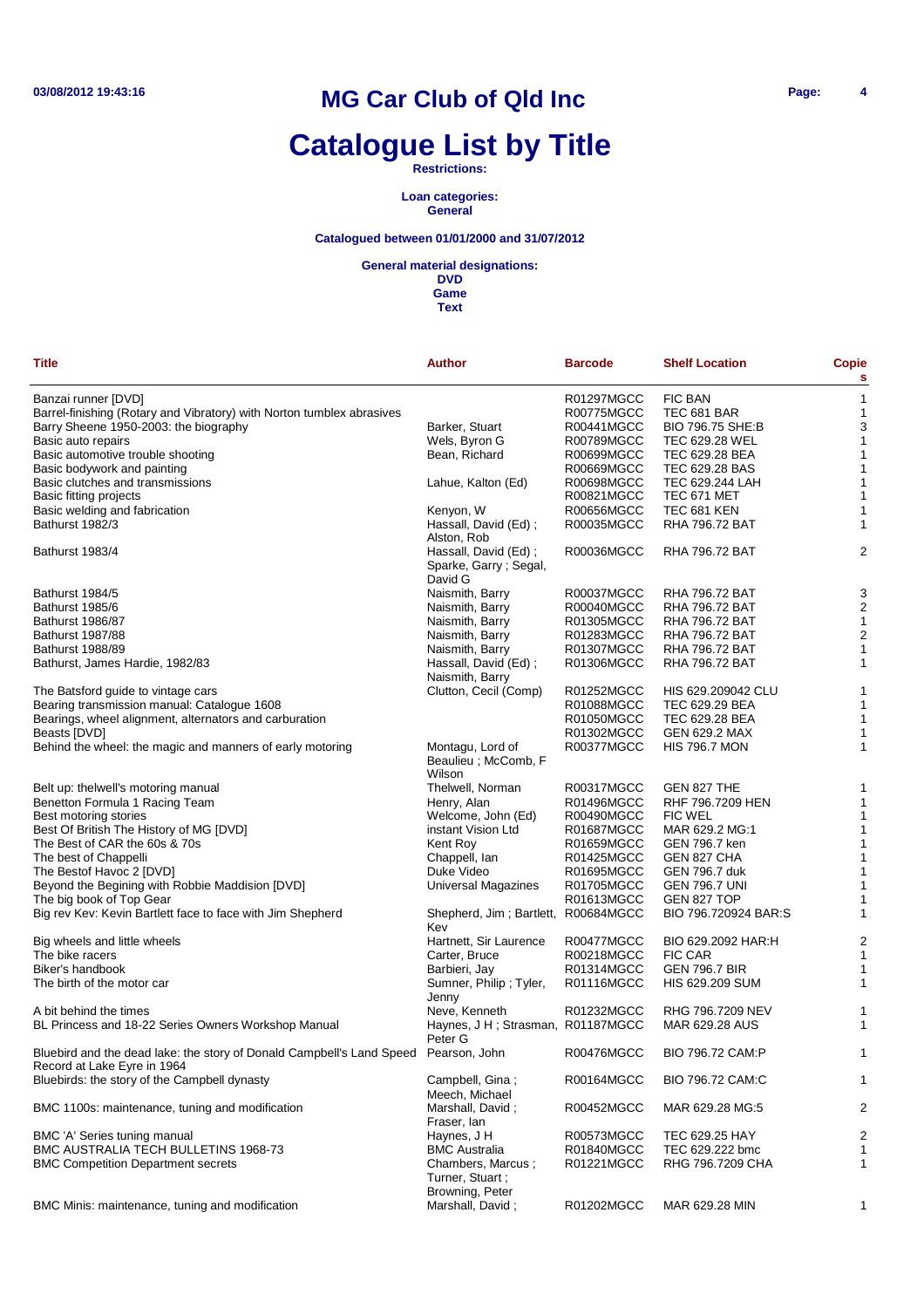# **Catalogue List by Title**

**Restrictions:**

**Loan categories: General**

### **Catalogued between 01/01/2000 and 31/07/2012**

#### **General material designations:**

**DVD Game**

| <b>Title</b>                                                                                                         | <b>Author</b>                           | <b>Barcode</b> | <b>Shelf Location</b>  | <b>Copie</b><br>s |
|----------------------------------------------------------------------------------------------------------------------|-----------------------------------------|----------------|------------------------|-------------------|
|                                                                                                                      | Fraser, Ian                             |                |                        |                   |
| BMC Special tuning for the Midget and Sprite                                                                         |                                         | R00962MGCC     | MAR 629.28 MG:5        | $\overline{c}$    |
| <b>BMC Special tuning parts list</b>                                                                                 |                                         | R01143MGCC     | <b>HIS 629.28 BMC</b>  | $\mathbf{1}$      |
| The BMW Story: a company in its time                                                                                 | Monnich, Horst                          | R00089MGCC     | MAR 629.22 MON         | 1                 |
| <b>BO'NESS Speed Hill Climb</b>                                                                                      | Baird Kenny                             | R01745MGCC     | RHG 796.7902 Bai       | $\mathbf{1}$      |
|                                                                                                                      |                                         |                |                        |                   |
| The book of Australian motor racing                                                                                  | Tuckey, Bill                            | R01201MGCC     | RHA 796.7209 TUC.      | 2                 |
| The book of the MG Midget Marks I, II and III: maintenance and repair in Abbey, Staton                               |                                         | R00756MGCC     | MAR 629.28 MG:5        | 1                 |
| the home garage for the do-it-yourself owners                                                                        |                                         |                |                        |                   |
| The book of the Rover                                                                                                | Abbey, Staton                           | R01205MGCC     | MAR 629.2 ROV          | 1                 |
| The Book Of The Spridget                                                                                             | Abbey, Staton                           | R01738MGCC     | MAR 629.2 MG;5         | 1                 |
| The book of the Wolseley: a complete guide to all 9hp, 10hp and 12hp<br>models from 1832 to 1938 and all 1948 models | Gibson Martin, W A                      | R00768MGCC     | MAR 629.28 WOL         | 1                 |
| A boot full of right arms: adventures in the London-Sahara-Munich                                                    | Green, Evan                             | R00162MGCC     | <b>RHF 796.72 GRE</b>  | $\overline{c}$    |
| World Cup Rally and other motoring marathons                                                                         |                                         | R01891MGCC     |                        |                   |
| BORG & BECK AND AP TRASMISSION INTERNATIONAL CLUTCH                                                                  | Borg & Beck                             |                | TEC 629.222 .borg      | 1                 |
| SERVICE application list                                                                                             |                                         |                |                        |                   |
| BORG & BECK AND AP TRASMISSION INTERNATIONAL CLUTCH                                                                  | Borg & Beck                             | R01892MGCC     | TEC 629.222 bor        | 1                 |
| SERVICE application list                                                                                             |                                         |                |                        |                   |
| BORG & BECK INTERNATIONAL CLUTCH SERVICE                                                                             | API                                     | R01889MGCC     | TEC 629.222 API        | 1                 |
| Bourne to rally: Possum Bourne, the autobiography                                                                    | Bourne, Possum;                         | R00621MGCC     | BIO 796.720924 BOU:B   | 1                 |
|                                                                                                                      | Owen, Paul                              |                |                        |                   |
| The boys' book of motor racing                                                                                       | Castle, H G                             | R00960MGCC     | RHG 796,7209 CAS       | 1                 |
| The Boys' book of racing and sports cars                                                                             | Marroptt, Michael                       | R00959MGCC     | RHG 796.7209 MAR       | 1                 |
| Brabham Ralt Honda: the Ron Tauranac Story                                                                           | Lawrence, Mike                          | R01195MGCC     | BIO 629.228 TAU:L      | 1                 |
| Brabham: story of a racing team                                                                                      | Drackett, Phil                          | R00076MGCC     | RHF 796.72 DRA         | $\mathbf{1}$      |
| Braking point                                                                                                        | Judd, Bob                               | R00206MGCC     | FIC JUD                | 1                 |
| The brave men                                                                                                        | Tippette, Giles                         | R00104MGCC     | <b>BIO 920 TIP</b>     | $\mathbf{1}$      |
| <b>Brisbane Street Directory 2005</b>                                                                                |                                         | R01909MGCC     | GEN 796.7 ubd          | 1                 |
| <b>Brisbane Street Directory 2007</b>                                                                                | UBD                                     | R01653MGCC     | GEN 796.7 ubd          | 1                 |
| British cars of the Early Forties                                                                                    | Vanderveen, Bart H<br>(Ed)              | R01817MGCC     | MAR 629.2 van          | 1                 |
| British cars of the early thirties: 1930-1934                                                                        | Vanderveen, Bart H<br>(Ed)              | R00117MGCC     | HIS 629.209043 VAN     | 1                 |
| British cars of the Late Forties                                                                                     | Vanderveen, Bart H<br>(Ed)              | R01818MGCC     | MAR 629.2 van          | 1                 |
| The British competition car                                                                                          | Posthumus, Cyril                        | R00485MGCC     | <b>HIS 629.228 POS</b> | 1                 |
| British Leyland Minis: maintenance tuning and modification                                                           |                                         | R01204MGCC     | MAR 629.28 MIN         | $\mathbf{1}$      |
| British racing green                                                                                                 | Pritchard, Anthony                      | R00077MGCC     | RHG 796.720941 PRI     | 1                 |
| British sports cars: road tests                                                                                      | Fryatt, Nigel                           | R00136MGCC     | MAR 629.222 FRY        | 1                 |
|                                                                                                                      |                                         |                | MAR 629.222 WAT        |                   |
| British sports cars since the war<br><b>BRM</b>                                                                      | Watkins, Martyn                         | R00450MGCC     | <b>RHF 796.72 MAY</b>  | 1                 |
|                                                                                                                      | Mays, Raymond;                          | R00968MGCC     |                        | 1                 |
| BrockMoffat:On the road to Spa                                                                                       | Roberts, Peter                          | R00014MGCC     | RHA 796.72 NAI         | $\overline{c}$    |
|                                                                                                                      | Naismith, Barry (Ed)                    | R01795MGCC     | <b>GEN 796.7 Bro</b>   |                   |
| Brooklands Centenary Festival june 2007                                                                              | <b>Brooklands Museum</b>                |                |                        | $\mathbf{1}$      |
| Brooklands Museum souvenir guide                                                                                     |                                         | R01606MGCC     | <b>HIS 629.2 BRO</b>   | $\mathbf{1}$      |
| Brooklands - the complete motor racing history                                                                       | Boddy, William                          | R01597MGCC     | <b>HIS 796.72 BOD</b>  | $\mathbf{1}$      |
| Brooklands: the Official Centenary History                                                                           | Venables, Donald                        | R01544MGCC     | <b>HIS 796.72 VEN</b>  | 1                 |
| Brute horsepower: the story of the summernats 1988-2007 [DVD]                                                        |                                         | R01328MGCC     | <b>RHA 796.7 BRU</b>   | 4                 |
| The Bugatti queen: in search of a motor-racing legend                                                                | Seymour, Miranda                        | R00890MGCC     | BIO 796.720924 DEL:S   | -1                |
| <b>Bugattis At Prescott</b>                                                                                          | <b>Bugattis Owners Club</b>             | R01746MGCC     | RHG 796.7209 .BUG      | 1                 |
| Build to win: composite material technology for cars and motorcycles                                                 | Noakes, Keith                           | R00364MGCC     | TEC 629.228 NOA        | 1                 |
| Build your own sports car                                                                                            | Champion, Ron                           | R01388MGCC     | <b>TEC 629.2 CHA</b>   |                   |
| Building a car                                                                                                       | Jacobs, Hannah                          | R00234MGCC     | TEC 629.222 JAC        | 1                 |
| <b>BUILDING CARS IN AUSTRALIA Morris Austin BMC and Leyland</b><br>1950-1975                                         | <b>BMC</b>                              | R01910MGCC     | HIS 796,7 bmc          | 1                 |
| The bullnose and flatnose Morris                                                                                     | Jarman, Lytton;<br>Barraclough, Robin I | R00619MGCC     | MAR 629.222 MOR        |                   |
| The bullnose Morris                                                                                                  | Wood, Jonathan                          | R00481MGCC     | HIS 629.222 WOO        | 1                 |
| But that was a great many years ago                                                                                  | Arnold, Ralph                           | R00490MGCC     | <b>FIC WEL</b>         | 1                 |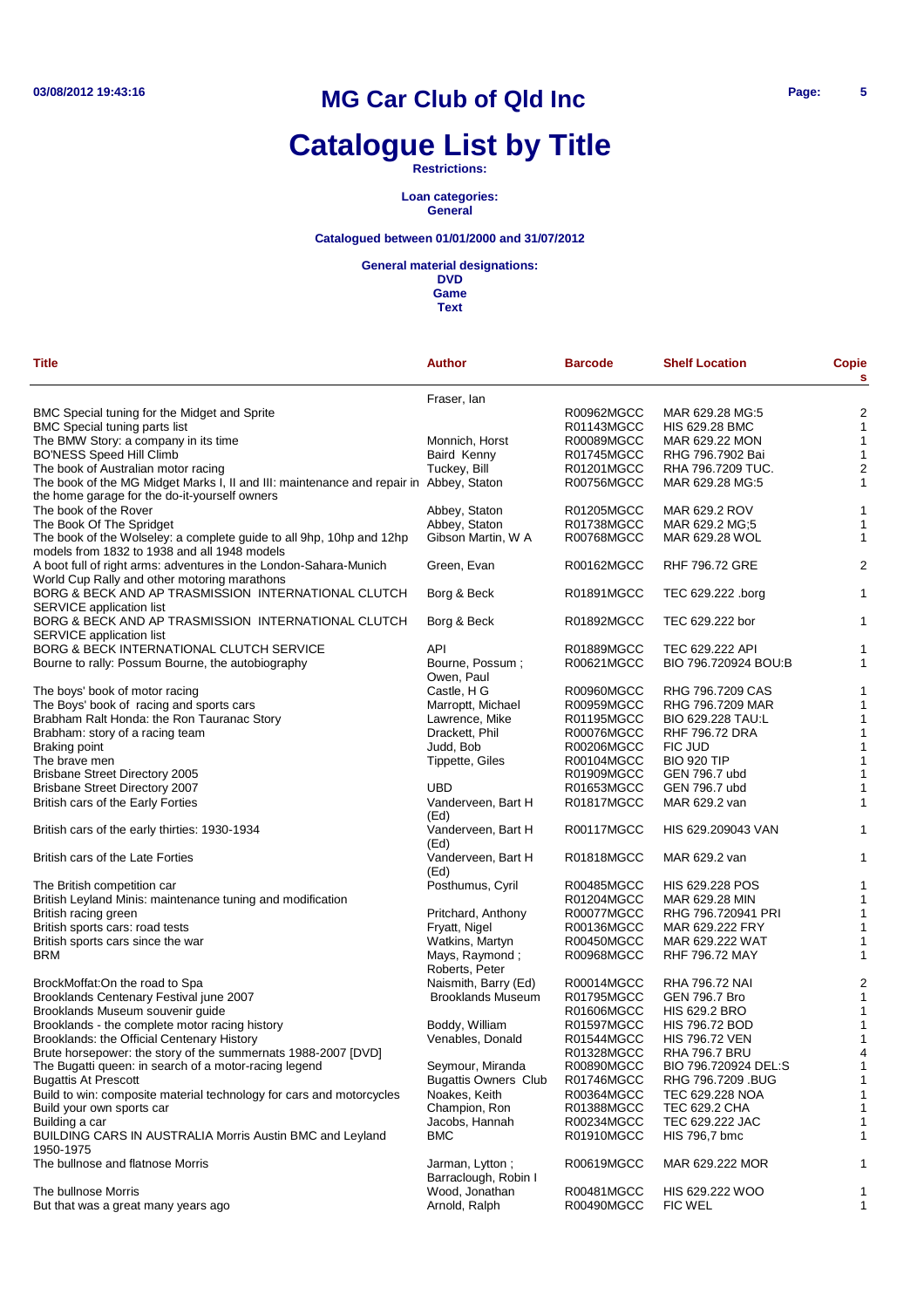# **Catalogue List by Title**

**Restrictions:**

**Loan categories: General**

### **Catalogued between 01/01/2000 and 31/07/2012**

**General material designations:**

| <b>Title</b><br>Author<br><b>Shelf Location</b><br>Copie<br><b>Barcode</b><br>s<br>5<br>CAMS Competitor handbook for Level 2 licence holders<br>R00612MGCC<br>CAM 796.72 2005<br><b>CAMS</b><br>1<br>Cams Manual Of Motor Sport<br>R01619MGCC<br>RHA 796.7209 cam<br>40<br>CAMS manual of motor sport including National Competition Rules<br>R00584MGCC<br>CAM 796.72 1975<br>CAMS Motorkhana: Qld Appendix to the National Motorkhana Code<br>R00614MGCC<br><b>CAM 796.72 UND</b><br>$\mathbf{1}$<br>CAMS Off roaders guide<br>R00617MGCC<br>CAM 796.72 1989<br>1<br>CAMS Queensland Rally Handbook 1989<br>R00613MGCC<br>CAM 796.72 1989<br>1<br>CAMS Vital information for motor sport competitors 1999<br>R00616MGCC<br>CAM 796.72 1999<br>1<br>Car accessories: a step by step guide to car improvements<br>Milson, Fred (Ed)<br>R00691MGCC<br>TEC 629.28 MIL<br>1<br>The car and how it works: in 330 diagrams and photographs<br>Emes, S B; Emes, T G<br>R00663MGCC<br>TEC 629.2 EME<br>1<br>Car badges of the RACQ: the story of the emblems<br>Cornell, Peter<br>R00184MGCC<br><b>GEN 929 COR</b><br>1<br>1<br>The car bodywork repair manual<br>Bragdon, Allen (Ed)<br>R00634MGCC<br>TEC 629.28 BRA<br>The car design yearbook 3<br>Newbury, Stephen<br>R01265MGCC<br>GEN 629.228 NEW<br>1<br>1<br>The car design yearbook 5<br>Newbury, Stephen<br>R01502MGCC<br>GEN 629.228 NEW<br>1<br>Car driving as an art: a guide for learners and advanced drivers<br>Davis, S C H<br>R00326MGCC<br><b>GEN 796.7 DAV</b><br>$\overline{\mathbf{c}}$<br>Car electrics<br>Milson, Fred (Ed)<br>R00653MGCC<br><b>TEC 629.27 MIL</b><br>1<br>Car facts and feats: a record of everyday motoring and automotive<br>Harding, Anthony (Ed)<br>R00186MGCC<br><b>HIS 796.7203 HAR</b><br>achievement<br>The car: how it works and how it's made<br>R00178MGCC<br><b>TEC 629.2 CLA</b><br>Clarke, Donald (Ed)<br>1<br>1<br>Anderson, Ross<br>R00319MGCC<br>GEN 629.222 AND<br>Car hunting<br>The car: its history, how it works, the great marques<br>Smith, Maurice<br>R01506MGCC<br><b>HIS 629.2 SMI</b><br>1<br>1<br>TEC 629.222 DRA<br>Car Makers<br>Drackett, Phil<br>R00343MGCC<br>The car owner's handbook illustrated<br>Antill, Peter<br><b>TEC 629.2 ANT</b><br>1<br>R00540MGCC<br>1<br>Car performance and the choice of conversion equipment<br>Smith, Philip H<br>R01206MGCC<br>TEC 629.25 SMI<br>1<br>Car wars: battles on the road to nowhere<br>Mosey, Chris<br>R01209MGCC<br><b>HIS 388 MOS</b><br>1<br>Thurber, James<br>R00490MGCC<br><b>FIC WEL</b><br>The car we had to push<br>TEC 629.228 SMI<br>Carroll Smith's Engineer in your pocket: a practical guide to tuning the<br>Smith, Carroll<br>R01200MGCC<br>1<br>race car chassis and suspension<br>Cars<br>Pickering, James<br>R00230MGCC<br><b>CHI 741.6 PIC</b><br>1<br>1<br>Cars<br><b>Mark Peters</b><br>R01627MGCC<br>741.6 Pet<br>Willis, Terri ; Black,<br>R01256MGCC<br><b>GEN 363.731 WIL</b><br>1<br>Cars: an environmental challenge<br>Wallace<br>Cars to remember: thirty-seven great automobiles in retrospect<br>Neely, Bill; Lamm, John R00114MGCC<br>HIS 629.20904 NEE<br>1<br>TEC 629.253 EMA<br>1<br>Carter carburetors: Volume 2 carburetion<br>Emanuel, Dave<br>R00680MGCC<br>Cayenne: the next Porsche<br>R00465MGCC<br>MAR 629.222 POR<br>1<br>1<br>Cellulose spraying<br>Ousbey, John Howell<br>R01357MGCC<br>TEC 629.26 OUS<br>4<br>Centaur<br>Campbell, John<br>R01401MGCC<br>629.2 CAN<br>HIS 629.20904 WHY<br>The centenary of the car<br>Whyte, Andrew<br>R00722MGCC<br>1<br>Sparke, Penny<br>R01153MGCC<br><b>HIS 629.2 SPA</b><br>1<br>A century of car design<br>1<br>A Century of the motor car<br>Wherrett, Peter<br>R00140MGCC<br>HIS 629.20904 WHE<br>Challenge me the race<br>Hawthorn, Mike<br>R00078MGCC<br>BIO 796.72092 HAW:H<br>1<br>$\overline{2}$<br>Champion year: my battle for the drivers' world title<br>Hawthorn, Mike<br>R00079MGCC<br>BIO 796.72092 HAW:H<br><b>CHAMPIONS ALWAYS WIN</b><br>R01830MGCC<br>CHI 741.6 sta<br>1<br>Champions: poirtraits and memories of the seven British drivers who<br>Hilton, Christopher;<br>R01123MGCC<br>BIO 796.72092 CHA<br>1<br>have won the Formula 1 world championship<br>Boddy, William<br>Change of plan<br>Purdy, Ken W<br>R00490MGCC<br><b>FIC WEL</b><br>1<br>Chappelli has the last laugh<br>R01164MGCC<br>GEN 827 CHA<br>1<br>Chappell, lan;<br>Robertson, Austin;<br>Rigby, Paul<br>Chappelli laughs again: cricket's funniest stories<br>Chappell, lan:<br>R01165MGCC<br>GEN 827 CHA<br>$\mathbf{1}$<br>Robertson, Austin;<br>Rigby, Paul<br>The Chariot Makers<br><b>Steve Matchett</b><br>R01629MGCC<br>TEC 629.228 mat<br>1<br>The Chequered flag: 100 years of motor racing<br>Rendall, Ivan<br>R00023MGCC<br>RHG 796.7209 REN<br>1<br>Chiltons Import Car Manual 1981-1988<br>Chilton<br>R01624MGCC<br>W/M 629.28 chi<br>1<br>Chiltons Import Car Repair Manual 1977-84<br>Chilton<br>W/M 629.28 chi<br>R01623MGCC<br>1<br>Chilton's Repairs and tune Up Guide MG<br>Chilton<br>R01774MGCC<br>MAR 629.2 .MG;1<br>1<br>Christie's world of automotive toys<br>Richardson, Mike;<br>R00198MGCC<br>GEN 688.72 RIC<br>1<br>Richardson, Sue |  |  |  |
|----------------------------------------------------------------------------------------------------------------------------------------------------------------------------------------------------------------------------------------------------------------------------------------------------------------------------------------------------------------------------------------------------------------------------------------------------------------------------------------------------------------------------------------------------------------------------------------------------------------------------------------------------------------------------------------------------------------------------------------------------------------------------------------------------------------------------------------------------------------------------------------------------------------------------------------------------------------------------------------------------------------------------------------------------------------------------------------------------------------------------------------------------------------------------------------------------------------------------------------------------------------------------------------------------------------------------------------------------------------------------------------------------------------------------------------------------------------------------------------------------------------------------------------------------------------------------------------------------------------------------------------------------------------------------------------------------------------------------------------------------------------------------------------------------------------------------------------------------------------------------------------------------------------------------------------------------------------------------------------------------------------------------------------------------------------------------------------------------------------------------------------------------------------------------------------------------------------------------------------------------------------------------------------------------------------------------------------------------------------------------------------------------------------------------------------------------------------------------------------------------------------------------------------------------------------------------------------------------------------------------------------------------------------------------------------------------------------------------------------------------------------------------------------------------------------------------------------------------------------------------------------------------------------------------------------------------------------------------------------------------------------------------------------------------------------------------------------------------------------------------------------------------------------------------------------------------------------------------------------------------------------------------------------------------------------------------------------------------------------------------------------------------------------------------------------------------------------------------------------------------------------------------------------------------------------------------------------------------------------------------------------------------------------------------------------------------------------------------------------------------------------------------------------------------------------------------------------------------------------------------------------------------------------------------------------------------------------------------------------------------------------------------------------------------------------------------------------------------------------------------------------------------------------------------------------------------------------------------------------------------------------------------------------------------------------------------------------------------------------------------------------------------------------------------------------------------------------------------------------------------------------------------------------------------------------------------------------------------------------------------------------------------------------------------------------------------------------------------------------------------------------------------------------------------------------------------------------------------------------------------------------------------------------------------------------------------------------------------------------------------------------------------------------------------------------------------------------------------------------------------------------------------------------------------------------------------------------------|--|--|--|
|                                                                                                                                                                                                                                                                                                                                                                                                                                                                                                                                                                                                                                                                                                                                                                                                                                                                                                                                                                                                                                                                                                                                                                                                                                                                                                                                                                                                                                                                                                                                                                                                                                                                                                                                                                                                                                                                                                                                                                                                                                                                                                                                                                                                                                                                                                                                                                                                                                                                                                                                                                                                                                                                                                                                                                                                                                                                                                                                                                                                                                                                                                                                                                                                                                                                                                                                                                                                                                                                                                                                                                                                                                                                                                                                                                                                                                                                                                                                                                                                                                                                                                                                                                                                                                                                                                                                                                                                                                                                                                                                                                                                                                                                                                                                                                                                                                                                                                                                                                                                                                                                                                                                                                                                                      |  |  |  |
|                                                                                                                                                                                                                                                                                                                                                                                                                                                                                                                                                                                                                                                                                                                                                                                                                                                                                                                                                                                                                                                                                                                                                                                                                                                                                                                                                                                                                                                                                                                                                                                                                                                                                                                                                                                                                                                                                                                                                                                                                                                                                                                                                                                                                                                                                                                                                                                                                                                                                                                                                                                                                                                                                                                                                                                                                                                                                                                                                                                                                                                                                                                                                                                                                                                                                                                                                                                                                                                                                                                                                                                                                                                                                                                                                                                                                                                                                                                                                                                                                                                                                                                                                                                                                                                                                                                                                                                                                                                                                                                                                                                                                                                                                                                                                                                                                                                                                                                                                                                                                                                                                                                                                                                                                      |  |  |  |
|                                                                                                                                                                                                                                                                                                                                                                                                                                                                                                                                                                                                                                                                                                                                                                                                                                                                                                                                                                                                                                                                                                                                                                                                                                                                                                                                                                                                                                                                                                                                                                                                                                                                                                                                                                                                                                                                                                                                                                                                                                                                                                                                                                                                                                                                                                                                                                                                                                                                                                                                                                                                                                                                                                                                                                                                                                                                                                                                                                                                                                                                                                                                                                                                                                                                                                                                                                                                                                                                                                                                                                                                                                                                                                                                                                                                                                                                                                                                                                                                                                                                                                                                                                                                                                                                                                                                                                                                                                                                                                                                                                                                                                                                                                                                                                                                                                                                                                                                                                                                                                                                                                                                                                                                                      |  |  |  |
|                                                                                                                                                                                                                                                                                                                                                                                                                                                                                                                                                                                                                                                                                                                                                                                                                                                                                                                                                                                                                                                                                                                                                                                                                                                                                                                                                                                                                                                                                                                                                                                                                                                                                                                                                                                                                                                                                                                                                                                                                                                                                                                                                                                                                                                                                                                                                                                                                                                                                                                                                                                                                                                                                                                                                                                                                                                                                                                                                                                                                                                                                                                                                                                                                                                                                                                                                                                                                                                                                                                                                                                                                                                                                                                                                                                                                                                                                                                                                                                                                                                                                                                                                                                                                                                                                                                                                                                                                                                                                                                                                                                                                                                                                                                                                                                                                                                                                                                                                                                                                                                                                                                                                                                                                      |  |  |  |
|                                                                                                                                                                                                                                                                                                                                                                                                                                                                                                                                                                                                                                                                                                                                                                                                                                                                                                                                                                                                                                                                                                                                                                                                                                                                                                                                                                                                                                                                                                                                                                                                                                                                                                                                                                                                                                                                                                                                                                                                                                                                                                                                                                                                                                                                                                                                                                                                                                                                                                                                                                                                                                                                                                                                                                                                                                                                                                                                                                                                                                                                                                                                                                                                                                                                                                                                                                                                                                                                                                                                                                                                                                                                                                                                                                                                                                                                                                                                                                                                                                                                                                                                                                                                                                                                                                                                                                                                                                                                                                                                                                                                                                                                                                                                                                                                                                                                                                                                                                                                                                                                                                                                                                                                                      |  |  |  |
|                                                                                                                                                                                                                                                                                                                                                                                                                                                                                                                                                                                                                                                                                                                                                                                                                                                                                                                                                                                                                                                                                                                                                                                                                                                                                                                                                                                                                                                                                                                                                                                                                                                                                                                                                                                                                                                                                                                                                                                                                                                                                                                                                                                                                                                                                                                                                                                                                                                                                                                                                                                                                                                                                                                                                                                                                                                                                                                                                                                                                                                                                                                                                                                                                                                                                                                                                                                                                                                                                                                                                                                                                                                                                                                                                                                                                                                                                                                                                                                                                                                                                                                                                                                                                                                                                                                                                                                                                                                                                                                                                                                                                                                                                                                                                                                                                                                                                                                                                                                                                                                                                                                                                                                                                      |  |  |  |
|                                                                                                                                                                                                                                                                                                                                                                                                                                                                                                                                                                                                                                                                                                                                                                                                                                                                                                                                                                                                                                                                                                                                                                                                                                                                                                                                                                                                                                                                                                                                                                                                                                                                                                                                                                                                                                                                                                                                                                                                                                                                                                                                                                                                                                                                                                                                                                                                                                                                                                                                                                                                                                                                                                                                                                                                                                                                                                                                                                                                                                                                                                                                                                                                                                                                                                                                                                                                                                                                                                                                                                                                                                                                                                                                                                                                                                                                                                                                                                                                                                                                                                                                                                                                                                                                                                                                                                                                                                                                                                                                                                                                                                                                                                                                                                                                                                                                                                                                                                                                                                                                                                                                                                                                                      |  |  |  |
|                                                                                                                                                                                                                                                                                                                                                                                                                                                                                                                                                                                                                                                                                                                                                                                                                                                                                                                                                                                                                                                                                                                                                                                                                                                                                                                                                                                                                                                                                                                                                                                                                                                                                                                                                                                                                                                                                                                                                                                                                                                                                                                                                                                                                                                                                                                                                                                                                                                                                                                                                                                                                                                                                                                                                                                                                                                                                                                                                                                                                                                                                                                                                                                                                                                                                                                                                                                                                                                                                                                                                                                                                                                                                                                                                                                                                                                                                                                                                                                                                                                                                                                                                                                                                                                                                                                                                                                                                                                                                                                                                                                                                                                                                                                                                                                                                                                                                                                                                                                                                                                                                                                                                                                                                      |  |  |  |
|                                                                                                                                                                                                                                                                                                                                                                                                                                                                                                                                                                                                                                                                                                                                                                                                                                                                                                                                                                                                                                                                                                                                                                                                                                                                                                                                                                                                                                                                                                                                                                                                                                                                                                                                                                                                                                                                                                                                                                                                                                                                                                                                                                                                                                                                                                                                                                                                                                                                                                                                                                                                                                                                                                                                                                                                                                                                                                                                                                                                                                                                                                                                                                                                                                                                                                                                                                                                                                                                                                                                                                                                                                                                                                                                                                                                                                                                                                                                                                                                                                                                                                                                                                                                                                                                                                                                                                                                                                                                                                                                                                                                                                                                                                                                                                                                                                                                                                                                                                                                                                                                                                                                                                                                                      |  |  |  |
|                                                                                                                                                                                                                                                                                                                                                                                                                                                                                                                                                                                                                                                                                                                                                                                                                                                                                                                                                                                                                                                                                                                                                                                                                                                                                                                                                                                                                                                                                                                                                                                                                                                                                                                                                                                                                                                                                                                                                                                                                                                                                                                                                                                                                                                                                                                                                                                                                                                                                                                                                                                                                                                                                                                                                                                                                                                                                                                                                                                                                                                                                                                                                                                                                                                                                                                                                                                                                                                                                                                                                                                                                                                                                                                                                                                                                                                                                                                                                                                                                                                                                                                                                                                                                                                                                                                                                                                                                                                                                                                                                                                                                                                                                                                                                                                                                                                                                                                                                                                                                                                                                                                                                                                                                      |  |  |  |
|                                                                                                                                                                                                                                                                                                                                                                                                                                                                                                                                                                                                                                                                                                                                                                                                                                                                                                                                                                                                                                                                                                                                                                                                                                                                                                                                                                                                                                                                                                                                                                                                                                                                                                                                                                                                                                                                                                                                                                                                                                                                                                                                                                                                                                                                                                                                                                                                                                                                                                                                                                                                                                                                                                                                                                                                                                                                                                                                                                                                                                                                                                                                                                                                                                                                                                                                                                                                                                                                                                                                                                                                                                                                                                                                                                                                                                                                                                                                                                                                                                                                                                                                                                                                                                                                                                                                                                                                                                                                                                                                                                                                                                                                                                                                                                                                                                                                                                                                                                                                                                                                                                                                                                                                                      |  |  |  |
|                                                                                                                                                                                                                                                                                                                                                                                                                                                                                                                                                                                                                                                                                                                                                                                                                                                                                                                                                                                                                                                                                                                                                                                                                                                                                                                                                                                                                                                                                                                                                                                                                                                                                                                                                                                                                                                                                                                                                                                                                                                                                                                                                                                                                                                                                                                                                                                                                                                                                                                                                                                                                                                                                                                                                                                                                                                                                                                                                                                                                                                                                                                                                                                                                                                                                                                                                                                                                                                                                                                                                                                                                                                                                                                                                                                                                                                                                                                                                                                                                                                                                                                                                                                                                                                                                                                                                                                                                                                                                                                                                                                                                                                                                                                                                                                                                                                                                                                                                                                                                                                                                                                                                                                                                      |  |  |  |
|                                                                                                                                                                                                                                                                                                                                                                                                                                                                                                                                                                                                                                                                                                                                                                                                                                                                                                                                                                                                                                                                                                                                                                                                                                                                                                                                                                                                                                                                                                                                                                                                                                                                                                                                                                                                                                                                                                                                                                                                                                                                                                                                                                                                                                                                                                                                                                                                                                                                                                                                                                                                                                                                                                                                                                                                                                                                                                                                                                                                                                                                                                                                                                                                                                                                                                                                                                                                                                                                                                                                                                                                                                                                                                                                                                                                                                                                                                                                                                                                                                                                                                                                                                                                                                                                                                                                                                                                                                                                                                                                                                                                                                                                                                                                                                                                                                                                                                                                                                                                                                                                                                                                                                                                                      |  |  |  |
|                                                                                                                                                                                                                                                                                                                                                                                                                                                                                                                                                                                                                                                                                                                                                                                                                                                                                                                                                                                                                                                                                                                                                                                                                                                                                                                                                                                                                                                                                                                                                                                                                                                                                                                                                                                                                                                                                                                                                                                                                                                                                                                                                                                                                                                                                                                                                                                                                                                                                                                                                                                                                                                                                                                                                                                                                                                                                                                                                                                                                                                                                                                                                                                                                                                                                                                                                                                                                                                                                                                                                                                                                                                                                                                                                                                                                                                                                                                                                                                                                                                                                                                                                                                                                                                                                                                                                                                                                                                                                                                                                                                                                                                                                                                                                                                                                                                                                                                                                                                                                                                                                                                                                                                                                      |  |  |  |
|                                                                                                                                                                                                                                                                                                                                                                                                                                                                                                                                                                                                                                                                                                                                                                                                                                                                                                                                                                                                                                                                                                                                                                                                                                                                                                                                                                                                                                                                                                                                                                                                                                                                                                                                                                                                                                                                                                                                                                                                                                                                                                                                                                                                                                                                                                                                                                                                                                                                                                                                                                                                                                                                                                                                                                                                                                                                                                                                                                                                                                                                                                                                                                                                                                                                                                                                                                                                                                                                                                                                                                                                                                                                                                                                                                                                                                                                                                                                                                                                                                                                                                                                                                                                                                                                                                                                                                                                                                                                                                                                                                                                                                                                                                                                                                                                                                                                                                                                                                                                                                                                                                                                                                                                                      |  |  |  |
|                                                                                                                                                                                                                                                                                                                                                                                                                                                                                                                                                                                                                                                                                                                                                                                                                                                                                                                                                                                                                                                                                                                                                                                                                                                                                                                                                                                                                                                                                                                                                                                                                                                                                                                                                                                                                                                                                                                                                                                                                                                                                                                                                                                                                                                                                                                                                                                                                                                                                                                                                                                                                                                                                                                                                                                                                                                                                                                                                                                                                                                                                                                                                                                                                                                                                                                                                                                                                                                                                                                                                                                                                                                                                                                                                                                                                                                                                                                                                                                                                                                                                                                                                                                                                                                                                                                                                                                                                                                                                                                                                                                                                                                                                                                                                                                                                                                                                                                                                                                                                                                                                                                                                                                                                      |  |  |  |
|                                                                                                                                                                                                                                                                                                                                                                                                                                                                                                                                                                                                                                                                                                                                                                                                                                                                                                                                                                                                                                                                                                                                                                                                                                                                                                                                                                                                                                                                                                                                                                                                                                                                                                                                                                                                                                                                                                                                                                                                                                                                                                                                                                                                                                                                                                                                                                                                                                                                                                                                                                                                                                                                                                                                                                                                                                                                                                                                                                                                                                                                                                                                                                                                                                                                                                                                                                                                                                                                                                                                                                                                                                                                                                                                                                                                                                                                                                                                                                                                                                                                                                                                                                                                                                                                                                                                                                                                                                                                                                                                                                                                                                                                                                                                                                                                                                                                                                                                                                                                                                                                                                                                                                                                                      |  |  |  |
|                                                                                                                                                                                                                                                                                                                                                                                                                                                                                                                                                                                                                                                                                                                                                                                                                                                                                                                                                                                                                                                                                                                                                                                                                                                                                                                                                                                                                                                                                                                                                                                                                                                                                                                                                                                                                                                                                                                                                                                                                                                                                                                                                                                                                                                                                                                                                                                                                                                                                                                                                                                                                                                                                                                                                                                                                                                                                                                                                                                                                                                                                                                                                                                                                                                                                                                                                                                                                                                                                                                                                                                                                                                                                                                                                                                                                                                                                                                                                                                                                                                                                                                                                                                                                                                                                                                                                                                                                                                                                                                                                                                                                                                                                                                                                                                                                                                                                                                                                                                                                                                                                                                                                                                                                      |  |  |  |
|                                                                                                                                                                                                                                                                                                                                                                                                                                                                                                                                                                                                                                                                                                                                                                                                                                                                                                                                                                                                                                                                                                                                                                                                                                                                                                                                                                                                                                                                                                                                                                                                                                                                                                                                                                                                                                                                                                                                                                                                                                                                                                                                                                                                                                                                                                                                                                                                                                                                                                                                                                                                                                                                                                                                                                                                                                                                                                                                                                                                                                                                                                                                                                                                                                                                                                                                                                                                                                                                                                                                                                                                                                                                                                                                                                                                                                                                                                                                                                                                                                                                                                                                                                                                                                                                                                                                                                                                                                                                                                                                                                                                                                                                                                                                                                                                                                                                                                                                                                                                                                                                                                                                                                                                                      |  |  |  |
|                                                                                                                                                                                                                                                                                                                                                                                                                                                                                                                                                                                                                                                                                                                                                                                                                                                                                                                                                                                                                                                                                                                                                                                                                                                                                                                                                                                                                                                                                                                                                                                                                                                                                                                                                                                                                                                                                                                                                                                                                                                                                                                                                                                                                                                                                                                                                                                                                                                                                                                                                                                                                                                                                                                                                                                                                                                                                                                                                                                                                                                                                                                                                                                                                                                                                                                                                                                                                                                                                                                                                                                                                                                                                                                                                                                                                                                                                                                                                                                                                                                                                                                                                                                                                                                                                                                                                                                                                                                                                                                                                                                                                                                                                                                                                                                                                                                                                                                                                                                                                                                                                                                                                                                                                      |  |  |  |
|                                                                                                                                                                                                                                                                                                                                                                                                                                                                                                                                                                                                                                                                                                                                                                                                                                                                                                                                                                                                                                                                                                                                                                                                                                                                                                                                                                                                                                                                                                                                                                                                                                                                                                                                                                                                                                                                                                                                                                                                                                                                                                                                                                                                                                                                                                                                                                                                                                                                                                                                                                                                                                                                                                                                                                                                                                                                                                                                                                                                                                                                                                                                                                                                                                                                                                                                                                                                                                                                                                                                                                                                                                                                                                                                                                                                                                                                                                                                                                                                                                                                                                                                                                                                                                                                                                                                                                                                                                                                                                                                                                                                                                                                                                                                                                                                                                                                                                                                                                                                                                                                                                                                                                                                                      |  |  |  |
|                                                                                                                                                                                                                                                                                                                                                                                                                                                                                                                                                                                                                                                                                                                                                                                                                                                                                                                                                                                                                                                                                                                                                                                                                                                                                                                                                                                                                                                                                                                                                                                                                                                                                                                                                                                                                                                                                                                                                                                                                                                                                                                                                                                                                                                                                                                                                                                                                                                                                                                                                                                                                                                                                                                                                                                                                                                                                                                                                                                                                                                                                                                                                                                                                                                                                                                                                                                                                                                                                                                                                                                                                                                                                                                                                                                                                                                                                                                                                                                                                                                                                                                                                                                                                                                                                                                                                                                                                                                                                                                                                                                                                                                                                                                                                                                                                                                                                                                                                                                                                                                                                                                                                                                                                      |  |  |  |
|                                                                                                                                                                                                                                                                                                                                                                                                                                                                                                                                                                                                                                                                                                                                                                                                                                                                                                                                                                                                                                                                                                                                                                                                                                                                                                                                                                                                                                                                                                                                                                                                                                                                                                                                                                                                                                                                                                                                                                                                                                                                                                                                                                                                                                                                                                                                                                                                                                                                                                                                                                                                                                                                                                                                                                                                                                                                                                                                                                                                                                                                                                                                                                                                                                                                                                                                                                                                                                                                                                                                                                                                                                                                                                                                                                                                                                                                                                                                                                                                                                                                                                                                                                                                                                                                                                                                                                                                                                                                                                                                                                                                                                                                                                                                                                                                                                                                                                                                                                                                                                                                                                                                                                                                                      |  |  |  |
|                                                                                                                                                                                                                                                                                                                                                                                                                                                                                                                                                                                                                                                                                                                                                                                                                                                                                                                                                                                                                                                                                                                                                                                                                                                                                                                                                                                                                                                                                                                                                                                                                                                                                                                                                                                                                                                                                                                                                                                                                                                                                                                                                                                                                                                                                                                                                                                                                                                                                                                                                                                                                                                                                                                                                                                                                                                                                                                                                                                                                                                                                                                                                                                                                                                                                                                                                                                                                                                                                                                                                                                                                                                                                                                                                                                                                                                                                                                                                                                                                                                                                                                                                                                                                                                                                                                                                                                                                                                                                                                                                                                                                                                                                                                                                                                                                                                                                                                                                                                                                                                                                                                                                                                                                      |  |  |  |
|                                                                                                                                                                                                                                                                                                                                                                                                                                                                                                                                                                                                                                                                                                                                                                                                                                                                                                                                                                                                                                                                                                                                                                                                                                                                                                                                                                                                                                                                                                                                                                                                                                                                                                                                                                                                                                                                                                                                                                                                                                                                                                                                                                                                                                                                                                                                                                                                                                                                                                                                                                                                                                                                                                                                                                                                                                                                                                                                                                                                                                                                                                                                                                                                                                                                                                                                                                                                                                                                                                                                                                                                                                                                                                                                                                                                                                                                                                                                                                                                                                                                                                                                                                                                                                                                                                                                                                                                                                                                                                                                                                                                                                                                                                                                                                                                                                                                                                                                                                                                                                                                                                                                                                                                                      |  |  |  |
|                                                                                                                                                                                                                                                                                                                                                                                                                                                                                                                                                                                                                                                                                                                                                                                                                                                                                                                                                                                                                                                                                                                                                                                                                                                                                                                                                                                                                                                                                                                                                                                                                                                                                                                                                                                                                                                                                                                                                                                                                                                                                                                                                                                                                                                                                                                                                                                                                                                                                                                                                                                                                                                                                                                                                                                                                                                                                                                                                                                                                                                                                                                                                                                                                                                                                                                                                                                                                                                                                                                                                                                                                                                                                                                                                                                                                                                                                                                                                                                                                                                                                                                                                                                                                                                                                                                                                                                                                                                                                                                                                                                                                                                                                                                                                                                                                                                                                                                                                                                                                                                                                                                                                                                                                      |  |  |  |
|                                                                                                                                                                                                                                                                                                                                                                                                                                                                                                                                                                                                                                                                                                                                                                                                                                                                                                                                                                                                                                                                                                                                                                                                                                                                                                                                                                                                                                                                                                                                                                                                                                                                                                                                                                                                                                                                                                                                                                                                                                                                                                                                                                                                                                                                                                                                                                                                                                                                                                                                                                                                                                                                                                                                                                                                                                                                                                                                                                                                                                                                                                                                                                                                                                                                                                                                                                                                                                                                                                                                                                                                                                                                                                                                                                                                                                                                                                                                                                                                                                                                                                                                                                                                                                                                                                                                                                                                                                                                                                                                                                                                                                                                                                                                                                                                                                                                                                                                                                                                                                                                                                                                                                                                                      |  |  |  |
|                                                                                                                                                                                                                                                                                                                                                                                                                                                                                                                                                                                                                                                                                                                                                                                                                                                                                                                                                                                                                                                                                                                                                                                                                                                                                                                                                                                                                                                                                                                                                                                                                                                                                                                                                                                                                                                                                                                                                                                                                                                                                                                                                                                                                                                                                                                                                                                                                                                                                                                                                                                                                                                                                                                                                                                                                                                                                                                                                                                                                                                                                                                                                                                                                                                                                                                                                                                                                                                                                                                                                                                                                                                                                                                                                                                                                                                                                                                                                                                                                                                                                                                                                                                                                                                                                                                                                                                                                                                                                                                                                                                                                                                                                                                                                                                                                                                                                                                                                                                                                                                                                                                                                                                                                      |  |  |  |
|                                                                                                                                                                                                                                                                                                                                                                                                                                                                                                                                                                                                                                                                                                                                                                                                                                                                                                                                                                                                                                                                                                                                                                                                                                                                                                                                                                                                                                                                                                                                                                                                                                                                                                                                                                                                                                                                                                                                                                                                                                                                                                                                                                                                                                                                                                                                                                                                                                                                                                                                                                                                                                                                                                                                                                                                                                                                                                                                                                                                                                                                                                                                                                                                                                                                                                                                                                                                                                                                                                                                                                                                                                                                                                                                                                                                                                                                                                                                                                                                                                                                                                                                                                                                                                                                                                                                                                                                                                                                                                                                                                                                                                                                                                                                                                                                                                                                                                                                                                                                                                                                                                                                                                                                                      |  |  |  |
|                                                                                                                                                                                                                                                                                                                                                                                                                                                                                                                                                                                                                                                                                                                                                                                                                                                                                                                                                                                                                                                                                                                                                                                                                                                                                                                                                                                                                                                                                                                                                                                                                                                                                                                                                                                                                                                                                                                                                                                                                                                                                                                                                                                                                                                                                                                                                                                                                                                                                                                                                                                                                                                                                                                                                                                                                                                                                                                                                                                                                                                                                                                                                                                                                                                                                                                                                                                                                                                                                                                                                                                                                                                                                                                                                                                                                                                                                                                                                                                                                                                                                                                                                                                                                                                                                                                                                                                                                                                                                                                                                                                                                                                                                                                                                                                                                                                                                                                                                                                                                                                                                                                                                                                                                      |  |  |  |
|                                                                                                                                                                                                                                                                                                                                                                                                                                                                                                                                                                                                                                                                                                                                                                                                                                                                                                                                                                                                                                                                                                                                                                                                                                                                                                                                                                                                                                                                                                                                                                                                                                                                                                                                                                                                                                                                                                                                                                                                                                                                                                                                                                                                                                                                                                                                                                                                                                                                                                                                                                                                                                                                                                                                                                                                                                                                                                                                                                                                                                                                                                                                                                                                                                                                                                                                                                                                                                                                                                                                                                                                                                                                                                                                                                                                                                                                                                                                                                                                                                                                                                                                                                                                                                                                                                                                                                                                                                                                                                                                                                                                                                                                                                                                                                                                                                                                                                                                                                                                                                                                                                                                                                                                                      |  |  |  |
|                                                                                                                                                                                                                                                                                                                                                                                                                                                                                                                                                                                                                                                                                                                                                                                                                                                                                                                                                                                                                                                                                                                                                                                                                                                                                                                                                                                                                                                                                                                                                                                                                                                                                                                                                                                                                                                                                                                                                                                                                                                                                                                                                                                                                                                                                                                                                                                                                                                                                                                                                                                                                                                                                                                                                                                                                                                                                                                                                                                                                                                                                                                                                                                                                                                                                                                                                                                                                                                                                                                                                                                                                                                                                                                                                                                                                                                                                                                                                                                                                                                                                                                                                                                                                                                                                                                                                                                                                                                                                                                                                                                                                                                                                                                                                                                                                                                                                                                                                                                                                                                                                                                                                                                                                      |  |  |  |
|                                                                                                                                                                                                                                                                                                                                                                                                                                                                                                                                                                                                                                                                                                                                                                                                                                                                                                                                                                                                                                                                                                                                                                                                                                                                                                                                                                                                                                                                                                                                                                                                                                                                                                                                                                                                                                                                                                                                                                                                                                                                                                                                                                                                                                                                                                                                                                                                                                                                                                                                                                                                                                                                                                                                                                                                                                                                                                                                                                                                                                                                                                                                                                                                                                                                                                                                                                                                                                                                                                                                                                                                                                                                                                                                                                                                                                                                                                                                                                                                                                                                                                                                                                                                                                                                                                                                                                                                                                                                                                                                                                                                                                                                                                                                                                                                                                                                                                                                                                                                                                                                                                                                                                                                                      |  |  |  |
|                                                                                                                                                                                                                                                                                                                                                                                                                                                                                                                                                                                                                                                                                                                                                                                                                                                                                                                                                                                                                                                                                                                                                                                                                                                                                                                                                                                                                                                                                                                                                                                                                                                                                                                                                                                                                                                                                                                                                                                                                                                                                                                                                                                                                                                                                                                                                                                                                                                                                                                                                                                                                                                                                                                                                                                                                                                                                                                                                                                                                                                                                                                                                                                                                                                                                                                                                                                                                                                                                                                                                                                                                                                                                                                                                                                                                                                                                                                                                                                                                                                                                                                                                                                                                                                                                                                                                                                                                                                                                                                                                                                                                                                                                                                                                                                                                                                                                                                                                                                                                                                                                                                                                                                                                      |  |  |  |
|                                                                                                                                                                                                                                                                                                                                                                                                                                                                                                                                                                                                                                                                                                                                                                                                                                                                                                                                                                                                                                                                                                                                                                                                                                                                                                                                                                                                                                                                                                                                                                                                                                                                                                                                                                                                                                                                                                                                                                                                                                                                                                                                                                                                                                                                                                                                                                                                                                                                                                                                                                                                                                                                                                                                                                                                                                                                                                                                                                                                                                                                                                                                                                                                                                                                                                                                                                                                                                                                                                                                                                                                                                                                                                                                                                                                                                                                                                                                                                                                                                                                                                                                                                                                                                                                                                                                                                                                                                                                                                                                                                                                                                                                                                                                                                                                                                                                                                                                                                                                                                                                                                                                                                                                                      |  |  |  |
|                                                                                                                                                                                                                                                                                                                                                                                                                                                                                                                                                                                                                                                                                                                                                                                                                                                                                                                                                                                                                                                                                                                                                                                                                                                                                                                                                                                                                                                                                                                                                                                                                                                                                                                                                                                                                                                                                                                                                                                                                                                                                                                                                                                                                                                                                                                                                                                                                                                                                                                                                                                                                                                                                                                                                                                                                                                                                                                                                                                                                                                                                                                                                                                                                                                                                                                                                                                                                                                                                                                                                                                                                                                                                                                                                                                                                                                                                                                                                                                                                                                                                                                                                                                                                                                                                                                                                                                                                                                                                                                                                                                                                                                                                                                                                                                                                                                                                                                                                                                                                                                                                                                                                                                                                      |  |  |  |
|                                                                                                                                                                                                                                                                                                                                                                                                                                                                                                                                                                                                                                                                                                                                                                                                                                                                                                                                                                                                                                                                                                                                                                                                                                                                                                                                                                                                                                                                                                                                                                                                                                                                                                                                                                                                                                                                                                                                                                                                                                                                                                                                                                                                                                                                                                                                                                                                                                                                                                                                                                                                                                                                                                                                                                                                                                                                                                                                                                                                                                                                                                                                                                                                                                                                                                                                                                                                                                                                                                                                                                                                                                                                                                                                                                                                                                                                                                                                                                                                                                                                                                                                                                                                                                                                                                                                                                                                                                                                                                                                                                                                                                                                                                                                                                                                                                                                                                                                                                                                                                                                                                                                                                                                                      |  |  |  |
|                                                                                                                                                                                                                                                                                                                                                                                                                                                                                                                                                                                                                                                                                                                                                                                                                                                                                                                                                                                                                                                                                                                                                                                                                                                                                                                                                                                                                                                                                                                                                                                                                                                                                                                                                                                                                                                                                                                                                                                                                                                                                                                                                                                                                                                                                                                                                                                                                                                                                                                                                                                                                                                                                                                                                                                                                                                                                                                                                                                                                                                                                                                                                                                                                                                                                                                                                                                                                                                                                                                                                                                                                                                                                                                                                                                                                                                                                                                                                                                                                                                                                                                                                                                                                                                                                                                                                                                                                                                                                                                                                                                                                                                                                                                                                                                                                                                                                                                                                                                                                                                                                                                                                                                                                      |  |  |  |
|                                                                                                                                                                                                                                                                                                                                                                                                                                                                                                                                                                                                                                                                                                                                                                                                                                                                                                                                                                                                                                                                                                                                                                                                                                                                                                                                                                                                                                                                                                                                                                                                                                                                                                                                                                                                                                                                                                                                                                                                                                                                                                                                                                                                                                                                                                                                                                                                                                                                                                                                                                                                                                                                                                                                                                                                                                                                                                                                                                                                                                                                                                                                                                                                                                                                                                                                                                                                                                                                                                                                                                                                                                                                                                                                                                                                                                                                                                                                                                                                                                                                                                                                                                                                                                                                                                                                                                                                                                                                                                                                                                                                                                                                                                                                                                                                                                                                                                                                                                                                                                                                                                                                                                                                                      |  |  |  |
|                                                                                                                                                                                                                                                                                                                                                                                                                                                                                                                                                                                                                                                                                                                                                                                                                                                                                                                                                                                                                                                                                                                                                                                                                                                                                                                                                                                                                                                                                                                                                                                                                                                                                                                                                                                                                                                                                                                                                                                                                                                                                                                                                                                                                                                                                                                                                                                                                                                                                                                                                                                                                                                                                                                                                                                                                                                                                                                                                                                                                                                                                                                                                                                                                                                                                                                                                                                                                                                                                                                                                                                                                                                                                                                                                                                                                                                                                                                                                                                                                                                                                                                                                                                                                                                                                                                                                                                                                                                                                                                                                                                                                                                                                                                                                                                                                                                                                                                                                                                                                                                                                                                                                                                                                      |  |  |  |
|                                                                                                                                                                                                                                                                                                                                                                                                                                                                                                                                                                                                                                                                                                                                                                                                                                                                                                                                                                                                                                                                                                                                                                                                                                                                                                                                                                                                                                                                                                                                                                                                                                                                                                                                                                                                                                                                                                                                                                                                                                                                                                                                                                                                                                                                                                                                                                                                                                                                                                                                                                                                                                                                                                                                                                                                                                                                                                                                                                                                                                                                                                                                                                                                                                                                                                                                                                                                                                                                                                                                                                                                                                                                                                                                                                                                                                                                                                                                                                                                                                                                                                                                                                                                                                                                                                                                                                                                                                                                                                                                                                                                                                                                                                                                                                                                                                                                                                                                                                                                                                                                                                                                                                                                                      |  |  |  |
|                                                                                                                                                                                                                                                                                                                                                                                                                                                                                                                                                                                                                                                                                                                                                                                                                                                                                                                                                                                                                                                                                                                                                                                                                                                                                                                                                                                                                                                                                                                                                                                                                                                                                                                                                                                                                                                                                                                                                                                                                                                                                                                                                                                                                                                                                                                                                                                                                                                                                                                                                                                                                                                                                                                                                                                                                                                                                                                                                                                                                                                                                                                                                                                                                                                                                                                                                                                                                                                                                                                                                                                                                                                                                                                                                                                                                                                                                                                                                                                                                                                                                                                                                                                                                                                                                                                                                                                                                                                                                                                                                                                                                                                                                                                                                                                                                                                                                                                                                                                                                                                                                                                                                                                                                      |  |  |  |
|                                                                                                                                                                                                                                                                                                                                                                                                                                                                                                                                                                                                                                                                                                                                                                                                                                                                                                                                                                                                                                                                                                                                                                                                                                                                                                                                                                                                                                                                                                                                                                                                                                                                                                                                                                                                                                                                                                                                                                                                                                                                                                                                                                                                                                                                                                                                                                                                                                                                                                                                                                                                                                                                                                                                                                                                                                                                                                                                                                                                                                                                                                                                                                                                                                                                                                                                                                                                                                                                                                                                                                                                                                                                                                                                                                                                                                                                                                                                                                                                                                                                                                                                                                                                                                                                                                                                                                                                                                                                                                                                                                                                                                                                                                                                                                                                                                                                                                                                                                                                                                                                                                                                                                                                                      |  |  |  |
|                                                                                                                                                                                                                                                                                                                                                                                                                                                                                                                                                                                                                                                                                                                                                                                                                                                                                                                                                                                                                                                                                                                                                                                                                                                                                                                                                                                                                                                                                                                                                                                                                                                                                                                                                                                                                                                                                                                                                                                                                                                                                                                                                                                                                                                                                                                                                                                                                                                                                                                                                                                                                                                                                                                                                                                                                                                                                                                                                                                                                                                                                                                                                                                                                                                                                                                                                                                                                                                                                                                                                                                                                                                                                                                                                                                                                                                                                                                                                                                                                                                                                                                                                                                                                                                                                                                                                                                                                                                                                                                                                                                                                                                                                                                                                                                                                                                                                                                                                                                                                                                                                                                                                                                                                      |  |  |  |
|                                                                                                                                                                                                                                                                                                                                                                                                                                                                                                                                                                                                                                                                                                                                                                                                                                                                                                                                                                                                                                                                                                                                                                                                                                                                                                                                                                                                                                                                                                                                                                                                                                                                                                                                                                                                                                                                                                                                                                                                                                                                                                                                                                                                                                                                                                                                                                                                                                                                                                                                                                                                                                                                                                                                                                                                                                                                                                                                                                                                                                                                                                                                                                                                                                                                                                                                                                                                                                                                                                                                                                                                                                                                                                                                                                                                                                                                                                                                                                                                                                                                                                                                                                                                                                                                                                                                                                                                                                                                                                                                                                                                                                                                                                                                                                                                                                                                                                                                                                                                                                                                                                                                                                                                                      |  |  |  |
|                                                                                                                                                                                                                                                                                                                                                                                                                                                                                                                                                                                                                                                                                                                                                                                                                                                                                                                                                                                                                                                                                                                                                                                                                                                                                                                                                                                                                                                                                                                                                                                                                                                                                                                                                                                                                                                                                                                                                                                                                                                                                                                                                                                                                                                                                                                                                                                                                                                                                                                                                                                                                                                                                                                                                                                                                                                                                                                                                                                                                                                                                                                                                                                                                                                                                                                                                                                                                                                                                                                                                                                                                                                                                                                                                                                                                                                                                                                                                                                                                                                                                                                                                                                                                                                                                                                                                                                                                                                                                                                                                                                                                                                                                                                                                                                                                                                                                                                                                                                                                                                                                                                                                                                                                      |  |  |  |
|                                                                                                                                                                                                                                                                                                                                                                                                                                                                                                                                                                                                                                                                                                                                                                                                                                                                                                                                                                                                                                                                                                                                                                                                                                                                                                                                                                                                                                                                                                                                                                                                                                                                                                                                                                                                                                                                                                                                                                                                                                                                                                                                                                                                                                                                                                                                                                                                                                                                                                                                                                                                                                                                                                                                                                                                                                                                                                                                                                                                                                                                                                                                                                                                                                                                                                                                                                                                                                                                                                                                                                                                                                                                                                                                                                                                                                                                                                                                                                                                                                                                                                                                                                                                                                                                                                                                                                                                                                                                                                                                                                                                                                                                                                                                                                                                                                                                                                                                                                                                                                                                                                                                                                                                                      |  |  |  |
|                                                                                                                                                                                                                                                                                                                                                                                                                                                                                                                                                                                                                                                                                                                                                                                                                                                                                                                                                                                                                                                                                                                                                                                                                                                                                                                                                                                                                                                                                                                                                                                                                                                                                                                                                                                                                                                                                                                                                                                                                                                                                                                                                                                                                                                                                                                                                                                                                                                                                                                                                                                                                                                                                                                                                                                                                                                                                                                                                                                                                                                                                                                                                                                                                                                                                                                                                                                                                                                                                                                                                                                                                                                                                                                                                                                                                                                                                                                                                                                                                                                                                                                                                                                                                                                                                                                                                                                                                                                                                                                                                                                                                                                                                                                                                                                                                                                                                                                                                                                                                                                                                                                                                                                                                      |  |  |  |
|                                                                                                                                                                                                                                                                                                                                                                                                                                                                                                                                                                                                                                                                                                                                                                                                                                                                                                                                                                                                                                                                                                                                                                                                                                                                                                                                                                                                                                                                                                                                                                                                                                                                                                                                                                                                                                                                                                                                                                                                                                                                                                                                                                                                                                                                                                                                                                                                                                                                                                                                                                                                                                                                                                                                                                                                                                                                                                                                                                                                                                                                                                                                                                                                                                                                                                                                                                                                                                                                                                                                                                                                                                                                                                                                                                                                                                                                                                                                                                                                                                                                                                                                                                                                                                                                                                                                                                                                                                                                                                                                                                                                                                                                                                                                                                                                                                                                                                                                                                                                                                                                                                                                                                                                                      |  |  |  |
|                                                                                                                                                                                                                                                                                                                                                                                                                                                                                                                                                                                                                                                                                                                                                                                                                                                                                                                                                                                                                                                                                                                                                                                                                                                                                                                                                                                                                                                                                                                                                                                                                                                                                                                                                                                                                                                                                                                                                                                                                                                                                                                                                                                                                                                                                                                                                                                                                                                                                                                                                                                                                                                                                                                                                                                                                                                                                                                                                                                                                                                                                                                                                                                                                                                                                                                                                                                                                                                                                                                                                                                                                                                                                                                                                                                                                                                                                                                                                                                                                                                                                                                                                                                                                                                                                                                                                                                                                                                                                                                                                                                                                                                                                                                                                                                                                                                                                                                                                                                                                                                                                                                                                                                                                      |  |  |  |
|                                                                                                                                                                                                                                                                                                                                                                                                                                                                                                                                                                                                                                                                                                                                                                                                                                                                                                                                                                                                                                                                                                                                                                                                                                                                                                                                                                                                                                                                                                                                                                                                                                                                                                                                                                                                                                                                                                                                                                                                                                                                                                                                                                                                                                                                                                                                                                                                                                                                                                                                                                                                                                                                                                                                                                                                                                                                                                                                                                                                                                                                                                                                                                                                                                                                                                                                                                                                                                                                                                                                                                                                                                                                                                                                                                                                                                                                                                                                                                                                                                                                                                                                                                                                                                                                                                                                                                                                                                                                                                                                                                                                                                                                                                                                                                                                                                                                                                                                                                                                                                                                                                                                                                                                                      |  |  |  |
|                                                                                                                                                                                                                                                                                                                                                                                                                                                                                                                                                                                                                                                                                                                                                                                                                                                                                                                                                                                                                                                                                                                                                                                                                                                                                                                                                                                                                                                                                                                                                                                                                                                                                                                                                                                                                                                                                                                                                                                                                                                                                                                                                                                                                                                                                                                                                                                                                                                                                                                                                                                                                                                                                                                                                                                                                                                                                                                                                                                                                                                                                                                                                                                                                                                                                                                                                                                                                                                                                                                                                                                                                                                                                                                                                                                                                                                                                                                                                                                                                                                                                                                                                                                                                                                                                                                                                                                                                                                                                                                                                                                                                                                                                                                                                                                                                                                                                                                                                                                                                                                                                                                                                                                                                      |  |  |  |
|                                                                                                                                                                                                                                                                                                                                                                                                                                                                                                                                                                                                                                                                                                                                                                                                                                                                                                                                                                                                                                                                                                                                                                                                                                                                                                                                                                                                                                                                                                                                                                                                                                                                                                                                                                                                                                                                                                                                                                                                                                                                                                                                                                                                                                                                                                                                                                                                                                                                                                                                                                                                                                                                                                                                                                                                                                                                                                                                                                                                                                                                                                                                                                                                                                                                                                                                                                                                                                                                                                                                                                                                                                                                                                                                                                                                                                                                                                                                                                                                                                                                                                                                                                                                                                                                                                                                                                                                                                                                                                                                                                                                                                                                                                                                                                                                                                                                                                                                                                                                                                                                                                                                                                                                                      |  |  |  |
|                                                                                                                                                                                                                                                                                                                                                                                                                                                                                                                                                                                                                                                                                                                                                                                                                                                                                                                                                                                                                                                                                                                                                                                                                                                                                                                                                                                                                                                                                                                                                                                                                                                                                                                                                                                                                                                                                                                                                                                                                                                                                                                                                                                                                                                                                                                                                                                                                                                                                                                                                                                                                                                                                                                                                                                                                                                                                                                                                                                                                                                                                                                                                                                                                                                                                                                                                                                                                                                                                                                                                                                                                                                                                                                                                                                                                                                                                                                                                                                                                                                                                                                                                                                                                                                                                                                                                                                                                                                                                                                                                                                                                                                                                                                                                                                                                                                                                                                                                                                                                                                                                                                                                                                                                      |  |  |  |
|                                                                                                                                                                                                                                                                                                                                                                                                                                                                                                                                                                                                                                                                                                                                                                                                                                                                                                                                                                                                                                                                                                                                                                                                                                                                                                                                                                                                                                                                                                                                                                                                                                                                                                                                                                                                                                                                                                                                                                                                                                                                                                                                                                                                                                                                                                                                                                                                                                                                                                                                                                                                                                                                                                                                                                                                                                                                                                                                                                                                                                                                                                                                                                                                                                                                                                                                                                                                                                                                                                                                                                                                                                                                                                                                                                                                                                                                                                                                                                                                                                                                                                                                                                                                                                                                                                                                                                                                                                                                                                                                                                                                                                                                                                                                                                                                                                                                                                                                                                                                                                                                                                                                                                                                                      |  |  |  |
|                                                                                                                                                                                                                                                                                                                                                                                                                                                                                                                                                                                                                                                                                                                                                                                                                                                                                                                                                                                                                                                                                                                                                                                                                                                                                                                                                                                                                                                                                                                                                                                                                                                                                                                                                                                                                                                                                                                                                                                                                                                                                                                                                                                                                                                                                                                                                                                                                                                                                                                                                                                                                                                                                                                                                                                                                                                                                                                                                                                                                                                                                                                                                                                                                                                                                                                                                                                                                                                                                                                                                                                                                                                                                                                                                                                                                                                                                                                                                                                                                                                                                                                                                                                                                                                                                                                                                                                                                                                                                                                                                                                                                                                                                                                                                                                                                                                                                                                                                                                                                                                                                                                                                                                                                      |  |  |  |
| Classic Australian openwheeler racing [DVD]<br>R01458MGCC<br>RHA 796.72 CLA<br>$\mathbf{1}$                                                                                                                                                                                                                                                                                                                                                                                                                                                                                                                                                                                                                                                                                                                                                                                                                                                                                                                                                                                                                                                                                                                                                                                                                                                                                                                                                                                                                                                                                                                                                                                                                                                                                                                                                                                                                                                                                                                                                                                                                                                                                                                                                                                                                                                                                                                                                                                                                                                                                                                                                                                                                                                                                                                                                                                                                                                                                                                                                                                                                                                                                                                                                                                                                                                                                                                                                                                                                                                                                                                                                                                                                                                                                                                                                                                                                                                                                                                                                                                                                                                                                                                                                                                                                                                                                                                                                                                                                                                                                                                                                                                                                                                                                                                                                                                                                                                                                                                                                                                                                                                                                                                          |  |  |  |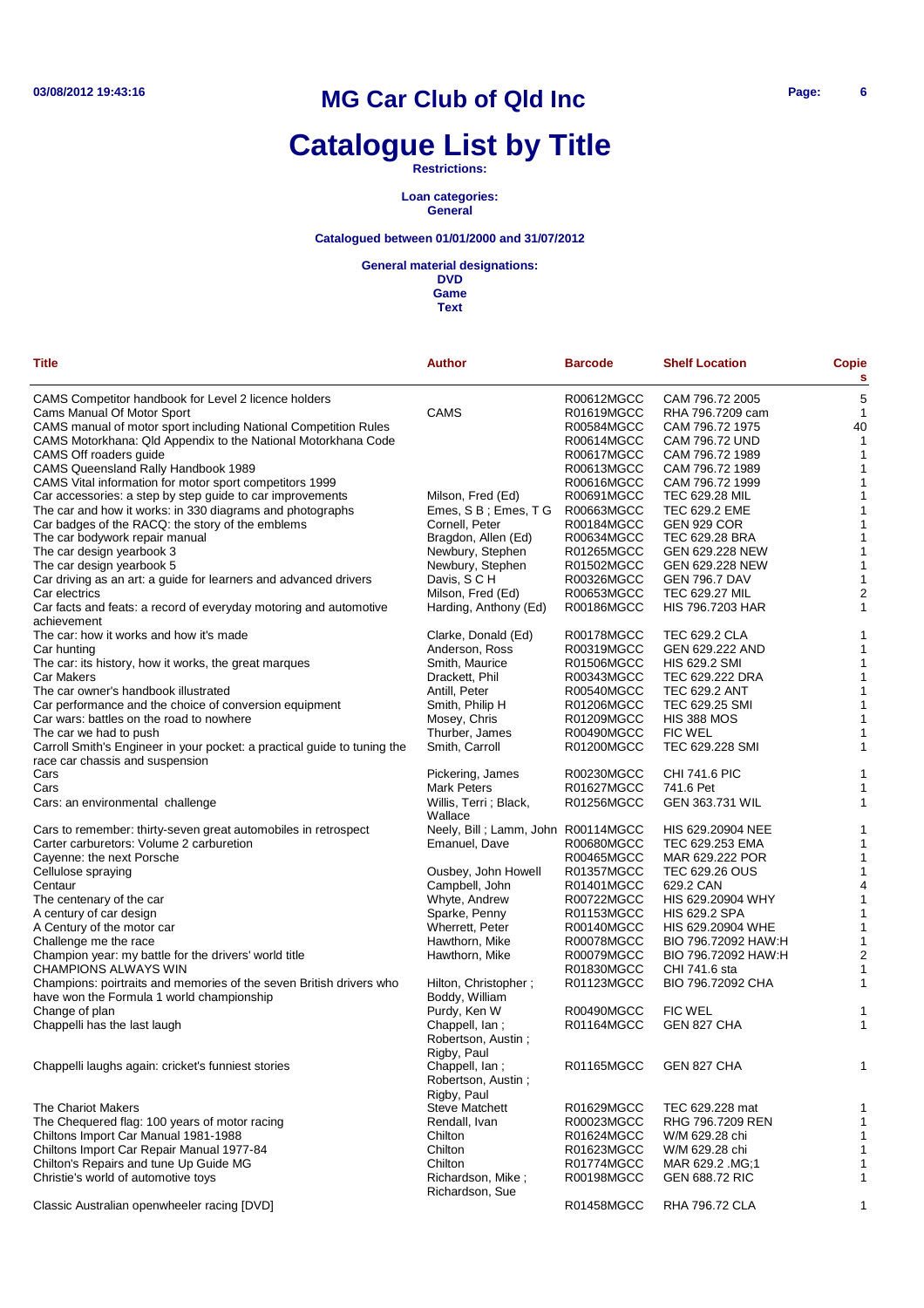# **Catalogue List by Title**

**Restrictions:**

**Loan categories: General**

### **Catalogued between 01/01/2000 and 31/07/2012**

**General material designations:**

**DVD Game**

**Text**

| <b>Title</b>                                                                            | <b>Author</b>               | <b>Barcode</b> | <b>Shelf Location</b> | <b>Copie</b><br>s |
|-----------------------------------------------------------------------------------------|-----------------------------|----------------|-----------------------|-------------------|
| Classic car buying on a budget                                                          | Friedman, Howard            | R00704MGCC     | GEN 629.222 FRI       | 4                 |
| Classic cars: a celebration of the motor car from 1945 to 1975                          | Buckley, Martin             | R00118MGCC     | HIS 629.209045 BUC    | 1                 |
| Classic cars of the 1930s and 1940s                                                     | Sedgwick, Michael           | R00120MGCC     | HIS 629.209043 SED    | 2                 |
| Classic cars of the 1950s and 1960s                                                     | Sedgwick, Michael           | R00119MGCC     | HIS 629.209045 SED    | $\overline{2}$    |
| Classic Cars Volume 1 [DVD]                                                             | <b>Fastforward Music</b>    | R01692MGCC     | MAR 629.2 Lot         | 1                 |
| Classic Ferrari                                                                         | Eaton Godfrey               | R01663MGCC     | MAR 629.2 Eat         | 1                 |
| The classic MG                                                                          | Aspden, Richard             | R00711MGCC     | MAR 629.2 MG:1        | 6                 |
| The classic MG yearbook 1973                                                            | Knudson, Richard (Ed)       | R01150MGCC     | MAR 629.2 MG:1        | 2                 |
| The classic MG yearbook 1974                                                            | Knudson, Richard (Ed)       | R01151MGCC     | MAR 629.2 MG:1        | 1                 |
| Classic motoring from Punch                                                             | Granados, Paula             | R01191MGCC     | GEN 827 GRA           | 1                 |
| The classic Porsche                                                                     | McCarthy, Mike              | R00128MGCC     | MAR 629.2222 POR      | 1                 |
| CLASSIC REPODUCTIONS DECALS CHASSIS PLATES & LICENCE<br><b>HOLDERS FOR CLASSIC CARS</b> | <b>Classic Repoductions</b> | R01876MGCC     | TEC 629.222 CRE       | 1                 |
| Classic sports and supercars                                                            | Nye, Doug                   | R00344MGCC     | MAR 629.2 NYE         |                   |
| CLASSIC VINTAGE SPORTS CARS (Early Vintage) [DVD]                                       |                             | R01686MGCC     | RHG 796.7209 ivl      | 1                 |
| Classic Vintage Sports cars ( Post Vintage Thoroughbreds) [DVD]                         | instant Vision Ltd          | R01688MGCC     | MAR 629.2 ivl         | 1                 |
| Clubs and definitions                                                                   |                             | R00149MGCC     | RHG 796.72 ROB        | 1                 |
| Colin Chapman: Wayward genius                                                           | Lawrence, Mike              | R01236MGCC     | BIO 796.720924 CHA:L  | 1                 |
| Collectors' cars                                                                        | Brown, Julian (Ed)          | R00109MGCC     | HIS 629.209044 BRO    | 2                 |
| Collectors' cars                                                                        | Culpepper, Lee              | R00723MGCC     | HIS 629.209044 CUL    | 1                 |
| Collision Course: inside the battle for General Motors                                  | Maynard, Micheline          | R01120MGCC     | <b>HIS 338.7 MAY</b>  | 1                 |
| The colourful world of motor sports: the great cars, great drivers and<br>great races   | Daniels, Jeffrey            | R01186MGCC     | RHG 796.7209 DAN      | 1                 |
| Come motor racing with me                                                               | Nickols, Ian                | R00572MGCC     | <b>RHG 796.72 NIC</b> | 1                 |
| Commodore Lexcen V6 1991-1993                                                           |                             | R01482MGCC     | MAR 629.28 HOL        | 1                 |
| Commodore lion king celebrating 21 years                                                | Tuckey, Bill                | R00507MGCC     | <b>HIS 629.2 HOL</b>  | 1                 |
| Commodore VB Series 6 cylinder 1978-1980 service and repair manual                      |                             | R00414MGCC     | MAR 629.28 HOL        | 1                 |
| Commodore's 1978 - 1986 Vehicle Repair Manual                                           |                             | R01322MGCC     | MAR 629.28 HOL        | 1                 |
| Competition car controls                                                                | Bamsey, Ian; Lis, Alan      | R00659MGCC     | RHG 629.2042 BAM      | 1                 |
| The competition car data logging manual                                                 | Templeman, Graham           | R01493MGCC     | TEC 629.228 TEM       | 1                 |
| Competition car downforce                                                               | McBeath, Simon              | R01124MGCC     | TEC 796.72 MCB        | 1                 |
| Competition cars of Europe                                                              | Pritchard, Anthony          | R00445MGCC     | RHG 629.228 .PRI      | 2                 |
| Competitive driving                                                                     | Roberts, Peter (Ed)         | R00149MGCC     | RHG 796.72 ROB        | 1                 |
| The complete book of electric vehicles                                                  | Shacket, Sheldon R          | R00721MGCC     | TEC 629.2293 SHA      | 1                 |
| The Complete Book Of Formula One                                                        | Arron Simon & Hughes        | R01755MGCC     | RHF 796.7203 arr      | 1                 |
| The complete catalogue of British cars                                                  | Mark<br>Culshaw, David;     | R00139MGCC     | HIS 629.20904 CUL     | 1                 |
|                                                                                         | Horrobin, Peter             |                |                       |                   |
| The complete encyclopedia of Formula One                                                | Jones, Bruce (Ed)           | R01266MGCC     | RHF 796.7203 JON      | 1                 |
| The complete Falcon workshop manual                                                     |                             | R00744MGCC     | MAR 629.28 FOR        | 1                 |
| The complete history of Grand Prix Motor Racing                                         | Cimarosti, Adriano          | R00012MGCC     | <b>RHF 796.72 CIM</b> | 1                 |
| The complete MG TD Restoration manual                                                   | Schach, Horst               | R00902MGCC     | MAR 629.28 MG:4       | 2                 |
| The complete MG workshop and tuning manual                                              | Blower, W E                 | R00442MGCC     | REF 629.28 MG:1       | 1                 |
| Concourse Spares Catalogue for MGB                                                      |                             | R00986MGCC     | MAR 629.28 MG:6       | 2                 |
| Confessions of a fast woman                                                             | Hazleton, Lesley            | R00323MGCC     | <b>GEN 910.4 HAZ</b>  | 1                 |
| Confessions of a used-car salesman                                                      | Slater, John (Comp)         | R00188MGCC     | <b>FIC SLA</b>        | 1                 |
| Cooper                                                                                  | Lawrence, Mike              | R01262MGCC     | <b>RHF 796.72 LAW</b> | 1                 |
| Corolla 1300 KE70 series service and repair manual 1981-1984                            |                             | R01591MGCC     | TEC 629.28 TOY        | 1                 |
| Corolla 1985-89 Service and Repair Manual                                               | Gregory's                   | R01643MGCC     | MAR 629.28 gre        | 1                 |
| Corolla workshop manual                                                                 |                             | R01259MGCC     | TEC 629.28 TOY        | 1                 |
| Corolla/Nova: Max Ellery's factory workshop manual                                      |                             | R00733MGCC     | TEC 629.28 ELL        | 1                 |
| Cortina TC Series                                                                       |                             | R00411MGCC     | MAR 629.28 FOR        | 1                 |
| Cosworth and Ford The Road Cars                                                         | Robson, Graham              | R01676MGCC     | GEN 796.7 rob         |                   |
| Countdown to a Grand Prix: the inside story of the world of motor racing                | Howard, Tony                | R00461MGCC     | <b>RHF 796.72 HOW</b> | 1                 |
| The Cpomplete Trailer Handbook                                                          | Newton, Richard             | R01769MGCC     | TEC 629.222 New       | 1                 |
| Crash                                                                                   | Ballard, J.G.               | R00446MGCC     | <b>FIC HAI</b>        | 1                 |
| Crash Crazy [DVD]                                                                       | Duke Video                  | R01691MGCC     | GEN 796.7 duk         | 2                 |
| Crash: the limits of car safety                                                         | Faith, Nicholas             | R00325MGCC     | GEN 629.23 FAI        | 1                 |

Creative customizing: advanced metalword and paint Murray, Spencer (Ed) R00702MGCC TEC 629.262 MUR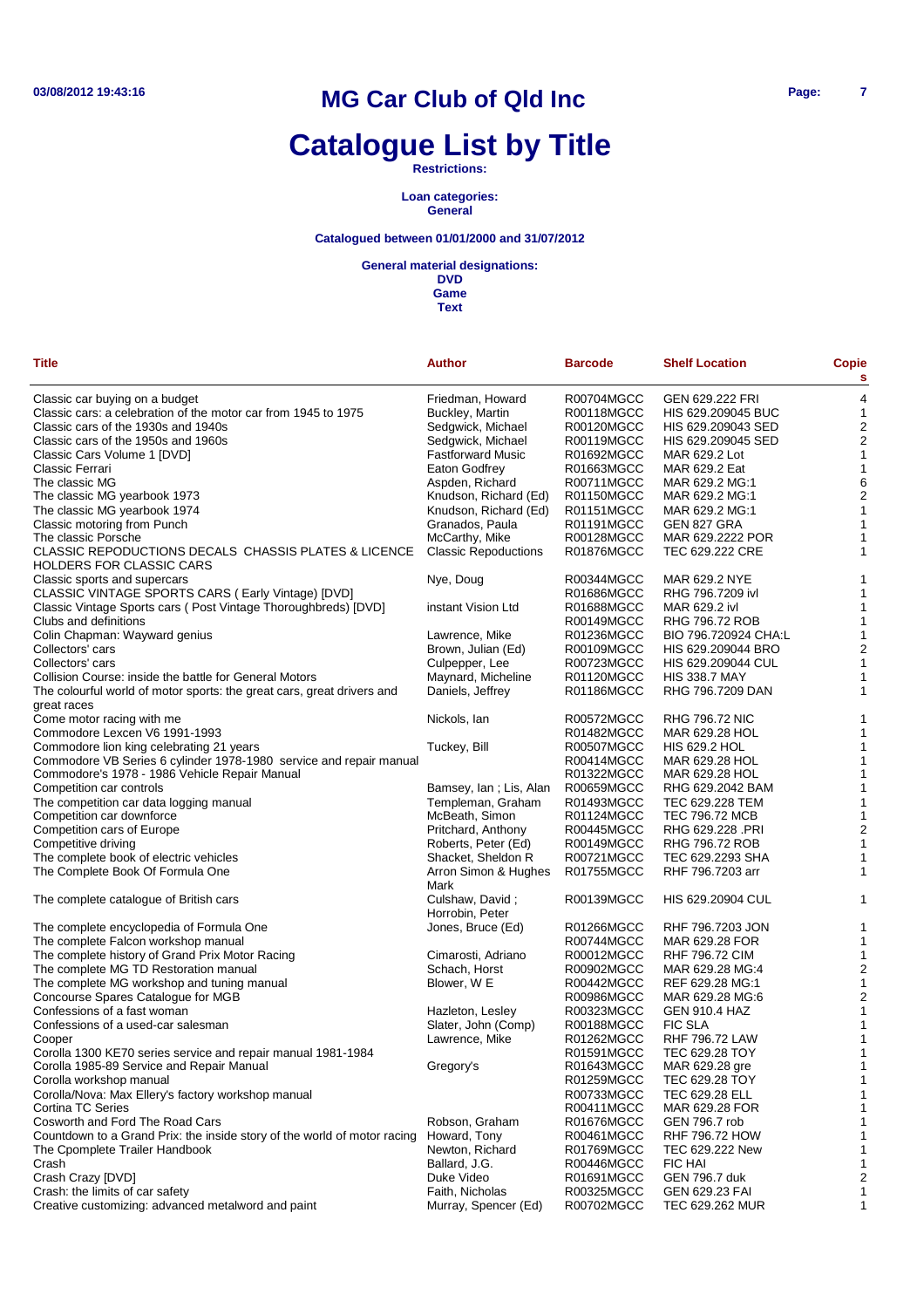# **Catalogue List by Title**

**Restrictions:**

**Loan categories: General**

### **Catalogued between 01/01/2000 and 31/07/2012**

**General material designations:**

**DVD Game**

| <b>Title</b>                                                          | <b>Author</b>                     | <b>Barcode</b> | <b>Shelf Location</b>  | <b>Copie</b><br>s |
|-----------------------------------------------------------------------|-----------------------------------|----------------|------------------------|-------------------|
| Daisy, Daisy adventures of an MG before and during World War II       | Lovewell, Sandra L                | R00803MGCC     | <b>BIO 910.4 LOV:L</b> | $\mathbf{1}$      |
| Dakar: the ultimate adventure                                         |                                   | R01456MGCC     | <b>RHG 796.72 DAK</b>  | $\mathbf{1}$      |
| Damon Hill: from zero to hero                                         | Henry, Alan                       | R00106MGCC     | BIO 796.72092 HIL:H    | $\mathbf{1}$      |
| Damon Hill: my championship year                                      | Hill, Damon                       | R00246MGCC     | BIO 796.72092 HIL:H    | $\mathbf{1}$      |
| Damon Hill: the legacy of speed                                       | Tremayne, David                   | R00252MGCC     | BIO 796.72092 HIL:T    | 1                 |
|                                                                       |                                   | R01260MGCC     | <b>TEC 629.28 DAT</b>  | $\mathbf{1}$      |
| Datsun B210, Sunny and 120Y Workshop manual                           |                                   |                |                        |                   |
| David Coulthard His Decade in Formula 1                               | Anthony Rowlinson                 | R01647MGCC     | BIO 796.72092 ant      | 1                 |
| David's diary: the quest for the Formula 1 1998 Grand Prix            | Coulthard, David;                 | R00249MGCC     | BIO 796.72092 COU:C    | $\overline{2}$    |
| Championship                                                          | Donaldson, Gerald                 |                |                        |                   |
| A day with a lorry driver                                             | Fairclough, Chris                 | R00429MGCC     | <b>GEN 796.7 FAI</b>   | 1                 |
| Daydream [DVD]                                                        |                                   | R01347MGCC     | <b>GEN 629.2 IGN</b>   | 1                 |
| Deadly obsessions: life and death in Formula One                      | Shirley, Phil                     | R00448MGCC     | RHF 796.7209 SHI       | 1                 |
| The death car                                                         | Haining, Peter                    | R00446MGCC     | <b>FIC HAI</b>         | 1                 |
| The death of Ayrton Senna                                             | Williams, Richard                 | R01572MGCC     | BIO 796.72092 SEN:W    | 1                 |
| Death on wheels                                                       | Haining, Peter (Ed)               | R00446MGCC     | <b>FIC HAI</b>         | 1                 |
| Demontweeks profesional motorsport equipment                          |                                   | R01390MGCC     | <b>RHG 796.7 DEM</b>   | $\mathbf{1}$      |
| Desert raid                                                           | Peniakoff, Vladimir               | R00103MGCC     | <b>FIC MOS</b>         | 1                 |
| Design of machine elements                                            | Spotts, MF                        | R00545MGCC     | <b>TEC 620 SPO</b>     | $\mathbf{1}$      |
| Design of racing sports cars                                          | Campbell, Colin                   | R01442MGCC     | TEC 629.2 CAM          | 1                 |
| Designing and building a sports car                                   | Lockwood, N                       | R00662MGCC     | TEC 629.2222 LOC       | 1                 |
| The devil behind them: nine dedicated drivers who made motor racing   | Bentley, John                     | R00099MGCC     | BIO 796.72092 BEN      | $\overline{2}$    |
|                                                                       |                                   |                |                        |                   |
| history                                                               |                                   |                |                        |                   |
| Dicing with death                                                     | Lewis, Peter                      | R01341MGCC     | RHG 796.7209 LEW       | 1                 |
| Dick Johnson: the real story of a folk hero                           | Tuckey, Bill; Jacobsen,<br>Mike   | R00244MGCC     | BIO 796.720924 JOH:T   | $\overline{2}$    |
| Diesel engines                                                        | Seale, J N                        | R01447MGCC     | TEC 629.2506 SEA       | 1                 |
| Diesel fuel system fundamentals: metric edition                       | Asmus, A F; Gough, S              | R00829MGCC     | TEC 629.2506 ASM       | $\mathbf{1}$      |
|                                                                       | С                                 |                |                        |                   |
| The DNA of Bentley. Rich heritage, challenging future                 | Feast, Richard                    | R01281MGCC     | MAR 629.2 BEN          | 1                 |
| THE DOG LEMON GUIDE                                                   |                                   | R01906MGCC     | TEC 629.222 dog        | $\mathbf{1}$      |
| THE DOMINON MOTORS LTD PRODUCT INFORMATION                            | Dominon Motors Ltd                | R01842MGCC     | TEC 629.222 dom        | 1                 |
| Donald Healey: My world of cars                                       | Garnier, Peter; Healey,           | R01037MGCC     | BIO 796.720924 HEA:G   | 1                 |
|                                                                       | Brian                             |                |                        |                   |
| Don't tell me I can't do that: an autobiography                       | Johnson, Dick; Sykes,             | R00071MGCC     | BIO 796.720924 JOH:S   | 4                 |
|                                                                       | Stuart                            |                |                        |                   |
| Dover Castle                                                          | Coad Jonathan                     | R01761MGCC     | GEN 827 eng            | 1                 |
| Drag strip danger                                                     | Olney, Ross R                     | R00219MGCC     | <b>FIC OLN</b>         | 1                 |
| Dream machines: cars                                                  | Wood, Jonathan                    | R00734MGCC     | MAR 629.2 WOO          | 1                 |
| Drilling                                                              |                                   | R00820MGCC     | TEC 671 MET            | $\mathbf{1}$      |
|                                                                       |                                   | R00427MGCC     | <b>GEN 796.7 DAV</b>   | 1                 |
| Drive and stay alive                                                  | Davis, Pedr                       |                |                        |                   |
| Drive it! The complete book of hillclimbing and sprinting             | Boucher, Robin                    | R01272MGCC     | <b>RHG 796.72 BOU</b>  | 1                 |
| Drive On a Social History Of The Motor Car                            | Setright L.J.K                    | R01680MGCC     | HIS 796.7 set          | $\mathbf{1}$      |
| Drive to survive                                                      | Gardner, Frank                    | R00546MGCC     | <b>GEN 796.7 GAR</b>   | 3                 |
| Drivecraft: a basic textbook for every instructor, learner and driver | Goodwin, Geoffrey                 | R00620MGCC     | GEN 796.7 GOO          | 1                 |
| Driven to win: an autobiography                                       | Mansell, Nigel; Allsop,           | R00058MGCC     | BIO 796.72092 MAN:A    | $\mathbf{1}$      |
| Driven to win: an autobiography                                       | Derick<br>Mansell, Nigel; Allsop, | R00239MGCC     | BIO 796.72092 MAN:A    | 1                 |
|                                                                       | Derick                            |                |                        |                   |
| Drivers in action                                                     | Frostick, Michael                 | R00318MGCC     | BIO 796.72092 FRO      | 1                 |
| Driving ambition                                                      | Jones, Alan; Botsford,            | R00069MGCC     | BIO 796.72092 JON:B    | 1                 |
|                                                                       | Keith                             |                |                        |                   |
| Driving ambition                                                      | Burns, Richard                    | R00092MGCC     | BIO 796.720924 BUR:B   | 1                 |
| Driving forces: fifty men who shaped the world of motor racing        | Henry, Alan                       | R00075MGCC     | BIO 796.72092 HEN      | 1                 |
| Driving machines: the BMW story                                       | Taylor, James                     | R00328MGCC     | MAR 629.222 BMW        | $\overline{c}$    |
| Driving to Detroit: memoirs of a fast woman                           | Hazleton, Lesley                  | R00307MGCC     | <b>GEN 910.4 HAZ</b>   | $\mathbf{1}$      |
| Duel                                                                  | Matheson, Richard                 | R00446MGCC     | FIC HAI                | $\mathbf{1}$      |
| Dust and glory                                                        | Green, Evan                       | R00213MGCC     | <b>FIC GRE</b>         | $\overline{2}$    |
| The Dust-cloud                                                        | Benson, E. F.                     | R00446MGCC     | FIC HAI                | $\mathbf{1}$      |
| Dyke's automobile and gasoline engine encyclopedia                    | Dyke, A L                         | R00740MGCC     | TEC 629.203 DYK        | $\mathbf{1}$      |
|                                                                       |                                   |                |                        |                   |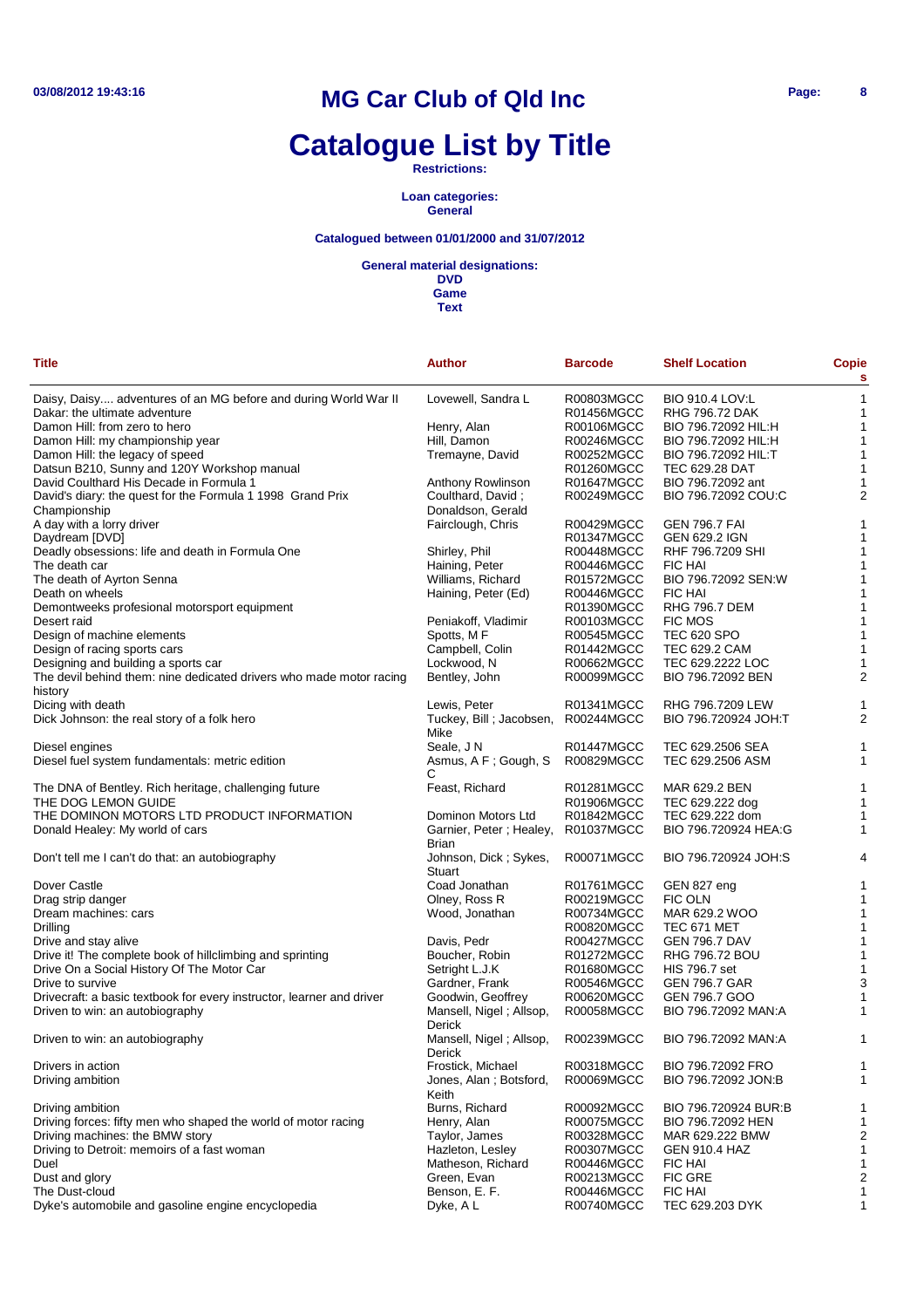# **Catalogue List by Title**

**Restrictions:**

**Loan categories: General**

### **Catalogued between 01/01/2000 and 31/07/2012**

#### **General material designations:**

**DVD Game**

| Title                                                                                               | <b>Author</b>                                 | <b>Barcode</b>           | <b>Shelf Location</b>                 | <b>Copie</b><br>s       |
|-----------------------------------------------------------------------------------------------------|-----------------------------------------------|--------------------------|---------------------------------------|-------------------------|
| Early cars                                                                                          | Sedgwick, Michael                             | R00116MGCC               | HIS 629.209041 SED                    | $\overline{\mathbf{c}}$ |
| Easy auto repairs                                                                                   | Nunn, Richard V; Tews, R00700MGCC<br>Robert K |                          | <b>TEC 629.28 NUN</b>                 | $\overline{c}$          |
| Easy to build electronics projects for your car                                                     |                                               | R01567MGCC               | TEC 629.28 EAS                        | 1                       |
| <b>ECURIE ECOSSE</b>                                                                                | Dymock, Eric                                  | R01814MGCC               | RHG 796.7209 DYM                      | 1                       |
| Ecurie Ecosse: the story of Scotland's international racing team                                    | Murray, David                                 | R01103MGCC               | RHG 796.7209 MUR                      |                         |
| The electrical equipment of automobiles: a book on principles for motor<br>mechanics and motorists  | Smith, Stanley Parker                         | R00523MGCC               | <b>TEC 629.27 SMI</b>                 | 1                       |
| Electrical equipment of the car Vol 1                                                               | Butler, Herbert J                             | R01453MGCC               | <b>REF 629.27 BUT</b>                 | 1                       |
| ELECTRICAL SERVICE PARTS                                                                            | Unipart                                       | R01882MGCC               | TEC 629.222 UNI                       | 1                       |
| Emission control systems: service manual supplement                                                 |                                               | R00404MGCC               | TEC 629.258 EMI                       | 1                       |
| The encyclopaedia of motorcycles                                                                    | Brown, Roland                                 | R01085MGCC               | HIS 629.2275 BRO                      | 1                       |
| Encyclopaedia of the motor car                                                                      | Drackett, Phil (Ed)                           | R01237MGCC               | <b>HIS 629.2 DRA</b>                  | $\overline{c}$          |
| Encyclopedia of Australian Sport                                                                    | Shepherd, Jim                                 | R00183MGCC               | GEN 796.09 SHE                        |                         |
| The Encyclopedia of Sports Cars                                                                     | Box Rob De la Riva                            | R01768MGCC               | MAR 629.2 .box                        | 1                       |
| Engines and transmissions                                                                           | Watkins, Martyn                               | R00529MGCC               | <b>TEC 629.25 WAT</b>                 |                         |
| Engines for MGs: their story after 1935                                                             | Cairns, Neil                                  | R01046MGCC               | MAR 629.25 MG:1                       | 1                       |
| The enthusiast                                                                                      | Balchin, Nigel                                | R00490MGCC               | <b>FIC WEL</b>                        |                         |
| Enzo Ferrari [DVD]<br>Enzo Ferrari: a life                                                          |                                               | R01299MGCC<br>R00628MGCC | MAR 629.2 FER<br>BIO 796.72092 FER:W  |                         |
| Enzo Ferrari His Life, His Cars, His Legacy [DVD]                                                   | Williams, Richard<br>Duke Video               | R01694MGCC               | BIO 796.720924 duk                    | 1                       |
| Equipment and buyers' guide annual                                                                  |                                               | R00578MGCC               | TEC 629.203 EQU                       |                         |
| The Essential Buyers guide MG TD TF & TF 1500<br>1949-55                                            | <b>Barrie Jones</b>                           | R01638MGCC               | MAR 629.2 bar                         | 1                       |
| Essential MG T Series and Pre-War midgets: the cars and their story<br>1929-55                      | Clausager, Anders<br>Ditlev                   | R00264MGCC               | MAR 629.2 MG:3                        | 1                       |
| The European touring handbook 2002: European event of the year<br><b>MGCC Belgium</b>               |                                               | R00779MGCC               | MAR 796.7 MG:9                        |                         |
| Evan Green's world of motor sport                                                                   | Green, Evan                                   | R00008MGCC               | RHG 796.7209 GRE                      | 3                       |
| Everyone's book of classic cars                                                                     | Roberts, Peter                                | R00196MGCC               | <b>HIS 629.2 ROB</b>                  |                         |
| Exhaust intake                                                                                      | Smith, Philip H                               | R01391MGCC               | TEC 629.253 SMI                       |                         |
| Explore Australia: the complete touring companion                                                   |                                               | R00938MGCC               | <b>GEN 910.4 EXP</b>                  | 1                       |
| Explore Australia's great inland: 20 suggested outback trips                                        | Andrews, Bill                                 | R00692MGCC               | <b>GEN 910.4 AND</b>                  | 1                       |
| <b>Exploring Automechanics</b>                                                                      | Glenn, Harold T                               | R01673MGCC               | TEC 629.222 gle                       | 1                       |
| Factory Films And Adverts From The 1960s BMC [DVD]                                                  | <b>BMC</b>                                    | R01802MGCC               | HIS 629.2 bmc                         | 1                       |
| The facts about a Grand Prix team featuring Elf Team Tyrrell                                        | Gill, Barrie                                  | R00158MGCC               | <b>RHF 796.72 GIL</b>                 | 1                       |
| Falcon Fairlane EA - NA-DA Models                                                                   | Ford Motor Company                            | R01640MGCC               | MAR 629.28 for.                       | 1                       |
| Falcon Fairlane Service And Repair Manual                                                           | Gregory's                                     | R01633MGCC               | W/M 629.28 gre                        | 1                       |
| Falcon Fairmont XD Series service and repair manual                                                 |                                               | R00412MGCC               | MAR 629.28 FOR                        | $\overline{c}$          |
| Famous marques of Britain                                                                           | Wood, Jonathan (Ed)                           | R00378MGCC               | MAR 629.2 WOO                         | 1                       |
| Fangio The Life Behind The Legend                                                                   | Donaldson, Gerald                             | R01778MGCC               | BIO 796.72092 Don                     | 1                       |
| Fantastic filling stations                                                                          | Steil, Tim                                    | R01233MGCC               | <b>GEN 796.7 STE</b>                  | 1                       |
| Fantasy cars: an A-Z of the world's best contemporary classics<br>Farm machines and how to run them | Rees, Chris<br>Stephenson, James H            | R00342MGCC<br>R00623MGCC | MAR 629.2 REE<br><b>HIS 631.1 STE</b> |                         |
| Fast and furious: the story of the world championship of drivers                                    | Garrett, Richard                              | R00065MGCC               | <b>RHF 796.72 GAR</b>                 | $\overline{c}$          |
| Fast Ladies Female Racing Drivers                                                                   | Bouzanquet Jean-<br>Francis                   | R01682MGCC               | RHF 796.7209 bou                      |                         |
| The fast one                                                                                        | Daley, Robert                                 | R00221MGCC               | <b>FIC DAL</b>                        |                         |
| The fast set: three extraordinary men and their race for the land speed<br>record                   | Jennings, Charles                             | R01128MGCC               | BIO 796.720924 JEN                    |                         |
| Fast women: the drivers who changed the face of motor racing                                        | Bullock, John                                 | R01218MGCC               | BIO 796.720924 BUL                    | 1                       |
| Faster! a racer's diary                                                                             | Stewart. Jackie:<br>Manso, Peter              | R00057MGCC               | BIO 796.72092 STE:M                   | 1                       |
| The fastest cars from around the world                                                              | Bowler, Michael                               | R00137MGCC               | MAR 629.222 BOW                       | 1                       |
| Felix driving                                                                                       | Ford, Hilary                                  | R00490MGCC               | <b>FIC WEL</b>                        | 1                       |
| Ferrari                                                                                             | Adler, Dennis                                 | R01279MGCC               | MAR 629.2 FER                         | 1                       |
| Ferrari Testarossa                                                                                  | Hughes, Mark                                  | R01662MGCC               | MAR 629.2 Hug                         | 1                       |
| Fiat 124 1966-74 Autobook                                                                           | Ball, Kenneth                                 | R00746MGCC               | MAR 629.28 FIA                        | 1                       |
| <b>FIBREGLASS &amp; COMPOSITE MATERIALS</b><br>Filing                                               | AIRD FORBES                                   | R01808MGCC<br>R00819MGCC | TEC 629.28 AIR<br>TEC 671 MET         | 1<br>1                  |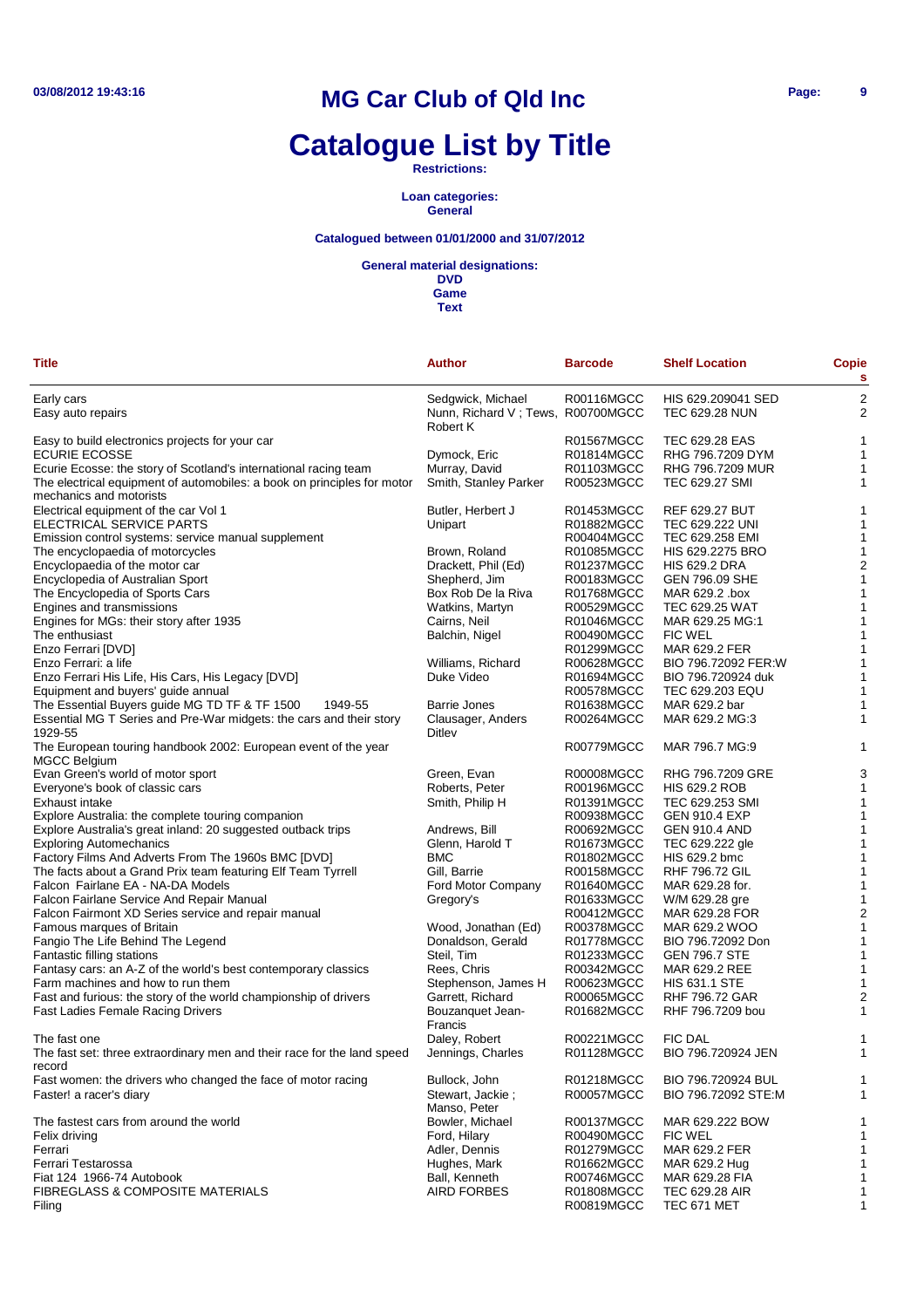# **Catalogue List by Title**

**Restrictions:**

**Loan categories: General**

### **Catalogued between 01/01/2000 and 31/07/2012**

**General material designations:**

**DVD Game**

| <b>Title</b>                                                                                                | <b>Author</b>                              | <b>Barcode</b> | <b>Shelf Location</b> | Copie<br>s     |
|-------------------------------------------------------------------------------------------------------------|--------------------------------------------|----------------|-----------------------|----------------|
| A first book of transport                                                                                   | Crush, Margaret                            | R00735MGCC     | <b>CHI 338.4 CRU</b>  | 1              |
| The First Fifty Years                                                                                       | Castrol                                    | R01620MGCC     | <b>HIS 796.7 cas</b>  | 1              |
| First overland: the story of the Oxford and Cambridge Far Eastern<br>Expedition                             | Slessor, Tim                               | R00304MGCC     | <b>GEN 910.4 SLE</b>  | 2              |
| First questions about transport                                                                             | Faulkner, Keithy                           | R01397MGCC     | <b>GEN 338.4 FAU</b>  | 1              |
| Flag fun                                                                                                    | Dennis, Lisa                               | R00227MGCC     | CHI 741.6 DEN         | 1              |
| FLEXIBLE MOUNTINGS AND BUSHES                                                                               | <b>Quinton Hazall</b><br>Automotive Ltd    | R01877MGCC     | TEC 629.222 QHA       | 1              |
| Flood Horror and Tragedy                                                                                    | Agnew School<br>Commitee                   | R01798MGCC     | 363.349309943 AGN     | 1              |
| Floyd Clymer's handbook of imported car carburetors and fuel injection                                      | Clymer, Floyd                              | R00657MGCC     | TEC 629.253 CLY       | 1              |
| Flying on the ground                                                                                        | Fittipaldi, Emerson;<br>Hayward, Elizabeth | R00087MGCC     | BIO 796.72092 FIT:H   | 1              |
| Follow that bus                                                                                             | Hutchins, Pat                              | R00697MGCC     | CHI FIC HUT           | 1              |
| For millionaires only: the world's most expensive cars                                                      | Cruickshank, Gordon                        | R00500MGCC     | MAR 629.2 CRU         | 1              |
| For the record: my years with Ferrari                                                                       | Lauda, Niki                                | R00052MGCC     | BIO 796.72092 LAU:L   | $\overline{c}$ |
| Force and motion                                                                                            | Kerrod, Robin                              | R01258MGCC     | GEN 531.11 KER        | 1              |
| Forced induction performance tuning: a practical guide to supercharging Bell, A Graham<br>and turbocharging |                                            | R01210MGCC     | TEC 629.259 BEL       | 1              |
| Ford Competition yearbook 1973                                                                              |                                            | R01563MGCC     | <b>RHG 796.72 FOR</b> | 1              |
| Ford Cortina IV 1600 and 2000 Owners Workshop Manual                                                        | Haynes, J H                                | R01172MGCC     | MAR 629.28 FOR        | 1              |
| Ford Cortina TD Four and six cylinder repair manual                                                         |                                            | R00895MGCC     | MAR 629.28 FOR        | 1              |
| Ford Escort and Cortina purchase and restoration                                                            |                                            | R01483MGCC     | TEC 629.28 FOR        | 1              |
| Ford Escort RS 1800                                                                                         | Robson, Graham                             | R01890MGCC     | MAR 629.2 ROB         | 1              |
| Ford Falcon shop manual 1960-1963 144 and 170 cubic inch engines                                            |                                            | R00826MGCC     | MAR 629.28 FOR        | 1              |
| Ford Falcon shop manual supplement                                                                          |                                            | R00825MGCC     | MAR 629.28 FOR        | 1              |
| Ford Falcon v8 Fairlane ZD XR XT XW XY                                                                      | SP Workshop Manual                         | R01637MGCC     | MAR 639.28 sp         | 1              |
| Ford Falcon/Fairlane 1988 thru 1993                                                                         | Killingsworth, Jeff;<br>Haynes, J H        | R00410MGCC     | MAR 629.28 FOR        | 1              |
| Ford Laser & Mazda 323 Repair Manual                                                                        | Haynes, J H                                | R01636MGCC     | MAR 629.28 hay        | 1              |
| Ford specials                                                                                               | Stephens, P J                              | R00469MGCC     | RHG 629.228 STE       | 1              |
| Ford: the men and the machine                                                                               | Lacey, Robert                              | R00085MGCC     | MAR 629.2 LAC         | 3              |
| FORMULA 1 2000                                                                                              | Galeron Jean Francois                      | R01837MGCC     | RHF 796.72 Gal        | 1              |
| Formula 1:50 golden years                                                                                   | Tremayne, David (Ed)                       | R00152MGCC     | RHF 796.7209 TRE      | 1              |
| Formula 1 decades: an illustrated history of Grand Prix champions<br>1950-1997                              | Tipler, John                               | R00066MGCC     | <b>RHF 796.72 TIP</b> | 2              |
| Formula 1 racing                                                                                            | Ireland, Innes                             | R00149MGCC     | <b>RHG 796.72 ROB</b> | 1              |
| Formula 1: the autobiography                                                                                | Donaldson, Gerald                          | R01420MGCC     | <b>RHF 796.72 DON</b> | 1              |
| FORMULA 5000 MOTOR RACING                                                                                   | Lawson Derek                               | R01908MGCC     | <b>RHF 796.72 Law</b> | 1              |
| Formula One                                                                                                 | Judd, Bob                                  | R00207MGCC     | FIC JUD               | 6              |
| FORMULA ONE YEAR BOOK 1987                                                                                  | <b>CONSTANDUROS</b><br>BOB                 | R01812MGCC     | <b>RHF 796.72 CON</b> | 1              |
| Formula One: Unseen archives                                                                                | Hill, Tim                                  | R00462MGCC     | RHF 796.7209 HIL      | 1              |
| Forza Minardi                                                                                               |                                            | R01417MGCC     | <b>RHF 796.72 VIG</b> | 1              |
| Four Seasons At Ferrari The Lauda Years                                                                     | Henry Alan                                 | R01781MGCC     | BIO 796.72092 Hen     | 1              |
| Four wheel driving                                                                                          | Newitt, Simon                              | R00321MGCC     | <b>GEN 796.78 NEW</b> | 1              |
| Four-stroke performance tuning                                                                              | Bell, Graham                               | R01340MGCC     | TEC 629.25 BEL        | 1              |
| Frank Williams: the inside story of the man behind Williams-Renault                                         | Hamilton, Maurice                          | R01125MGCC     | BIO 796.720924 WIL:H  | 1              |
| Freddy the fire engine                                                                                      |                                            | R00440MGCC     | CHI 741.6 FRE         | 1              |
| From horse to horsepower                                                                                    | Cheney, S A                                | R00550MGCC     | BIO 796.70994 CHE     | 1              |
| From Redex to Repco: Gregory's 25 years Around Australia Trials                                             | Tuckey, Bill; Floyd,<br>Thomas B           | R01038MGCC     | <b>RHA 796.72 TUC</b> | 2              |
| From the cockpit                                                                                            | McLaren, Bruce                             | R00049MGCC     | BIO 796.72092 MCL:M   | $\overline{c}$ |
| Fundamentals of motor vehicle technology                                                                    | Hillier, V A W; Pittuck,<br>F W            | R00537MGCC     | TEC 629.222 HIL       | 1              |
| Gal Matic                                                                                                   | <b>Gal Matic</b>                           | R01821MGCC     | GEN 796.7 gal         | 1              |
| Gardner: a dream come true                                                                                  | Hartgerink, Nick                           | R00163MGCC     | RHG 796.75 GAR:H      | 1              |
| Gear chart                                                                                                  |                                            | R00995MGCC     | TEC 629.244 GEA       | 1              |
| Gemini T E Series Service and Repair                                                                        | Gregory's                                  | R01639MGCC     | GEN 629.28 gre        | 1              |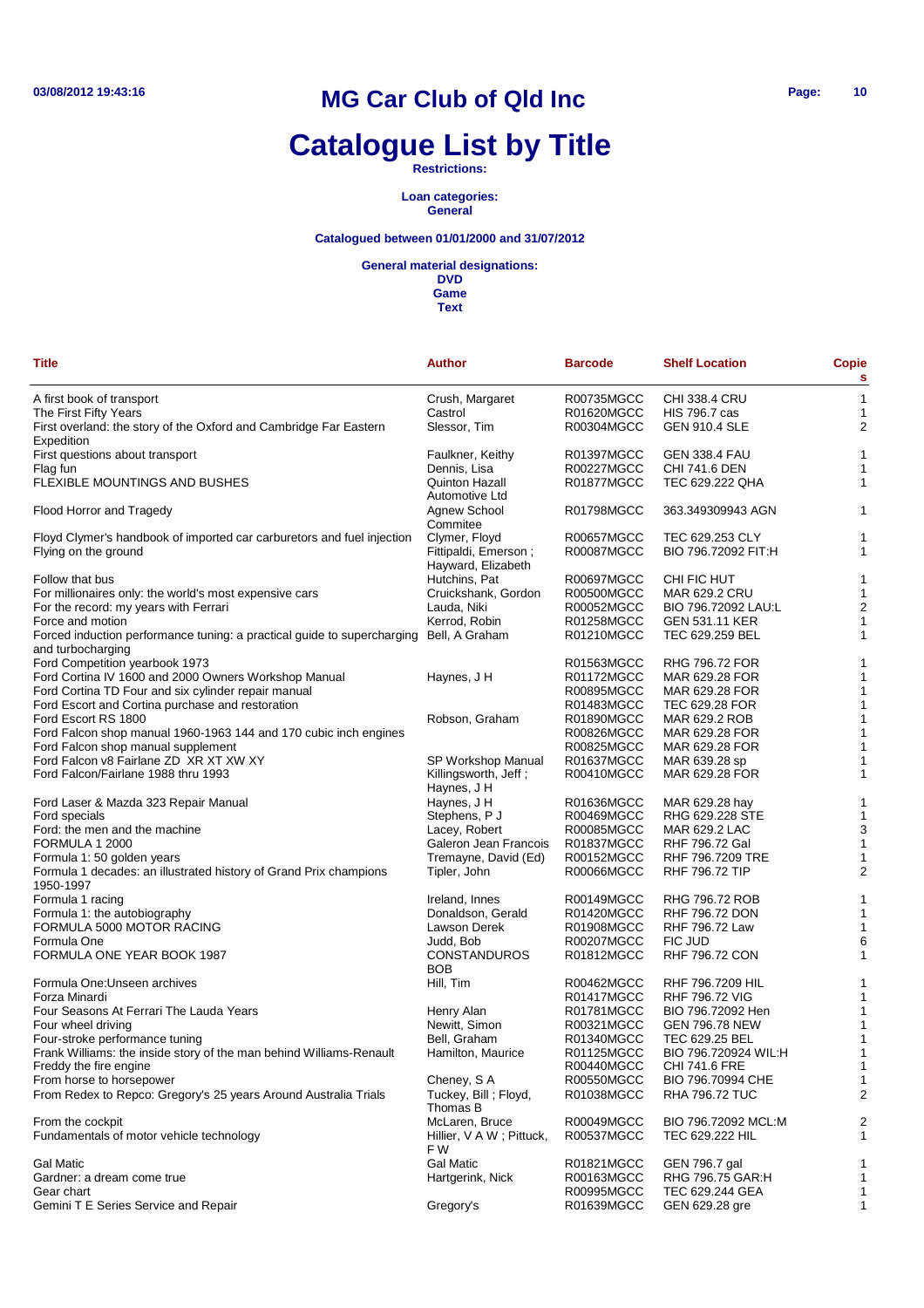# **Catalogue List by Title**

**Restrictions:**

#### **Loan categories: General**

#### **Catalogued between 01/01/2000 and 31/07/2012**

**General material designations:**

| <b>Title</b>                                                                        | <b>Author</b>                                    | <b>Barcode</b>                  | <b>Shelf Location</b>         | Copie<br>s       |
|-------------------------------------------------------------------------------------|--------------------------------------------------|---------------------------------|-------------------------------|------------------|
|                                                                                     |                                                  |                                 |                               |                  |
| Genevieve races                                                                     | White, James Dillon                              | R00103MGCC                      | <b>FIC MOS</b>                | 1                |
| Gerhard Berger: the human face of Formula 1                                         | Hilton, Christopher                              | R00402MGCC                      | BIO 796.72092 BER:H           | $\overline{c}$   |
| Getting around town: a history of urban transport in Australia                      | Carroll, Brian                                   | R00179MGCC                      | HIS 388.40994 CAR             | 1                |
| The ghost Bentley                                                                   | White, TH                                        | R00490MGCC                      | <b>FIC WEL</b>                | 1                |
| Gilltraps' Australian cars from 1879: a history of cars built in Australia          | Gilltrap, Terry; Gilltrap,<br>Maree              | R00375MGCC                      | HIS 796.70994 GIL             | 1                |
| The gilt-edged cockpit                                                              | Rutherford, Douglas                              | R00216MGCC                      | <b>FIC RUT</b>                | 1                |
| Glenn's MG, Morris and Magnette: repair and tune-up guide                           | Glenn, Harold T                                  | R00737MGCC                      | MAR 629.28 MG:5               | 1                |
| The glory of sport: indelible stories from ten of the world's best<br>sportswriters | Lord, David (Ed)                                 | R00460MGCC                      | GEN 796 LOR                   | 1                |
| The glove box book: car safety for women                                            | Jackson, Dale                                    | R00661MGCC                      | GEN 326.88 JAC                | 1                |
| Go Formula Ford                                                                     | Smith, Brian                                     | R01441MGCC                      | RHG 796.72 SMI                | 1                |
|                                                                                     | McLelland, Ross;                                 | R00320MGCC                      | TEC 629.223 MCL               | 1                |
| Going 4WD                                                                           | Ward, Colin                                      |                                 |                               |                  |
| The golden age of motoring                                                          |                                                  | R00682MGCC                      | <b>HIS 796.7 GOL</b>          | 1                |
| The golden age of the American racing car                                           | Borgeson, Griffith                               | R00006MGCC                      | RHG 796.720973 BOR            | 1                |
| Goodwood Festival of speed                                                          |                                                  | R01433MGCC                      | RHG 796.72 GOO                | 1                |
| The Gordon Bennett races                                                            | Lord Montagu of                                  | R01100MGCC                      | <b>RHG 796.7 LOR</b>          | 1                |
|                                                                                     | <b>Beaulieu</b>                                  |                                 |                               |                  |
| Gottlieb Daimler, Wilhelm Maybach, Karl Benz                                        | Schildberger Fredrich                            | R01660MGCC                      | BIO 796.720924 sch            | 1                |
| Grafton Sporting Car Club: the history of 50 years 1955 to 2005                     |                                                  | R01039MGCC                      | RHA 796.7209 GRA              | 2                |
| Graham                                                                              | Hill, Graham; Ewart,<br>Neil                     | R00050MGCC                      | BIO 796.72092 HIL:E           | 1                |
| Grand prix                                                                          | Sykes, Stuart; Moody,<br>Roger                   | R00894MGCC                      | RHF 796.7209 SYK              | 1                |
| Grand Prix 1985                                                                     | Roebuck, Nigel;<br>Townsend, John                | R00167MGCC                      | RHF 796.72 ROE                | 1                |
| Grand Prix 1986                                                                     | Roebuck, Nigel;<br>Townsend, John                | R00157MGCC                      | <b>RHF 796.72 ROE</b>         | 2                |
| Grand Prix 1987                                                                     | Roebuck, Nigel;<br>Townsend, John                | R00156MGCC                      | RHF 796.72 ROE                | 1                |
| <b>GRAND PRIX 1987/88</b>                                                           |                                                  |                                 |                               |                  |
|                                                                                     | Roebuck, Nigel                                   | R01809MGCC                      | <b>RHF 796.72 ROE</b>         | 1                |
| <b>Grand Prix champions</b>                                                         | Henry, Alan                                      | R01291MGCC                      | BIO 796.72092 HEN             | 1                |
| <b>GRAND PRIX CIRCUITS</b>                                                          | Alan Henry                                       | R01646MGCC                      | RHG 796.7209 ala              | 1                |
| Grand Prix Racers Portrait of Speed                                                 | <b>Chimits Xavier</b>                            | R01783MGCC                      | BIO 796.72092 chi             | 1                |
| Grand Prix Review 94                                                                | autosport                                        | R01786MGCC                      | RHF 796.7209 Aut              | 1                |
| <b>Grand Prix Reviews 95</b>                                                        | autosport                                        | R01785MGCC                      | RHF 796.7209 AUU              | 1                |
| Grand Prix: the cars, the drivers, the circuits                                     | Hodges, David; Nye,<br>Doug ; Roebuck, Nigel     | R00159MGCC                      | RHF 796.72 HOD                | 1                |
| Great Australian motor racing pictures                                              | Hanrahan, Bryan (Ed)                             | R01241MGCC                      | RHA 796.7209 HAN              | 1                |
| Great car collections of the world                                                  | Eves, Edward; Burger,<br>Dan                     | R00200MGCC                      | <b>HIS 629.2 EVE</b>          | 1                |
| The great cars                                                                      | Stein, Ralph                                     | R00122MGCC                      | <b>HIS 629.2 STE</b>          | 2                |
| Great cars of the 40s                                                               |                                                  | R01430MGCC                      | <b>HIS 629.2 GRE</b>          | 1                |
| Great classic cars                                                                  | Austin, Alan                                     | R01398MGCC                      | HIS 629.20945 AUS             | 2                |
| Great Marques Alfa Romeo                                                            | Owen, David                                      | R01683MGCC                      | MAR 629.2 owe                 | 1                |
|                                                                                     |                                                  |                                 |                               |                  |
| <b>GREAT MARQUES M G</b><br>Great marques of Britain                                | Harvey, Chris<br>Wood, Jonathan;                 | <b>R01839MGCC</b><br>R00497MGCC | MAR 629.2 mg<br>MAR 629.2 WOO | $\mathbf 1$<br>1 |
| The great marques of Germany                                                        | Harvey, Chris<br>Wood, Jonathan                  | R00499MGCC                      | MAR 629.2 WOO                 | 1                |
| Great marques of Italy                                                              | Wood, Jonathan                                   | R00498MGCC                      | MAR 629.2 WOO                 | 1                |
| Great motor races                                                                   | Carter, Bruce                                    | R00557MGCC                      | RHG 796.7209 CAR              | $\mathbf{1}$     |
| Great motoring stories of Australia and New Zealand                                 |                                                  |                                 |                               | 2                |
|                                                                                     | Pollard, Jack                                    | R00315MGCC                      | HIS 796.70994 POL             |                  |
| The great Peking to Paris Expedition                                                | Brown, Warren;<br>Matheson, Mick; Kidby,<br>Lang | R01219MGCC                      | <b>HIS 796.72 BRO</b>         | 1                |
| The great race 1987/88                                                              | Tuckey, Bill                                     | R00046MGCC                      | <b>RHA 796.72 TUC</b>         | 1                |
| The great race 1994/1995                                                            |                                                  | R01330MGCC                      | RHA 796.72 NOR                | 1                |
| The great race: the official book of the 1997 AMP Bathurst 1000                     | Normoyle, Steve (Ed)                             | R00041MGCC                      | RHA 796.72 NOR                | $\mathbf{1}$     |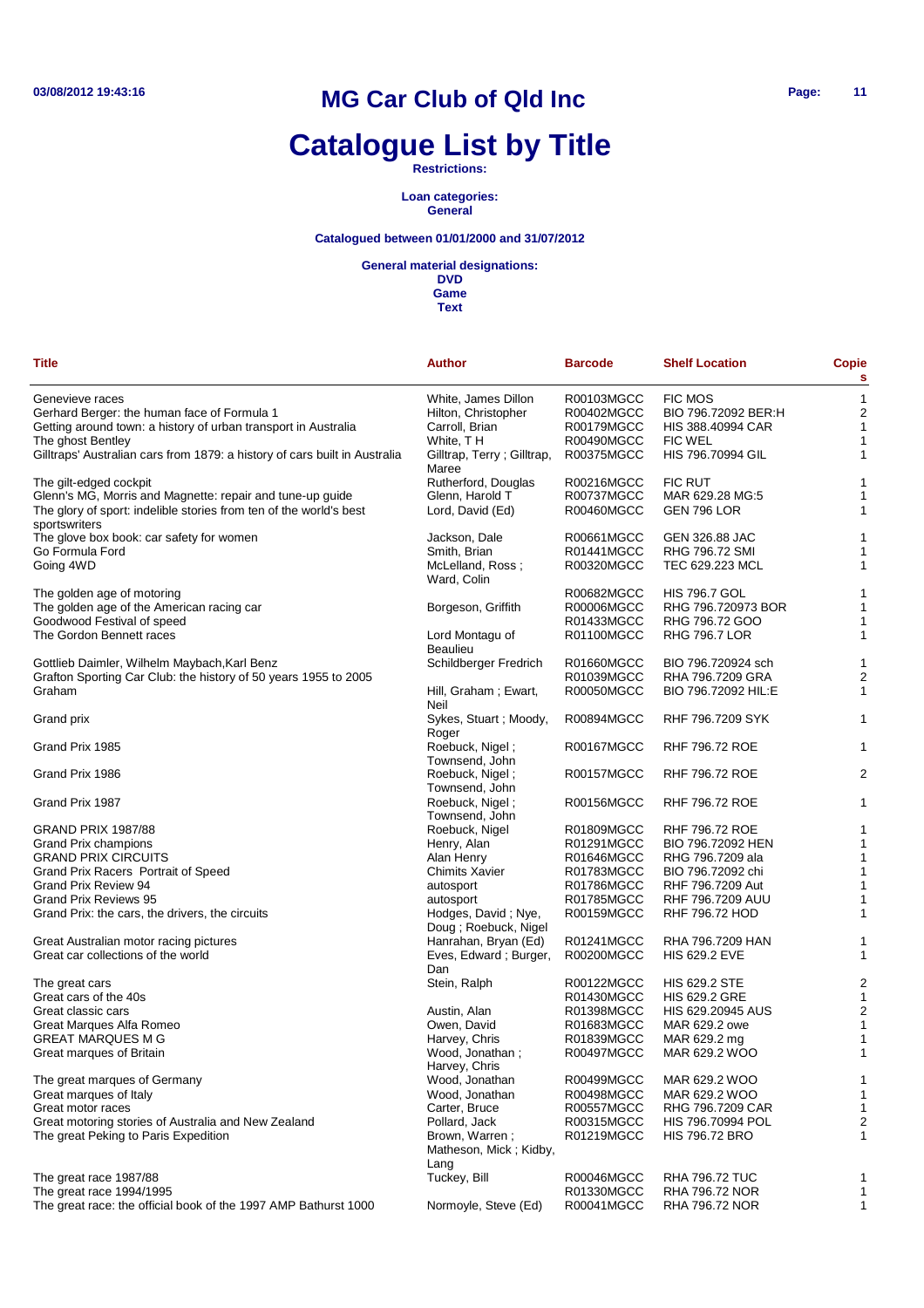# **Catalogue List by Title**

#### **Restrictions:**

#### **Loan categories: General**

### **Catalogued between 01/01/2000 and 31/07/2012**

#### **General material designations:**

**DVD Game**

| Title                                                                     | <b>Author</b>                              | <b>Barcode</b> | <b>Shelf Location</b> | <b>Copie</b><br>s       |
|---------------------------------------------------------------------------|--------------------------------------------|----------------|-----------------------|-------------------------|
| The great race: the official book of the 1998 AMP Bathurst 1000           | Normoyle, Steve (Ed)                       | R00042MGCC     | RHA 796.72 NOR        | 1                       |
| The great race: the official book of the 1995 Tooheys 1000                | Normoyle, Steve (Ed)                       | R00043MGCC     | RHA 796.72 NOR        | 1                       |
| The great race: the official book of the 1996 AMP Bathurst 1000           | Normoyle, Steve (Ed)                       | R00044MGCC     | RHA 796.72 NOR        | 1                       |
| The great racing cars and drivers                                         | Fox, Charles                               | R00005MGCC     | RHG 796.7209 FOX      | $\mathbf 1$             |
| Great Treks 4WD                                                           | Glover lan                                 | R01664MGCC     | GEN 796.7 glo         | 1                       |
| The greatest days of racing                                               | Stevenson, Peter                           | R00062MGCC     | RHG 796.7209 STE      | $\mathbf 1$             |
| The green centre                                                          | Paine, Barry                               | R00294MGCC     | <b>GEN 910.4 PAI</b>  | 1                       |
| Gregory's Street directory: Brisbane: 19th edition                        |                                            | R00940MGCC     | GEN 912.9431 GRE      | $\mathbf 1$             |
| Gridlock                                                                  | Elton, Ben                                 | R00217MGCC     | <b>FIC ELT</b>        | 1                       |
| Grinding wheels and machines                                              | Houghton, P S                              | R01226MGCC     | TEC 681 HOU           | $\mathbf 1$             |
| Grit an Epic Journey Across The World                                     | Wherrett, Peter                            | R01681MGCC     | GEN 796.7 whe         | $\mathbf 1$             |
| GT and prototype driving                                                  | Parkes, Mike                               | R00149MGCC     | RHG 796.72 ROB        | $\mathbf 1$             |
| A guide to motorsport circuits of the world                               | Sakkis, Tony                               | R01253MGCC     | RHG 796.72 SAK        | 1                       |
|                                                                           |                                            | R00422MGCC     |                       |                         |
| A guide to tuning Weber carburettors                                      |                                            |                | TEC 629.253 GUI       | 1                       |
| A H McDonald Industrial Pioneer                                           | McDonald, Kenneth<br>Neal                  | R00292MGCC     | BIO 629.225 MCD:M     | 1                       |
| Halfords Essential Guide Fiesta F to N rego UK                            | Halfords                                   | R01641MGCC     | MAR 629.28 hal        | 1                       |
| Hand tools                                                                |                                            | R00816MGCC     | TEC 671 MET           | 1                       |
| Handbook for the MGB Roadster GT Coupe from 1962                          | Olyslager, Piet                            | R01173MGCC     | MAR 629.28 MG:6.      | 1                       |
| Hard driving: my years with John Delorean                                 | Haddad, William                            | R00082MGCC     | MAR 629.2 HAD         | $\overline{a}$          |
| HARNESSING HORSEPOWER THE PAT MOSS CARLSSON STORY                         | Turner, Stuart                             | R01912MGCC     | BIO 796.720924 tur    | 1                       |
| Haynes International Motor Museum souvenir catalogue                      |                                            | R01605MGCC     | <b>HIS 629,2 HAY</b>  | 1                       |
| Head to head: the most intense MotoGP rivalries of recent decades         |                                            | R01320MGCC     | <b>RHG 796.75 HEA</b> | 1                       |
| The Healey story                                                          | Healey, Geoffrey                           | R01582MGCC     | MAR 629.2 HEA         | 1                       |
| Heart of the lion: the 50 year history of Australia's Holden              | Wright, John                               | R00424MGCC     | MAR 629.2 HOL         | 1                       |
| The helpful jeep                                                          | Attenborough, David                        | R00103MGCC     | <b>FIC MOS</b>        | 1                       |
| Hemming motor news July 1989                                              |                                            | R01612MGCC     | <b>HIS 620 HEM</b>    | 1                       |
|                                                                           |                                            |                |                       | 1                       |
| Heritage motor centre                                                     |                                            | R01604MGCC     | <b>HIS 629.2 HER</b>  |                         |
| The high speed world of Mac and Lauren                                    | Dennis, Lisa                               | R01321MGCC     | CHI DEN               | 1                       |
| Hill climbing                                                             | Marsh, Tony                                | R00149MGCC     | RHG 796.72 ROB        | 1                       |
| Hillclimbing and sprinting: the essential manual                          | Short, Phil; Wilkinson,<br><b>Steve</b>    | R01469MGCC     | RHG 796.72 SHO        | 1                       |
| HILLCLIMBS IN GREAT BRITAIN                                               | autoguide                                  | R01900MGCC     | RHG 726.7209 au       | 1                       |
| Hillman Cars                                                              | Earney J & Mattock S J                     | R01777MGCC     | MAR 629.2 Ear         | 1                       |
| Hi-Performance tuning guide                                               | Oldham, Joe (Ed)                           | R00696MGCC     | TEC 629.253 MOT       | 1                       |
| Historic motor cycles                                                     | Wise, David Burgess                        | R01509MGCC     | HIS 629.2275 WIS      | 1                       |
| The history of motor racing                                               | Boddy, William                             | R00007MGCC     | RHG 796.7209 BOD      | $\overline{\mathbf{c}}$ |
| The history of Rob Roy hillclimb 1935-1961 Australia [DVD]                | Sims, Leon                                 | R01159MGCC     | RHA 769.7209 SIM      | 1                       |
| A history of Rob Roy Hillclimb 1937-1961: the hill, the drivers, the cars | Sims, Leon                                 | R01158MGCC     | RHA 796.7209 SIM      | 1                       |
| The History Of The Geelong Speed trials 1956-1985                         | <b>Grant Gary</b>                          | R01747MGCC     | RHA 796.72 Gra        | 1                       |
| A HISTORY OF THE WORLD'S CLASSIC CARS                                     | Hough Richard &<br><b>Frostick Micheal</b> | R01911MGCC     | <b>HIS 796.7 hou</b>  | 1                       |
| The hitch-hiker                                                           | Dahl, Roald                                | R00446MGCC     | FIC HAI               | 1                       |
| Holden 6 cylinder Series: HQ-HJ 1971-1976                                 |                                            | R00409MGCC     | MAR 629.28 HOL        | 1                       |
|                                                                           |                                            |                | MAR 629.2 HOL         |                         |
| The Holden heritage 1948-1995                                             |                                            | R00471MGCC     |                       | 1                       |
| Holden HT Series: shop manual supplement                                  |                                            | R00517MGCC     | MAR 629.28 HOL        | 1                       |
| Holden HX-HZ 6 cyl service and repair manual                              |                                            | R01514MGCC     | MAR 629.28 HOL        | 1                       |
| Holden Monaro                                                             | Davis, Tony                                | R00177MGCC     | TEC 629.222 DAV       | 1                       |
| The Holden Racing Team                                                    | Quested, Andrew                            | R01432MGCC     | RHA 796.720994 QUE    |                         |
| THE HOLDEN RACING TEAM STORY [DVD]                                        | Holden                                     | R01693MGCC     | MAR 629.2 Hol         | 1                       |
| HoldenWorkshop Manual no 67                                               | <b>Scientific Publications</b>             | R01634MGCC     | MAR 629.28 .sci       | 1                       |
| Holley carburetors and manifolds                                          | Urich, Mike; Fisher, Bill                  | R00681MGCC     | TEC 629.253 URI       | 1                       |
| Hot MGs - MGF, MG TF, MG ZT, MG ZR                                        |                                            | R01135MGCC     | MAR 629.2 MG:7        |                         |
| Hot rod handbook                                                          | Hochman, Louis                             | R00543MGCC     | TEC 629.228 HOC       | 1                       |
| Hot rod handbook: revised edition of hot rod it - and run for fun         | Horsley, Fred                              | R00562MGCC     | TEC 629.228 HOR       |                         |
| How a car is made: an exciting introduction to the world of cars          | Roberts, Peter                             | R00435MGCC     | TEC 629.2 ROB         | 1                       |
| How it works: inside modern technology                                    | Deane, Quentin                             | R01192MGCC     | TEC 620 DEA           | 1                       |
| How they Ran (j1s & j2s in Competition)                                   | Hawke, Mike                                | R01790MGCC     | MAR 629.2 Mg;4        | 1                       |
| How to be a motorist and stay happy                                       | Haines, George                             | R01228MGCC     | GEN 827 HAI           | 1                       |
|                                                                           |                                            |                |                       |                         |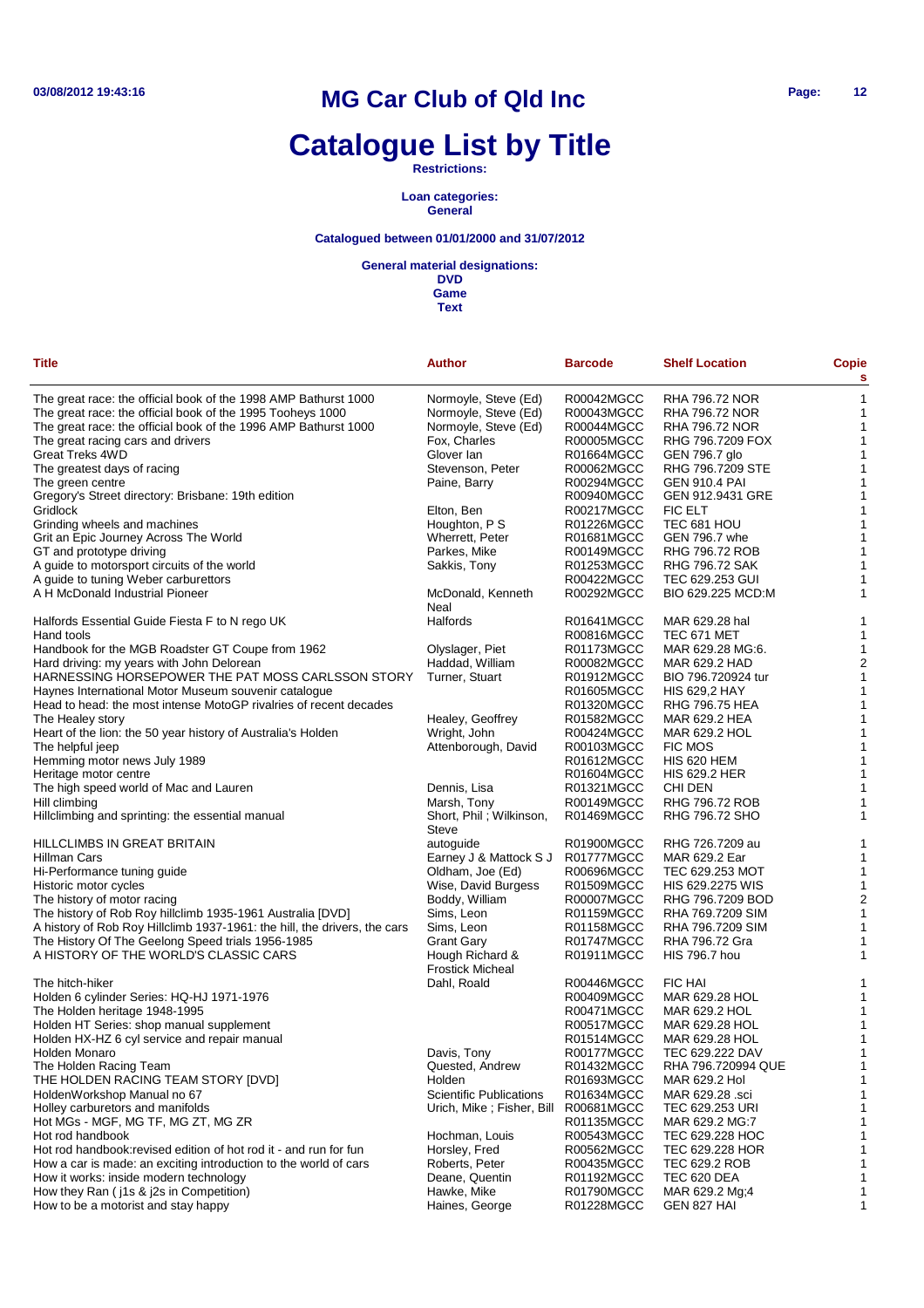# **Catalogue List by Title**

**Restrictions:**

#### **Loan categories: General**

#### **Catalogued between 01/01/2000 and 31/07/2012**

#### **General material designations:**

**DVD Game Text**

| <b>Title</b>                                                                              | <b>Author</b>                              | <b>Barcode</b>           | <b>Shelf Location</b>              | Copie<br>s              |
|-------------------------------------------------------------------------------------------|--------------------------------------------|--------------------------|------------------------------------|-------------------------|
| How to build a successful low-cost rally car                                              | Young, Philip                              | R01492MGCC               | RHG 796.7209 YOU                   | 1                       |
| How to build and power tune SU carburettors                                               | Hammill, Des                               | R00675MGCC               | TEC 629.253 HAM                    | 1                       |
| How to build motorcycle-engined racing cars                                               | Pashley, Tony                              | R01500MGCC               | TEC 629.228 PAS                    | $\mathbf{1}$            |
| How to build your dream garage                                                            | Klancher, Lee                              | R01416MGCC               | <b>TEC 690 KLA</b>                 | $\mathbf 1$             |
| How to build your own custom street car                                                   | Hall, Colin; O'Toole,<br>Larry             | R00839MGCC               | TEC 629.28 HAL                     | 1                       |
| How to find a short and other automobile wiring troubles: 50 case<br>histories            | Steele, Jack                               | R00579MGCC               | TEC 629.27 STE                     | 1                       |
| How to give your MGB V-8 power                                                            | Williams, Roger                            | R00369MGCC               | MAR 629.222 MG:6                   | 3                       |
| How to hypnotise chooks and other great yarns                                             | Walker, Max                                | R00201MGCC               | GEN 827 WAL                        | 3                       |
| How to improve MGB, MGC and MGB V8                                                        | Williams, Roger                            | R00386MGCC               | MAR 629.28 MG:6                    | $\overline{\mathbf{c}}$ |
| How to keep your collector car alive                                                      | Malks, Josh B                              | R01503MGCC               | TEC 629.28 MAL                     | 1                       |
| How to kiss a crocodile and other 'snappy' stories                                        | Walker, Max                                | R00223MGCC               | GEN 827 WAL                        | $\overline{2}$          |
| How to live with a neurotic dog                                                           | Baker, Stephen                             | R01392MGCC               | GEN 827 BAK                        | 1                       |
| How to make your car handle                                                               | Puhn, Fred                                 | R00654MGCC               | <b>TEC 629.27 PUH</b>              | 1                       |
| How to modify your Mini                                                                   | Vizard, David                              | R00667MGCC               | MAR 629.28 MIN                     | 1                       |
| How to photograph cars                                                                    | Baker, Tony                                | R01146MGCC               | GEN 770 BAK.                       | 1                       |
| How to pinstripe                                                                          | Johnson, Alan                              | R01490MGCC               | TEC 629.28 JOH                     | 1                       |
|                                                                                           |                                            |                          |                                    |                         |
| How to play golf and stay happy                                                           | Langdon, David                             | R01393MGCC               | GEN 827 LAN                        | 1                       |
| How to power tune Midget and Sprite for road and track                                    | Stapleton, Daniel                          | R01275MGCC               | MAR 629.28 MG:5                    | 1                       |
| How to power tune the BMC/BL/Rover 1275 A-series engine for road<br>and track             | Hammill, Des                               | R00655MGCC               | TEC 629.25 HAM                     | 1                       |
| How to power tune the BMC/BL/Rover 998 A-series engine for road and Hammill, Des<br>track |                                            | R00290MGCC               | TEC 629.25 HAM                     | 1                       |
| How to puzzle a python                                                                    | Walker, Max                                | R00224MGCC               | GEN 827 WAL                        | 3                       |
| How to restore car interiors                                                              | Wallage, Peter                             | R00631MGCC               | TEC 629.28 WAL                     | 1                       |
| How to restore fibreglass bodywork                                                        | Wilkins, Miles                             | R00433MGCC               | <b>TEC 629.26 WIL</b>              | $\overline{\mathbf{c}}$ |
| How to restore metal auto trim                                                            | Lilly, Jeff                                | R00552MGCC               | TEC 629.28 LIL                     | 1                       |
| How to restore paintwork                                                                  | Wilkins, Miles                             | R00434MGCC               | <b>TEC 629.26 WIL</b>              | $\mathbf{1}$            |
| How to restore wooden body framing                                                        | Alderwick, Alan                            | R00632MGCC               | TEC 629.28 ALD                     | 1                       |
| How to sell your car for more than it's worth                                             |                                            | R00780MGCC               | GEN 629.28 HOW                     | 1                       |
| How to start rallying                                                                     | Whitten, Peter                             | R01182MGCC               | RHA 796.73 WHI                     | 1                       |
| How to talk car                                                                           | Lawlor, John                               | R00574MGCC               | GEN 629.203 LAW                    | $\mathbf{1}$            |
| How to talk your way out of a traffic ticket                                              | Kelley, David W                            | R00324MGCC               | <b>GEN 796.7 KEL</b>               | 1                       |
| How to tame lions and other great yarns                                                   | Walker, Max                                | R00225MGCC               | GEN 827 WAL                        | 3                       |
| How to tune your car No 3                                                                 | Murray, Spencer (Ed)                       | R00408MGCC               | <b>TEC 629.25 MUR</b>              | 1                       |
| How to watch motor racing                                                                 | Moss, Stirling                             | R00102MGCC               | RHG 796.72 MOS                     | 1                       |
| Howard Hughes: his achievements and legacy: the authorised pictorial                      | Maguglin, Robert                           | R00891MGCC               | BIO 629.13092 HUG:M                | 1                       |
| biography                                                                                 |                                            | R01883MGCC               |                                    |                         |
| <b>HUB BEARING KITS</b>                                                                   | Unipart                                    |                          | TEC 629.222 UNI                    | 1                       |
| HUB BEARING KITS AND BEARINGS AND OIL SEALS<br>The Humber story: 1868-1932                | Unipart<br>Demaus, A B; Tarring,<br>J C    | R01884MGCC<br>R00370MGCC | TEC 629.222 .UNI<br>MAR 629.22 HUM | 1<br>1                  |
| Huschke von Hanstein: the racing baron                                                    | Kittler, Eberhard; Von<br>Hanstein, Ursula | R00391MGCC               | BIO 796.720924 HAN:K               | 1                       |
| lacocca: an autobiography                                                                 | lacocca, Lee; Novak,<br>William            | R00430MGCC               | BIO 629.2 IAC:I                    | 2                       |
| If I Could Drive A Dump Truck                                                             | <b>Teitelbaum Micheal</b>                  | R01827MGCC               | CHI 741.6 tei                      | 1                       |
| Ignition 023 [DVD]                                                                        |                                            | R01349MGCC               | <b>GEN 629.2 IGN</b>               | 1                       |
| Ignition 024 [DVD]                                                                        |                                            | R01350MGCC               | <b>GEN 629.2 IGN</b>               |                         |
| Ignition: 025 [DVD]                                                                       |                                            |                          |                                    | 1                       |
|                                                                                           |                                            | R01303MGCC               | <b>GEN 629.2 IGN</b>               | 2                       |
| Ignition 026 [DVD]                                                                        |                                            | R01348MGCC               | GEN 629.2 IGN                      | $\overline{c}$          |
| Ignition 027 [DVD]                                                                        |                                            | R01385MGCC               | GEN 629.2 IGN                      | 1                       |
| Ignition 028 [DVD]                                                                        |                                            | R01384MGCC               | <b>GEN 629.2 IGN</b>               | 1                       |
| Ignition 029 DVD [DVD]                                                                    | Infinty Entertainment                      | R01702MGCC               | GEN 796.7 inf                      | 1                       |

Ignition 029 DVD [DVD] R01702MGCC GEN 796.7 inf 1 1<br>Ignition Sex-Spec 020 DVD [DVD] Infinty Entertainment R01701MGCC GEN 796.7 inf 1 1 Ignition Sex-Spec 020 DVD [DVD]<br>
Infinty Entertainment R01701MGCC GEN 796.7 inf 1<br>
Tragatsch, Erwin R00190MGCC HIS 629.2275 TRA 2 The illustrated encyclopedia of motorcycles Tragatsch, Erwin R00190MGCC HIS 629.2275 TRA<br>The illustrated encyclopedia of the world's automobiles Wise, David Burgess R00108MGCC HIS 629.20904 WIS The illustrated encyclopedia of the world's automobiles Wise, David Burgess R00108MGCC HIS 629.20904 WIS 1<br>The Illustrated encyclopedia of world motor racing Flower, Raymond; R00004MGCC RHG 796.7209 COU 1

The Illustrated encyclopedia of world motor racing Flower, Raymond ; R00004MGCC RHG 796.7209 COU 1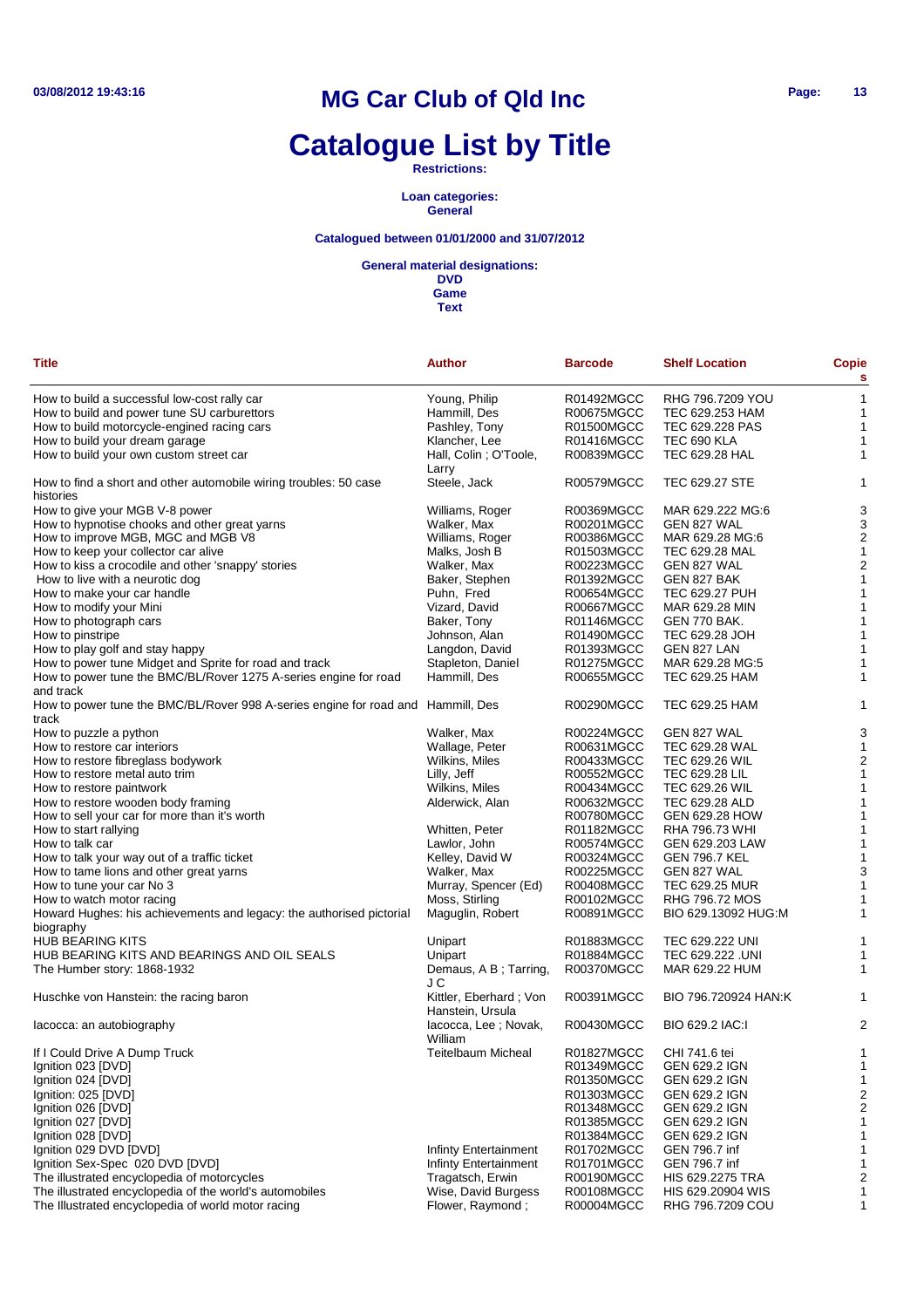# **Catalogue List by Title**

**Restrictions:**

**Loan categories: General**

### **Catalogued between 01/01/2000 and 31/07/2012**

**General material designations:**

| <b>Title</b>                                                          | <b>Author</b>                                      | <b>Barcode</b>           | <b>Shelf Location</b>                       | Copie                        |
|-----------------------------------------------------------------------|----------------------------------------------------|--------------------------|---------------------------------------------|------------------------------|
|                                                                       |                                                    |                          |                                             | s                            |
| The Illustrated History Of Military Vehicles                          | Coulter, Jeremy (Ed)<br>Ian V Hogg & John<br>Weeks | R01656MGCC               | GEN 796.72 ian                              | 1                            |
| I'm a mechanic                                                        | Campbell, Rod                                      | R00229MGCC               | <b>CHI 741.6 CAM</b>                        | 1                            |
| Images of Shelsley: 90 years of Britain's oldest motor sporting event | Cooper, Robert (Ed)                                | R00457MGCC               | RHG 796.72 COO                              | 1                            |
| seen through the eye of the camera                                    |                                                    |                          |                                             |                              |
| Imp - tuning and modification                                         | Hansen, J D                                        | R01497MGCC               | MAR 629.28 HIL                              | 1                            |
| Imperial War Museum Duxford                                           | <b>Imperial War Museum</b>                         | R01776MGCC               | GEN 827 Imp                                 | 1                            |
| Improve and modify MGB                                                | Porter, Lindsay                                    | R00351MGCC               | MAR 629.28 MG:6                             | $\boldsymbol{2}$             |
| In praise of veteran and vintage cars in Australia                    | Hanrahan, Bryan                                    | R00637MGCC               | HIS 629.20904 HAN                           | $\mathbf{1}$                 |
| In the driving seat: a century of motoring in Scotland                | Webster, Jack                                      | R00368MGCC<br>R00807MGCC | <b>HIS 796.7 WEB</b><br><b>TEC 681 MIL</b>  | 1<br>$\mathbf{1}$            |
| Indexing<br>Indianapolis 500: the 80s [DVD]                           |                                                    | <b>R01457MGCC</b>        | RHG 796.72 IND                              | 1                            |
| Indy                                                                  | Judd, Bob                                          | R00204MGCC               | FIC JUD                                     | 3                            |
| Inside 100 great cars                                                 | Hodges, David                                      | R00194MGCC               | TEC 629.2 HOD                               | 1                            |
| The inside edge                                                       | Marsh, Rod                                         | R01460MGCC               | <b>GEN 796.35 MAR</b>                       | 1                            |
| Inside the Octagon: the story of the MG [DVD]                         |                                                    | R01383MGCC               | MAR 629.2 MG:3                              | 1                            |
| The Insiders Guide: technical analysis 2006                           | Adams, Darrell                                     | R01268MGCC               | RHA 796.72 ADA                              | $\mathbf{1}$                 |
| Instruction manual for the MG Midget (Series TC)                      |                                                    | R00777MGCC               | MAR 629.28 MG:4                             | $\boldsymbol{2}$             |
| The instruction manual for the MG Midget (J Series)                   |                                                    | R00979MGCC               | MAR 629.28 MG:3                             | $\mathbf{1}$                 |
| International motor racing book                                       | Drackett, Phil (Ed)                                | R00443MGCC               | RHG 796.7209 DRA                            | 1                            |
| Into the water barrier                                                | Campbell, Donald                                   | R01131MGCC               | BIO 796.720924 CAM:C                        | $\mathbf{1}$                 |
| Introducing the Costello MGB V8                                       | Costello, Ken                                      | R01230MGCC               | MAR 629.2 MG:6                              | 1                            |
| Introduction to metalworking                                          |                                                    | R00815MGCC               | TEC 671 MET                                 | 1                            |
| Introduction to tuning                                                | Watkins, Martyn                                    | R00582MGCC               | TEC 629.25 WAT                              | 1                            |
| J2 M16 vehicles - Workshop manual                                     |                                                    | R01533MGCC               | MAR 629.28 BMC                              | 1                            |
| The Jack Brabham story                                                | Brabham, Jack                                      | R00168MGCC               | BIO 796.72092 BRA:B<br>BIO 796.72092 STE:C  | $\overline{\mathbf{c}}$<br>1 |
| Jackie Stewart: a restless life - the biography                       | Collings, Timothy;<br>Sykes, Stuart                | R01126MGCC               |                                             |                              |
| Jackie Stewart on the road                                            | Stewart, Jackie                                    | R00466MGCC               | <b>GEN 796.7 STE</b>                        | 1                            |
| Jackie Stewart: World champion                                        | Stewart, Jackie;                                   | R00081MGCC               | BIO 796.72092 STE:D                         | 1                            |
|                                                                       | Dymock, Eric                                       |                          |                                             |                              |
| Jackie Stewart: world driving champion                                | Engel, Lyle Kenyon                                 | R00080MGCC               | BIO 796.72092 STE:E                         | 1                            |
| Jackie Stewart's principles of performance driving                    | Henry, Alan (Ed)                                   | R00431MGCC               | GEN 796.72 HEN                              | 1                            |
| Jaguar                                                                |                                                    | R00828MGCC               | MAR 629.2 JAG                               | 1                            |
| Jaguar                                                                | Porter, Philip                                     | R01427MGCC               | MAR 629.2 JAG                               | 1                            |
| Jaguar: a living legend                                               | Clausager, Anders<br>Ditley                        | R01436MGCC               | MAR 629.2 JAG                               | $\mathbf{1}$                 |
| Jaguar and Daimler 12 cylinder owners workshop manual                 | Strasman, Peter G                                  | R00924MGCC               | MAR 629.28 JAG                              | 1                            |
| Jaguar Mk 2 saloons: 2.4, 3.4 and 3.8 litre                           | Skilleter, Paul                                    | R00822MGCC               | MAR 629.2 JAG                               | 1                            |
| Jaguar: the legend                                                    | Wood, Jonathan                                     | R00371MGCC               | MAR 629.22 JAG                              | 1                            |
| Jaguar XJS - the complete story                                       | Robson, Graham                                     | R01109MGCC               | MAR 629.2 JAG                               | 1                            |
| James Bond drives                                                     | Fleming, lan                                       | R00490MGCC               | <b>FIC WEL</b><br><b>RHA 796.72 TUC</b>     | 1<br>1                       |
| James Hardie 1000 1981/82: Australia's greatest motor race            | Tuckey, Bill;<br>Berghouse, Ray                    | R00045MGCC               |                                             |                              |
| James Hardie 1000 1984/85                                             | Tuckey, Bill                                       | R00047MGCC               | <b>RHA 796.72 TUC</b>                       | $\overline{c}$               |
| James Hardie 1000: 1985/86                                            | I uckey, Bill                                      | R01292MGCC               | <b>RHA 796.72 TUC</b>                       | 1                            |
| James Hardie 1000 1986/87                                             | Tuckey, Bill                                       | R01332MGCC               | <b>RHA 796.72 TUC</b>                       | 1                            |
| Jean Alesi: Beating the odds                                          | Hilton, Christopher                                | R01343MGCC               | BIO 796.72092 ALE:H                         | 1                            |
| Jean Alesi: red missilese                                             | Domenjoz, Luc                                      | R01355MGCC               | BIO 796.7209 ALE:D                          | 1                            |
| Jenks: a passion for motor sport                                      | Jenkinson, Denis                                   | R01271MGCC               | BIO 796.72 JEN:J                            | 1                            |
| Jeremy Clarkson's Hot 100                                             | Clarkson Jeremy                                    | R01657MGCC               | GEN 796.7 cla                               | 1                            |
| Jigsaw: the biography of Johannes Bjelke-Petersen                     | Townsend, Derek                                    | R01326MGCC               | <b>BIO 320 BJE:T</b>                        | 1                            |
| Jim Clark at the wheel                                                | Clark, Jim                                         | R00053MGCC               | BIO 796.72092 CLA:C                         | 1                            |
| Jim Clark: portrait of a great driver                                 | Gauld, Graham                                      | R00094MGCC               | BIO 796.72092 CLA:G                         | 1                            |
| The Jim Richards story<br>Jochen Rindt: the story of a world champion | Naismith, Barry<br>Pruller, Heinz                  | R00250MGCC<br>R00059MGCC | BIO 796.720924 RIC:N<br>BIO 796.72092 RIN:P | 2<br>1                       |
| Joseph Lucas (Aust) Pty Ltd Technical bulletins                       |                                                    | R01540MGCC               | TEC 629.27 LUC                              | 1                            |
| Journeys with Gelignite Jack                                          | Green, Evan                                        | R00161MGCC               | <b>RHG 796.7 GRE</b>                        | 1                            |
|                                                                       |                                                    |                          |                                             |                              |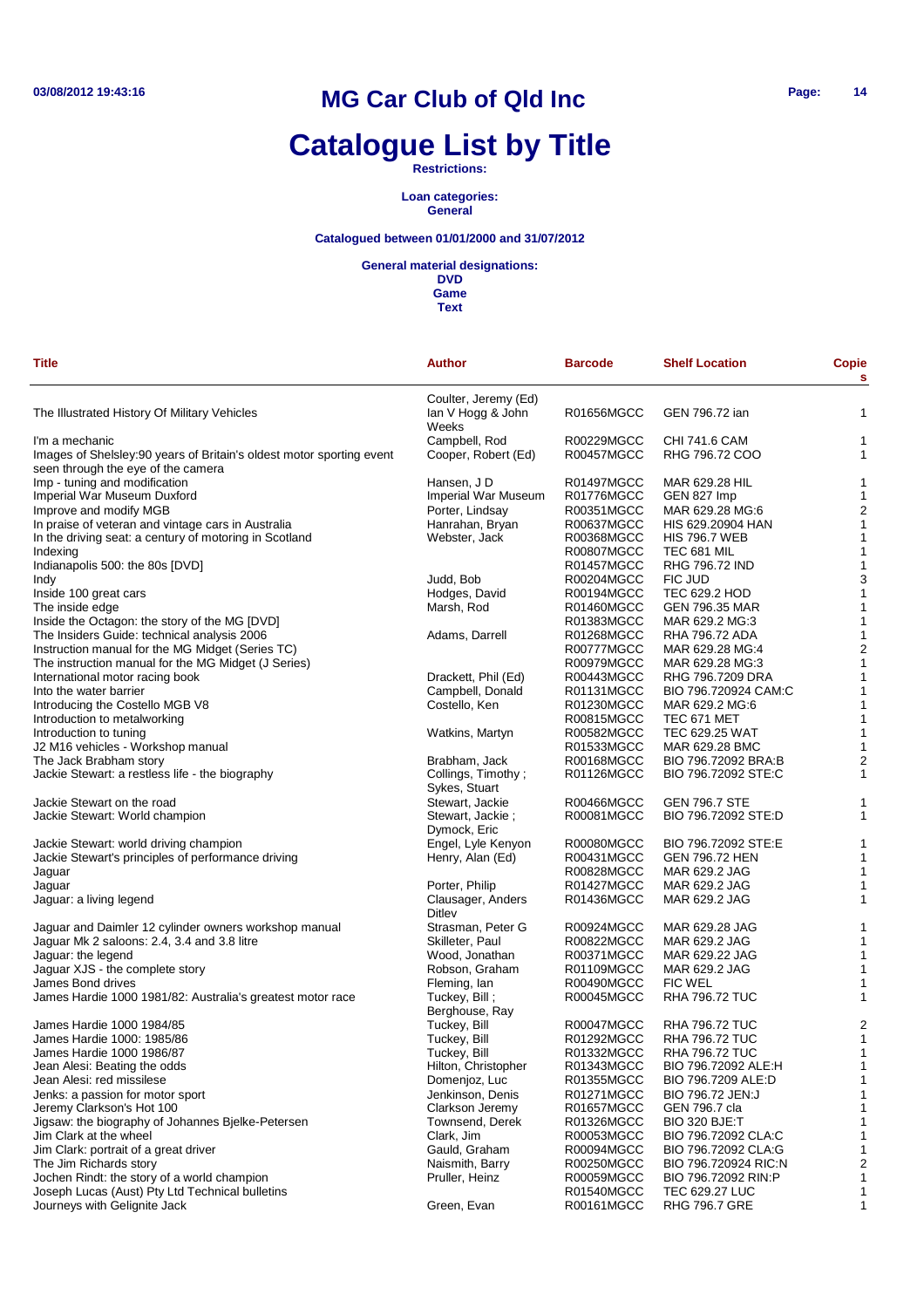# **Catalogue List by Title**

#### **Restrictions:**

#### **Loan categories: General**

### **Catalogued between 01/01/2000 and 31/07/2012**

#### **General material designations:**

| Title                                                                                       | <b>Author</b>                               | <b>Barcode</b> | <b>Shelf Location</b>  | Copie<br>s              |
|---------------------------------------------------------------------------------------------|---------------------------------------------|----------------|------------------------|-------------------------|
| Juan Manual Fangio                                                                          | Molter, Gunther                             | R01101MGCC     | BIO 796.72092 FAN:M    | $\mathbf 1$             |
| Jumping over the wheel                                                                      | Blainey, Geoffrey                           | R00101MGCC     | TEC 338.7678 BLA       | $\overline{c}$          |
| Karting challenge                                                                           | Radlauer, Edward                            | R01313MGCC     | <b>GEN 796.76 RAD</b>  | 1                       |
| Ken Pudy's book of automobiles                                                              | Purdy, Ken W                                | R01217MGCC     | HIS 629.20904 PUR      | 1                       |
| Kent cams                                                                                   |                                             | R01225MGCC     | TEC 629.253 KEN        | 1                       |
| Kent Cams                                                                                   | <b>Kent Cams</b>                            | R01823MGCC     | TEC 629.222 ken        | 3                       |
| The key to metal bumping                                                                    | Sargent, Frank T                            | R01446MGCC     | TEC 629.28 SAR         | 1                       |
| Kidnap of the flying lady                                                                   | Feast, Richard                              | R01421MGCC     | <b>HIS 629.2 FEA</b>   | 1                       |
| Kidnapping a general                                                                        | Moss, W Stanley                             | R00103MGCC     | <b>FIC MOS</b>         | 1                       |
| Kieft racing cars: the Bridgend story 1949-1952                                             | Tutthill, Peter                             | R01184MGCC     | RHG 796,7209 TUT       | 1                       |
| King of the road: Australians and their cars                                                | Norbury, Kevin                              | R01353MGCC     | <b>GEN 796.7 NOR</b>   | $\overline{c}$          |
| King of the road: Jack McCafferty                                                           | Talbot, Don                                 | R01112MGCC     | <b>BIO 388.3 MCC;T</b> | 1                       |
|                                                                                             |                                             |                |                        | 3                       |
| The kings of the road                                                                       | Purdy, Ken W                                | R00090MGCC     | <b>GEN 796.7 PUR</b>   |                         |
| Kit car electrics                                                                           |                                             | R00781MGCC     | <b>TEC 629.27 KIT</b>  | 1                       |
| KLG Spark plugs 1992 Australian catalogue                                                   |                                             | R01185MGCC     | TEC 629.254 NGK        | 1                       |
| Land Speed [DVD]                                                                            | Magna Pacific                               | R01689MGCC     | <b>GEN 796.7 MAG</b>   | 1                       |
| The last lap: the life and times of NASCAR's legendary heroes                               | Golenbock, Peter                            | R00486MGCC     | BIO 796.720973 GOL     | 1                       |
| The last road race: the 1957 Pescara Grand Prix                                             | Williams, Richard                           | R01119MGCC     | <b>RHF 796.72 WIL</b>  | 1                       |
| The last run                                                                                | Foster, Alan Dean                           | R00446MGCC     | <b>FIC HAI</b>         | 1                       |
| The lathe                                                                                   |                                             | R00808MGCC     | TEC 681 LAT            | 1                       |
| Le Mans                                                                                     | Clausager, Anders<br>Ditley                 | R00513MGCC     | RHG 796.72 CLA         | 1                       |
| Le Mans '59                                                                                 | Moss, Stirling                              | R00487MGCC     | RHG 796.72 MOS         | 1                       |
| The Le Mans story                                                                           | Fraichard, Georges                          | R00150MGCC     | <b>RHG 796.77 FRA</b>  | 1                       |
| Le Mans:24 heures du Mans: The Australian assault                                           | Naismith, Barry;<br>McKay, Peter            | R00003MGCC     | RHA 796.72 LEM         | $\overline{a}$          |
| Leaded                                                                                      | Mark Buchanan                               | R01622MGCC     | GEN 796.7 buc          | 1                       |
| Learning to drive                                                                           | Norwich, William                            | R00421MGCC     | <b>FIC NOR</b>         | 1                       |
| The legacy of speed                                                                         | Tremayne, David                             | R01354MGCC     | BIO 796.72092 HIL:T    | 1                       |
| The legend of the Lotus Seven                                                               | Ortenburger, Dennis                         | R00330MGCC     | MAR 629.222 LOT        | 1                       |
| Legends of speed: the story of Australia's great race drivers                               | Woods, Bill                                 | R00240MGCC     | BIO 796.720924 WOO     | 1                       |
| Let there b 'y"s [DVD]                                                                      | Lawrence David r                            | R01703MGCC     | TEC 629.28 law         | 1                       |
| Lewis Hamilton Champion of the World                                                        | <b>Worrall Frank</b>                        | R01835MGCC     | BIO 796.72092 Wor.     | 1                       |
| Leyland Marina 1500cc, 1750cc Australian production 1972-1975                               |                                             | R00831MGCC     | MAR 629.28 LEY         | 1                       |
| service and repair manual                                                                   |                                             |                |                        |                         |
| Life at the limit                                                                           | Hill, Graham                                | R00067MGCC     | BIO 796.72092 HIL:H    | 1                       |
| Life at the limit: triumph and tragedy in Formula One                                       | Watkins, Syd                                | R00449MGCC     | RHF 796.7209 WAT       | 1                       |
| Life in the fast lane: an autobiography                                                     | Prost, Alain; Moncet,<br>Jean-Louis         | R00055MGCC     | BIO 796.72092 PRO:M    | 1                       |
| The life of Lord Nuffield                                                                   | Andrews, P W S                              | R01396MGCC     | <b>BIO 629.2 NUF:A</b> | $\overline{\mathbf{c}}$ |
| Life on four wheels                                                                         |                                             | R00365MGCC     | <b>GEN 796.7 LIF</b>   | 1                       |
| The life story of Juan Manuel Fangio                                                        | Hansen, Ronald;<br>Kirbus, Federico B       | R00965MGCC     | BIO 796.72092 FAN:H    | 1                       |
| Life's little motortips                                                                     | Burgess, Chris;<br>Burgess, Jacki           | R00577MGCC     | TEC 629.28 BUR         | 1                       |
| The light car: a technical history of cars with engines of less than<br>1600cc capacity     | Caunter, CF                                 | R01155MGCC     | <b>HIS 629.28 CAU</b>  | 1                       |
| Limit systems, tolerances and fits                                                          |                                             | R00818MGCC     | <b>TEC 671 MET</b>     | 1                       |
| Living aboard your RV: a guide to the fulltime life on wheels                               | Groene, Janet; Groene,<br>Gordon            | R00301MGCC     | GEN 643.2 GRO          | 1                       |
| Living with speed: speed hillclimbing through the eyes of Britain's most<br>successful team | Burr, Norman                                | R01145MGCC     | RHG 796.72 BUR.        | $\mathbf 1$             |
| The Locke Kings of Brooklands, Weybridge                                                    | Pulford, J.S.L.                             | R00456MGCC     | BIO 796.72 LOC:P       | 1                       |
| LOCKHEED UNIVERSAL RANGE DISC PADS,BRAKE SHOES,                                             | Automotive Products                         | R01881MGCC     | TEC 629.222 APL        | 1                       |
| <b>DISCS &amp; DRUMS</b>                                                                    |                                             |                |                        |                         |
| Lola: all the sports and single-seater racing cars 1978-1997                                | Starkey, John; Illoinen,<br>Esa; Wells, Ken | R01222MGCC     | RHG 629.228 STA        | 1                       |
| London to Calcutta 1938                                                                     | Wright, O D; White, E L R00514MGCC<br>D     |                | <b>GEN 910.4 WRI</b>   | 1                       |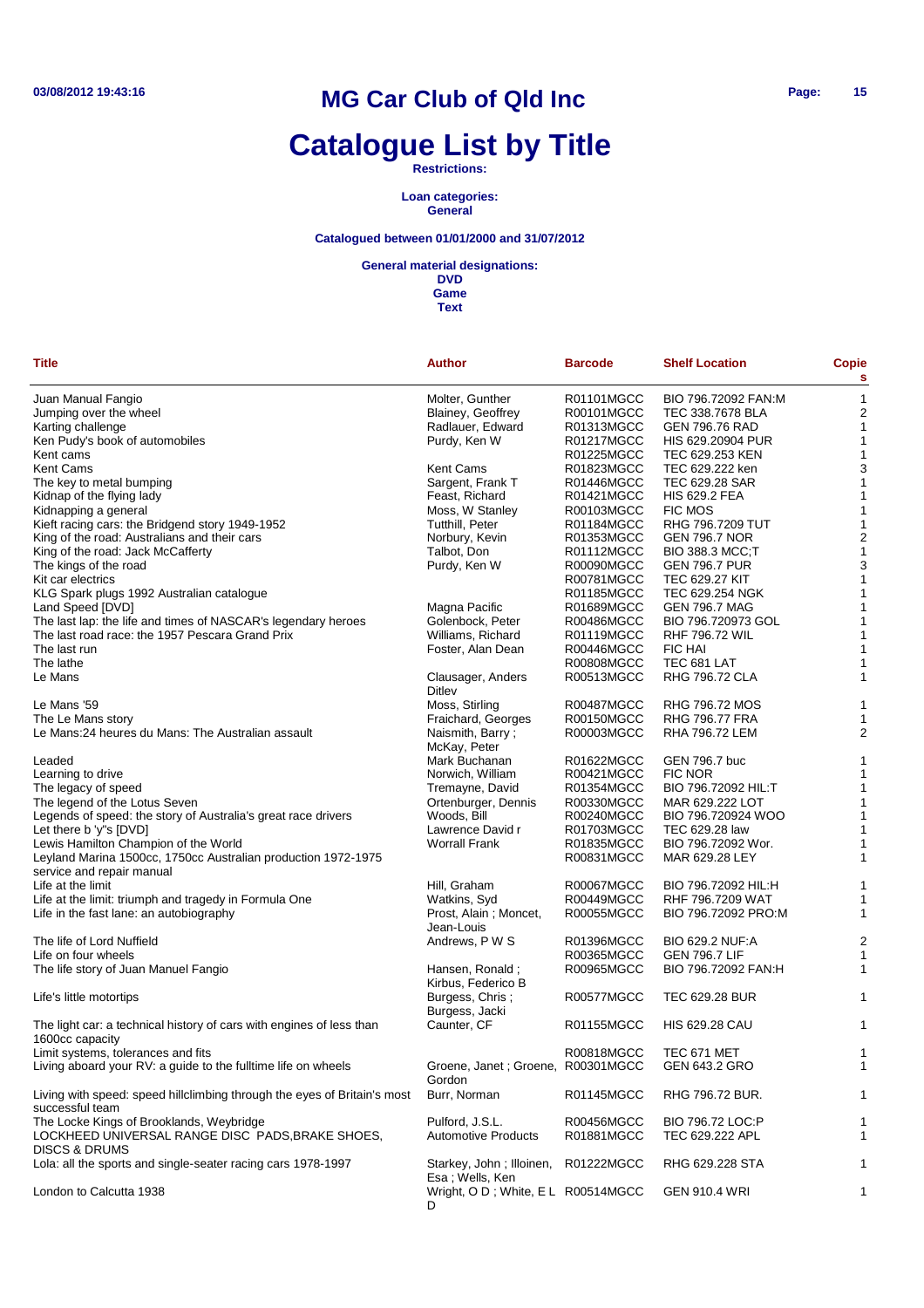# **Catalogue List by Title**

**Restrictions:**

**Loan categories: General**

### **Catalogued between 01/01/2000 and 31/07/2012**

#### **General material designations:**

| <b>Title</b>                                                                                      | Author                        | <b>Barcode</b> | <b>Shelf Location</b> | <b>Copie</b><br>s       |
|---------------------------------------------------------------------------------------------------|-------------------------------|----------------|-----------------------|-------------------------|
| Longford: fast track back                                                                         | Green, Barry                  | R00479MGCC     | <b>RHA 796.72 GRE</b> | $\mathbf{1}$            |
| Looking after your bodywork                                                                       |                               | R00300MGCC     | TEC 629.26 LOO        | 3                       |
| Looking at cars                                                                                   | Lines, Cliff                  | R00231MGCC     | <b>GEN 741.6 LIN</b>  | 1                       |
| Lord Hovenden                                                                                     | Huxley, Aldous                | R00490MGCC     | <b>FIC WEL</b>        | 1                       |
| Lord Nuffield: an illustrated life of William Richard Morris, Viscount<br>Nuffield                | Hull, Peter                   | R00767MGCC     | BIO 629.2 MOR:H       | 1                       |
| Lotus 25 and 33                                                                                   | Tipler, John                  | R00363MGCC     | RHF 629.228 TIP       | 1                       |
| Lotus Esprit Turbo                                                                                | Simister, John                | R00129MGCC     | MAR 629.2222 LOT      | 1                       |
| Lotus file: Seven, Elite, Elan, Europa                                                            | Hughes, Mark                  | R00127MGCC     | RHG 629.2222 LOT      | 1                       |
| The Lotus Seven and the independents                                                              | Ortenburger, Dennis           | R01480MGCC     | MAR 629.28 LOT        | 1                       |
| Louis Renault: a biography                                                                        | Rhodes, Anthony               | R00093MGCC     | MAR 629.2092 REN:R    | 1                       |
| LUCAS ACCCCESSORIES FOR CARS, COMMERCIAL VEHICLES                                                 | Lucas Electrical              | R01861MGCC     | TEC 629.222 LUC       | 1                       |
| MOTORCYCLES AND CARAVANS                                                                          |                               |                |                       |                         |
| LUCAS ACCESSORIES FOR CARS, CARAVANS AND COMMERCIAL Lucas Electrical                              |                               | R01844MGCC     | TEC 629.222 Luc       | $\overline{2}$          |
| <b>VEHICLES</b>                                                                                   |                               |                |                       |                         |
| LUCAS B90 EXCHANGE UNITS                                                                          | Lucas Electrical              | R01866MGCC     | 629.222 luc           | 1                       |
| LUCAS BULB SPECIFICATIONS                                                                         | Lucas Electrical              | R01871MGCC     | TEC 629.222 luc       | $\mathbf{1}$            |
| LUCAS CABLE PRODUCTS                                                                              | Lucas Electrical              | R01868MGCC     | TEC 629.222 luc       | 1                       |
| LUCAS CABLES AND SUNDRIES                                                                         | Lucas Electrical              | R01863MGCC     | REF 629.222 lue       | 1                       |
| LUCAS CABLES FOR CARS MOTORCYCLES AND COMMERCIAL                                                  | Lucas Electrical              | R01853MGCC     | TEC 629.222 luc       | 1                       |
| <b>VEHICLES</b>                                                                                   |                               |                |                       |                         |
| LUCAS CAV GIRLING CONFIRMED SPECIFICATIONS & SERVICE                                              | <b>Lucas Electrical</b>       | R01854MGCC     | TEC 629.222 luc       | 1                       |
| PARTS 1973 AUSTIN MORRIS MG MINI VANDAN PLUS WOLSELEY                                             | Lucas Electrical              | R01855MGCC     | TEC 629.222 luc       | 1                       |
| LUCAS CAV GIRLING EQUIPMENT AND SERVICE PARTS<br>LUCAS CAV GIRLING SPECIFICATIONS & SERVICE PARTS | Lucas Electrical              | R01858MGCC     | TEC 629.222 LUC       | 1                       |
| LUCAS ELECTRONIC I GNITION MANUAL                                                                 | Lucas Electrical              | R01857MGCC     | TEC 629.222 LUC       | $\mathbf{1}$            |
| LUCAS FAN BELTS AND COOLING PARTS FOR CARS                                                        | <b>Lucas Electrical</b>       | R01872MGCC     | TEC 629.222 luc       | $\mathbf{1}$            |
| LUCAS FAST MOVERS CFARS & LIGHT COMMERCIAL VEHICLES                                               | <b>Lucas Electrical</b>       | R01864MGCC     | TEC 629.222 LUC       | $\mathbf{1}$            |
|                                                                                                   |                               | R01545MGCC     | TEC 629.27 LUC        | $\boldsymbol{2}$        |
| Lucas: fault diagnosis service manual<br>LUCAS IGNITION PRODUCTS & HT LEADS                       | <b>Lucas Electrical</b>       | R01843MGCC     | TEC 629.222 luc       | $\mathbf{1}$            |
| LUCAS LIGHTING EQUIPMENT                                                                          | <b>Lucas Electrical</b>       | R01846MGCC     | TEC 629.222 Luc       | $\boldsymbol{2}$        |
| LUCAS MOTORING ESSENTIALS                                                                         | LUC                           | R01859MGCC     | TEC 629.222 LUC       | $\mathbf{1}$            |
| LUCAS NEW NUMBERS FOR OLD                                                                         | Lucas Electrical              | R01874MGCC     | TEC 629.222 luc       | 1                       |
| <b>LUCAS PARTS</b>                                                                                | <b>Lucas Electrical</b>       | R01851MGCC     | TEC 629.222 Luc       | $\overline{\mathbf{c}}$ |
| LUCAS PARTS CATALOGUE CARS 1966-1976                                                              | Lucas Electrical              | R01865MGCC     | TEC 629.222 LUC       | $\mathbf{1}$            |
| LUCAS PARTS FOR CARS                                                                              | <b>Lucas Electrical</b>       | R01860MGCC     | TEC 629.222 LUC       | $\mathbf{1}$            |
| LUCAS PARTS FOR CARS 1980                                                                         | luc                           | R01873MGCC     | TEC 629.222 luc       | 1                       |
| Lucas Popular Ignition Parts                                                                      | <b>Lucas Electrical</b>       | R01822MGCC     | TEC 629.222 luc       | $\mathbf{1}$            |
| LUCAS POPULAR SENSORS                                                                             | <b>Lucas Electrical</b>       | R01850MGCC     | TEC 629.222 luc       | 1                       |
| LUCAS PREPERATION FOR SERVICE AND MAINTENANCE OF                                                  | Lucas Electrical              | R01848MGCC     | TEC 629.222 luc       | 1                       |
| LUCAS LEAD ACID FREE BATTERIES                                                                    |                               |                |                       |                         |
| Lucas quality equipment for 1962 cars and commercial vehicles                                     |                               | R00840MGCC     | <b>TEC 629.27 LUC</b> | 1                       |
| LUCAS RADIO INTERFERENCE SUPPRESSION                                                              | Lucas Electrical              | R01856MGCC     | TEC 629.222 LUC       | 1                       |
| LUCAS REGULATORS                                                                                  | <b>Lucas Electrical</b>       | R01869MGCC     | TEC 629.222 luc       | $\mathbf{1}$            |
| LUCAS SILICONE SPEEDLEADS                                                                         | Lucas Electrical              | R01870MGCC     | TEC 629.222 luf       | $\mathbf{1}$            |
| LUCAS SPOOLED CABLES AND CABLE SUNDRIES                                                           | <b>Lucas Electrical</b>       | R01862MGCC     | TEC 629.222 lud       | $\mathbf{1}$            |
| LUCAS STARTERS RELAYS BRUSHES                                                                     | Lucas Electrical              | R01852MGCC     | TEC 629.222 luc       | 1                       |
| LUCAS SWITCHGEAR SWITCHES RELAYS TIMERS                                                           | Lucas Electrical              | R01847MGCC     | TEC 629.222 luc       | $\mathbf{1}$            |
| LUCAS WIPER ARMS BLADES AND REFILLS                                                               | Lucas Electrical              | R01867MGCC     | TEC 629.222 luc       | 1                       |
| LUCAS WORKSHOP INSTRUCTIONS                                                                       | Lucas Electrical              | R01901MGCC     | <b>TEC</b> luc        | $\mathbf{1}$            |
| The M G Workshop Manual                                                                           | Blower, W E                   | R01732MGCC     | MAR 629.28 MG:1       | 1                       |
| Machine tool operation                                                                            | Burghardt, Henry              | R01129MGCC     | TEC 681 BUR           | 1                       |
| Machines                                                                                          | O'Brien, Robert               | R00563MGCC     | <b>TEC 620 OBR</b>    | 1                       |
| Machining in a chuck or with a face plate                                                         |                               | R00812MGCC     | TEC 681 LAT           | $\mathbf{1}$            |
| Mackay "Silentruba" Products Radiator Hose Catalogue                                              | Mackay "Silentruba"           | R01824MGCC     | TEC 629.222 mac       | 1                       |
|                                                                                                   | <b>Products Radiator Hose</b> |                |                       |                         |
|                                                                                                   | Catalogue                     |                |                       |                         |
| The Macquarie Dictionary of Motoring                                                              | Davis, Pedr                   | R00237MGCC     | <b>GEN 796.7 DAV</b>  | 2                       |
| Maintaining the breed: the saga of MG racing cars                                                 | Thornley, John                | R00488MGCC     | MAR 629.228 MG:1      | 4                       |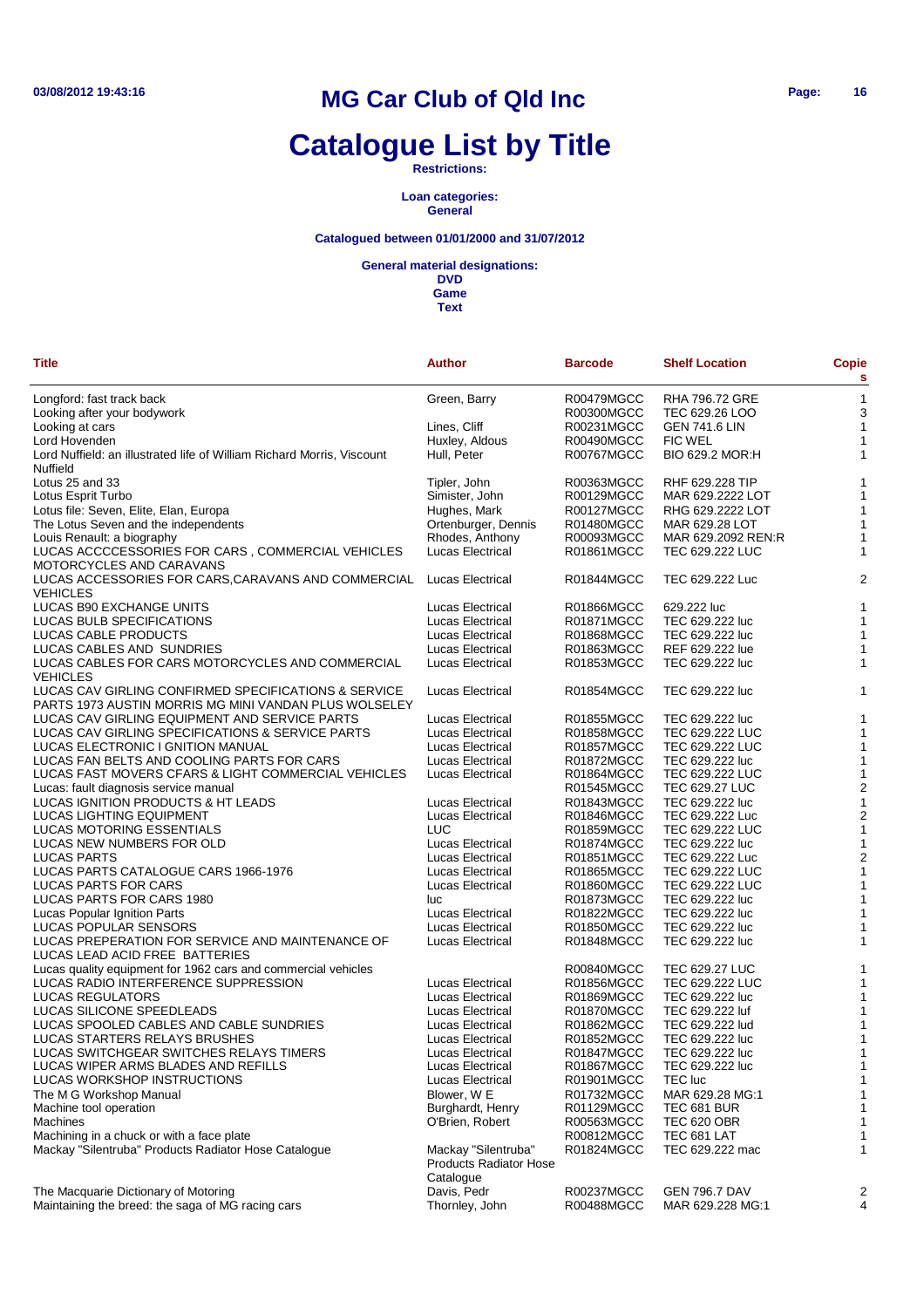# **Catalogue List by Title**

**Restrictions:**

**Loan categories: General**

### **Catalogued between 01/01/2000 and 31/07/2012**

**General material designations:**

**DVD Game**

| Title                                                                                 | <b>Author</b>                                      | <b>Barcode</b>    | <b>Shelf Location</b> | Copie<br>s     |
|---------------------------------------------------------------------------------------|----------------------------------------------------|-------------------|-----------------------|----------------|
| Maintenance manual and instruction manual for the One and a quarter<br>litre Series Y |                                                    | R00372MGCC        | MAR 629.222 MG:4      | $\overline{2}$ |
| Making Cars At Cowley                                                                 | Bardsley Gillian and<br>Laing Stephen              | R01763MGCC        | MAR 629.2 MG;1        | 1              |
| Making Cars At Longbridge                                                             | <b>Bardsley Gillian and</b><br>Colin Corke         | R01764MGCC        | MAR 629.2 .MG;1       | 1              |
| Making MGs                                                                            | Williams, John Price                               | R00291MGCC        | MAR 629.23 MG:9       | 1              |
| Mansell and Williams: the challenge for the championship                              | Mansell, Nigel; Allsop,<br>Derick                  | R00107MGCC        | BIO 796.72092 MAN:A   | 3              |
| Marcos Ambrose: the devil racer                                                       | Callander, Sean                                    | <b>R01287MGCC</b> | BIO 796.720924 AMB:C  | 1              |
| Mario Andretti: the complete record                                                   | O'Leary, Mike                                      | R01286MGCC        | BIO 796.72092 AND     |                |
| Mario Andretti: world champion                                                        | Roebuck, Nigel;<br>Andretti, Mario                 | R00060MGCC        | BIO 796.72092 AND:R   | 2              |
| Mark Skaife: diary of a champion                                                      | Skaife, Mark                                       | R01342MGCC        | BIO 796.720924 SKA:S  | 1              |
| Marque: a hundred years of motoring                                                   | Wherrett, Peter; James, R00110MGCC<br>Andrew Lloyd |                   | HIS 629.20904 WHE     | 2              |
| Marque of respect: 50 years of the MG Car Club of SA                                  |                                                    | R01395MGCC        | MAR 629.2 MG:1        | 1              |
| Maybach to Holden                                                                     | Preston Malcolm                                    | R01668MGCC        | GEN 796.7 pre         | 1              |
| McLaren - a racing history                                                            | Williams, Geoffrey                                 | R01133MGCC        | <b>RHF 796.72 WIL</b> | 1              |
| McLaren! The man, the cars and the team                                               | Young, Eoin                                        | R00472MGCC        | BIO 796.72092 MAC:Y   | 1              |
| ME AND MY MG                                                                          | THORBURN GORDON                                    | R01816MGCC        | MAR 629.2 MG1         | 1              |
| Measuring, testing and marking-out                                                    |                                                    | R00817MGCC        | TEC 671 MET           | 1              |
| Mechanical world yearbook 1944                                                        |                                                    | R00560MGCC        | TEC 620 MEC           | 1              |
| Men and machines: the Brambles story                                                  | Manuel, D L                                        | R00484MGCC        | HIS 388 MAN           | 1              |
| The men: the world's Grand Prix drivers examined in depth                             | Gill, Barrie                                       | R00098MGCC        | BIO 796.72092 GIL     | 1              |
| Mercedes-Benz Engineering Features                                                    | Mercedes-Benz                                      | R01661MGCC        | GEN 796.7 mer         | 1              |
| Methanol and other ways around the gas pump                                           | Lincoln, John Ware                                 | R00302MGCC        | TEC 629.253 LIN       | 1              |
| Metro                                                                                 | Steward, Mark                                      | R00432MGCC        | MAR 629.2 MG:7        | 1              |
| Metro: the book of the car                                                            |                                                    | R01327MGCC        | MAR 629.2 MG:7        |                |
| ΜG                                                                                    | Harvey, Chris                                      | R00706MGCC        | MAR 629.2 MG:1        | 6              |
| The MG                                                                                | McComb, F Wilson;<br>Wood, Jonathan                | R00761MGCC        | MAR 629.2 MG:1        | 1              |
| ΜG                                                                                    |                                                    | R00854MGCC        | MAR 629.2 MG:1        | $\overline{c}$ |
| ΜG                                                                                    | Penberthy, lan                                     | R01051MGCC        | MAR 629.2 MG:1        | 1              |
| MG 1100 Workshop Manual                                                               | <b>BMC</b>                                         | R01806MGCC        | REF 629.222 BMC       | 1              |
| MG 1300, 1100 Driver's Handbook                                                       |                                                    | R00754MGCC        | MAR 629.28 MG:6       | 1              |
| MG 1911 to 1978                                                                       | Filby, Peter                                       | R00436MGCC        | MAR 629.2 MG:1        | $\overline{c}$ |
| MG 1945-1964 Photo Archive                                                            | Knowles, David A                                   | R00267MGCC        | MAR 629.2 MG:5        | 1              |
| MG 1965-1980 Photo Archive                                                            | Knowles, David A                                   | R00276MGCC        | MAR 629.2 MG:6        | $\overline{2}$ |
| MG and Austin Healey Spridgets                                                        | Harvey, Chris                                      | R00268MGCC        | MAR 629.2 MG:5        | 1              |
| MG Britain's Favourite Sports Car                                                     | Green, Malcolm                                     | R01796MGCC        | MAR 629.2 MG;1        |                |
| MG by McComb                                                                          | McComb, F Wilson;<br>Wood, Jonathan (Ed)           | R00260MGCC        | MAR 629.2 MG:1        | 1              |
| MG by McComb                                                                          | Parker, Tim (Ed);<br>Wood, Jonathan (Ed)           | R00261MGCC        | MAR 629.2 MG:1        | 1              |
| MG Car Club Trade Directory                                                           |                                                    | R00783MGCC        | MAR 338 MG:9          | 1              |
| The MG Car Club Victoria Year Book 1988                                               |                                                    | R00844MGCC        | MAR 629.2 MG:9        | 1              |
| MG cars 1948 - 1951                                                                   |                                                    | R01435MGCC        | MAR 629.28 MG:4       | 1              |
| MG cars 1955 - 1957                                                                   |                                                    | R01315MGCC        | MAR 629.2 MG:5        | 1              |
| MG Cars 1957-1959                                                                     | Clarke, R M (Comp)                                 | R00269MGCC        | MAR 629.2 MG:5        | 1              |
| MG Cars 1959-1962                                                                     | Clarke, R M (Comp)                                 | R00273MGCC        | MAR 629.2 MG:5        |                |
| MG Cars: a practical guide to maintenance and repair covering models<br>from 1934     | Davidson, CP                                       | R00763MGCC        | MAR 629.28 MG:1       | 2              |
| <b>MG Collectibles</b>                                                                | Ellman-Brown, Michael                              | R00287MGCC        | MAR 745.1 MG:9        |                |
| The MG Companion                                                                      | Ullyett, Kenneth                                   | R00451MGCC        | MAR 629.2 MG:1        | 2              |
| MG competition cars and drivers                                                       | Knudson, Richard L                                 | R01220MGCC        | MAR 629.2 MG:9        | 1              |
| <b>MG Downunder</b>                                                                   | Lake, Barry                                        | R00283MGCC        | MAR 629.2 MG:9        |                |
| MG enthusiast: the magazine for the discerning MG driver: 1990-92                     |                                                    | R01056MGCC        |                       | 1              |
| MG File: MGA, MGB, MGC, V8                                                            | Buckley, Martin                                    | R00838MGCC        | MAR 629.2 MG:6        | 1              |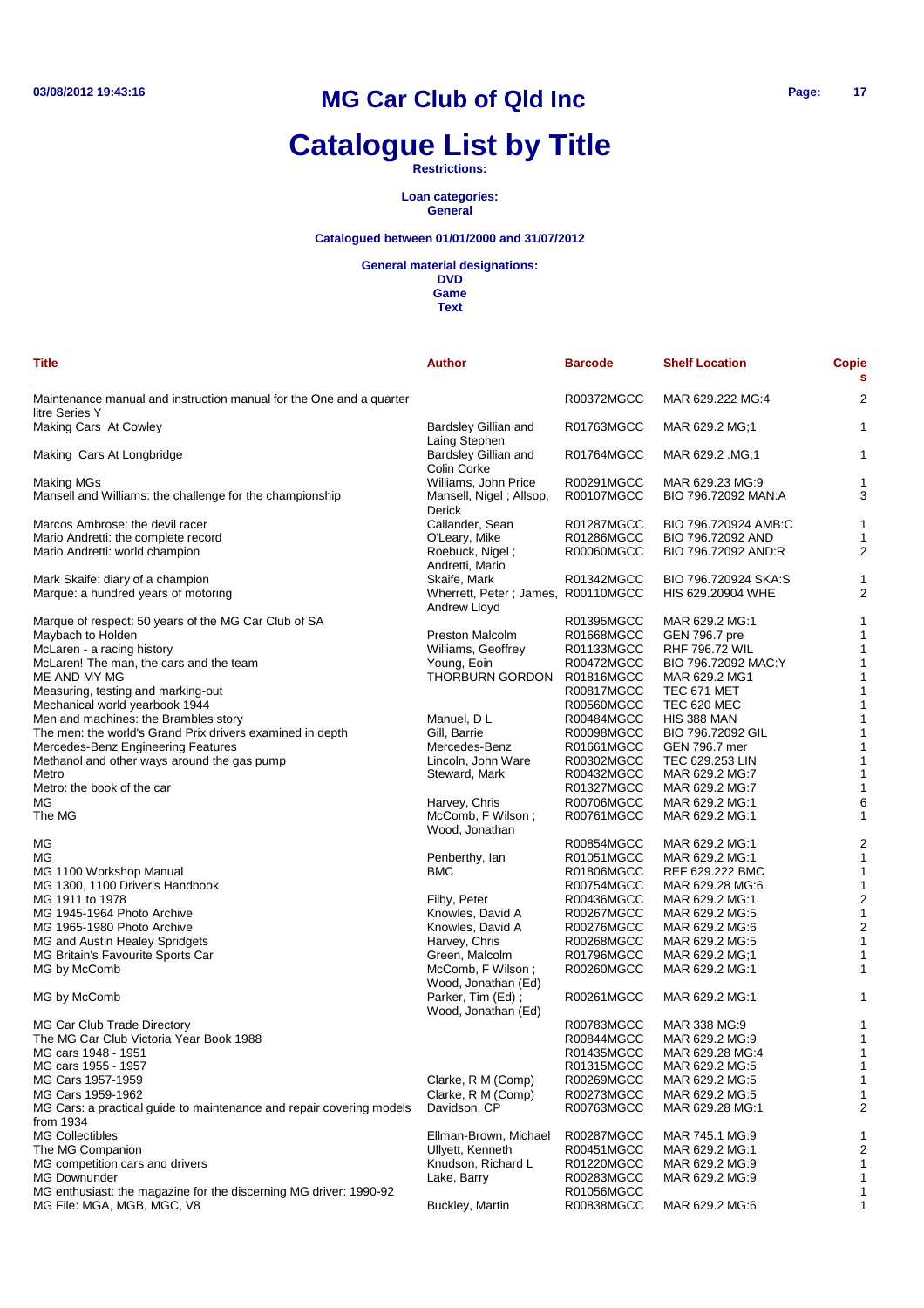# **Catalogue List by Title**

#### **Restrictions:**

**Loan categories: General**

### **Catalogued between 01/01/2000 and 31/07/2012**

#### **General material designations:**

| <b>Title</b>                                                                                                         | Author                              | <b>Barcode</b> | <b>Shelf Location</b> | Copie<br>s       |
|----------------------------------------------------------------------------------------------------------------------|-------------------------------------|----------------|-----------------------|------------------|
| The MG file: model by model                                                                                          | Dymock, Eric                        | R00254MGCC     | MAR 629.2 MG:1        | $\mathbf{1}$     |
| MG From A to Z                                                                                                       | Wood, Jonathan                      | R01615MGCC     | MAR 629.2 MG:1        | $\mathbf{1}$     |
| MG Gold portfolio 1929-1939                                                                                          | Clarke, R M (Comp)                  | R00263MGCC     | MAR 629.2 MG:2        | $\mathbf{1}$     |
|                                                                                                                      | Harvey, Chris                       | R00729MGCC     | MAR 629.2 MG:1        | 3                |
| MG: great marques poster book                                                                                        |                                     |                |                       |                  |
| MG International 1977                                                                                                | Knudson, Richard (Ed)               | R00506MGCC     | MAR 629.2 MG:1        | $\boldsymbol{2}$ |
| An MG is born [DVD]                                                                                                  | Evans, Mark                         | R01104MGCC     | MAR 629.2 MG:1        | $\mathbf{1}$     |
| The MG Log: a celebration of the world's favourite sports car                                                        | Haining, Peter (Ed)                 | R00259MGCC     | MAR 629.2 MG:1        | $\mathbf{1}$     |
| The MG Magnette (Mark III) Driver's handbook                                                                         |                                     | R00755MGCC     | MAR 629.28 MG:5       | $\mathbf{1}$     |
| The MG Magnette (Series ZA) Workshop manual                                                                          |                                     | R00921MGCC     | MAR 629.28 MG:5       | 1                |
| MG Mania: "The insomnia crew"                                                                                        | Stone, Henry;<br>Knudson, Richard L | R00715MGCC     | BIO 629.2 STO:K       | 1                |
| MG MGB GT 1965-1980                                                                                                  | Clarke, R M (Comp)                  | R00334MGCC     | MAR 629.2 MG:6        | 1                |
| MG Midget 1961-1980                                                                                                  | Clarke, R M (Comp)                  | R00258MGCC     | MAR 629.2 MG:5        | 1                |
|                                                                                                                      |                                     |                |                       |                  |
| MG Midget & AH Sprite Owners Workshop Manual                                                                         | Haynes, J H; Coomber,<br>I M        | R00415MGCC     | MAR 629.28 MG:5       | 1                |
| MG Midget and Austin Healey Sprite Service Guide and owner's manual Porter, Lindsay;                                 | Wallage, Peter                      | R00395MGCC     | MAR 629.28 MG:5       | 1                |
| MG Midget and Austin Healey Sprite - restoration, preparation,<br>maintenance                                        | Tyler, Jim                          | R01118MGCC     | MAR 629.28 MG:5       | 1                |
| MG Midget and Austin-Healey Sprite restoration manual                                                                | Porter, Lindsay                     | R01580MGCC     | MAR 629.28 MG:5       | 1                |
| MG Midget Austin Healey Sprite Super Profile                                                                         | Porter, Lindsay                     | R01744MGCC     | MAR 629.2 MG;5        | 1                |
| MG Midget Mark II Driver's handbook                                                                                  |                                     | R00758MGCC     | MAR 629.28 MG:5       | $\mathbf{1}$     |
| MG Midget Mk III: Handbook                                                                                           |                                     |                |                       |                  |
|                                                                                                                      |                                     | R00753MGCC     | MAR 629.28 MG:5       | $\mathbf{1}$     |
| MG Midget reborn                                                                                                     | Berkin, Peter                       | R01581MGCC     | MAR 629.28 MG:5       | $\mathbf{1}$     |
| MG Midget Series TC                                                                                                  |                                     | R00976MGCC     | MAR 629.28 MG:4       | $\mathbf{1}$     |
| The MG Midget (Series TD and TF) Workshop manual                                                                     |                                     | R00922MGCC     | MAR 629.28 MG:4       | $\boldsymbol{2}$ |
| The MG Midget (Series TF and TF1500) Operation manual                                                                |                                     | R00757MGCC     | MAR 629.28 MG:4       | $\mathbf{1}$     |
| The MG Midget (Series TF) Operation manual                                                                           |                                     | R00759MGCC     | MAR 629.28 MG:4       | $\mathbf{1}$     |
| MG Midget TA-TF 1936-55 Autobook: Workshop manual for MG Midget Ball, Kenneth<br>TA, TB, TC, TD, TF, TF 1500 1936-55 |                                     | R00355MGCC     | MAR 629.28 MG:4       | 5                |
| MG Monthly Motoring News: Journal of the MG Car Club of Tasmania<br>Inc: 1995                                        |                                     | R01071MGCC     | PER MON               | 1                |
| MG Monthly Motoring News: Journal of the MG Car Club of Tasmania<br>Inc: 1996                                        |                                     | R01072MGCC     | PER MON               | 1                |
| MG Monthly Motoring News: Journal of the MG Car Club of Tasmania<br>Inc: 1997                                        |                                     | R01073MGCC     | PER MON               | 1                |
| MG Monthly Motoring News: Journal of the MG Car Club of Tasmania<br>Inc: 1998                                        |                                     | R01074MGCC     | PER MON               | 1                |
| MG Monthly Motoring News: Journal of the MG Car Club of Tasmania<br>Inc: 1999                                        |                                     | R01075MGCC     | PER MON               | 1                |
| MG Monthly Motoring News: Journal of the MG Car Club of Tasmania<br>Inc: 2000                                        |                                     | R01076MGCC     | PER MON               | 1                |
| MG Monthly Motoring News: Journal of the MG Car Club of Tasmania<br>Inc: 2001                                        |                                     | R01077MGCC     | PER MON               | 1                |
| MG Monthly Motoring News: Journal of the MG Car Club of Tasmania<br>Inc: 2002                                        |                                     | R01078MGCC     | PER MON               | 1                |
| MG Monthly Motoring News: Journal of the MG Car Club of Tasmania<br>Inc: 2003                                        |                                     | R01079MGCC     | PER MON               | 1                |
| MG Monthly Motoring News: Journal of the MG Car Club of Tasmania<br>Inc: 2004                                        |                                     | R01080MGCC     | PER MON               | 1                |
| MG Monthly Motoring News: Journal of the MG Car Club of Tasmania<br>Inc: 1994                                        |                                     | R01070MGCC     | PER MON               | 1                |
| MG Motoring: Official journal of the MG Car Club of SA Inc: 1998                                                     |                                     | R01067MGCC     | PER MGM               | 1                |
| MG Motoring: Official journal of the MG Car Club of SA Inc: 1999                                                     |                                     |                |                       | $\mathbf{1}$     |
|                                                                                                                      |                                     | R01068MGCC     | PER MGM               |                  |
| MG Motoring: Official journal of the MG Car Club of SA Inc: 1996/7                                                   |                                     | R01069MGCC     | PER MGM               | $\mathbf{1}$     |
| MG odyssey                                                                                                           | McKimmie, Ken                       | R00738MGCC     | MAR 629.2 MG:5        | $\mathbf{1}$     |
| MG past and present                                                                                                  | Fletcher, Rivers                    | R00454MGCC     | MAR 629.2 MG:1        | $\mathbf{1}$     |
| MG record breakers from Abingdon photo archive                                                                       | Knudson, Richard L                  | R00282MGCC     | MAR 629.2 MG:9        | 1                |
| MG saloon cars from the 1920s to the 1970s                                                                           | Clausager, Anders                   | R00396MGCC     | MAR 629.2 MG:1        | $\mathbf{1}$     |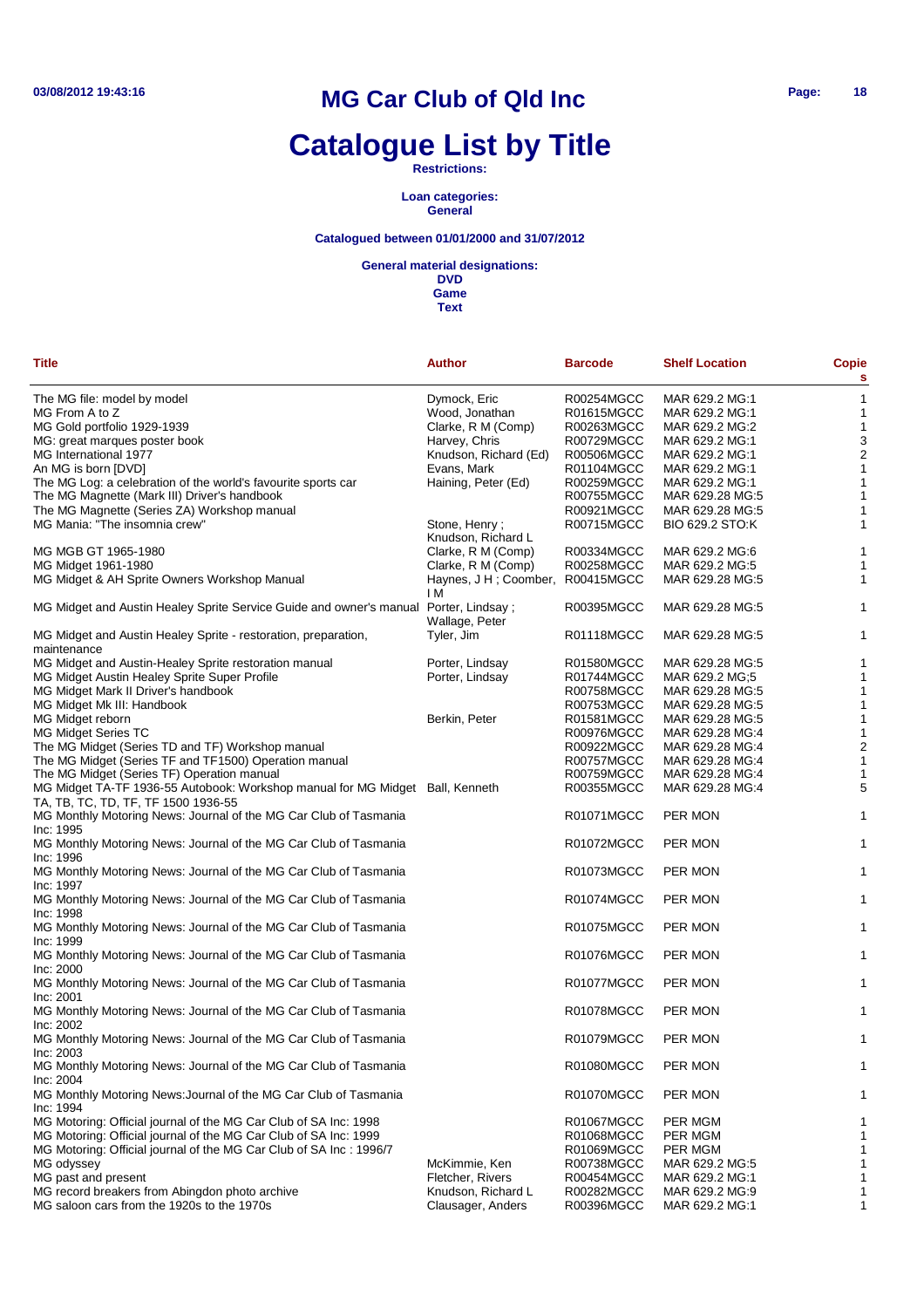# **Catalogue List by Title**

**Restrictions:**

**Loan categories: General**

### **Catalogued between 01/01/2000 and 31/07/2012**

#### **General material designations:**

**DVD Game**

| Title                                                                      | <b>Author</b>                            | <b>Barcode</b> | <b>Shelf Location</b> | <b>Copie</b><br>s       |
|----------------------------------------------------------------------------|------------------------------------------|----------------|-----------------------|-------------------------|
|                                                                            | <b>Ditley</b>                            |                |                       |                         |
| MG Saloons and coupes                                                      | Knudson, Richard L                       | R01132MGCC     | MAR 629.2 MG:1        | 1                       |
| The MG Series MGA Service parts list                                       |                                          | R01583MGCC     | MAR 629.28 MG:5       | $\mathbf{1}$            |
| The MG Series MGA (Twin Cam) Driver's handbook                             |                                          | R00760MGCC     | MAR 629.28 MG:5       | $\mathbf{1}$            |
| The MG Series MGA Twin Cam Workshop Manual                                 |                                          | R00352MGCC     | MAR 629.28 MG:5       | $\mathbf{1}$            |
| MG Series TC, TD, TF, TF1500, MGA, MGA1600 workshop manual                 |                                          | R01485MGCC     | MAR 629.28 MG:4       | 1                       |
| MG series: with specifications, repair and maintenance data                |                                          | R00392MGCC     | MAR 629.28 MG:1       | $\boldsymbol{2}$        |
| MG Series workshop manual                                                  |                                          | R01475MGCC     | MAR 629.28 MG:1       | $\mathbf{1}$            |
| MG sports cars                                                             | Garnier, Peter (Comp)                    | R00717MGCC     | MAR 629.2 MG:1        | $\boldsymbol{2}$        |
| MG sports cars                                                             | Heilig, John                             | R01403MGCC     | MAR 629.2 MG:1        | $\mathbf{1}$            |
| MG sports sedan guide                                                      | Stone, Bill                              | R00931MGCC     | MAR 629.28 MG:5       | $\mathbf{1}$            |
|                                                                            |                                          | R00727MGCC     | MAR 629.2 MG:1        |                         |
| The MG story                                                               | Wherry, Joseph H                         |                |                       | 1                       |
| The MG story                                                               | Clausager, Anders<br>Ditley              | R00971MGCC     | MAR 629.2 MG:1        | 1                       |
| The MG story: from first to last                                           |                                          | R00683MGCC     | MAR 629.2 MG:1        | 1                       |
| MG TC-TD-TF Parts catalog                                                  |                                          | R00835MGCC     | MAR 629.28 MG:3       | 1                       |
| MG the A, B and C                                                          | Harvey, Chris                            | R00278MGCC     | MAR 629.2 MG:6        | 1                       |
| MG: the book of the car                                                    | Clausager, Anders                        | R00379MGCC     | MAR 629.2 MG:1        | 1                       |
|                                                                            | Ditlev                                   |                |                       |                         |
| MG: the immortal T series                                                  | Harvey, Chris                            | R00750MGCC     | MAR 629.2 MG:4        | 2                       |
| MG: the untold story                                                       | Knowles, David A                         | R00720MGCC     | MAR 629.2 MG:1        | $\mathbf{1}$            |
| MG Trials cars: an appreciation of the works teams                         | Thomas, Roger F                          | R01169MGCC     | MAR 629.2 MG:4        | $\mathbf{1}$            |
| MG T-Series: the complete story                                            | Robson, Graham                           | R00262MGCC     | MAR 629.2 MG:4        | $\mathbf{1}$            |
| MG Twin Cam (the first fifty years)                                        | MG Car Club UK                           | R01766MGCC     | MAR 629.2 .MG;5       | 1                       |
| MG World/75                                                                | Knudson, Richard L;                      | R00516MGCC     | MAR 629.2 MG:1        | 1                       |
|                                                                            | Lavery, John M (Ed)                      |                |                       |                         |
| MG X Power SV                                                              | Knowles, David A                         | R01130MGCC     | MAR 629.2 MG:7        | 1                       |
| MG Y Parts List And Instruction Manual [DVD]                               |                                          | R01704MGCC     | TEC 629.28 MG:4       | 1                       |
| MG Y Series guarantee plate issue ledger                                   | Cairns, Neil                             | R01047MGCC     | MAR 629.2 MG:4        | 1                       |
| MG Y-Type and Magnette ZA/ZB                                               | Clarke, R M (Comp)                       | R00265MGCC     | MAR 629.2 MG:4        | 1                       |
| MG Y-Type Newsletter 1992-1997                                             |                                          | R01144MGCC     | MAR 629.2 MG:4        | 1                       |
|                                                                            |                                          | R01312MGCC     |                       | 1                       |
| MGA 1955 - 1982                                                            | Clarke, R M (Comp)<br>Vitrikas, Robert P |                | MAR 629.2 MG:5        | 1                       |
| MGA: a history and restoration guide                                       |                                          | R00425MGCC     | MAR 629.28 MG:5       | $\overline{\mathbf{c}}$ |
| MGA and Twin Cam Gold Portfolio: 1955-1962                                 | Clarke, R M (Comp)                       | R00271MGCC     | MAR 629.2 MG:6        |                         |
| MGA, MGB 1955-68 Autobook                                                  | Ball, Kenneth                            | R00399MGCC     | MAR 629.28 MG:5       | $\mathbf{1}$            |
| The MGA, MGB and MGC: a collector's guide                                  | Robson, Graham                           | R00671MGCC     | MAR 629.2 MG:1        | $\boldsymbol{2}$        |
| MGA /MGB service, repair handbook: all models 1956-1973                    | Houston, Donald                          | R00289MGCC     | MAR 629.28 MG:6       | $\mathbf{1}$            |
| MGA parts catalog                                                          |                                          | R01316MGCC     | MAR 629.2 MG:5        | $\mathbf{1}$            |
| MGA restoration guide                                                      | Green, Malcolm                           | R00716MGCC     | MAR 629.28 MG:5       | 1                       |
| <b>MGA Special tuning</b>                                                  |                                          | R00993MGCC     | MAR 629.28 MG:5       | 4                       |
| MGA Workshop manual: Series MGA, MGA 1600, and MGA 1600 (Mk<br>$\parallel$ |                                          | R01045MGCC     | MAR 629.28 MG:5       | 1                       |
| MGB                                                                        | Porter, Lindsay                          | R00678MGCC     | MAR 629.2 MG:6        | 1                       |
| MGB 1969-1973 Autobook: workshop manual for MGB 1969-73 and                | Ball, Kenneth                            | R00397MGCC     | MAR 629.28 MG:6       | 1                       |
| MGB GT 1969-73                                                             |                                          |                |                       |                         |
| MGB : a comprehensive owner's manual                                       | Turner, Stuart; Organ,<br>John           | R00725MGCC     | MAR 629.2 MG:6        | 1                       |
| MGB and MGC                                                                | Edwards, Jonathan                        | R00274MGCC     | MAR 629.2 MG:6        | 1                       |
| MGB and MGC and MGB GT V8: 1962-1980                                       | Horton, Chris                            | R00279MGCC     | MAR 629.2 MG:6        | 1                       |
| MGB, C and V8 classic original panelwork                                   |                                          | R00973MGCC     | MAR 629.28 MG:6       | $\mathbf{1}$            |
| <b>MGB Electrical systems</b>                                              | Astley, Rick                             | R01282MGCC     | MAR 629.28 MG:6       | 1                       |
| MGB: Guide to purchase and DIY restoration                                 | Porter, Lindsay                          | R00674MGCC     | MAR 629.28 MG:6       | $\overline{\mathbf{c}}$ |
| MGB including MGC and MGB GT V8                                            | Knowles, David A                         | R00277MGCC     | MAR 629.2 MG:6        | $\mathbf{1}$            |
| MGB - MGB and MGB GT spare parts and restoration catalog.                  |                                          | R01176MGCC     | MAR 629.28 MG:6       | $\mathbf{1}$            |
| MGB MGB GT                                                                 | Williams, Roger                          | R01276MGCC     | MAR 629.2 MG:6        | 1                       |
| <b>MGB Owner's Workshop manual</b>                                         | Haynes, J H                              | R00398MGCC     | MAR 629.28 MG:6       | $\mathbf{1}$            |
| <b>MGB Repair Operation Manual 1978</b>                                    |                                          | R01177MGCC     | MAR 629.28 MG:6       | 1                       |
| MGB: the illustrated history                                               | Wood, Jonathan;                          | R00673MGCC     | MAR 629.2 MG:6        | 1                       |
|                                                                            | Burrell, Lionel                          |                |                       |                         |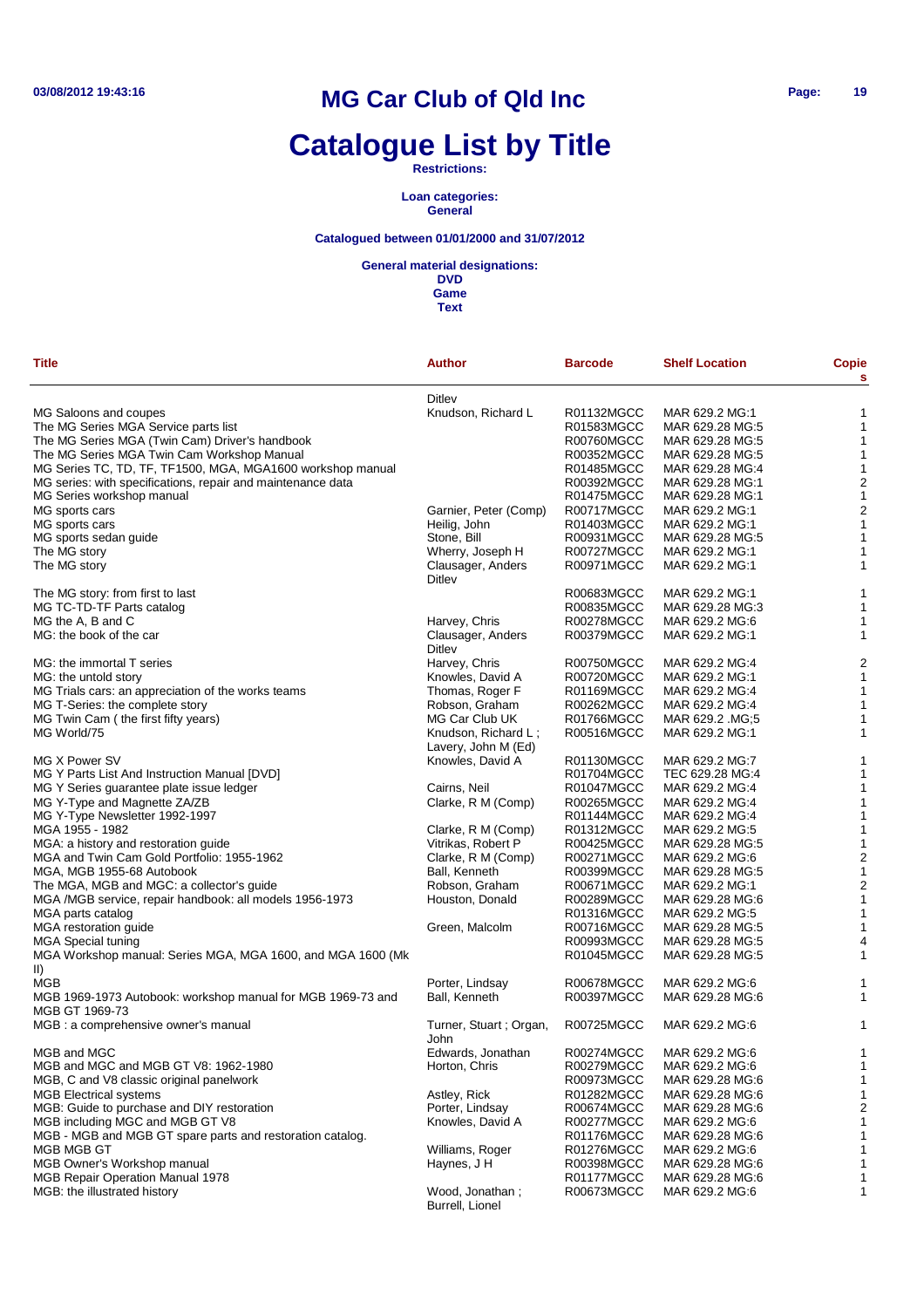# **Catalogue List by Title**

**Restrictions:**

**Loan categories: General**

### **Catalogued between 01/01/2000 and 31/07/2012**

#### **General material designations:**

| <b>Title</b>                                                                                 | Author                                   | <b>Barcode</b> | <b>Shelf Location</b>      | Copie<br>s              |
|----------------------------------------------------------------------------------------------|------------------------------------------|----------------|----------------------------|-------------------------|
| MGB: the racing story                                                                        | Baggott, John                            | R00728MGCC     | MAR 629.2 MG:6             | 1                       |
| Mgb Tourer Gt and V8 Parts catalogue                                                         | <b>British Motor Heritage</b>            | R01772MGCC     | TEC 629.29 .BRI            | 1                       |
| MGB Workshop manual                                                                          |                                          | R01043MGCC     | MAR 629.28 MG:6            | $\mathbf 1$             |
|                                                                                              |                                          | R01048MGCC     | MAR 629.28 MG:6            |                         |
| MGB-Plus V8 conversion guidebook                                                             |                                          |                |                            | $\overline{\mathbf{c}}$ |
| The MGC and Safety Fast: a collection of technical tips and articles                         |                                          | R00765MGCC     | MAR 629.2 MG:6             | 1                       |
| previously printed in "Safety Fast"                                                          |                                          |                |                            |                         |
| MGC: MG Handbook                                                                             |                                          | R00762MGCC     | MAR 629.28 MG:6            | 1                       |
| MGC WORKSHOP MANUAL                                                                          | <b>BMC</b>                               | R01671MGCC     | MAR 629.28 mg:6            | 1                       |
| MGF                                                                                          | Clarke, R M (Comp)                       | R00281MGCC     | MAR 629.2 MG:7             | 1                       |
| MGF                                                                                          | Knowles, David A                         | R00385MGCC     | MAR 629.2 MG:7             | $\mathbf 1$             |
| MGF and TF: ultimate buyer's guide                                                           | Raby, Philip                             | R00930MGCC     | MAR 629.2 MG:7             | $\overline{\mathbf{c}}$ |
| <b>MGF Factory Service Manual [DVD]</b>                                                      | <b>MG Rover</b>                          | R01697MGCC     | TEC 629.28 .mgr            | 1                       |
| MGF - Rover - Mini Workshop manual                                                           |                                          | R01552MGCC     | MAR 629.28 MG:7            | 1                       |
| MGF & TF Performance Portfolio                                                               | Clarke, R M (Comp)                       | R01773MGCC     | MAR 629.2 MG;7             | 1                       |
| <b>MGF Workshop manual</b>                                                                   |                                          | R01194MGCC     | MAR 629.28 MG:7            | $\mathbf 1$             |
| MGF/ROVER Factory Service Manual                                                             | <b>MG Rover</b>                          | R01698MGCC     | TEC 629.28 .mgs            | 1                       |
| MGillspeed: MGB, C, V8, Midget parts                                                         |                                          | R00937MGCC     | MAR 629.28 MG:6            | 1                       |
| MG's Abingdon factory                                                                        | Moylan, Brian                            | R01569MGCC     | MAR 629.2 MG:1             | 1                       |
| MGs on patrol: the MG Police cars and the men and women who used                             | Green, Andrea                            | R01170MGCC     | MAR 629.2 MG:1             | 1                       |
| them                                                                                         |                                          |                |                            |                         |
| Michael Schumacher: a decade of Formula One                                                  | Cooper, Adam                             | R01246MGCC     | BIO 796.72092 SCH:C        | 1                       |
| Michael Schumacher: formula for success                                                      | Allsop, Derick                           | R00350MGCC     | BIO 796.72092 SCH:A        | 1                       |
| Michael Schumacher: the quest for redemption                                                 | Allen, James                             | R00403MGCC     | BIO 796.72092 SCH:A        | $\mathbf 1$             |
| Michael Schumacher: the rise of a genius                                                     | Domenjoz, Luc;<br>Waldron, David (Trans) | R00731MGCC     | BIO 796.72092 SCH:D        | 1                       |
| Mick Doohan: thunder from Down Under                                                         | Oxley, Mat                               | R01113MGCC     | BIO 796.75 DOO:O           | $\overline{\mathbf{c}}$ |
| MIDAR AUTO ELECTRICS STARTERS DYNAMOS ALTERNATORS                                            | Quinton Hazall<br>Automotive Ltd         | R01895MGCC     | TEC 629.222 QH             | 1                       |
| THE MIDGET AND SPRITE Buyers Guide to Austin Healy Sprites and<br>Mg Midgets                 | <b>Horler Terry</b>                      |                | R01685XMGCC MAR 629.2 mg:5 | $\overline{c}$          |
| Midget & Sprite Owners Handbook & Service Guide                                              | Haynes, J H                              | R01740MGCC     | MAR 629.2 MG:5             | 1                       |
| Mighty midgets and special Sprites                                                           | Baggott, John                            | R00255MGCC     | MAR 629.2 MG:5             | $\overline{\mathbf{c}}$ |
| Milling 1                                                                                    |                                          | R00804MGCC     | TEC 681 MIL                | 1                       |
| Milling 2                                                                                    |                                          | R00805MGCC     | TEC 681 MIL                | 1                       |
| Mini                                                                                         | Paternie, Patrick C                      | R00646MGCC     | MAR 629.2 MIN              | 1                       |
| Mini 69 to 91                                                                                | Haynes, J H                              | R01642MGCC     | MAR 629.28 hay             | 1                       |
| Mini Cooper                                                                                  | Robson, Graham                           | R01626MGCC     | MAR 629.2 MIN              | 1                       |
|                                                                                              |                                          | R00918MGCC     | MAR 629.28 MIN             |                         |
| Mini Workshop manual                                                                         |                                          |                |                            | 1                       |
| Mobil Lubricant recommendations Handbook 1992                                                |                                          | R01498MGCC     | TEC 629.25 MOB             | 1                       |
| The Modern Motor Engineer                                                                    | Judge, Arthur W                          | R01617MGCC     | TEC 629.222 jud            | 1                       |
| Modern motor sport                                                                           | Bradford, L E                            | R00491MGCC     | RHG 796.7209 BRA           | $\overline{\mathbf{c}}$ |
| Modifying production cylinder heads                                                          | Trickey, Clive                           | R00303MGCC     | <b>TEC 629.25 TRI</b>      | 1                       |
| Monza                                                                                        | Judd, Bob                                | R00205MGCC     | FIC JUD                    | 4                       |
| More Healeys                                                                                 | Healey, Geoffrey                         | R01578MGCC     | MAR 629.2 MG:5             | 1                       |
| More wheelspin: post-war competition motoring from the driver's seat                         | May, C A N                               | R00564MGCC     | RHG 796.72 MAY             | 1                       |
| Morris Commercial - Workshop manual                                                          |                                          | R01532MGCC     | MAR 629.28 BMC             | 1                       |
| Morris LC5, LC.5T, LCO,5 and LCO.5T vehicles                                                 |                                          | R01522MGCC     | MAR 629.28 MOR             | 1                       |
| The Morris Major Elite Workshop manual                                                       |                                          | R00747MGCC     | MAR 629.28 MOR             | 1                       |
| Morris Mini-Minor Workshop manual: Mini Minor and Mini Cooper                                |                                          | R01479MGCC     | MAR 629.28 MOR             | 1                       |
| Morris Minjor Series MM and II Workshop manual                                               |                                          | R01438MGCC     | MAR 629.28 MOR             | 2                       |
| Morris Minor 1000 Service manual 1957-1961                                                   |                                          | R01478MGCC     | MAR 629.28 MOR             |                         |
| Morris Minor: exploring the legend                                                           | Pressnell, Jon                           | R00535MGCC     | MAR 629.2 MOR              |                         |
| The Morris Minor parts centre catalogue                                                      |                                          | R00405MGCC     | TEC 629.28 MOR             |                         |
| The Morris Minor Series II Operation manual                                                  |                                          | R01476MGCC     | MAR 629.28 MOR             |                         |
| The Morris Minor Series MM Operation manual                                                  |                                          | R01477MGCC     | MAR 629.28 MOR             |                         |
| Morris Oxford VI; MG Magnette IV; Wolseley 16/60: owner's handbook<br>and maintenance manual | Chalmers-Hunt, Brian                     | R00736MGCC     | MAR 629.28 MG:5            | 1                       |
| Morris/Austin 1100: workshop manual                                                          |                                          | R00742MGCC     | MAR 629.28 MG:5            |                         |
| Morris-commercial LC5 range - Workshop manual                                                |                                          | R01529MGCC     | MAR 629.28 MOR             | 1                       |
|                                                                                              |                                          |                |                            | 1                       |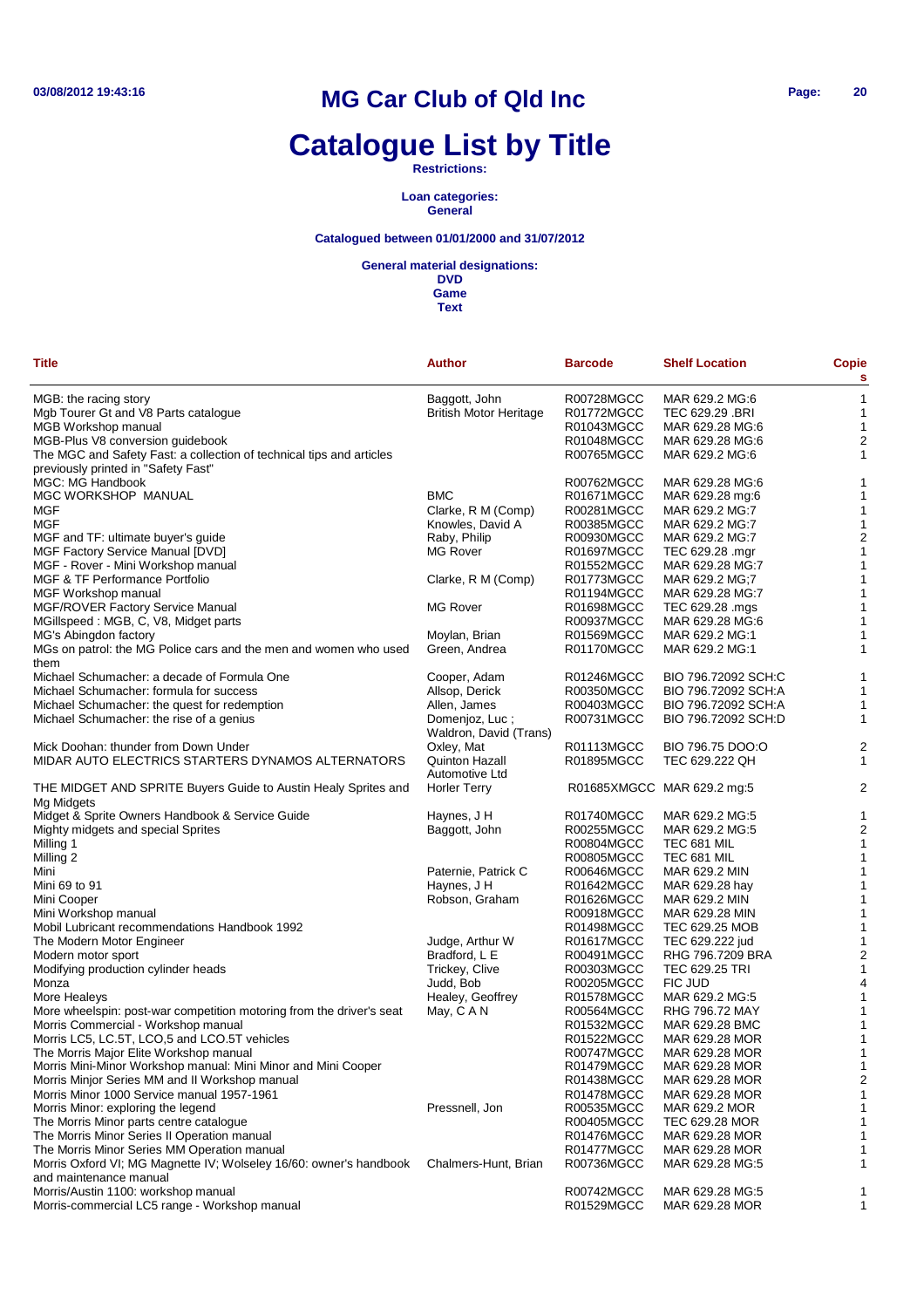# **Catalogue List by Title**

**Restrictions:**

**Loan categories: General**

### **Catalogued between 01/01/2000 and 31/07/2012**

**General material designations:**

| <b>Title</b>                                                                                 | Author                            | <b>Barcode</b> | <b>Shelf Location</b>   | Copie<br>s     |
|----------------------------------------------------------------------------------------------|-----------------------------------|----------------|-------------------------|----------------|
| Moss Europe Ltd 1993 Annual and Accessory Catalogue                                          |                                   | R00977MGCC     | MAR 629.28 MG:6         | $\mathbf{1}$   |
| Moss Parts Catalogue (Spridget and Midget 1959-1963)                                         | <b>Moss Spare Parts</b>           | R01759MGCC     | TEC 629.28 Mos          | 1              |
| Moss Parts Catalogue (Sprite Midget 1964-1980)                                               | <b>Moss Spare Parts</b>           | R01765MGCC     | TEC 629.28 moss         | 1              |
| Moss Performance Manual (Mgb Mgbgt Mgc Sprite and Midget)                                    | <b>Moss Spare Parts</b>           | R01760MGCC     | TEC 629.28 Mot          | 1              |
| Moss Special Tuning (MG Sports Cars)                                                         | <b>Moss Spare Parts</b>           | R01771MGCC     | TEC 629.22 most         | 1              |
| Mostly with the lid off                                                                      | Salvadori, Roy                    | R00149MGCC     | RHG 796.72 ROB          | 1              |
| The Moto Guzzi Story                                                                         | Falloon lan                       | R01679MGCC     | RHG 796.7 fal           | 1              |
| THE MOTOR CAR AN ILLUSTRATED HISTORY                                                         | walkeley r                        | R01905MGCC     | <b>HIS 796.7 WAK</b>    | 1              |
| Motor cars                                                                                   | Taylor, Boswell (Ed)              | R00233MGCC     | <b>HIS 629.2 TAY</b>    | 1              |
| The motor industry of Britain Centenary Book 1896-1996                                       |                                   | R01543MGCC     | <b>HIS 629.2 MOT</b>    | $\overline{2}$ |
| Motor mania: stories from a motoring century                                                 | Sutton, Richard                   | R01171MGCC     | <b>HIS 796.7 SUT</b>    | $\mathbf{1}$   |
| Motor racing at Goodwood: an illustrated history                                             | Barker, Robert                    | R01507MGCC     | <b>RHG 796.72 BAR</b>   | 1              |
| Motor racing at Oulton Park in the 1970s                                                     | Mc Fadyen, Peter                  | R01491MGCC     | RHG 796.7209 MCF        | 1              |
| Motor racing champions                                                                       | Drackett, Phil (Ed)               | R01431MGCC     | <b>BIO 796.72 DRA</b>   | 1              |
| Motor racing in safety: the human factors                                                    | Henderson, Dr Michael             | R00459MGCC     | <b>RHG 796.72 HEN</b>   | 1              |
| Motor racing: the Australian way                                                             | Hanrahan, Brian (Ed)              | R00030MGCC     | RHA 796.7209 HAN        | 1              |
| Motor Racing The International Way Number 2                                                  | Nick Brittan                      | R01644MGCC     | RHG 796.7203 nic        | 1              |
| Motor repair and overhauling - data sheets                                                   |                                   | R01207MGCC     | TEC 629.222 MOT         | 1              |
| Motor repair and overhauling Vol III : body, chassis, and frame repairs                      |                                   | R01223MGCC     | TEC 629.28 MOT          | 1              |
| Motor repair and overhauling: Vol II engine, clutch and gearbox                              |                                   | R01224MGCC     | <b>TEC 629.28 MOT</b>   | 1              |
| Motor service's automotive encyclopedia                                                      | Toboldt, William K (Ed)           | R00679MGCC     | TEC 629.203 TOB         | 1              |
| Motor sports                                                                                 | Daniels, Jeffrey                  | R00022MGCC     | RHG 796.7209 DAN        | $\overline{c}$ |
| Motor Sports : a pictorial history                                                           | Flower, Raymond                   | R00002MGCC     | RHG 796.7209 FLO        | 1              |
| The motor vehicle: a descriptive textbook for students, draughtsmen and Newton, K; Steeds, W |                                   | R00658MGCC     | <b>TEC 629.2 NEW</b>    | 1              |
| owner-drivers                                                                                |                                   |                |                         |                |
| Motoring guide to Australia                                                                  |                                   | R00785MGCC     | GEN 796.70994 MOT       | 1              |
| Motoring history                                                                             | Rolt, LTC                         | R00889MGCC     | <b>HIS 796.7 ROL</b>    | $\mathbf{1}$   |
| Motoring skills and tactics                                                                  | Wherrett, Peter                   | R00666MGCC     | <b>GEN 796.7 WHE</b>    | -1             |
| The Motorist Bedside book                                                                    | Harding, Anthony (Ed)             | R01775MGCC     | GEN 796.2 har           | 1              |
| Motorist's miscellany                                                                        | Harding, Anthony (Ed)             | R01325MGCC     | <b>HIS 796.7203 HAR</b> | 1              |
| Motormania                                                                                   | McKenzie, W A                     | R00470MGCC     | GEN 796.7 MACK          | 1              |
| Motor-racing's strangest races: extraordinary but true stories from over                     | Tibballs, Geoff                   | R00897MGCC     | <b>RHG 796.72 TIB</b>   | 1              |
| a century of motor-racing                                                                    |                                   |                |                         |                |
| Motors Auto Repair Manual                                                                    | motor                             | R01678MGCC     | TEC 629.28 mot          | 1              |
| Motorsport in Queensland (excerpts)                                                          |                                   | R01537MGCC     | RHA 796.72 MOT          | 1              |
| Mount Morgan Qld - 2007 Emerald Tour                                                         |                                   | R01560MGCC     | <b>GEN 919.43 MOU</b>   | -1             |
| The mouse and the motorcycle                                                                 | Cleary, Beverly                   | R00438MGCC     | <b>CHI 741.6 CLE</b>    | -1             |
| Mr MG: a biography of John William Yates Thornley OBE                                        | Thornley, Peter J H               | R00284MGCC     | <b>BIO 629.2 THO:T</b>  | 1              |
| Murray Walker: the very last word                                                            | Hilton, Christopher               | R00932MGCC     | BIO 796.092 WAL:H       | 1              |
| Murray Walker's Formula One Heroes                                                           | Walker, Murray; Taylor,<br>Simon  | R00151MGCC     | BIO 796.72092 WAL       | 2              |
| MuttMobiles: out and about with your best friend                                             | Allsop, Derick; Aisbett,<br>Bev   | R00222MGCC     | CHI 827 AIS             | 1              |
| My championship year                                                                         | Hill, Damon                       | R00063MGCC     | BIO 796.72092 HIL:H     | 1              |
| My DAD Wished (He Had One Of These)                                                          | Porter Richard &<br>Chapman Giles | R01737MGCC     | <b>GEN 796.7 Por</b>    | 1              |
| My favourite car stories                                                                     | Moss, Stirling (Ed)               | R00103MGCC     | <b>FIC MOS</b>          |                |
| My greatest race: by twenty of the finest motor racing drivers of all time                   | Ball, Adrian (Ed)                 | R00954MGCC     | RHG 796.7209 BAL        | -1             |
| My racing car                                                                                | Barnes, Kay                       | R00226MGCC     | CHI 741.6 BAR           | 1              |
| Mythbusters - Unique cars [DVD]                                                              |                                   | R01550MGCC     | <b>GEN 629.2 MYT</b>    | -1             |
| Narva automotive and electrical                                                              |                                   | R01323MGCC     | TEC 629.27 NAR          | 1              |
| Nascar confidential                                                                          | Golenbock, Peter                  | R01422MGCC     | RHG 796.72 GOL          | 1              |
| Nascar off the record                                                                        | Yates, Brock                      | R01424MGCC     | RHG 796.72 YAT          | 1              |
| NASCAR racers - today's top drivers                                                          | Whie, Ben ; Kinrade,<br>Nigel     | R01280MGCC     | BIO 796.720924 NAS      | 1              |
| A nation on wheels: Australia and the motor car                                              | Birney, Shane                     | R00195MGCC     | HIS 796.70994 BIR       | $\overline{c}$ |
| National Railway Museum guidebook                                                            |                                   | R01608MGCC     | <b>HIS 338.4 NAT</b>    | 1              |
| Never stop on the motorway                                                                   | Archer, Jeffrey                   | R00446MGCC     | <b>FIC HAI</b>          | 1              |
| New Anglia and Prefect (1959 onwards) Service manual                                         |                                   | R00503MGCC     | MAR 629.28 FOR          | 1              |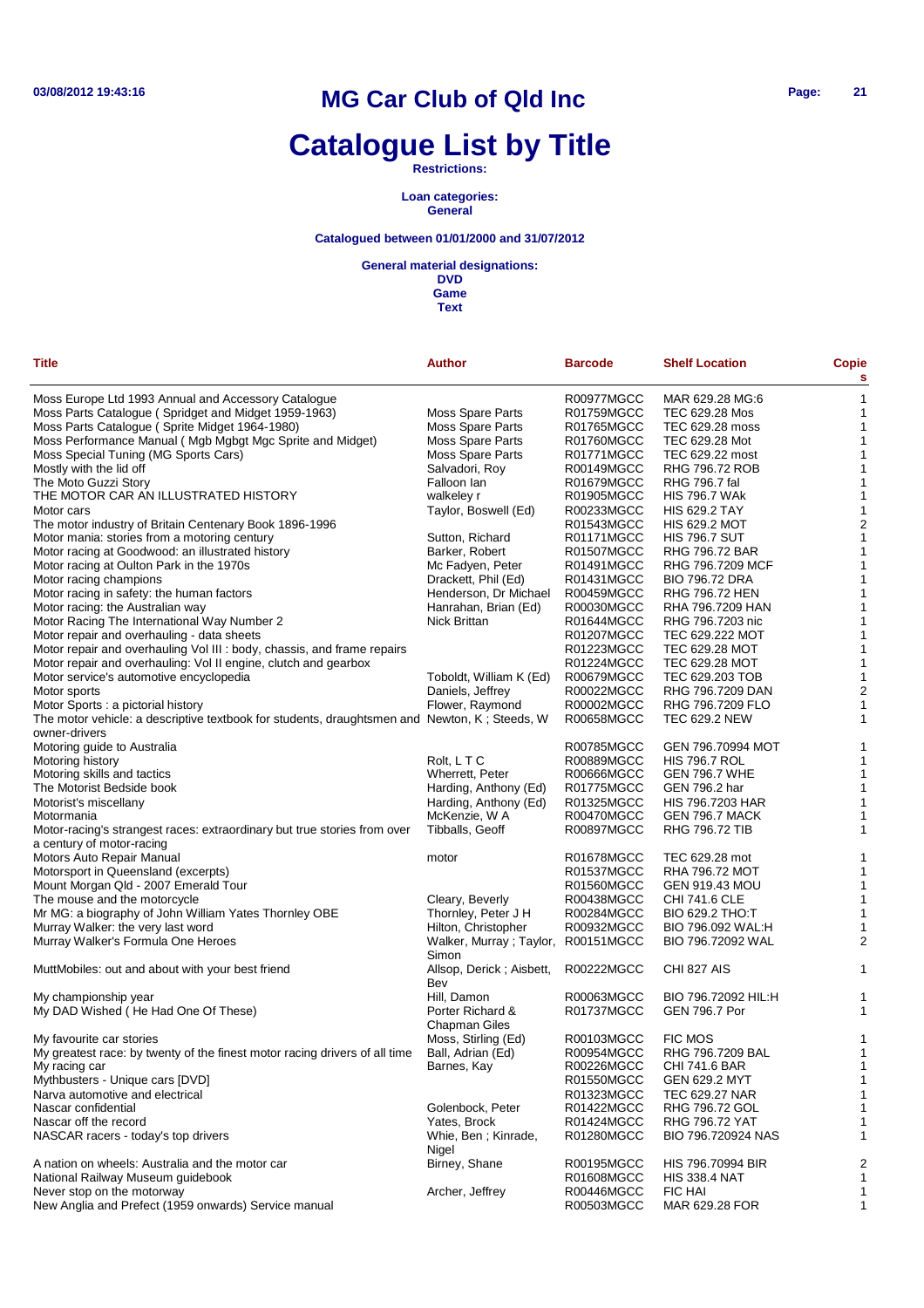# **Catalogue List by Title**

**Restrictions:**

**Loan categories: General**

### **Catalogued between 01/01/2000 and 31/07/2012**

**General material designations:**

**DVD Game**

| <b>Title</b>                                                                                                                  | <b>Author</b>                                 | <b>Barcode</b>           | <b>Shelf Location</b>                        | <b>Copie</b><br>s       |
|-------------------------------------------------------------------------------------------------------------------------------|-----------------------------------------------|--------------------------|----------------------------------------------|-------------------------|
| The new beetle                                                                                                                | DeLorenzo, Matt                               | R00341MGCC               | MAR 629.2 VW                                 | 1                       |
| The new guide to classic cars: an A to Z of automobiles from 1945 to<br>1975                                                  | Buckley, Martin                               | R01510MGCC               | <b>HIS 629.205 BUC</b>                       | 1                       |
| The new Villeneuve: a life of Jacques Villeneuve<br>Newcastle MG Car Club - 1955-2005                                         | Collings, Timothy                             | R00051MGCC<br>R01553MGCC | BIO 796.72092 VIL:C<br><b>RHA 796.7 MGC</b>  | $\overline{c}$<br>1     |
| Nigel Mansell: my autobiography                                                                                               | Mansell, Nigel; Allen,<br>James               | R01121MGCC               | BIO 796.72092 MAN:A                          | 1                       |
| Nigel Mansell: the absorbing biography of Britain's No 1 racing driver                                                        | Hilton, Christopher                           | R00556MGCC               | BIO 796.72092 MAN:H                          | 1                       |
| Nigel Mansell's Indy Car Racing                                                                                               | Mansell, Nigel; Shaw,<br>Jeremy               | R00251MGCC               | BIO 796.72092 MAN:M                          | 2                       |
| Nigel Mansell: world champion - the full story of the man and his tirumph                                                     | Hilton, Christopher                           | R00097MGCC               | BIO 796.72092 MAN:H                          | $\overline{\mathbf{c}}$ |
| Night court                                                                                                                   | Counselman, Mary<br>Elizabeth                 | R00446MGCC               | <b>FIC HAI</b>                               | 1                       |
| Niki Lauda and the Grand Prix gladiators                                                                                      | Mutch, Ronnie                                 | R00096MGCC               | BIO 796.72092 LAU:M                          | 1                       |
| Niki Lauda Second Time Around                                                                                                 | Niki Lauda                                    | R01650MGCC               | RHF 796.7209 nik                             | 1                       |
| Nostalgic vehicle collection [DVD]                                                                                            |                                               | R01462MGCC               | <b>HIS 629.2 CLA</b>                         | $\overline{c}$          |
| Not from Detroit                                                                                                              | Lansdale, Joe R                               | R00446MGCC               | <b>FIC HAI</b>                               | 1                       |
| Notes on screw gauges                                                                                                         | The National Physical<br>Laboratory Metrology | R00966MGCC               | TEC 629.288 NAT                              | 1                       |
|                                                                                                                               | Department                                    |                          |                                              |                         |
| Nowhere to hide: the story of Royale Racing Cars                                                                              | Lawrence, Paul                                | R01152MGCC               | RHG 796.7209 LAW                             | 1                       |
| Of men and cars                                                                                                               | Christy, John (Ed)                            | R01465MGCC               | <b>RHG 796.7 CHR</b>                         | 1                       |
| Off road vehicles in Australia<br>Off the beaten track                                                                        | Dunn, Peter                                   | R01335MGCC               | <b>GEN 796.7 DUN</b><br><b>GEN 910.4 LEY</b> | 1                       |
|                                                                                                                               | Leyland, Mike; Leyland, R00295MGCC<br>Mal     |                          |                                              | 1                       |
| Off the road Brock                                                                                                            | Brock, Peter; Webster,<br>Wayne               | R00308MGCC               | RHA 796.7209 BRO                             | 1                       |
| The official 2001-2002 Formula One Record Book                                                                                | Mansell, Nigel                                | R01418MGCC               | <b>RHF 796.72 MAN</b>                        | 1                       |
| The official race history of the Australian Grand Prix                                                                        |                                               | R01240MGCC               | RHA 796.72 OFF                               | 1                       |
| An old dog for a hard road : the inside story of the 1979 Repco Round Tuckey, Bill; Floyd,<br>Australia Reliability Trial     | Thomas B                                      | R00898MGCC               | <b>RHA 796.72 TUC</b>                        | 1                       |
| OLD MACDONALD had a FARM                                                                                                      |                                               | R01834MGCC               | CHI 741.6 .ada                               | 1                       |
| Old No 7                                                                                                                      | Davis, S C H                                  | R00490MGCC               | <b>FIC WEL</b>                               | 1                       |
| On the road: the step-by-step guide for every motorist on how to                                                              |                                               | R00793MGCC               | TEC 629.28 ONT                               | 1                       |
| maintain, repair and improve your car Nos 16-30<br>On the road: the step-by-step guide for every motorist on how to           |                                               | R00795MGCC               | TEC 629.28 ONT                               | 1                       |
| maintain, repair and improve your car Nos 46-60<br>On the road: the step-by-step guide for every motorist on how to           |                                               | R00796MGCC               | TEC 629.28 ONT                               | 1                       |
| maintain, repair and improve your car Nos 1-15<br>On the road: the step-by-step guide for every motorist on how to            |                                               | R00797MGCC               | TEC 629.28 ONT                               | 1                       |
| maintain, repair and improve your car Nos 61-74                                                                               |                                               |                          |                                              |                         |
| On the road: the step-by-step guide for every motorist on how to<br>maintain, repair and improve your car Nos 120-134         |                                               | R00798MGCC               | TEC 629.28 ONT                               |                         |
| On the road: the step-by-step guide for every motorist on how to<br>maintain, repair and improve your car Nos 135-140 (Index) |                                               | R00799MGCC               | TEC 629.28 ONT                               | 1                       |
| On the road: the step-by-step guide for every motorist on how to<br>maintain, repair and improve your car Nos 105-119         |                                               | R00800MGCC               | TEC 629.28 ONT                               | 1                       |
| On the road: the step-by-step guide for every motorist on how to                                                              |                                               | R00801MGCC               | TEC 629.28 ONT                               |                         |
| maintain, repair and improve your car Nos 90-104<br>On the road: the step-by-step guide for every motorist on how to          |                                               | R00802MGCC               | TEC 629.28 ONT                               |                         |
| maintain, repair and improve your car Nos 75-89<br>On the road: the step-by-step guide for every motorist on how to           |                                               | R00794MGCC               | TEC 629.28 ONT                               | 1                       |
| maintain, repair and improve your car Nos 31-45                                                                               |                                               |                          |                                              |                         |
| One for the road                                                                                                              | Pollard, Jack                                 | R00309MGCC               | HIS 796.70994 POL                            | 1                       |
| One for the road                                                                                                              | Walters, Doug                                 | R00694MGCC               | GEN 827 WAL                                  | 2                       |
| One for the road: stories of racetrack, trials, pioneer, veteran, vintage                                                     | Pollard, Jack (Ed)                            | R00473MGCC               | HIS 796.70994 POL                            | 1                       |
| and outback motoring in Australia and New Zealand                                                                             |                                               |                          |                                              |                         |
| Opposite Lock: Official journal of the MG Car Club of Sydney Ltd                                                              |                                               | R01007MGCC               | PER OPP                                      | 1                       |
| Opposite Lock: Official journal of the MG Car Club of Sydney Ltd 1994/5                                                       |                                               | R01008MGCC               | PER OPP                                      | 1                       |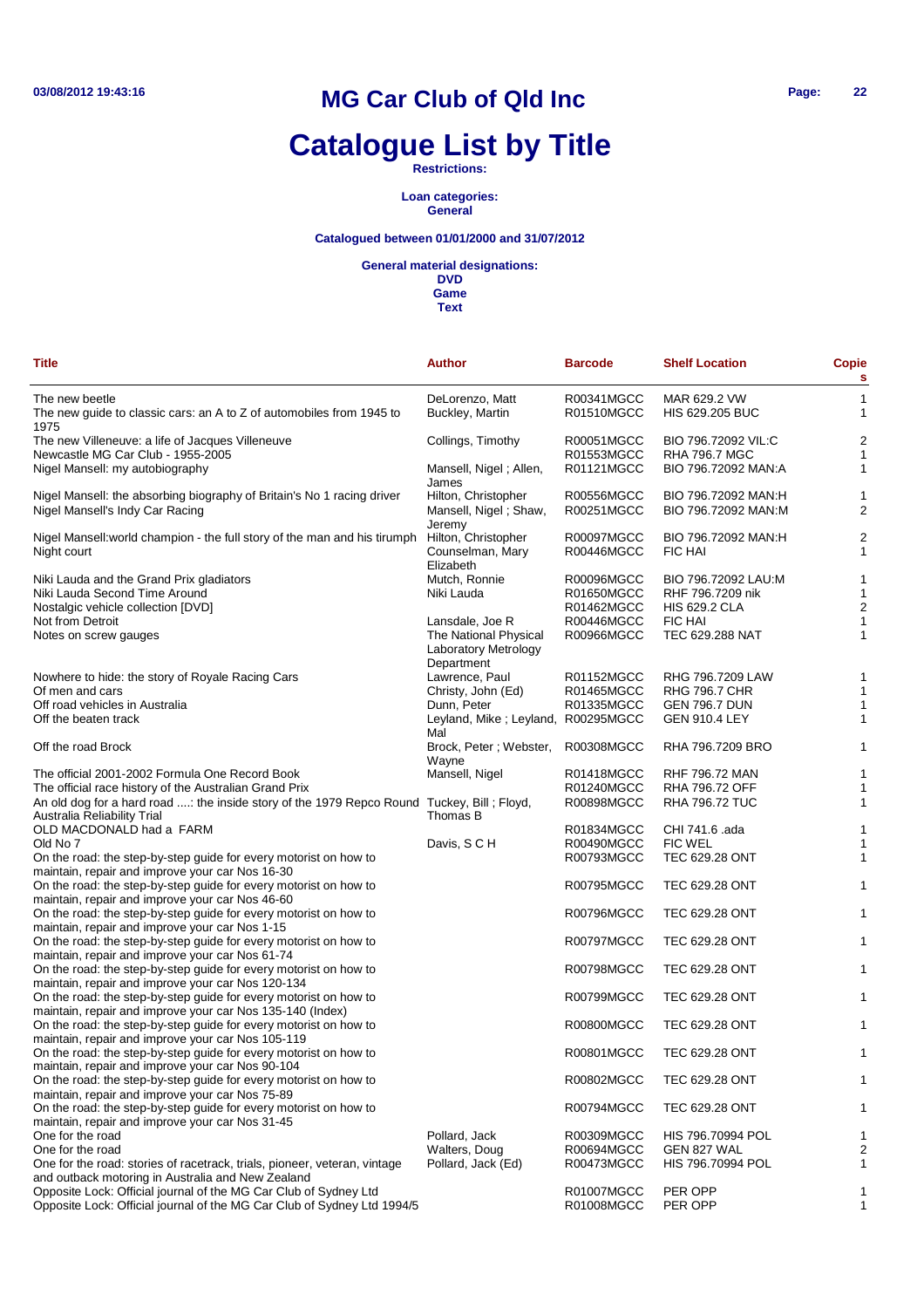# **Catalogue List by Title**

#### **Restrictions:**

#### **Loan categories: General**

### **Catalogued between 01/01/2000 and 31/07/2012**

#### **General material designations:**

**DVD Game**

| Title                                                                                                | <b>Author</b>                                | <b>Barcode</b> | <b>Shelf Location</b> | <b>Copie</b><br>s       |
|------------------------------------------------------------------------------------------------------|----------------------------------------------|----------------|-----------------------|-------------------------|
| Opposite Lock: Official journal of the MG Car Club of Sydney Ltd 1996/7                              |                                              | R01009MGCC     | PER OPP               |                         |
| Opposite Lock: Official journal of the MG Car Club of Sydney Ltd 1998                                |                                              | R01010MGCC     | PER OPP               | 1                       |
| Opposite Lock: Official journal of the MG Car Club of Sydney Ltd 1999                                |                                              | R01011MGCC     | PER OPP               | 1                       |
| Opposite Lock: Official journal of the MG Car Club of Sydney Ltd 2000                                |                                              | R01012MGCC     | PER OPP               | 1                       |
| Opposite Lock: Official journal of the MG Car Club of Sydney Ltd 2001                                |                                              | R01013MGCC     | PER OPP               |                         |
| Opposite Lock: Official journal of the MG Car Club of Sydney Ltd 2002                                |                                              | R01014MGCC     | PER OPP               | 1                       |
| Opposite Lock: Official journal of the MG Car Club of Sydney Ltd 2003                                |                                              | R01015MGCC     | PER OPP               |                         |
| Opposite Lock: Official journal of the MG Car Club of Sydney Ltd 2004                                |                                              | R01016MGCC     | PER OPP               | 1                       |
| Opposite Lock: Official journal of the MG Car Club of Sydney Ltd 2005                                |                                              | R01017MGCC     | PER OPP               | 1                       |
| Original Briggs and Stratton Service parts: Service and repair<br>instructions                       |                                              | R00389MGCC     | TEC 629.25 ORI        | 1                       |
| Original MG T Series: the restorer's guide to MG TA, TB, TC, TD and<br>TF                            | Clausager, Anders<br>Ditley                  | R00508MGCC     | MAR 629.28 MG:4       | 2                       |
| Original MGA: the restorer's guide                                                                   | Clausager, Anders<br>Ditley                  | R00668MGCC     | MAR 629.28 MG:5       | 1                       |
| Original MGB with MGC and MGB GT V8: the restorer's guide to all<br>roadster and GT models 1962-1980 | Clausager, Anders<br>Ditley                  | R00665MGCC     | MAR 629.28 MG:6       | 1                       |
| Original Sprite and Midget: the restorer's guide                                                     | Horler, Terry                                | R00360MGCC     | MAR 629.28 MG:5       | $\overline{c}$          |
| The other side of the wall                                                                           | Sapper                                       | R00490MGCC     | <b>FIC WEL</b>        | 1                       |
| Our Mount Cotton                                                                                     | lan Bridge & Leif<br>Forsberg                | R01618MGCC     | <b>GEN 796.7 ian</b>  | 1                       |
| Outback touring                                                                                      | McLelland, Ross                              | R00296MGCC     | <b>GEN 910.4 MCL</b>  | 3                       |
| Owner's handbook for the MG One and a quarter litre (Series Y)                                       |                                              | R00990MGCC     | MAR 629.28 MG:4       | 1                       |
| Panel beating and body repairing                                                                     | Wait, Donald                                 | R00536MGCC     | <b>TEC 629.28 WAI</b> | $\overline{\mathbf{c}}$ |
| Panel beating and car restoration                                                                    | Wait, Donald                                 | R00533MGCC     | TEC 629.28 WAI        | 1                       |
| The Paris-Vienna race                                                                                | Jarrott, Charles                             | R00490MGCC     | <b>FIC WEL</b>        | 1                       |
| Paul Frere: my life full of cars                                                                     | Frere, Paul                                  | R01178MGCC     | BIO 796.72092 FRE:G   |                         |
| P.B.BEAR SANCASTLE SURPRISE                                                                          | Davis Lee                                    | R01833MGCC     | CHI 741.6 Dav         | 1                       |
| Pebble Beach Concours d'Elegance                                                                     |                                              | R01505MGCC     | <b>GEN 629.2 PEB</b>  | 1                       |
| The perfect driver                                                                                   | Bentley, Ross                                | R01289MGCC     | <b>RHG 796.7 BEN</b>  | 1                       |
| Performance cars down under                                                                          | Hall, Timothy                                | R00135MGCC     | MAR 629.222 HAL       |                         |
| Performance MG: MGB 1965 to 1980: Performance parts and                                              |                                              | R00975MGCC     | MAR 629.28 MG:6       | 1                       |
| accessories                                                                                          |                                              |                |                       |                         |
| Performance saloons                                                                                  | McNamara, Julian                             | R00185MGCC     | MAR 629.222 MCN       |                         |
| Period cars                                                                                          | Rogliatti, Gianni                            | R00121MGCC     | HIS 629.209041 ROG    |                         |
| Peter Brock                                                                                          | Oastler, Mark                                | R00247MGCC     | BIO 796.720924 BRO:O  | 1                       |
| Peter Brock Life Life follow Your Dreams [DVD]                                                       | <b>Manton Glenn</b>                          | R01699MGCC     | BIO 796.720924 man    |                         |
| Petersen's basic auto repair manual                                                                  |                                              | R00892MGCC     | TEC 629.28 PET        | 1                       |
| Petersen's complete book of engine swapping                                                          |                                              | R00985MGCC     | TEC 629.25 PET        |                         |
| Petrol, bait, ammo and ice                                                                           | Nelson, H G                                  | R01227MGCC     | GEN 827 NEL           | 1                       |
| Peugeot: the Australian story                                                                        | Kennedy, Ewan                                | R00693MGCC     | MAR 629.2 PEU         | 1                       |
| PHILLIP ISLAND A HISTORY                                                                             | Scaysbrook Jim                               | R01807MGCC     | RHA 796.7209 SCA      | 1                       |
| The pictorial history of Australian automobiles                                                      | Clarke, Andrew                               | R00337MGCC     | HIS 796.70994 CLA     | 1                       |
| Pictorial history of cars                                                                            | Roberts, Peter                               | R00382MGCC     | HIS 629.20904 ROB     | 2                       |
| A pictorial history of the motor car                                                                 | Roberts, Peter                               | R00953MGCC     | HIS 629.20904 ROC     | 1                       |
|                                                                                                      |                                              |                |                       |                         |
| A picture history of motoring                                                                        | Rolt, LTC                                    | R00138MGCC     | <b>HIS 796.7 ROL</b>  |                         |
| Piers Courage: last of the gentlemen racers                                                          | Cooper, Adam                                 | R01596MGCC     | BIO 797.72092 COU:C   | 1                       |
| The Piranha Club: power and influence in Formula One                                                 | Collings, Timothy                            | R00241MGCC     | RHF 796.7209 COL      |                         |
| PLANES See How It Works                                                                              | Potter Tony                                  | R01831MGCC     | CHI 741.6 pot         | 1                       |
| The Porsche and Volkswagen companion                                                                 | Ullyett, Kenneth                             | R00444MGCC     | MAR 629.222 ULL       | 1                       |
| Porsche: the enduring legend                                                                         | Wright, Nicky                                | R01437MGCC     | MAR 629.2 POR         | 1                       |
| Porsche: the man and his cars                                                                        | Von Frankenberg,<br>Richard ; Meisl, Charles | R00447MGCC     | BIO 796.720924 POR:M  | 1                       |
| Postwar sports cars: the modern classics                                                             | Dymock, Eric                                 | R00376MGCC     | HIS 629.209043 DYM    | 1                       |
| The power and the glory: a century of motor racing                                                   | Rendall, Ivan                                | R00001MGCC     | RHG 796.7209 REN      | $\overline{c}$          |
| The power to win                                                                                     | Blunsden, John                               | R01361MGCC     | TEC 629.25 BLU        | 1                       |
| The Powerbrokers: the battle for F1's billions                                                       | Henry, Alan                                  | R01593MGCC     | <b>RHF 796.72 HEN</b> | 1                       |
| Practical Australian motorist illustrated                                                            | Thomson, D K (Ed)                            | R00544MGCC     | <b>GEN 796.7 THO</b>  | 1                       |
| Practical classics on MGB restoration: reprinted from Practical Classics                             |                                              | R00288MGCC     | MAR 629.28 MG:6       | 3                       |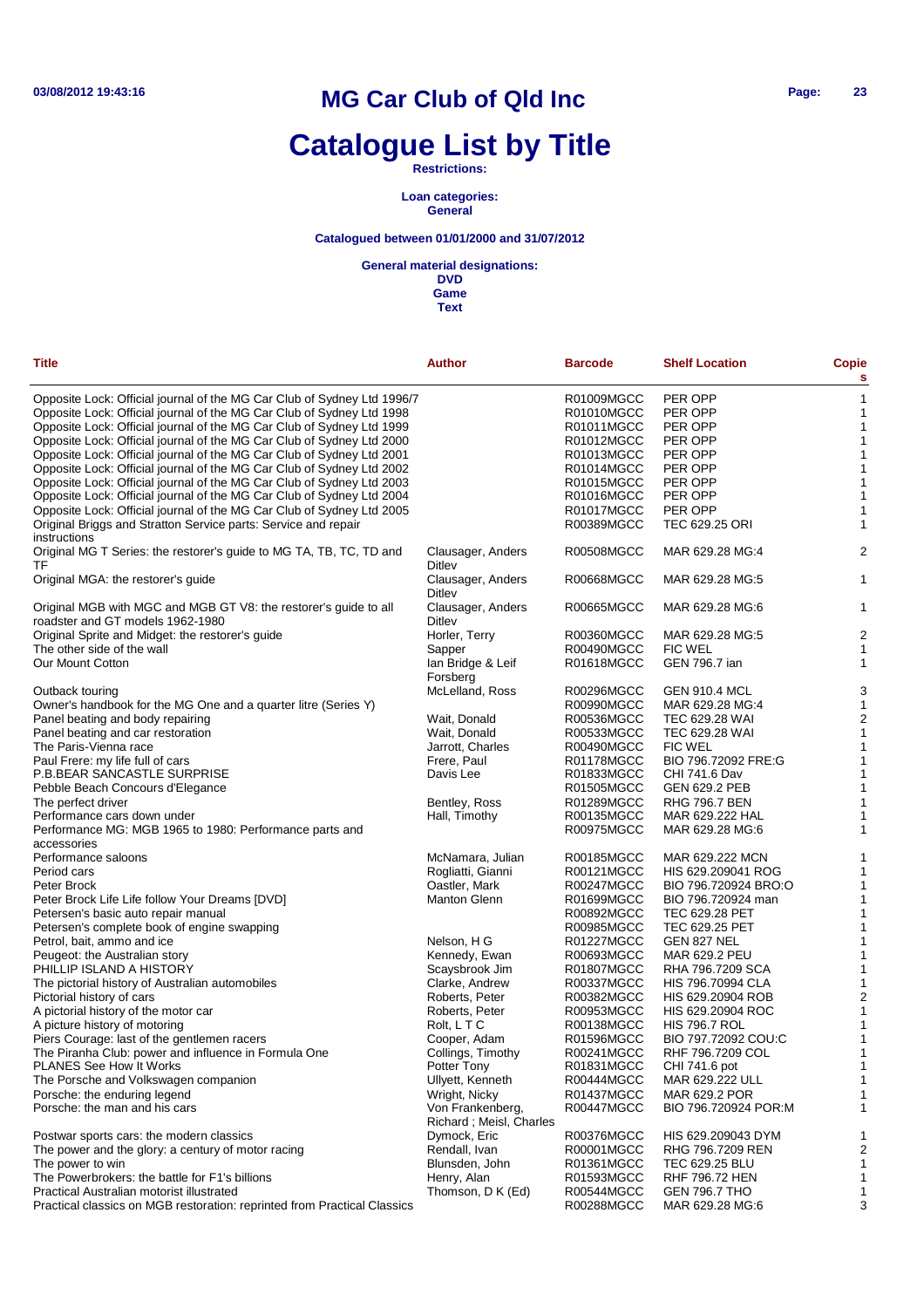# **Catalogue List by Title**

**Restrictions:**

**Loan categories: General**

### **Catalogued between 01/01/2000 and 31/07/2012**

**General material designations:**

**DVD Game**

| Title                                                                                                                                          | <b>Author</b>                                | <b>Barcode</b>    | <b>Shelf Location</b> | <b>Copie</b><br>s       |
|------------------------------------------------------------------------------------------------------------------------------------------------|----------------------------------------------|-------------------|-----------------------|-------------------------|
| magazine                                                                                                                                       |                                              |                   |                       |                         |
| Premium Power                                                                                                                                  | Rosengarten Phillip &<br>Stuermer Christop b | R01787MGCC        | TEC 629.228 Ros       | 1                       |
| Preparing for lathe work                                                                                                                       |                                              | R00809MGCC        | TEC 681 LAT           | 1                       |
| Prescott Speed Hillclimb 1938=1988                                                                                                             | Hull, Peter                                  | R01788MGCC        | RHG 796.7209 Hul      | 1                       |
| Principles of wheel alignment                                                                                                                  | Nicholson, Ian                               | R00649MGCC        | TEC 629.248 NIC       | $\overline{a}$          |
| Project Phoenix: the birth of the MGF                                                                                                          | Adcock, lan                                  | R00280MGCC        | MAR 629.2 MG:7        | 1                       |
| Project VN: An Australian car for the 1990s                                                                                                    | Davis, Pedr; Davis,<br>Tony                  | R00333MGCC        | MAR 629.2 HOL         | 1                       |
| Prototype and dream cars: a tribute to craftsmanship and invention                                                                             | McLintock, Dewar                             | R01160MGCC        | <b>HIS 629.2 MCL</b>  | 1                       |
| The pushcart war                                                                                                                               | Merrill, Jean                                | R00524MGCC        | <b>CHI 796.7 MER</b>  | 1                       |
| QH FLEXIABLE MOUNTINGS AND BUSHES                                                                                                              | Quinton Hazall<br>Automotive Ltd             | R01894MGCC        | TEC 629.222 qh        | 1                       |
| THE QH GUIDE TO CLUTCH PROBLEM DIAGNOSIS                                                                                                       | Quinton Hazall<br>Automotive Ltd             | R01893MGCC        | TEC 629.222 qh        | 1                       |
| Queensland Motoring Holiday Guide - the Matilda Highway                                                                                        |                                              | R00927MGCC        | GEN 796.70994 QUE     | 1                       |
| The quest for the perfect car: my life in motoring                                                                                             | Wherrett, Peter                              | R00354MGCC        | BIO 796.720924 WHE:W  | 1                       |
| QUINTON HAZELL RANGE OF BRAKE CALLIPERS                                                                                                        | <b>Quinton Hazall</b>                        | R01898MGCC        | TEC 629.222 qh        | 1                       |
|                                                                                                                                                | <b>Automotive Ltd</b>                        |                   |                       |                         |
| Race To Dakar Charley Boorman [DVD]                                                                                                            | <b>Boorman Charley</b>                       | R01801MGCC        | RHG 796.72 BOR        | 1                       |
| Race to win: how to become a complete champion driver                                                                                          | Daly, Derek                                  | R01535MGCC        | <b>GEN 796.72 DAL</b> | 1                       |
| The racer                                                                                                                                      | Melchior, Ib                                 | R00446MGCC        | <b>FIC HAI</b>        | 1                       |
| Raceyear 1983                                                                                                                                  | Hassall, David (Ed)                          | R00016MGCC        | RHA 796.7209 RAC      | 4                       |
| Raceyear 1984                                                                                                                                  | Naismith, Barry (Ed)                         | R00019MGCC        | RHA 796.7209 RAC      | 1                       |
| Raceyear 1985                                                                                                                                  | Naismith, Barry (Ed)                         | R00020MGCC        | RHA 796.7209 RAC      | $\overline{\mathbf{c}}$ |
| Racing a sports car                                                                                                                            | Mortimer, Charles                            | R00483MGCC        | RHG 796.7209 MOR      | 1                       |
| The racing car explained                                                                                                                       | Pomeroy, Laurence                            | R01445MGCC        | TEC 629.2 POM         | 1                       |
| Racing cars                                                                                                                                    | Welsh, Robert                                | R00155MGCC        | RHG 796.7209 WEL      | 1                       |
| Racing cars                                                                                                                                    | Desmond, Kevin                               | R00496MGCC        | RHG 796.7209 DES      | 1                       |
| Racing cars                                                                                                                                    | Vesey, Mark                                  | <b>R01467MGCC</b> | CHI 796.7209 DEB      | 1                       |
| Racing Cars                                                                                                                                    | Hough Richard                                | R01751MGCC        | RHG 796.7209 hOU      | 1                       |
| Racing cars and the history of motor sport                                                                                                     | Roberts, Peter                               | R00015MGCC        | RHG 796.7209 ROB      | 1                       |
| Racing cars of the world                                                                                                                       | Roberts, Peter                               | R00970MGCC        | RHF 796.72 ROB        | 1                       |
| Racing cars, racing cars                                                                                                                       | Houston, Donald                              | R00339MGCC        | HIS 796.7209 HOU      | 1                       |
| The racing driver                                                                                                                              | Jenkinson, Denis                             | R00561MGCC        | RHG 796.72 JEN        | 1                       |
| Racing drivers                                                                                                                                 | Wood, Tim                                    | R00232MGCC        | GEN 741.6 WOO         | 1                       |
| Racing drivers' manual                                                                                                                         | Gardner, Frank                               | R01254MGCC        | RHG 796.7 GAR         | 1                       |
| Racing drivers' school                                                                                                                         | Russell, Jim                                 | R00149MGCC        | RHG 796.72 ROB        | 1                       |
| Racing engine preparation                                                                                                                      | Trickey, Clive                               | R00569MGCC        | TEC 629.25 TRI        | 1                       |
| Racing Stewart: the birth of a Grand Prix team                                                                                                 | Hamilton, Maurice;<br>Nicholson, Jon         | R00248MGCC        | RHF 796.7209 HAM      | 1                       |
| Rainy races                                                                                                                                    | Dennis, Lisa                                 | R00228MGCC        | CHI 741.6 DEN         | 1                       |
| Rallies and trials                                                                                                                             | Davis, S C H                                 | R00934MGCC        | <b>HIS 796.72 DAV</b> | 1                       |
| Rallying                                                                                                                                       | Van Damm, Sheila                             | R00103MGCC        | <b>FIC MOS</b>        | 1                       |
| Rallying in a works MG                                                                                                                         | Shaw, Len                                    | R00384MGCC        | RHG 796.7209 SHA      | 1                       |
| Rallying with BP                                                                                                                               |                                              | R00896MGCC        | RHG 796.72 RAL        | 1                       |
| Range Rover V8 - Repair Operation Manual                                                                                                       |                                              | R01501MGCC        | MAR 629.28 LAN        | 1                       |
| Raw speed                                                                                                                                      | Pollard, Jack                                | R00010MGCC        | RHA 796.7209 POL      | 2                       |
| The record breakers                                                                                                                            | Villa, Leo; Gray, Tony                       | R00348MGCC        | BIO 796.72 CAN:V      | 1                       |
| The red book: Australia's premier guide to new and used passenger and<br>light commercial vehicle values and identification: Jul 1999-Aug 1999 |                                              | R00841MGCC        | GEN 629.222 RED       | 1                       |
| The red MG                                                                                                                                     | Stanford, Don                                | R00103MGCC        | FIC MOS               | 1                       |
| Refidex: Brisbane, North and South Coasts Vol 33 1962-3                                                                                        |                                              | R00939MGCC        | GEN 912.9431 REF      | 1                       |
| The reluctant Motor Mechanic                                                                                                                   | Fordham John                                 | R01677MGCC        | TEC 629.222 for       | 1                       |
| Remembering Senna                                                                                                                              | Henry, Alan                                  | R00677MGCC        | BIO 796.72092 SEN:H   | 3                       |
| Renault 5: "Le Car"                                                                                                                            | Sparrow, David                               | R00688MGCC        | MAR 629.2 REN         | 1                       |
| Repair operation manual for Jaguar Series 3 V12 E type                                                                                         |                                              | R00778MGCC        | MAR 629.28 JAG        | 1                       |
| Repairing and restoring classic car components                                                                                                 | Wallage, Peter;<br>Wallage, John             | R00534MGCC        | TEC 629.28 WAL        | 1                       |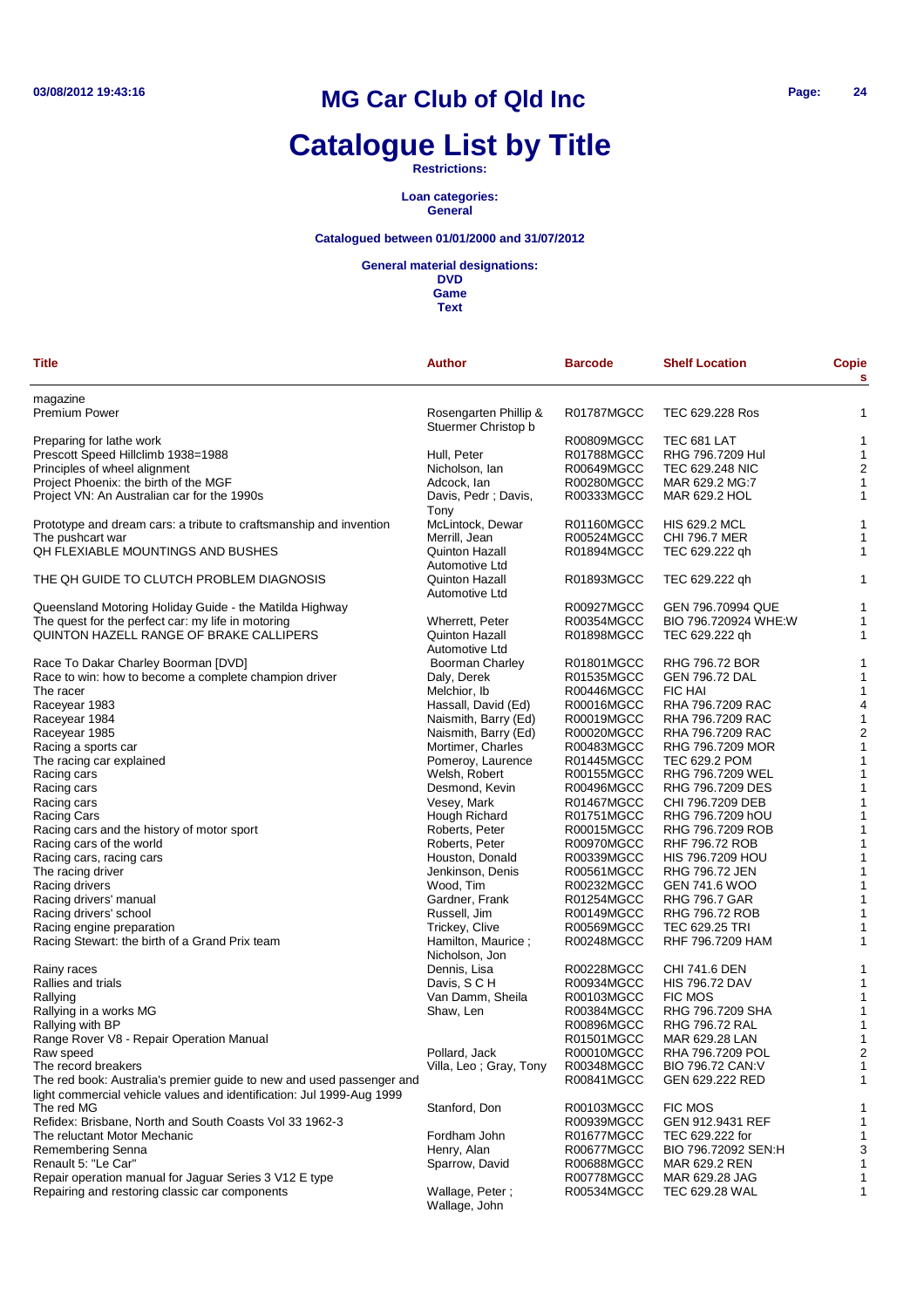# **Catalogue List by Title**

**Restrictions:**

**Loan categories: General**

### **Catalogued between 01/01/2000 and 31/07/2012**

#### **General material designations:**

| <b>Title</b>                                                             | <b>Author</b>        | <b>Barcode</b>           | <b>Shelf Location</b> | <b>Copie</b><br>s |
|--------------------------------------------------------------------------|----------------------|--------------------------|-----------------------|-------------------|
| Repco engine service manual                                              |                      | R00530MGCC               | TEC 629.25 REP        | $\mathbf{1}$      |
| Repco engine service manual                                              |                      | R00641MGCC               | TEC 629.25 REP        | 1                 |
| REPLACEMENT BEARING DATA                                                 | <b>SKF</b>           | R01880MGCC               | TEC 629.222 SKF       | 1                 |
| Restoring Sprites and Midgets: an enthusiast's guide                     | Bristow, Grahame     | R00359MGCC               | MAR 629.28 MG:5       | 1                 |
| Return to Midway                                                         | Ballard, Robert      | R01611MGCC               | <b>HIS 940.54 BAL</b> | 1                 |
| The riddler's dictionary                                                 | Eldin, Peter         | R00784MGCC               | CHI 827 ELD           | 1                 |
| A ride with Olympy                                                       | Thurber, James       | R00103MGCC               | <b>FIC MOS</b>        | 1                 |
| Riding Through Time (a century of Aust Motorcycling)                     | Scaysbrook Jim       | R01780MGCC               | GEN 796.7 sca         | 1                 |
| The rise and fall of Peter Brock                                         | Tuckey, Bill         | R00054MGCC               | BIO 796.720924 BRO:T  | 1                 |
| The road ahead: a practical manual for the new driver                    | Bodnar, Mike         | R00581MGCC               | GEN 629.2 BOD         | 1                 |
| Road and Track on MG Sports cars 1949-1961: reprinted from Road          |                      | R00266MGCC               | MAR 629.2 MG:4        | 1                 |
| and Track Magazine                                                       |                      |                          |                       |                   |
| Road and track on MG Sports cars 1962-1980 : reprinted from Road         |                      | R00275MGCC               | MAR 629.2 MG:6        | 1                 |
| and Track Magazine                                                       |                      |                          |                       |                   |
| Road and track on Triumph sports cars 1974-1982                          |                      | R00335MGCC               | MAR 629.2 TRI         | 1                 |
| The road movie book                                                      | Cohan, Steven; Hark, | R01231MGCC               | GEN 791.43 COH        | 1                 |
|                                                                          | Ina Rae              |                          |                       |                   |
| Road safety: how to reduce road accidents                                | Skillman, T S        | R00690MGCC               | <b>GEN 796.7 SKI</b>  | 1                 |
| Road star hat trick: being an account of two seasons of B Bira, the      | Prince Chula of Siam | R01083MGCC               | BIO 796.72092 BIR:C   | 1                 |
| racing motorist in 1937 nd 1938                                          |                      |                          |                       |                   |
| A roadside camera 1895-1915                                              | Ware, Michael E      | R01273MGCC               | <b>HIS 796.7 WAR</b>  | 1                 |
| Roadside mechanic: how to keep your car on the road                      |                      | R00298MGCC               | TEC 629.28 ROA        | 2                 |
| Roll grinding                                                            |                      | R00774MGCC               | TEC 681 ROL           | 1                 |
| Rolls: Man of speed                                                      | Meynell, Laurence    | R00559MGCC               | BIO 629.2 ROL:M       | 1                 |
| Rough grinding (Snagging) in foundries, welding and forge shops          |                      | R00576MGCC               | TEC 681 ROU           | 1                 |
| Rover 3500 SD1 1976-79 Autobook                                          |                      | R00526MGCC               | MAR 629.28 ROV        | 1                 |
| RPM [DVD]                                                                |                      | R01298MGCC               | <b>FIC RPM</b>        | 1                 |
| Rules on running the MG National Meeting                                 |                      | R01538MGCC               | MAR 796.77 MG:1       | 1                 |
| Safe outback travel                                                      | Absalom, Jack        | R00313MGCC               | <b>GEN 910.4 ABS</b>  | 1                 |
| Safety Fast: 1990-1992                                                   |                      | R01081MGCC               | <b>PER SAF</b>        | 1                 |
| Safety Fast: 1992-1993                                                   |                      | R01089MGCC               | <b>PER SAF</b>        | 1                 |
| Safety Fast 1994/95                                                      |                      | R01090MGCC               | <b>PER SAF</b>        | 1                 |
| Safety Fast 1996                                                         |                      | R01091MGCC               | PER SAF               | 1                 |
| Safety Fast 1997                                                         |                      | R01092MGCC               | <b>PER SAF</b>        | 1                 |
| Safety Fast 1998                                                         |                      | R01093MGCC               | PER SAF               | 1                 |
| Safety Fast 1999                                                         |                      | R01094MGCC<br>R01095MGCC | PER SAF<br>PER SAF    | 1<br>1            |
| Safety Fast 2000                                                         |                      | R01096MGCC               | PER SAF               | 1                 |
| Safety Fast 2001<br>Saloon motorsport in New Zealand                     | Chadwick, Tim        | R01504MGCC               | RHG 796.72 CHA        | 1                 |
| Sarich: the man and his engines                                          | Davis, Pedr          | R00293MGCC               | BIO 629.25 SAR:D      | 1                 |
| Schumacher: the life of the new Formula 1 champion                       | Collings, Timothy    | R01251MGCC               | BIO 796.72092 SCH:C   | 1                 |
| Second chance                                                            | Finney, Jack         | R00446MGCC               | <b>FIC HAI</b>        | 1                 |
| The Secret Life of Formula One [DVD]                                     | Discovery Channel    | R01819MGCC               | RHF 796.7209 dis      | 1                 |
| Service manual for Austin A40 Somerset                                   |                      | R00413MGCC               | MAR 629.28 AUS        | 1                 |
| Service manual for Series TC, TD, TF, TF 1500, MGA                       |                      | R01136MGCC               | MAR 629.28 MG:4       | 3                 |
| <b>Service Station Manual</b>                                            | Penton Publishing    | R01654MGCC               | TEC 629.222 pen       | 1                 |
| Service training notes: the A series transverse engine range             |                      | R00842MGCC               | MAR 629.25 MOR        | 1                 |
| Service training notes: the E series transverse engine range of vehicles |                      | R00843MGCC               | MAR 629.25 MOR        | 1                 |
| Servicing your car: DIY guide to routine maintenance                     |                      | R00299MGCC               | TEC 629.28 SER        | $\overline{c}$    |
| Setting up and tuning Weber DCOE Carburettors                            |                      | R01557MGCC               | TEC 629.253 WEB       | 3                 |
| Shelby: the man, the cars, the legend                                    | Wyss, Wallace A      | R01423MGCC               | BIO 796.72 SHE:W      | 1                 |
| The Shelsley Walsh Story                                                 | Taylor, Simon        | R01508MGCC               | RHG 796.72 TAY        | 1                 |
| Shock absorber test and comparison                                       |                      | R00996MGCC               | TEC 629.243 SHO       | 2                 |
| Six men who built the modern auto industry                               | Johnson, Richard A   | R01386MGCC               | BIO 629.2 JOH         | 2                 |
| Six miles to roadside business                                           | Doane, Michael       | R00428MGCC               | FIC DOA               | 1                 |
| Smile sport!                                                             | Chappell, lan;       | R01166MGCC               | GEN 827 CHA           | 2                 |
|                                                                          | Robertson, Austin    |                          |                       |                   |
| SMITHS EXCHANGE SERVICE                                                  | FRU                  | R01887MGCC               | TEC 629.222 FRU       | 1                 |
| SMITHS SUPPLEMENTARY INSTRUMENT AND MOUNTING                             | Smiths               | R01888MGCC               | TEC 629.222 SMI       | 1                 |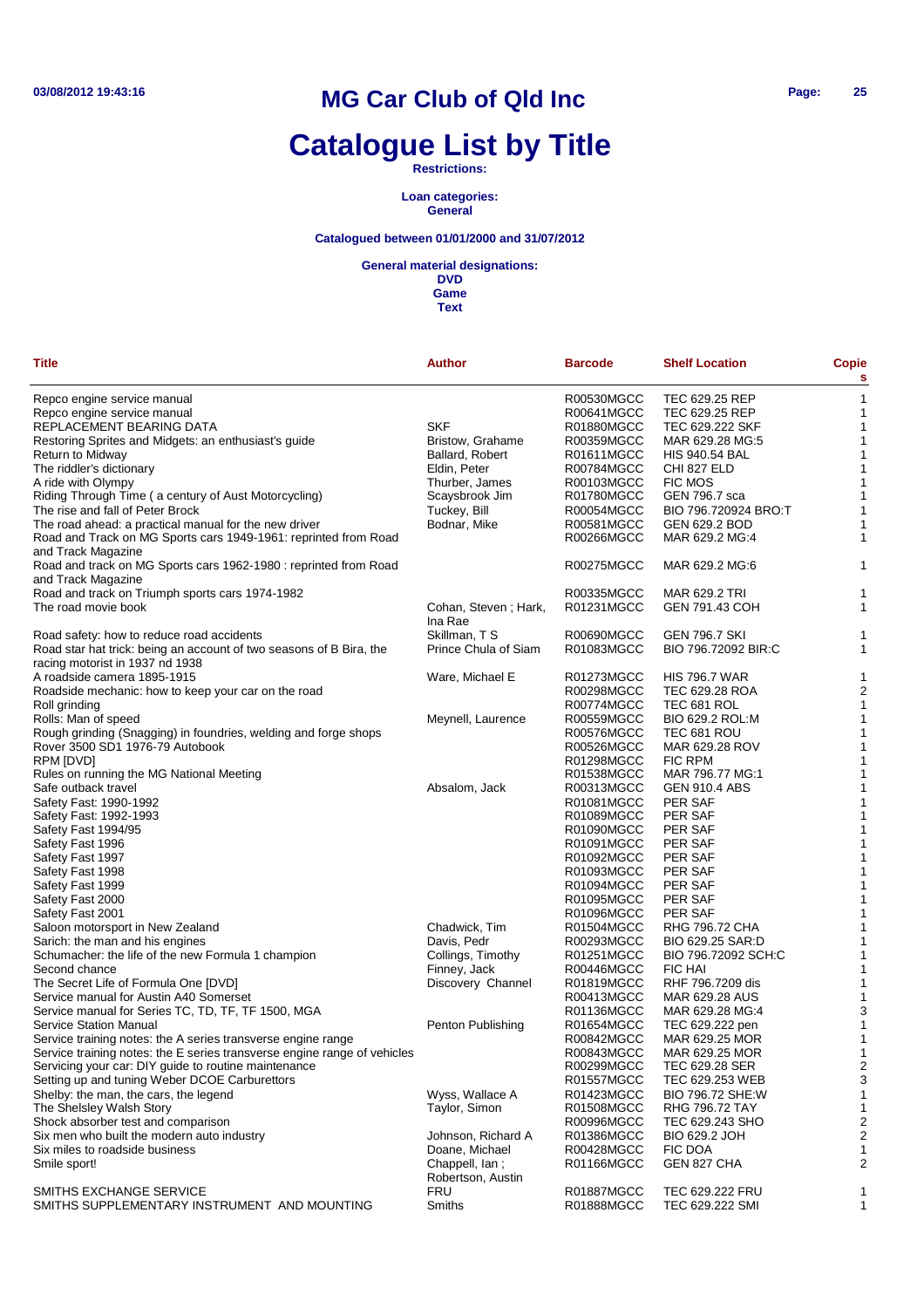# **Catalogue List by Title**

**Restrictions:**

**Loan categories: General**

### **Catalogued between 01/01/2000 and 31/07/2012**

**General material designations:**

**DVD Game**

| Title                                                                   | <b>Author</b>                        | <b>Barcode</b> | <b>Shelf Location</b> | Copie<br>s              |
|-------------------------------------------------------------------------|--------------------------------------|----------------|-----------------------|-------------------------|
| <b>PANELS</b>                                                           |                                      |                |                       |                         |
| Snap-on: 75 years anniversary                                           |                                      | R00791MGCC     | TEC 629.288 SNA       | 1                       |
| Snap-on: quality tools and service equipment                            |                                      | R00787MGCC     | TEC 629.288 SNA       | 1                       |
| The Sound and the fury: 100 years of motorsport in Australia            | Tuckey, Bill                         | R00028MGCC     | RHA 796.7209 TUC      | 1                       |
| Spark plug servicing                                                    |                                      | R00770MGCC     | TEC 629.254 SPA       | 1                       |
| Special lathes                                                          |                                      | R00814MGCC     | TEC 681 LAT           | 1                       |
| Special tuning for the MGB: tourer and GT                               |                                      | R00583MGCC     | MAR 629.25 MG:6       | 3                       |
| Special tuning parts list and data tuning sheets                        |                                      | R01142MGCC     | MAR 629.28 MG:6       | $\mathbf{1}$            |
| Specials                                                                | Bolster, John                        | R00686MGCC     | RHG 629.228 BOL       | 1                       |
| Speed addicts                                                           | Hughes, Mark                         |                | <b>RHF 796.72 HUG</b> | $\overline{\mathbf{c}}$ |
|                                                                         |                                      | R01419MGCC     |                       |                         |
| Speed: Cinema of motion                                                 | Adrian, Werner                       | R00346MGCC     | GEN 791.43 ADR        | $\mathbf{1}$            |
| Speed on Tweed 2006 [DVD]                                               |                                      | R01551MGCC     | RHA 796.72 SPE        | $\mathbf{1}$            |
| Speed Secrets 2                                                         | Bentley, Ross                        | R01804MGCC     | TEC 629,228 BEN       | 1                       |
| The sports car                                                          | Ward, lan                            | R00132MGCC     | MAR 629.222 WAR       | 1                       |
| Sports cars                                                             | Posthumus, Cyril;                    | R00130MGCC     | MAR 629.222 POS       | $\overline{c}$          |
|                                                                         | Hodges, David                        |                |                       |                         |
| Sports cars                                                             | Cade, Laurie                         | R00467MGCC     | MAR 629.222 CAD       | 1                       |
| Sports cars 1910-1960                                                   | Dussek, lan                          | R00701MGCC     | MAR 629.222 DUS       | $\mathbf{1}$            |
| Sports cars: history and development                                    | Georgano, G N                        | R00134MGCC     | MAR 629.222 GEO       | 2                       |
| Sports cars on road and track                                           | Hutton, Ray                          | R00133MGCC     | MAR 629.222 HUT       | $\mathbf{1}$            |
| Sports marketing: competitive business strategies for sport             | Brooks, Christine                    | R00437MGCC     | <b>GEN 338.4 BRO</b>  | 1                       |
| Sports stories for boys                                                 |                                      | R01274MGCC     | FIC SPO               | $\mathbf{1}$            |
| Spray painting                                                          | Wait, Donald                         | R00531MGCC     | TEC 629.28 WAI        | $\mathbf{1}$            |
| Spridget catalogue: July 1988                                           |                                      | R00764MGCC     | MAR 629.28 MG:5       | $\mathbf{1}$            |
| Sprite and midget                                                       | Edwards, Jonathan                    | R00270MGCC     | MAR 629.2 MG:5        | $\overline{\mathbf{c}}$ |
| Sprite and Midget 1958-1980 owners' workshop manual                     |                                      | R01577MGCC     | MAR 629.28 MG:5       | $\boldsymbol{2}$        |
|                                                                         |                                      | R00974MGCC     | MAR 629.28 MG:5       | $\mathbf{1}$            |
| Sprite and Midget Classic original bodywork                             |                                      |                |                       |                         |
| Sprite and Midget workshop manual                                       |                                      | R01110MGCC     | MAR 629.28 MG:5       | $\boldsymbol{2}$        |
| Sprite Midget                                                           | Ward P                               | R01753MGCC     | MAR 629.2 MG:5        | 1                       |
| Sprite & Midget                                                         | <b>British Leyland Manual</b>        | R01754MGCC     | MAR 629.2 MG::5       | $\mathbf{1}$            |
| Sprite Midget repairn manual                                            | Hugh, Andy                           | R01585MGCC     | MAR 629.28 MG:5       | 1                       |
| <b>Spritely Years</b>                                                   | Sprinzel John &<br>Coulthard Tom     | R01805MGCC     | MAR 629.2 spr         | 1                       |
| Sprite-Midget Parts Catalog                                             |                                      | R00387MGCC     | MAR 629.28 MG:5       | 1                       |
| The Sprites and Midgets                                                 | Dymock, Eric                         | R01730MGCC     | MAR 629.2 MG:5        | 1                       |
| Sprites and midgets: the complete story                                 | Clausager, Anders<br>Ditley          | R00257MGCC     | MAR 629.2 MG:5        | 4                       |
| SPV Racing Motorsports Equipment: Stock equipment catalogue 1993-       |                                      | R00786MGCC     | TEC 629.288 SPV       | 1                       |
| 1994                                                                    |                                      |                |                       |                         |
| Standard Vanguard 1949-1952 - Service manual                            |                                      | R01528MGCC     | MAR 629.28 STA        | 1                       |
| Starting grid to chequered flag                                         | Frere, Paul                          | R00242MGCC     | BIO 796.720924 FRE:F  | $\mathbf{1}$            |
| Steam tactics                                                           | Kipling, Rudyard                     | R00490MGCC     | <b>FIC WEL</b>        | -1                      |
| Steering and suspension: a DIY guide to services and repair             | Milson, Fred (Ed)                    | R00554MGCC     | TEC 629.27 MIL        | 3                       |
| STEERING & SUSPENSION INCLUDING SPRING COMPONENTS                       | <b>Hazell Quinton Ltd</b>            | R01841MGCC     | TEC 629.222 haz       | 1                       |
| FOR ALL MODELS CATALOGUE                                                |                                      |                |                       |                         |
| Step On It                                                              | Davis, Tony                          | R01674MGCC     | GEN 796.7 day         | 1                       |
| The Stewards Handbook                                                   |                                      | R00615MGCC     | CAM 796.72 1993       | 1                       |
| Stewart Formula 1 Racing Team                                           | Tremayne, David                      | R01495MGCC     | RHF 796.7209 TRE      | 1                       |
| Stirling Moss - my cars, my career                                      |                                      |                |                       |                         |
|                                                                         | Moss, Stirling; Nye,<br>Doug         | R01134MGCC     | BIO 796.72092 MOS:M   | 1                       |
| Stirling Moss: the authorised biography                                 | Edwards, Robert                      | R00148MGCC     | BIO 796.72092 MOS:E   | 1                       |
| Stirling Moss's Book of motor sport                                     | Mineau, Wayne (Ed);<br>Moss, Stiring | R00455MGCC     | RHG 796.72 MIN        | 1                       |
| Stirling Moss's second book of motor sport                              | Boyd, Maxwell                        | R01270MGCC     | RHG 796.72 BOY        | 2                       |
| Stock car racing                                                        | Holder, Bill                         | R00021MGCC     | RHG 796.720973 HOL    | 1                       |
| The story behind the Octagon                                            | Moylan, Brian J                      | R00766MGCC     | MAR 629.2 MG:1        | $\mathbf{1}$            |
| Story of Australian motoring: the complete history of motoring from the | Winser, Keith (Comp)                 | R00314MGCC     | HIS 796.70994 WIN     | $\mathbf{1}$            |
| first horseless carriages to the cars of today                          |                                      |                |                       |                         |
| The story of Paramount coachbuilt cars from Derbyshire                  | Tutthill, Peter                      | R01189MGCC     | MAR 629.2 PAR         | $\mathbf{1}$            |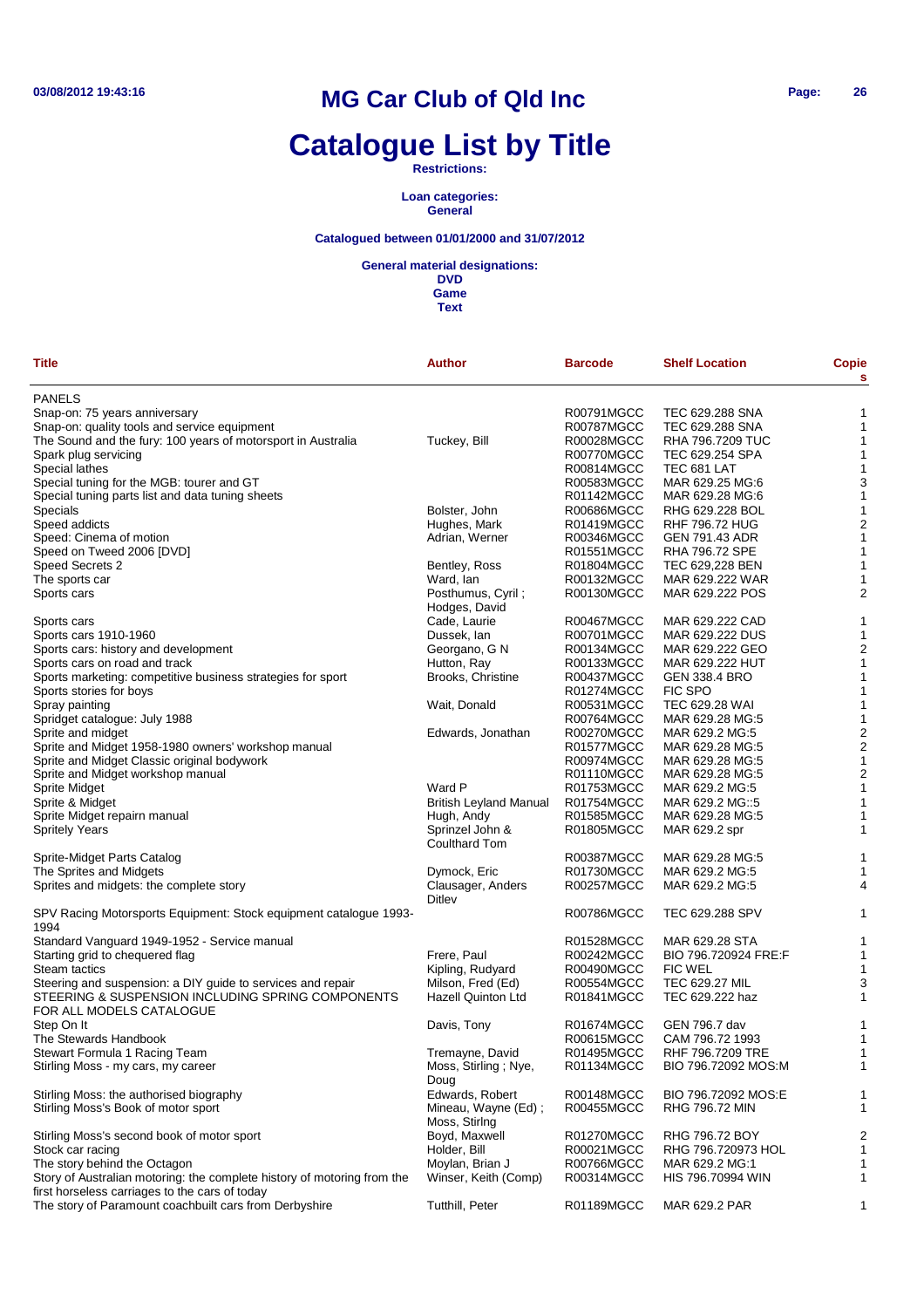# **Catalogue List by Title**

**Restrictions:**

**Loan categories: General**

### **Catalogued between 01/01/2000 and 31/07/2012**

**General material designations:**

**DVD Game**

| Title                                                                                      | Author                                       | <b>Barcode</b>           | <b>Shelf Location</b>           | <b>Copie</b><br>s       |
|--------------------------------------------------------------------------------------------|----------------------------------------------|--------------------------|---------------------------------|-------------------------|
| The Story of The Train                                                                     | National Railway<br>Museum                   | R01652MGCC               | GEN 629.22 nat                  | $\overline{2}$          |
| The Stromberg Carburetor                                                                   | <b>Stromberg Motor</b><br>Devices            | R01672MGCC               | TEC 629.222 str                 | 1                       |
| SU CARBURETTERS OWNERS WORKSHOP MANUAL                                                     | Peers, Don                                   | R01903MGCC               | TEC 629.222 pee                 | 1                       |
| SU Midel Products and services                                                             |                                              | R01181MGCC               | TEC 629.253 SUM                 | 1                       |
| SU REFERENCE CATALOGUE                                                                     | burlen fuel systems                          | R01897MGCC               | TEC 629,222 bfs                 | 1                       |
| SU TYPE HIF CARBURETTER                                                                    | su carburetters                              | R01902MGCC               | TEC 629.222 suc                 | 1                       |
| S.U Workshop Manual                                                                        | BMC                                          | R01630MGCC               | TEC 629.28 bmc                  | 1                       |
| SU WORKSHOP MANUAL                                                                         | burlen fuel systems                          | R01896MGCC               | TEC 629.222 bfs                 | 1                       |
| Subaru 2WD and 4WD 1979 - 1994 Expanded 4WD service and repair<br>manual                   |                                              | R01521MGCC               | MAR 629.28 SUB                  | 1                       |
| Subaru: the innovator downunder                                                            | Davis, Pedr; Davis,<br>Tony                  | R00769MGCC               | <b>MAR 629.2 SUB</b>            | 1                       |
| Subaru WRX                                                                                 | Kennedy, Ewan                                | R01621MGCC               | MAR 629.2 ken                   | 1                       |
| Sugartown: an Amos Walker mystery                                                          | Estleman, Loren D                            | R00215MGCC               | <b>FIC EST</b>                  | 1                       |
| Super cutaways: cars and trucks                                                            | Matthews, Rupert                             | R01190MGCC               | CHI 629.222 MAT                 | $\mathbf 1$             |
| Superbikes                                                                                 | Dowds, Alan                                  | R01499MGCC               | GEN 629.2275 DOW                | 1                       |
| Superbikes down under                                                                      | Hall, Timothy                                | R01599MGCC               | GEN 629.2275 HAL                | 1                       |
| Superdriver: exercises for high-concentration, high-performance driving                    | Whitmore, John                               | R00558MGCC               | <b>GEN 796.72 WHI</b>           | 1                       |
| Supplement to the owner's handbook for the MG One and a quarter litre<br>(Series Y)        |                                              | R00991MGCC               | MAR 629.28 MG:4                 | $\overline{2}$          |
| Suspension and brakes                                                                      | Watkins, Martyn                              | R00568MGCC               | <b>TEC 629.27 WAT</b>           | 1                       |
| Suzuki LJ80/80v Service Manual                                                             | Suzuki Motor Company                         | R01635MGCC               | MAR 629.28 Suz                  | 1                       |
| The swiftest                                                                               | Rudeen, Kenneth                              | R00464MGCC               | <b>GEN 796.7 RUD</b>            | $\mathbf 1$             |
| Sydney street directory 1999                                                               |                                              | R01474MGCC               | GEN 912 UBD                     | 1                       |
| T and Y Type parts catalogue                                                               |                                              | R00823MGCC               | MAR 629.28 MG:4                 | $\overline{a}$          |
| T Register Yearbook 1996                                                                   | MG Car Club UK                               | R01770MGCC               | MAR 629.2 MG;4                  | 1                       |
| The T series handbook: essential information from the pages of the                         | Knudson, Richard (Ed)                        | R01434MGCC               | MAR 629.28 MG:4                 | 1                       |
| sacred Octagon                                                                             |                                              |                          |                                 |                         |
| The tale of Mrs Tiggy-Winkle and Mr Jeremy Fisher                                          |                                              | R01568MGCC               | <b>CHI 741.6 TAL</b>            | 1                       |
| A tale of two journeys                                                                     | Hodge, Ivan;<br>McGovern, Petronella         | R00306MGCC               | <b>GEN 910.4 HOD</b>            | 1                       |
| Tales from the locker room                                                                 | Marks, Neil                                  | R01487MGCC               | GEN 796 MAR                     | 1                       |
| Tappet chatter: Official journal of the MG Car Club of Canberra Inc 1995                   |                                              | R01018MGCC               | PER TAP                         | 1                       |
| Tappet chatter: Official journal of the MG Car Club of Canberra Inc 1996                   |                                              | R01019MGCC               | PER TAP                         | 1                       |
| Tappet chatter: Official journal of the MG Car Club of Canberra Inc 1997                   |                                              | R01020MGCC               | PER TAP                         | 1                       |
| Tappet chatter: Official journal of the MG Car Club of Canberra Inc 1998                   |                                              | R01021MGCC               | PER TAP                         | 1                       |
| Tappet chatter: Official journal of the MG Car Club of Canberra Inc 1999                   |                                              | R01022MGCC               | PER TAP                         | 1                       |
| Tappet chatter: Official journal of the MG Car Club of Canberra Inc 2000                   |                                              | R01023MGCC               | PER TAP                         | 1                       |
| Tappet chatter: Official journal of the MG Car Club of Canberra Inc 2001                   |                                              | R01024MGCC               | PER TAP                         | 1                       |
| Tappet chatter: Official journal of the MG Car Club of Canberra Inc 2002                   |                                              | R01025MGCC               | PER TAP                         | 1                       |
| Tappet chatter: Official journal of the MG Car Club of Canberra Inc 2003                   |                                              | R01026MGCC               | PER TAP                         | 1                       |
| Tappet chatter: Official journal of the MG Car Club of Canberra Inc 2004                   |                                              | R01027MGCC               | PER TAP                         | 1                       |
| <b>TARGA 2008 [DVD]</b>                                                                    | Southern Cross<br><b>Television Tasmania</b> | R01690MGCC               | RHA 796.72 sou                  | 1                       |
| Targa Florio: an authentic history of the famous motor race                                | Bradley, W F                                 | R00489MGCC               | <b>RHG 796.72 BRA</b>           | 1                       |
| Targa Tasmania 1992-1993                                                                   |                                              | R00029MGCC               | RHA 796.72 TAR                  |                         |
| Targa Tasmania: the ultimate tarmac rally, 1992-2001 the first 10 years                    | Browning, Michael (Ed)                       | R00495MGCC               | RHA 796.72 TAR                  | 1                       |
| Taxi                                                                                       | Hodge, Herbert                               | R00103MGCC               | <b>FIC MOS</b>                  | 1                       |
| TCs forever! An appreciation and reference                                                 | Sherrell, Michael                            | R01267MGCC               | MAR 629.28 MG:4                 | $\overline{\mathbf{c}}$ |
| Tech sessiions from MGA                                                                    | Ash, Mike                                    | R01141MGCC               | MAR 629.28 MG:5                 | 1                       |
| TECH TIPS FOR MG OWNERS                                                                    | varrious                                     | R01899MGCC               | TEC 629.222 var                 | 1                       |
| Technology of machine tools                                                                | Krar, SF                                     | R01607MGCC               | TEC 681 KRA                     | 1                       |
| Ten careful owners: the cars that time forgot                                              | Speller, Steve                               | R01208MGCC               | <b>HIS 629.2 SPE</b>            | 1                       |
| They call me Mister 500                                                                    | Granatelli, Anthony<br>(Andy)                | R00463MGCC               | RHG 796.720973 GRA:G            | 1                       |
| Thomas and the birthday party<br>Thoroughbred and classic cars guide to engine restoration | Awdry, Christopher                           | R00439MGCC<br>R00423MGCC | CHI 741.6 AWD<br>TEC 629.25 THO | 1<br>$\overline{a}$     |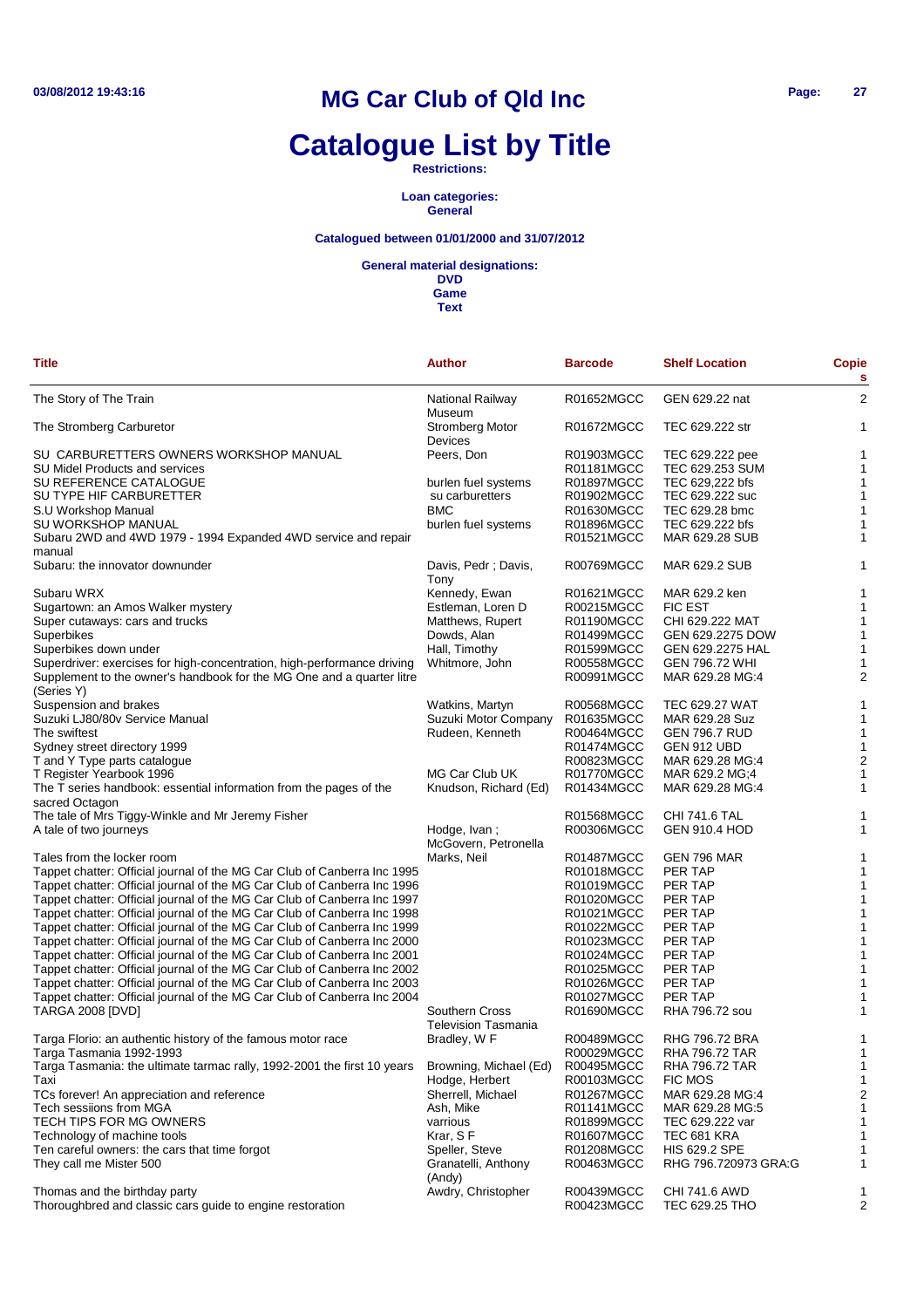# **Catalogue List by Title**

**Restrictions:**

**Loan categories: General**

### **Catalogued between 01/01/2000 and 31/07/2012**

**General material designations:**

**DVD Game**

| <b>Title</b>                                                                                                          | Author                             | <b>Barcode</b> | <b>Shelf Location</b>    | <b>Copie</b><br>s |
|-----------------------------------------------------------------------------------------------------------------------|------------------------------------|----------------|--------------------------|-------------------|
| Those Bentley days                                                                                                    | Hillstead, A F C                   | R00539MGCC     | MAR 629.2 BEN            | $\mathbf{1}$      |
| Those were the days  motor racing at Goodwood in the Sixties                                                          | Gardiner, Tony                     | R00453MGCC     | RHG 796.7209 GAR         | 1                 |
| THOSE WONDERFUL OLD AUTOMOBILES                                                                                       | Clymer, Floyd                      | R01907MGCC     | <b>HIS 796.7 cly</b>     | $\mathbf{1}$      |
| Thread cutting                                                                                                        |                                    | R00813MGCC     | TEC 681 LAT              | -1                |
| Through my eyes                                                                                                       | Klynsmith, Dirk                    | R00899MGCC     | <b>RHA 796.72 KLY</b>    | $\overline{2}$    |
| Thrust: through the sound barrier                                                                                     | Noble, Richard;<br>Tremayne, David | R00357MGCC     | BIO 796.72 NOB:N         | 1                 |
| Thy blood like milk                                                                                                   | Watson, lan                        | R00446MGCC     | <b>FIC HAI</b>           | 1                 |
| Timeless style [DVD]                                                                                                  |                                    | R01346MGCC     | GEN 629.2 IGN            | 1                 |
| To finish is to win: the first ever Pre-War MG to travel from Peking to<br>Paris                                      | Hickling, Harry                    | R01511MGCC     | MAR 629.2 MG:4           | 1                 |
| To hell and back: an autobiography                                                                                    | Lauda, Niki                        | R00048MGCC     | BIO 796.72092 LAU:L      | $\overline{c}$    |
| Toll: an illustrated history                                                                                          | Carroll, Brian                     | R01317MGCC     | <b>GEN 388.04 CAR</b>    | $\mathbf{1}$      |
| Tool room grinding: including the sharpening of high-speed tools,<br>nonferrous cast alloy and cemented carbide tools |                                    | R00327MGCC     | TEC 681 HAN              | 1                 |
| The Toolbank good tool guide 1985                                                                                     |                                    | R00790MGCC     | TEC 629.288 TAB          | 1                 |
| Top Deck daze: adventures on the frog and toad                                                                        | James, Bill                        | R00310MGCC     | <b>BIO 910.4 TUR:J</b>   | $\overline{2}$    |
| Top Gear - Motormania                                                                                                 | Berg, Ivan                         | R01461MGCC     | GEN 827 BER              | 1                 |
| Top Gear: Winter Olympics [DVD]                                                                                       |                                    | R01193MGCC     | <b>GEN 796.7 TOP</b>     | 1                 |
| Torque                                                                                                                | Wherrett, Peter                    | R00181MGCC     | <b>HIS 796.70994 WHE</b> | $\overline{c}$    |
| <b>TOURING CARS</b>                                                                                                   | Tipler, John                       | R01752MGCC     | RHG 796.7209 Tlp         | 1                 |
| Toyota automatic transmission repair manual - A40D - A43DE                                                            |                                    | R01524MGCC     | MAR 629.28 TOY           | 1                 |
| Toyota automatic transmission repair manual - A440F, A44OL                                                            |                                    | R01525MGCC     | MAR 629.28 TOY           | 1                 |
| Toyota Corolla 1200 3K engine service specifications                                                                  |                                    | R00961MGCC     | MAR 629.25 TOY           | 1                 |
| Toyota engine repair manual - 1C, 2C, 2C - T                                                                          |                                    | R01526MGCC     | MAR 629.28 TOY           | 1                 |
| Toyota engine repair manual - 1Y - 4Y                                                                                 |                                    | R01523MGCC     | MAR 629.28 TOY           | 1                 |
| Toyota Landcruiser 1975 -1977 Owners workshop manual                                                                  | Haynes, J H                        | R01515MGCC     | MAR 629.28 TOY           | 1                 |
| Tracking the black dog                                                                                                |                                    | R01455MGCC     | <b>GEN 803 EYE</b>       | $\overline{c}$    |
| Transport                                                                                                             | Hennessey, R A S                   | R00187MGCC     | <b>HIS 338.4 HEN</b>     | 1                 |
| TRICO WIPER BLADE CATALOGUE                                                                                           | Trico                              | R01886MGCC     | TEC 629.222 TRI          | 1                 |
| Triple M Year Book 2007                                                                                               | MG Car Club UK                     | R01767MGCC     | MAR 629.2 Mg;3           | 1                 |
|                                                                                                                       |                                    |                | MAR 629.28 TRI           |                   |
| Triumph Spitfire: owner's workshop manual                                                                             |                                    | R01249MGCC     |                          | 1                 |
| Triumph Stag 1970-1984                                                                                                |                                    | R01250MGCC     | MAR 629.2 TRI            | 1                 |
| Triumph: the legend                                                                                                   | McDiarmid, Mac                     | R01087MGCC     | HIS 629.2275 MCD         | 1                 |
| Triumph TR2, 3 and 3A in detail                                                                                       | Piggott, Bill                      | R01494MGCC     | MAR 629.2 TRI            | 1                 |
| Triumph TR7 and TR8 1975-1981: owner's and buyer's guide                                                              | Taylor, James L                    | R00345MGCC     | MAR 629.2 TRI            | 1                 |
| THE TROUBLE WITH TIPPERS                                                                                              | <b>Baxter Nicola</b>               | R01829MGCC     | CHI 741.6 bax            | 1                 |
| Trucks                                                                                                                | King, Stephen                      | R00446MGCC     | <b>FIC HAI</b>           | 1                 |
| TSD rallying with a programmable calculator                                                                           | Reid, Larry                        | R00528MGCC     | <b>RHG 796.72 REI</b>    | 1                 |
| The T-series MGs: a collector's guide                                                                                 | Robson, Graham                     | R00751MGCC     | MAR 629.2 MG:4           | 1                 |
| Tuning and maintenance of MGs                                                                                         | Smith, Philip H                    | R00724MGCC     | MAR 629.28 MG:4          | 1                 |
| Tuning and maintenance of MGs                                                                                         | Smith, Philip H                    | R00726MGCC     | MAR 629.28 MG:4          | 1                 |
| Tuning and maintenance of MGs:overhead camshaft engine 1929-1936; Smith, Philip H                                     |                                    | R00718MGCC     | MAR 629.28 MG:4          | 2                 |
| pushrod engines (T series) 1936-1954                                                                                  |                                    |                |                          |                   |
| Tuning BL's A-series engine                                                                                           | Vizard, David                      | R00638MGCC     | TEC 629.25 VIZ           | 1                 |
| Tuning BMC sports cars                                                                                                | Garton, Mike                       | R00929MGCC     | TEC 629.25 GAR           | 1                 |
| <b>Tuning Datsuns</b>                                                                                                 | Davies, Paul                       | R00527MGCC     | MAR 629.28 DAT           | 1                 |
| Tuning Escorts and Capris                                                                                             | Vizard, David                      | R00695MGCC     | TEC 629.25 VIZ           | $\mathbf{1}$      |
| Tuning four cylinder Fords                                                                                            | Davies, Paul                       | R00571MGCC     | TEC 629.25 DAV           | 1                 |
| Tuning Lucas ignition systems                                                                                         |                                    | R00580MGCC     | <b>TEC 629.27 TUN</b>    | 1                 |
| Tuning Rover V8 engines: how to get the best performance for road and Hardcastle, David<br>competition use            |                                    | R00374MGCC     | MAR 629.28 ROV           | 1                 |
| Tuning Solex carburetters for performance                                                                             | Pack, RC; Wheeler,<br>Charles      | R00566MGCC     | TEC 629.253 TUN          | 1                 |
| Tuning SU carburetters including full needle charts                                                                   |                                    | R00570MGCC     | TEC 629.253 TUN          | 1                 |
| Tuning SU carburetters including full needle charts                                                                   |                                    | R00685MGCC     | TEC 629.253 TUN          | 1                 |
| Tuning SU carburetters including full needle charts and Gunson                                                        | Wade, G R                          | R00967MGCC     | TEC 629.253 TUN          | 1                 |
| Colortune tuning                                                                                                      |                                    |                |                          |                   |
| Tuning the classic Mini                                                                                               | Trickey, Clive                     | R00633MGCC     | TEC 629.25 TRI           | 1                 |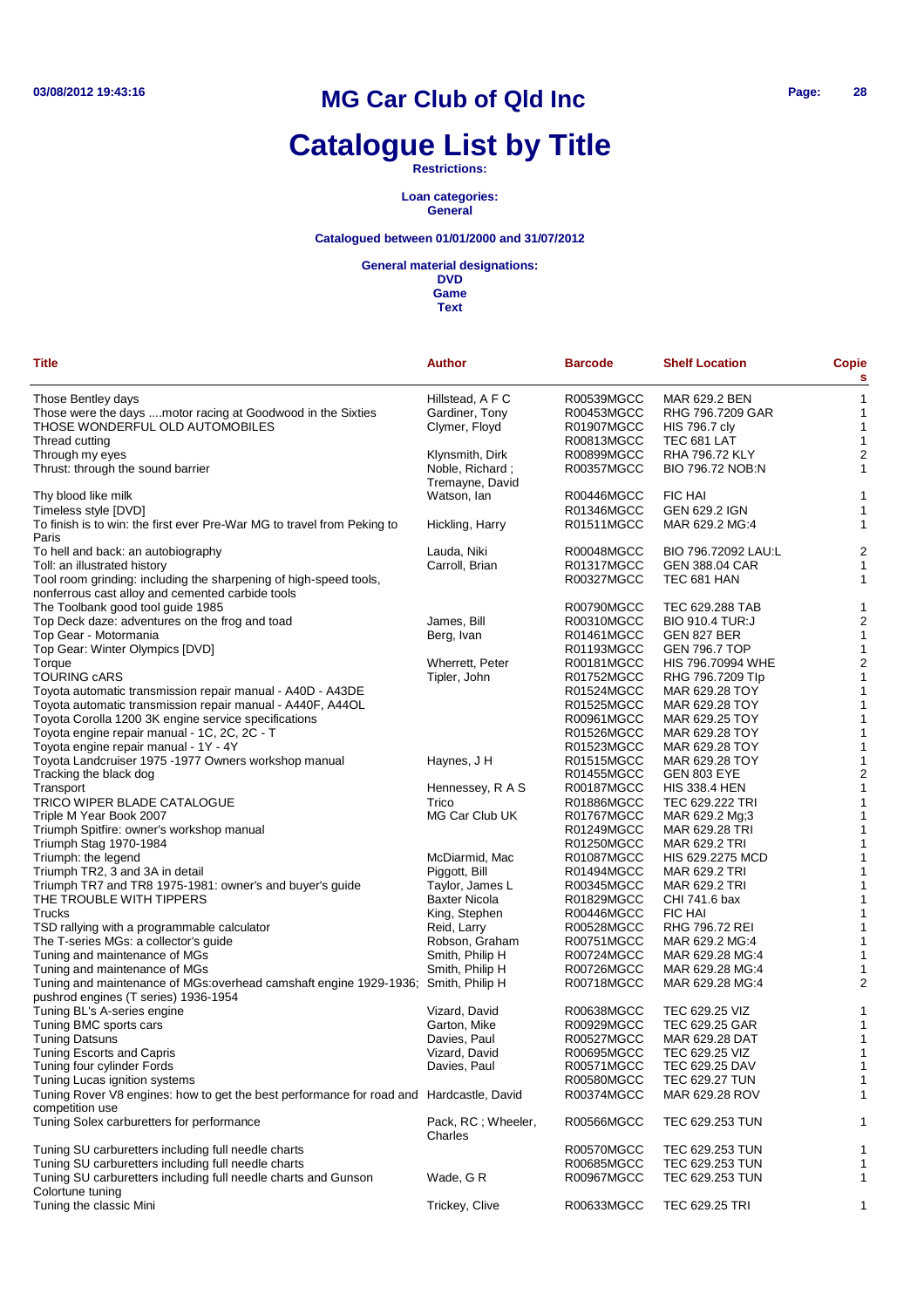# **Catalogue List by Title**

**Restrictions:**

**Loan categories: General**

### **Catalogued between 01/01/2000 and 31/07/2012**

**General material designations:**

| <b>Title</b>                                                                              | <b>Author</b>                                 | <b>Barcode</b> | <b>Shelf Location</b> | <b>Copie</b><br>s       |
|-------------------------------------------------------------------------------------------|-----------------------------------------------|----------------|-----------------------|-------------------------|
| Tuning twin cam Fords                                                                     | Vizard, David                                 | R00567MGCC     | TEC 629.25 VIZ        | $\mathbf{1}$            |
| Turbo Chargers                                                                            |                                               | R01684MGCC     | TEC 629.228           | $\mathbf{1}$            |
| The turbo decade                                                                          | Kapadia, Behram                               | R01399MGCC     | RHG 796.7209 KAP      | $\overline{c}$          |
| Turbochargers                                                                             | MacInnes, Hugh                                | R00782MGCC     | TEC 629.259 MAC       | $\overline{c}$          |
| Turning between centres 1                                                                 |                                               | R00810MGCC     | TEC 681 LAT           | $\mathbf{1}$            |
| Turning between centres 2                                                                 |                                               | R00811MGCC     | TEC 681 LAT           | $\mathbf{1}$            |
| TVR Gold portfolio 1959-1986                                                              | Clarke, Donald (Ed)                           | R01481MGCC     | MAR 629.2 TVR         | $\mathbf{1}$            |
| Twice lucky: my life in motorsport                                                        | Turner, Stuart                                | R00353MGCC     | BIO 796.720924 TUR:T  | 1                       |
| Two-up: by scooter to Australia                                                           | Marriott, Michael                             | R01255MGCC     | <b>GEN 796.7 MAR</b>  | 1                       |
| UBD Brisbane 2000 street directory 34th edition                                           |                                               | R01473MGCC     | GEN 912.9431 UBD      | 1                       |
| UBD Brisbane City and suburbs Street Directory 17th Edition                               |                                               | R00941MGCC     | GEN 912.9431 UBD      | 1                       |
| UBD Brisbane City and Suburbs Street Directory 32nd Edition                               |                                               | R00942MGCC     | GEN 912.9431 UBD      | 1                       |
| UBD Brisbane City and Suburbs Street Directory 33rd Edition                               |                                               | R00943MGCC     | GEN 912.9431 UBD      | $\mathbf{1}$            |
| UBD Brisbane Street Directory 34th edition                                                |                                               | R01472MGCC     | GEN 912.9431 UBD      | 1                       |
| UBD Brisbane Street Directory 37th Ed                                                     |                                               | R00944MGCC     | GEN 912.9431 UBD      | $\mathbf{1}$            |
| UBD Brisbane Street Directory 39th Edition                                                |                                               | R00945MGCC     | GEN 912.9431 UBD      | 1                       |
| UBD Brisbane Street Directory 40th Edition                                                |                                               | R00946MGCC     | GEN 912.9431 UBD      | 1                       |
| UBD Brisbane Street Directory 41st Edition                                                |                                               | R00947MGCC     | GEN 912.9431 UBD      | 1                       |
|                                                                                           |                                               | R00948MGCC     | GEN 912.9431 UBD      | $\mathbf{1}$            |
| UBD Brisbane Street Directory 42nd Edition                                                |                                               |                | GEN 912.9431 UBD      |                         |
| UBD Brisbane Street Directory 43rd Edition                                                |                                               | R00949MGCC     |                       | $\mathbf{1}$            |
| UBD Brisbane Street Directory 45th Edition                                                |                                               | R00950MGCC     | GEN 912.9431 UBD      | $\mathbf{1}$            |
| UBD Brisbane Street Directory 47th Edition                                                |                                               | R01561MGCC     | GEN 912.9431 UBD      | $\mathbf{1}$            |
| The ultimate book of car hints                                                            | Davis, Tony                                   | R00542MGCC     | TEC 629.28 DAV        | $\mathbf{1}$            |
| The Ultimate Classic Car Book                                                             | <b>Wilson Quentin</b>                         | R01658MGCC     | <b>GEN 796.7 wil</b>  | 1                       |
| The ultimate encyclopedia of Formula One: the definitive guide to Grand Jones, Bruce (Ed) |                                               | R00154MGCC     | RHF 796.7203 JON      | 1                       |
| Prix motor racing<br>Understanding automotive electronics                                 | Ribbens, William;                             | R00652MGCC     | <b>TEC 629.27 RIB</b> | 1                       |
|                                                                                           | Mansour, Norman                               |                |                       |                         |
| The unforgiving minute: Dick Johnson: the real story of a folk hero                       | Tuckey, Bill                                  | R00243MGCC     | BIO 796.720924 JOH:T  | 1                       |
| Unless I am very much mistaken: my autobiography                                          | Walker, Murray                                | R00124MGCC     | BIO 796.092 WAL:W     | 4                       |
| Used car                                                                                  | Wakefield, H Russell                          | R00446MGCC     | FIC HAI               | $\mathbf{1}$            |
| Valentino Rossi Portrait of a Motogenius                                                  | Mat Oxley                                     | R01651MGCC     | BIO 796.720924 mat    | $\mathbf{1}$            |
| VALENTINO ROSSI WHAT IF I HAD NEVER TRIED                                                 | Van Damm, Sheila                              | R01649MGCC     | BIO 796.720924 VAI    | $\mathbf{1}$            |
| Vanwall: Green for glory                                                                  | McDonough, ed                                 | R01288MGCC     | RHF 796.72 MCD        | $\mathbf{1}$            |
| Veteran and vintage cars                                                                  | Roberts, Peter                                | R00505MGCC     | HIS 629.20904 ROB     | 1                       |
| Veteran cars: the formative years of motoring                                             | McComb, F Wilson                              | R00113MGCC     | HIS 629.209041 MCC    | $\mathbf{1}$            |
| Victa workshop manual                                                                     |                                               | R01534MGCC     | TEC 629.222 VIC       | 1                       |
| Victa Worshop Manual                                                                      | <b>Scientific Publications</b>                | R01743MGCC     | W/M 629.28 Sci        | 1                       |
| Villeneuve: my first season in Formula 1                                                  | Villeneuve, Jacques;                          | R00253MGCC     | BIO 796.72092 VIL:V   | 1                       |
|                                                                                           | Donaldson, Gerald                             |                |                       |                         |
| The vintage car guide                                                                     | Clutton, Cecil (Comp) :<br>Bird, Paul (Comp); | R00475MGCC     | HIS 629.209042 CLU    | 1                       |
|                                                                                           | Harding, Anthony (Ed)                         |                |                       |                         |
| Vintage cars 1886 to 1930                                                                 | Georgano, G N                                 | R01600MGCC     | HIS 629.20904 GEO     | 1                       |
| Vintage cars in colour                                                                    | Drackett, Phil                                | R00115MGCC     | HIS 629.209042 DRA    | 1                       |
| The Vintage Motor Car                                                                     | Clutton, Cecil (Comp)                         | R01904MGCC     | <b>GEN 796.7 clu</b>  | 1                       |
| Vintage motor cars                                                                        | Boddy, William                                | R00640MGCC     | HIS 629.209042 BOD    | 1                       |
| Vintage oils for vintage cars                                                             |                                               | R00928MGCC     | TEC 629.25 CAS        | $\overline{\mathbf{c}}$ |
| Vintage Register Yearbook 2007                                                            | MG Car Club UK                                | R01736MGCC     | MAR 629.2 .MG;2       | $\mathbf{1}$            |
| Violation                                                                                 | Nolan, William F                              | R00446MGCC     | <b>FIC HAI</b>        | $\mathbf{1}$            |
| VIP Pass - Access all areas [DVD]                                                         |                                               | R01300MGCC     | <b>GEN 629.2 MAX</b>  | $\mathbf{1}$            |
| Volvo 1927-1985                                                                           |                                               | R00482MGCC     | MAR 629.2 VOL         | $\mathbf{1}$            |
| VW Workshop manual for 411 Range                                                          |                                               | R00792MGCC     | MAR 629.28 VW         | 1                       |
| WATER PUMPS RADIATOR CAPS THERMOSTATS AND GASKETS                                         | Unipart                                       | R01885MGCC     | TEC 629.222 UNI       | 1                       |
| THERMAL TRANSMITTERS RADIATOR FAN SWITCHES RADIATOR                                       |                                               |                |                       |                         |
| HOSES HOSE CLIPS                                                                          |                                               |                |                       |                         |
| Way out west [DVD]                                                                        |                                               | R01301MGCC     | GEN 629.2 MAX         | 1                       |
| Weber carburettors 1. Theory                                                              | Passini, John                                 | R01589MGCC     | TEC 629.253 PAS       | $\mathbf{1}$            |
| Weber carburettors 2. Tuning and maintenance                                              | Passini, John                                 | R01590MGCC     | TEC 629.253 PAT       | $\mathbf{1}$            |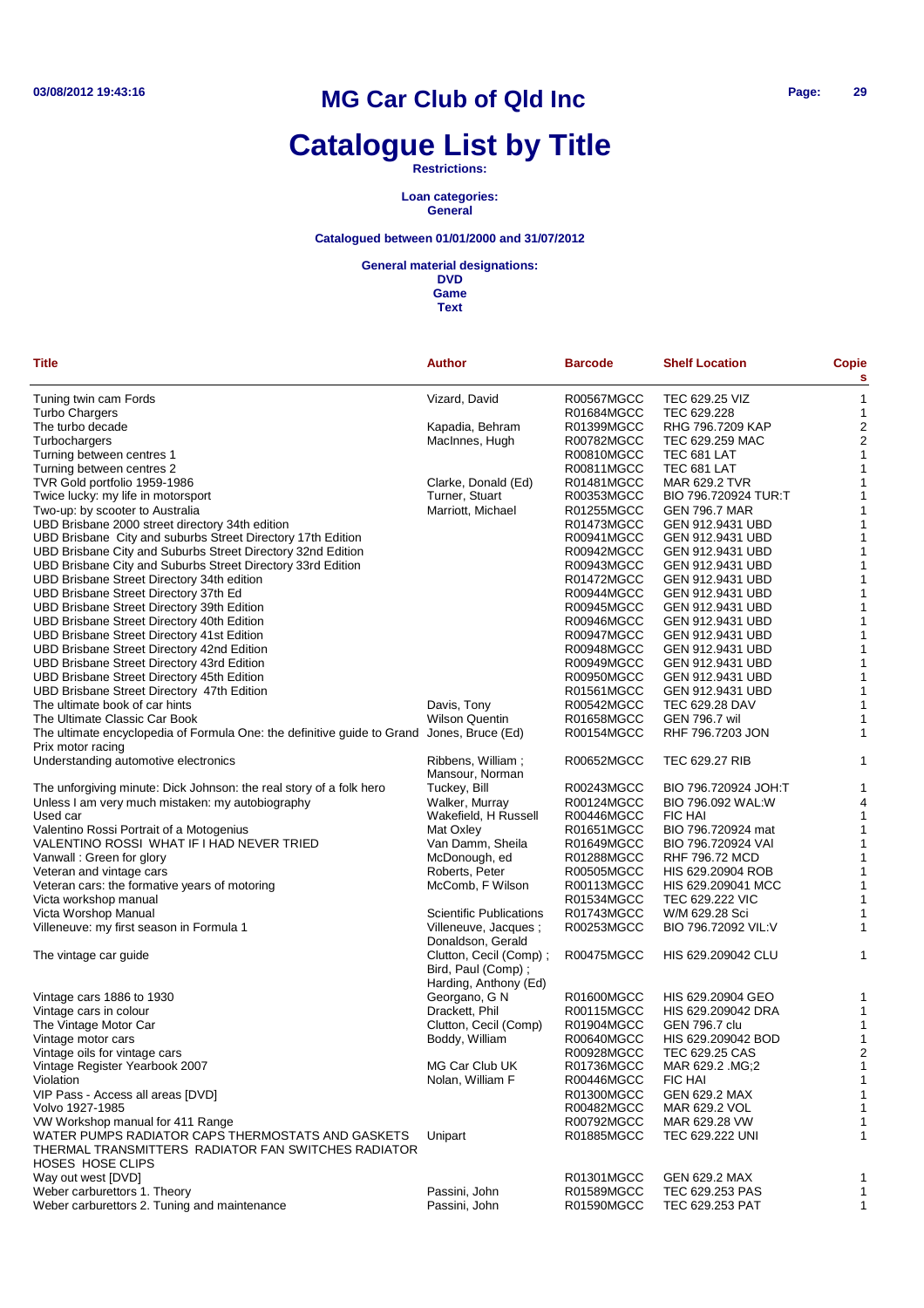# **Catalogue List by Title**

**Restrictions:**

**Loan categories: General**

### **Catalogued between 01/01/2000 and 31/07/2012**

**General material designations:**

**DVD Game**

| Title                                                                                   | <b>Author</b>                     | <b>Barcode</b> | <b>Shelf Location</b> | <b>Copie</b><br>s |
|-----------------------------------------------------------------------------------------|-----------------------------------|----------------|-----------------------|-------------------|
| Weber carburettors: owner's workshop manual                                             | Haynes, J H; Legg, A K R00401MGCC |                | TEC 629.253 HAY       | 1                 |
| Weber: guide to parts and tuning                                                        |                                   | R00400MGCC     | TEC 629.253 WEB       | 1                 |
| Weber tuning manual                                                                     |                                   | R01555MGCC     | TEC 629.253 WEB       | $\mathbf 1$       |
| Westfield                                                                               |                                   | R00824MGCC     | MAR 629.2 WES         | 1                 |
| Wheel and tyre performance handbook                                                     | Newton, Richard                   | R01324MGCC     | TEC 629.222 NEW       | 1                 |
| WHEEL BEARING KITS                                                                      | <b>Quinton Hazall</b>             | R01879MGCC     | TEC 629.222 QHA       | 1                 |
|                                                                                         | Automotive Ltd                    |                |                       |                   |
| Wheel Spin: the Official journal of the MG Car Club of Victoria 2000                    |                                   | R01001MGCC     | PER WHE               | 1                 |
| Wheel Spin: the Official journal of the MG Car Club of Victoria 2001                    |                                   | R01002MGCC     | PER WHE               | 1                 |
| Wheel Spin: the Official journal of the MG Car Club of Victoria 2002                    |                                   | R01003MGCC     | PER WHE               | 1                 |
| Wheel Spin: the Official journal of the MG Car Club of Victoria 2003                    |                                   | R01004MGCC     | PER WHE               | 1                 |
| Wheel Spin: the Official journal of the MG Car Club of Victoria 2004                    |                                   | R01005MGCC     | PER WHE               | 1                 |
| Wheel Spin: the Official journal of the MG Car Club of Victoria 2005                    |                                   | R01006MGCC     | PER WHE               | 1                 |
| Wheel to wheel: the great duels of Formula One                                          | Henry, Alan                       | R00199MGCC     | <b>RHF 796.72 HEN</b> | 3                 |
| Wheels                                                                                  | Hailey, Arthur                    | R00202MGCC     | <b>FIC HAI</b>        | 4                 |
| Wheels across Australia: motoring from the 1890s to the 1980s                           | Davis, Pedr                       | R00191MGCC     | HIS 796.70994 DAV     |                   |
| Wheels and wings                                                                        |                                   | R01264MGCC     | GEN 620 WHE           | 1                 |
| Wheels at speed                                                                         | Prince Chula of Siam;             | R00478MGCC     | BIO 796.72092 BIR:C   |                   |
|                                                                                         | Chakrabongse, Chula               |                |                       |                   |
| Wheels to rockets:innovations in transport                                              | Wilkinson, Philip;                | R01257MGCC     | <b>GEN 609 WIL</b>    | 1                 |
|                                                                                         | Pollard, Michael                  |                |                       |                   |
| Wheels within wheels: an unconventional life                                            | Abbey, Staton                     | R01127MGCC     | BIO 629.209 MON:M     |                   |
| Wheels Yearbook 1983                                                                    |                                   | R01554MGCC     | <b>HIS 629.2 WHE</b>  | 1                 |
| Which? Car supplements 1962                                                             |                                   | R00748MGCC     | TEC 629.282 WHI       | $\mathbf 1$       |
| Which? Car supplements 1963: small estate cars                                          |                                   | R00739MGCC     | TEC 629.282 WHI       | 1                 |
| Who's been sitting in my car?                                                           | Fraser, Antonia                   | R00446MGCC     | <b>FIC HAI</b>        | 1                 |
| Winning: the racing life of Paul Newman                                                 | Stone, Matt                       | R01594MGCC     | BIO 796.720973 NEW:S  | 1                 |
| Wolseley Six-eighty workshop manual                                                     |                                   | R00830MGCC     | MAR 629.28 WOL        | 1                 |
|                                                                                         |                                   | R00474MGCC     |                       |                   |
| Woman at the wheel                                                                      | Davis, Pedr; Davis,<br>Dolores    |                | <b>GEN 796.7 DAV</b>  | 1                 |
| Working with the milling machine                                                        |                                   | R00806MGCC     | <b>TEC 681 MIL</b>    | 1                 |
| The works MGs in pre-war and post-war races, rallies, trials and record- Allison, Mike; |                                   | R00356MGCC     | MAR 796.7209 MG:9     | 1                 |
| breaking                                                                                | Browning, Peter                   |                |                       |                   |
| Works rally mechanic: Brian Moylan's tales of the BMC/BL Works Rally                    | Moylan, Brian                     | R00388MGCC     | RHG 629.228 MOY       | 1                 |
| Dept from 1955 to 1979                                                                  |                                   |                |                       |                   |
| Works wonders: rallying and racing with BMC, Rootes and Chrysler                        |                                   | R00366MGCC     | RHG 796.7209 CHA      |                   |
|                                                                                         | Chambers, Marcus                  |                |                       | 1                 |
| Workshop manual 701; FF K 140; FF K 340; FF K360 and WE K120                            |                                   | R01518MGCC     | MAR 629.28 MOR        | 1                 |
| vehicles                                                                                |                                   |                |                       |                   |
| Workshop manual FJ K100; FJ K140; FJ K160; FJ K360 forward control                      |                                   | R01519MGCC     | MAR 629.28 BMC        | 1                 |
| vehicles - workshop manual                                                              |                                   |                |                       |                   |
| Workshop manual for MG Series TC, TD, TF TF1500, MGA-1600,                              |                                   | R00836MGCC     | REF 629.28 MG:4       | 1                 |
| MGA1600 Mk II                                                                           |                                   |                |                       |                   |
| Workshop manual for Morris 1100: also covers Austin, MG and Princess                    |                                   | R00741MGCC     | MAR 629.28 MG:5       | 1                 |
| series                                                                                  |                                   |                |                       |                   |
| Workshop manual for the Renault R16 range from 1965                                     | Russek, Peter R D                 | R00893MGCC     | MAR 629.28 REN        | 1                 |
| Workshop manual - MGB MK I, Mk II and GT including overdrive and                        |                                   | R00362MGCC     | MAR 629.28 MG:6       | 2                 |
| automatic transmission models                                                           |                                   |                |                       |                   |
| Workshop manual: Sprite Mark II and Midget                                              |                                   | R00980MGCC     | MAR 629.28 MG:5       |                   |
| Workshop practice                                                                       |                                   | R00303MGCC     | TEC 629.25 TRI        | 1                 |
| The World atlas of motor racing                                                         | Saward, Joe                       | R00013MGCC     | RHG 796.7209 SAW      | $\overline{c}$    |
| The world champions: Farina to Fittipaldi                                               | Pritchard, Anthony                | R00064MGCC     | RHF 796.72092 PRI     | 1                 |
| The world encyclopaedia of cars: the definitive guide to classic and                    | Buckley, Martin; Rees,            | R00340MGCC     | HIS 629.20904 BUC     | $\overline{a}$    |
| contemporary cars from 1945 to the present day                                          | Chris                             |                |                       |                   |
| THE WORLD OF FORMULA 1                                                                  | Tremayne, David (Ed)              | R01810MGCC     | RHF 796.72 TRE        | 1                 |
| The world of racing cars                                                                | Dymock, Eric                      | R00501MGCC     | RHG 796.7209 DYM      | 1                 |
| The world on wheels                                                                     | Gunn, John (Ed)                   | R00958MGCC     | HIS 629.20904 GUN     | 1                 |
| World's most powerful cars                                                              |                                   | R01471MGCC     | GEN 629.2 ROB         | 1                 |
| YELLOW TRUCK LETS LOOK INSIDE                                                           | Leslie Amanda                     | R01832MGCC     | CHI 741.6 les         | 1                 |
| You and your car                                                                        | Hay, Jack (Ed)                    | R00541MGCC     | TEC 629.2 HAY         | 1                 |